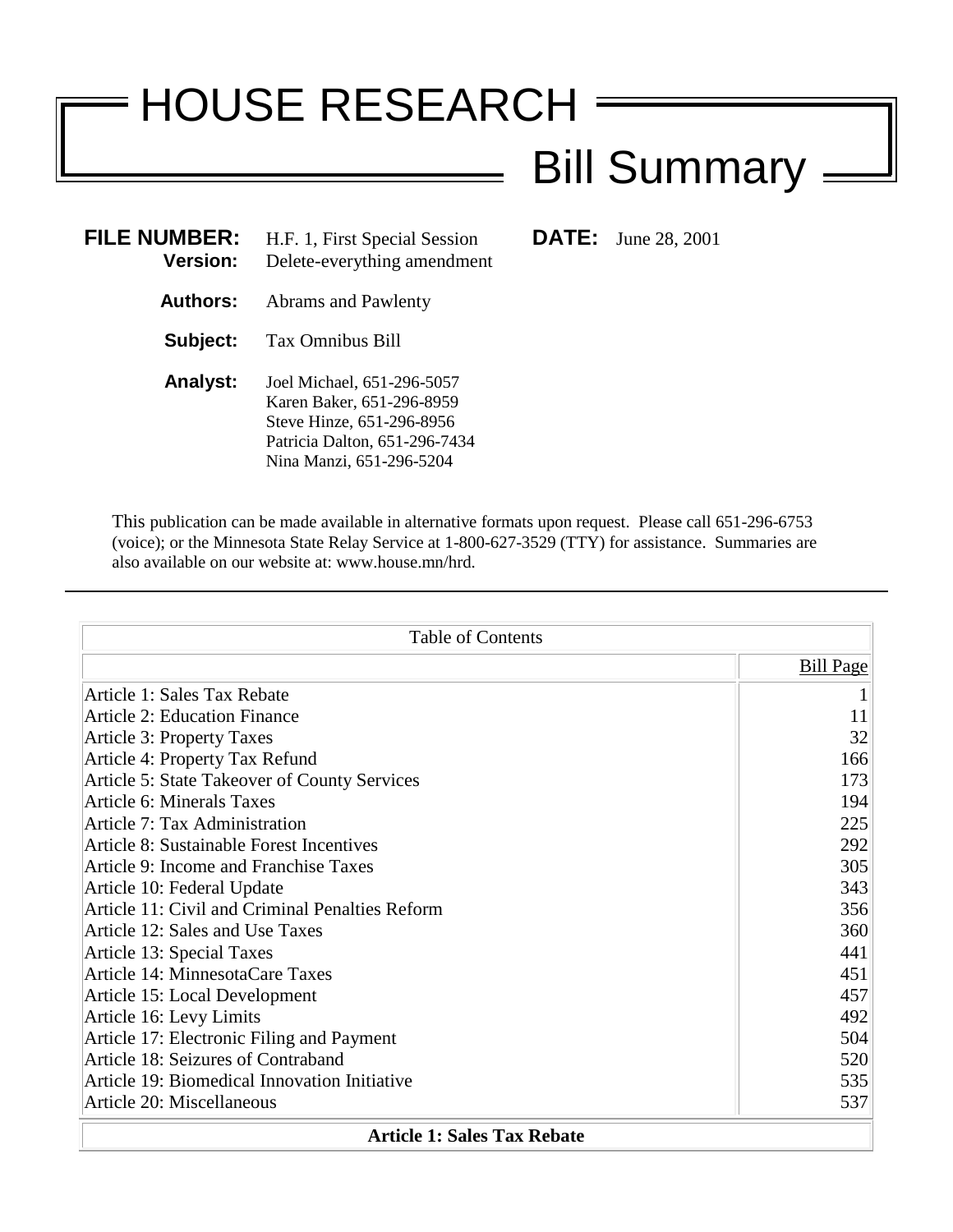#### **Overview**

Provides for a 2001 sales tax rebate that would be paid automatically to individuals who had state or federal income tax liability in 1999, who had social security or public pension income in 1999, who filed an income tax return in order to claim a refund of withheld or estimated taxes or a refundable tax credit, or who claimed a property tax refund. Dependents with wage income would receive a rebate equal to 35% of the table amount. Individuals with positive federal taxable income, but no state income tax liability, are allowed to file a claim with the commissioner in order to claim the rebate. The minimum and maximum rebates are \$233 and \$3,250 for married couples filing joint returns and heads of household, and \$118 and \$1,625 for other filers. The total amount of the rebate equals \$852,080,000, and would be adjusted to reflect the final fiscal year 2001 surplus as certified by the commissioner of finance on July 15, 2001.

1 **Statement of purpose.** Describes the Legislature's intent in enacting a sales tax rebate and asserts that it is:

- reasonable to rebate sales tax;

- reasonable to use estimates and averages to calculate individual rebates in the absence of a practical method of determining actual sales tax amounts paid by individuals; and

- reasonable to use the Department of Revenue's *Tax Incidence Report,* which analyzes the relationship between income and tax burdens, to estimate sales tax liability.

2 **Sales tax rebate.**

**Subd. 1. Eligibility.** Defines a person eligible for a rebate as someone who was a resident of Minnesota for at least part of 1999 and filed a 1999 income tax return with at least \$1 of liability before refundable credits, before November 30, 2001, and was not claimed as a dependent on another return.

**Subds. 2 and 3. Rebate schedule.** Provide tables showing the rebate amounts by taxable income. The minimum rebate is \$233 for married couples filing joint returns and head of household filers, and \$118 for single and married separate filers. The maximum rebate is \$3,250 for married couples filing joint returns and head of household filers and \$1,625 for single and married separate filers.

**Subd. 4. Rebate for nonresidents.** Provides that individuals who were not residents of Minnesota for any part of 1999 who paid more than \$10 of consumer sales tax in that year may apply for a rebate. The rebate for nonresidents equals the lesser of 40.45 percent of the amount for which a claimant has receipts or the amount the claimant would have qualified for if they had been Minnesota resident. Claimants must apply to the commissioner by November 30, 2001.

**Subd. 5. Income.** States that the rebate tables are based on federal taxable income plus Minnesota additions, such as out-of-state tax exempt bond interest and the itemized deduction for state income taxes (line 4 on the 1999 form M-1). For part-year residents the rebate is apportioned by the percentage that the claimant's Minnesota assignable income is of total income.

**Subd. 6. Minimum rebate, social security and public pension recipients.** Provides a rebate of \$118 to recipients of social security benefits or public pension benefits who were Minnesota residents in 1999. Rebates will be paid to recipients of public pensions under this provision, only if the commissioner can obtain timely and reliable information from the pension administrators permitting payment of the rebate. Individuals claimed as a dependent do not qualify for the rebate.

An individual receives this rebate if it is larger than the regular rebate. This situation can occur for a married couple, if both spouses receive social security or public pension benefits and would otherwise get the minimum amount under the regular rebate; twice the amount of the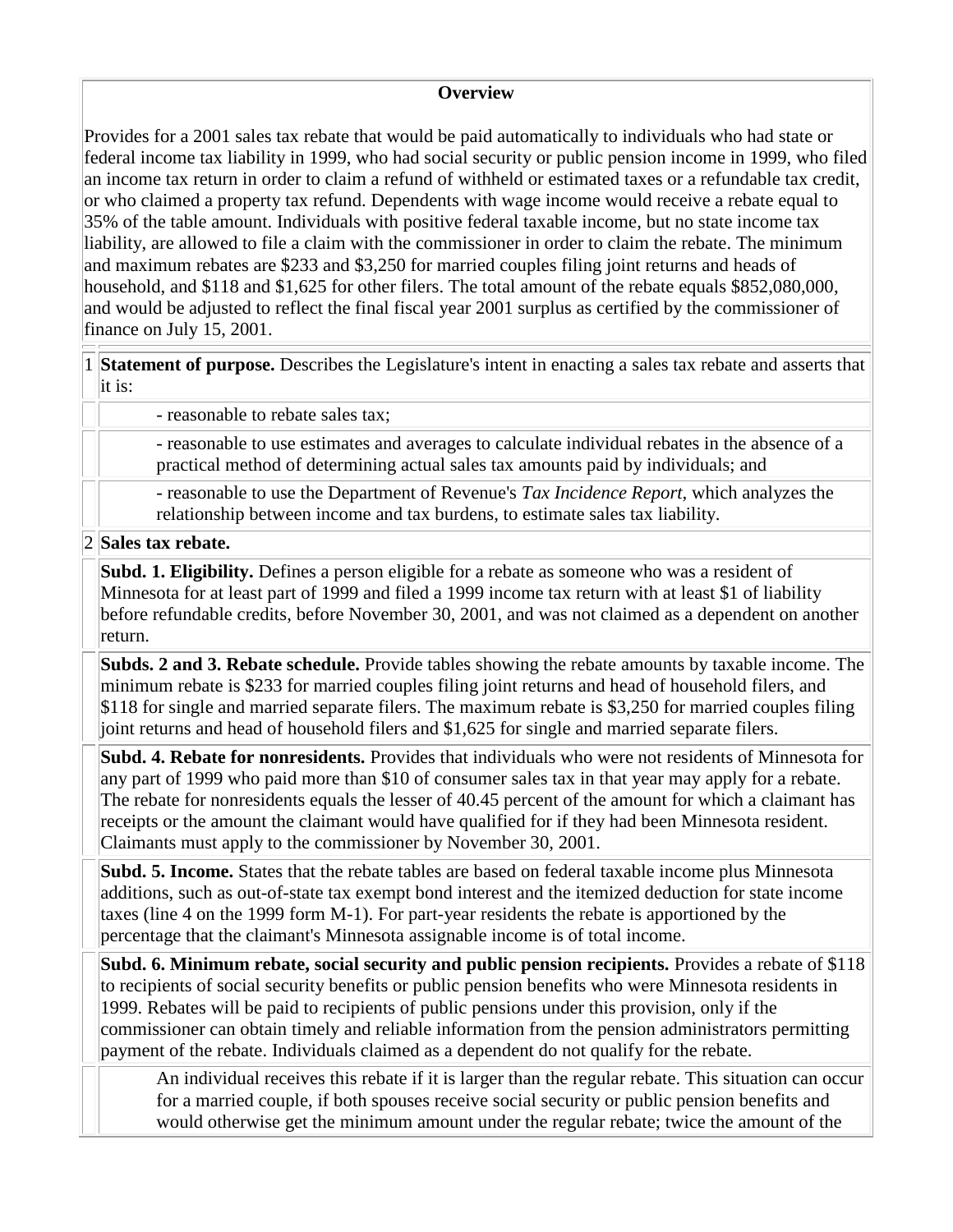rebate (\$236) for benefit recipients is slightly larger than the minimum regular rebate for married couples (\$233). This occurs because information on marital status from the Social Security Administration is apparently not available.

The department of revenue may direct deposit the rebate into the bank account of an individual who receives their social security benefits or public pension benefits by direct deposit.

**Subd. 7. Rebate for dependents.** Provides a rebate equal to 35% of the table amount for single filers for dependents who had wage income in 1999 (line 7 of federal form 1040). The rebate would be based on the dependent's 1999 federal taxable income plus Minnesota additions.

**Subd. 8. Rebate for other income tax filers.** Provides the minimum rebate amount by filing status for individuals who file a 1999 Minnesota income tax return in order to claim a refund of withheld income taxes or estimated tax payments, or in order to claim a refundable credit (i.e., working family tax credit, dependent care credit, K-12 education credit) by November 30, 2001, and for individuals who filed a 1999 Minnesota property tax refund return as either a homeowner or a renter. The filing time for the 1999 property tax refund is extended to November 30, 2001, for claiming both the property tax refund and the sales tax rebate. The rebate under this paragraph is not allowed for individuals claimed as dependents

**Subd. 9. Rebate for filers with federal taxable income.** Provides a rebate to an individual who was a Minnesota resident for any part of 1999; filed a 1999 federal tax return on or before December 31, 2001; had at least a \$1 federal taxable income; but does not qualify for the rebate because of having Minnesota tax liability. The rebate is the amount for under the rebate schedule for the filing status of the individual, based on the individual's federal taxable income plus Minnesota additions (the same income measure used for determining rebates for individuals with Minnesota liability). Dependents must report earned income to qualify for the rebate under this subdivision, and receive a rebate equal to 35 percent of the amount shown on the table for single filers.

**Subd. 10. Fiscal year taxpayers.** Extends the filing deadline for fiscal year taxpayers based on the starting date of the taxpayer's fiscal year 1999.

**Subd. 11. Payment date; interest.** Requires the commissioner to begin paying rebates by 90 days after the bill is enacted in to law. Interest accrues on unpaid rebates beginning January 1, 2002.

**Subd. 12. Amended returns.** Provides that sales tax rebates will not be recomputed based on adjustments to a taxpayer's 1999 income tax return that are filed after the date the rebate is processed.

**Subd. 13. Married claimants.** Directs the commissioner to issue a joint rebate to taxpayers who filed a joint return in 1999. Allows taxpayers who filed a joint 1999 return to request a check for one-half of the joint rebate, if the original check has not been cashed. Also allows the commissioner to issue separate rebate checks to taxpayers who filed a joint return in 1999 but separate returns in 2000, or who notify the commissioner of separate addresses.

**Subd. 14. Deceased claimants.** Allows the commissioner to issue separate checks to beneficiaries of estates entitled to rebates if probate has closed before the rebate check was received. Requires the estate to provide documentation to the commissioner.

**Subd. 15. Application of other law.** Provides the rebate is covered by the data practices law that applies to other tax data and that the commissioner may retain the rebate to offset delinquent taxes. Also provides that payment of the sales tax rebate is subject to revenue recapture. It is the responsibility of the claimant agency to remit non-debtor spouses' shares of offset rebates.

**Subd. 16. Lapse of right to rebate.** Provides that the right to the rebate lapses and the rebate reverts to the general fund for rebate checks not cashed by July 1, 2003.

**Subd. 17. Appeal of rebate amount.** Provides a mechanism for taxpayers to protest if they did not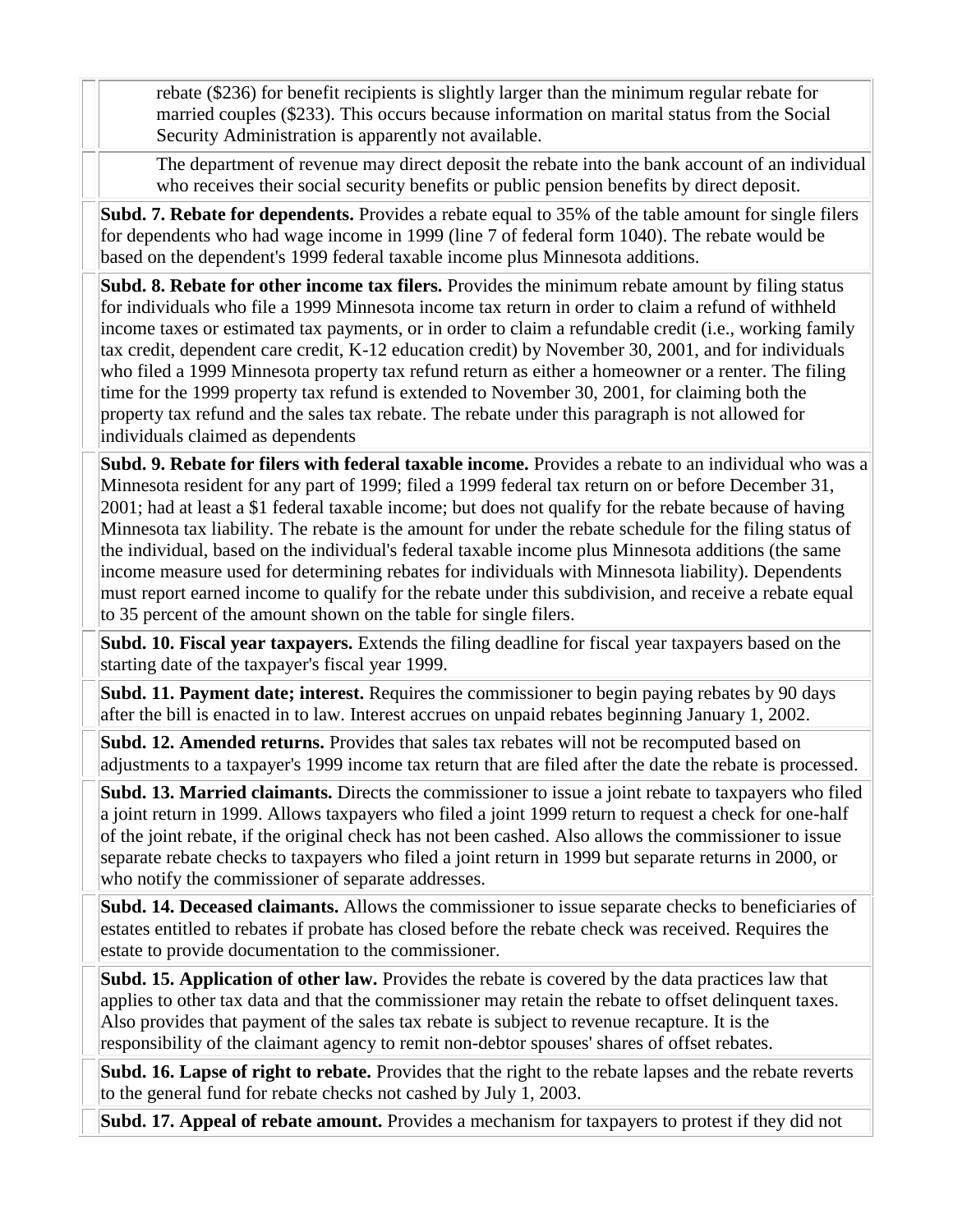receive a rebate or if they received an incorrect amount. The regular administrative and court appeal rights apply.

**Subd. 18. Fiscal year accounting; appropriation.** Specifies the rebate is an adjustment to fiscal year 2001 sales tax revenues and appropriates the amount necessary to make the rebate payments.

**Subd. 19. Theft of rebates.** Provides that the commissioner may issue an order of assessment for the appropriate amount for a rebate check that is forged, improperly endorsed, or determined to have been issued in error or overstated. The assessment must be issued within two years unless cashing the check constituted forgery or theft, in which case no statute of limitation applies. The assessment can be appealed administratively and judicially, and collection may be commenced under chapter 289A.

**Subd. 20. Commissioner's authority.** Authorizes the commissioner to take whatever action is deemed necessary to pay the rebate. Allows the commissioner, in consultation with the department of finance and state treasurer, to contract with a private vendor to process, print, and mail the rebate checks and receive and disburse state funds when checks are cashed.

**Subd. 21. Payment by EFT.** Authorizes the commissioner of revenue to pay the rebate by electronic funds transfer to individuals who received their 2000 income tax refund by electronic funds transfer.

**Subd. 22. Adjustment of rebate schedule.** Directs the commissioner of revenue to adjust the rebate schedule and percentages proportionately to keep the total rebate estimated on the day the rebate is processed within the originally estimated cost of the schedule and within the amount of the available surplus, estimated at \$856,280,000 in the February 2001 forecast and adjusted to \$852,080,000 for \$4.2 million of fiscal year 2001 flood relief appropriations. The commissioner is directed to adjust this amount and the rebate schedule to match the actual fiscal year 2001 surplus as certified by the commissioner of finance on July 15, 2001. The rebate tables are also adjusted for returns filed after January 1, 2001, but before June 1, 2001.

3 **Appropriations.** Appropriates \$1.75 million to the commissioner of revenue to administer the rebate in fiscal year 2001.

Appropriates \$401,000 in fiscal year 2001 to the state treasurer to pay the cost of clearing rebate checks through commercial banks.

Any unused amounts of these appropriations do not cancel on June 30, 2001, but remain available for expenditure through fiscal year 2002.

## **Article 2: Education Finance**

#### **Overview**

Article 2 makes three sets of changes to Minnesota's K-12 funding system. The first set of changes adjusts formulas to reflect the "roll-in" of \$415 of referendum revenue into the general education formula. The second set of changes sets the parameters of the referendum revenue program. The third set of changes creates a two-tier debt service equalization aid program and correspondingly tightens the eligibility criteria for the maximum effort capital loan program.

- 1 **Cost, limitation.** Creates a subtraction on the nonpublic pupil aid formula to neutralize the effect of the \$415 per pupil unit "roll-in" from the school operating referendum levy to the general education formula. Effective for revenue for fiscal year 2003.
- 2 **Eligibility.** Deletes an exception to debt service equalization eligibility criteria. Effective for revenue for fiscal year 2003 and thereafter.
- 3 **Debt service equalization revenue.** Creates a two-tiered debt service equalization formula. Makes the first tier apply to debt service revenue exceeding 15% of the district's adjusted net tax capacity,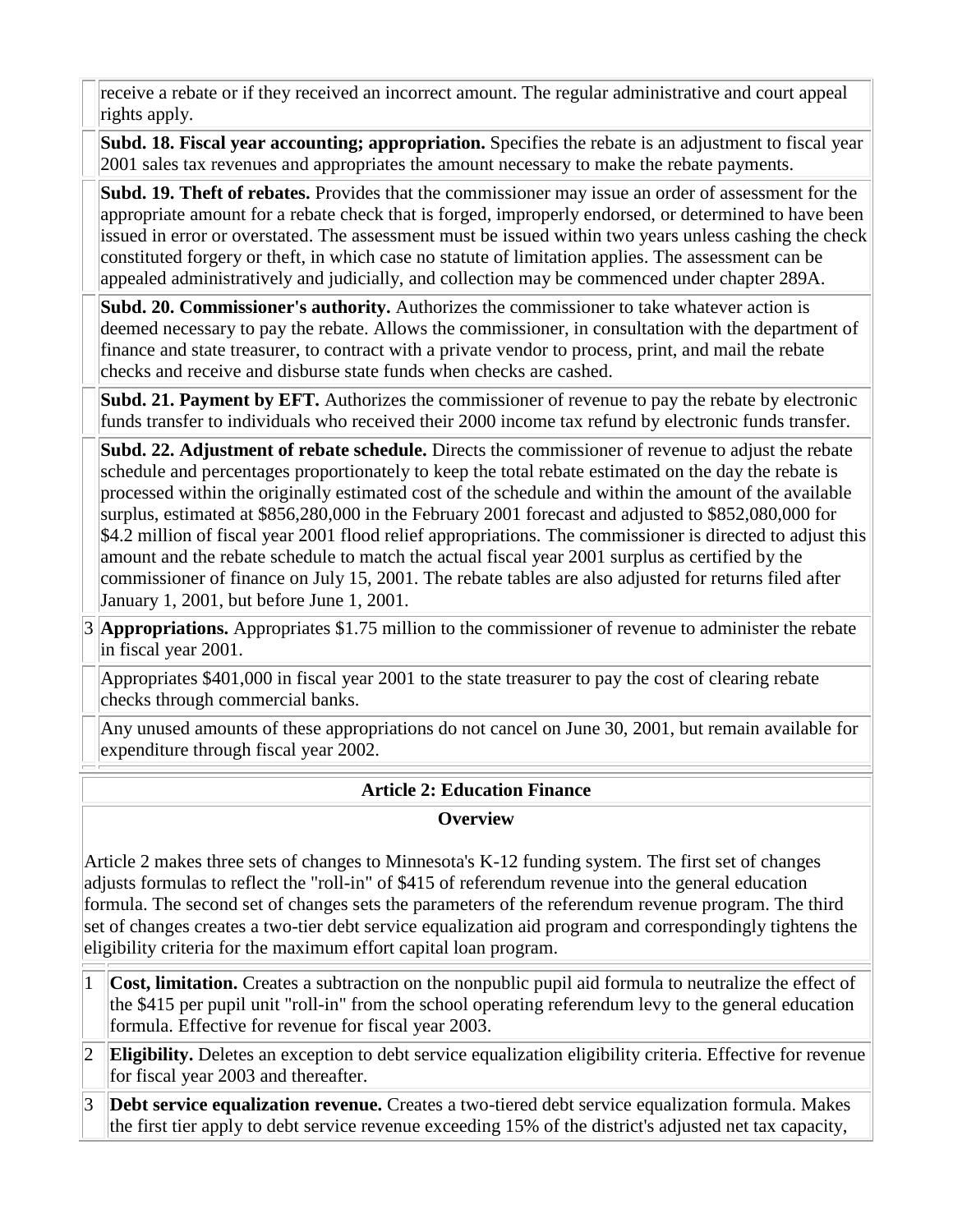| but under 25% of the district's adjusted net tax capacity. Makes the second tier that portion of debt |
|-------------------------------------------------------------------------------------------------------|
| service revenue exceeding 25% of the district's adjusted net tax capacity. Effective for revenue for  |
| fiscal year 2003 and thereafter.                                                                      |

- 4 **Equalized debt service levy.** Sets the equalizing factor for the first tier of debt equalization revenue at \$3,200 per pupil unit, and sets the equalizing factor for the second tier of debt equalization revenue at \$8,000 per pupil unit. Effective for revenue for fiscal year 2003.
- 5 **Debt service appropriation.** Eliminates the fixed standing appropriation for debt service equalization aid for FY 02 and FY 03 and adds appropriations for FY 04 and FY 05 to match the projected amounts for those years.
- 6 **Levy recognition.** Amends Minn. Stat. § 123B.75, subd. 5, to neutralize the effect of the \$415 per pupil unit transfer from the school operating referendum levy to the general education formula, the repeal of the general education levy, and reductions in school levies under the 1999 tax bill on early recognition of school levies. Effective June 30, 2001.
- 7 **Nonpublic pupil transportation aid.** Creates a subtraction on the nonpublic pupil transportation aid formula to neutralize the effect of the \$415 per pupil unit transfer from the school operating referendum levy to the general education formula.. Effective for revenue for fiscal year 2003.
- 8 **Referendum market value.** Excludes agricultural land and seasonal recreational residential properties from the calculation of referendum market value. Effective for taxes payable in 2002 and thereafter.
- 9 **General education revenue.** Modifies the definition of general education revenue to reflect the repeal of supplemental and transition revenue as part of the \$415 transfer to the general education formula. Also strikes obsolete language relating to the referendum offset adjustment. Effective July 1, 2001.
- 10 **Basic revenue.** Keeps the basic formula allowance fixed at the FY 01 level for FY 02. Increases the general education formula by \$415 beginning in FY 2003, offsetting a \$415 reduction in school referendum, supplemental and transition revenue per pupil unit attributable to the "roll-in." Effective for revenue for fiscal year 2003 and thereafter.
- 11 **General education aid.** Modifies the definition of general education aid to equal the sum of the general education revenue, shared time aid, and referendum aid. References to the general education levy, supplemental aid and transition aid, which are repealed, are deleted. Effective for revenue for fiscal year 2003.
- 12 **Referendum allowance.** Reduces the sum of a district's operating referendum, supplemental and transition revenue per pupil unit by \$415 per pupil unit, beginning in FY 2003, and clarifies the calculation of the referendum allowance (this amount is "rolled-in" to the general education basic formula allowance). Effective for revenue for fiscal year 2003 and thereafter.
- 13 **Referendum allowance limit.** Adjusts the calculation of the cap on school operating referendum revenue per pupil unit. For school districts with a cap based on the district's 1994 referendum allowance, the cap is increased by 5.6%, and reduced to offset the \$415 transfer to the general education formula. For other districts, the cap is reduced from 25% of the general education formula to 13.2% of the formula to adjust for the \$415 transfer to the general education formula, and then increased by 5 percentage points to 18.2%. Effective for revenue for fiscal year 2003.
- 14 **Referendum equalization revenue.** Creates a two-tiered formula for calculating referendum equalization revenue. The first tier allowance equals \$126 per pupil unit, not to exceed the district's referendum revenue per pupil unit. The second tier allowance equals lesser of the district's referendum allowance or 18.2% of the general education formula allowance, minus the district's first tier allowance. For districts receiving sparsity aid, the second tier allowance equals the district's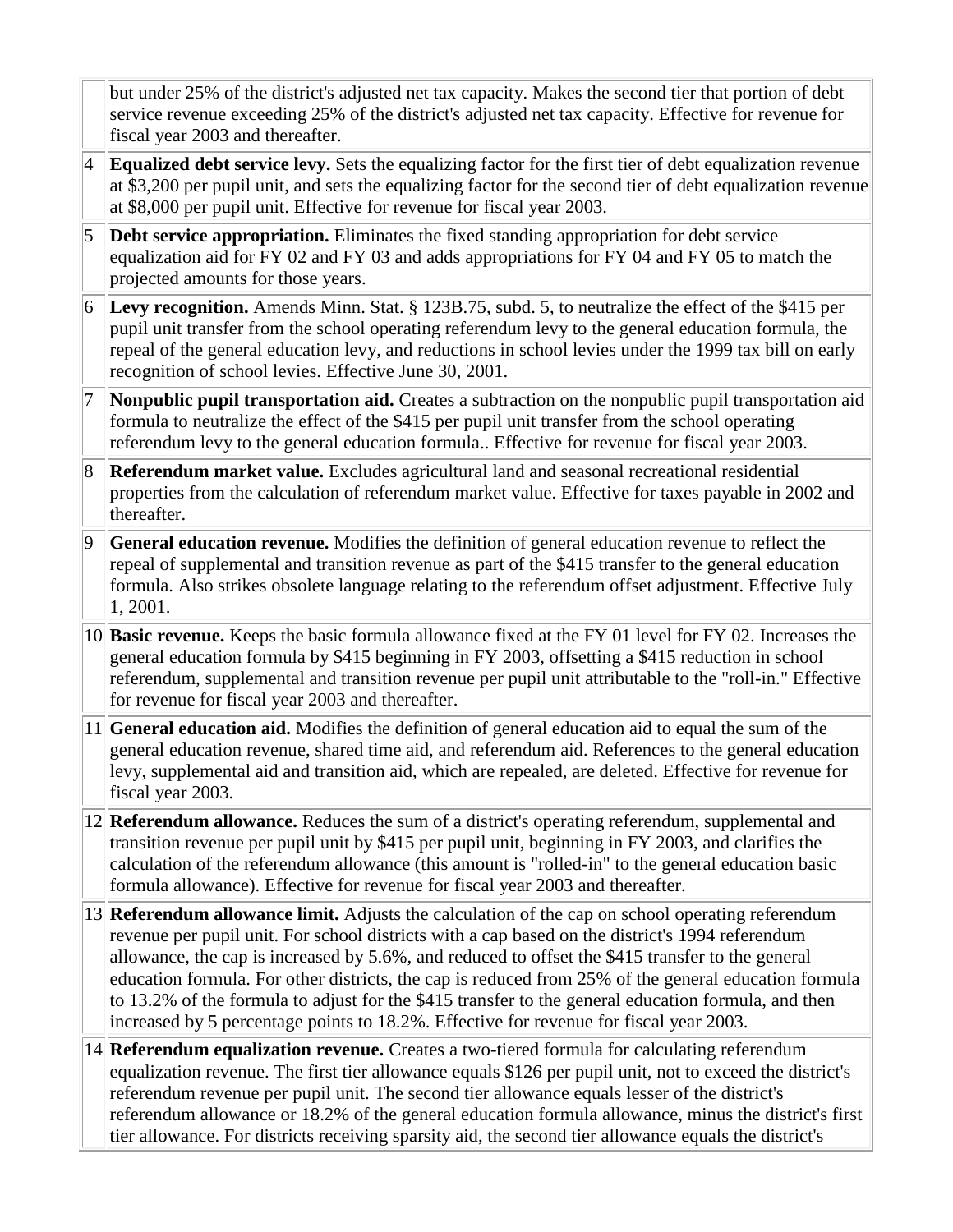referendum minus the district's first tier allowance. Effective for revenue for fiscal year 2003 and thereafter.

- 15 **Referendum equalization levy.** Provides that the first tier referendum equalization revenue will be equalized using an equalizing factor of \$476,000, and second tier referendum revenue will be equalized using an equalizing factor of \$270,000 per pupil unit. Effective for revenue for fiscal year 2003 and thereafter.
- 16 **Referendum equalization aid.** Adjusts the calculation of referendum equalization aid for the twotiered equalization formula. Effective for revenue for fiscal year 2003 and thereafter.
- 17 **Referendum tax base replacement aid.** Creates a referendum tax base replacement aid for school districts that had a referendum allowance for fiscal year 2002 exceeding \$415. The aid equals the portion of a school district's referendum levy for taxes payable in 2001 attributable to the portion of the referendum allowance exceeding \$415 that was paid on agricultural land and seasonal recreational residential property. The aid is deducted from the district's referendum equalization aid. It remains in effect until the district's referendum authority expires. Effective for taxes payable in 2002 and thereafter.
- 18 **Unequalized referendum levy.** Clarifies that a district may levy an amount equal to its total referendum revenue and its referendum equalization revenue. Effective for taxes payable in 2002 and thereafter.
- 19 **Referendum conversion allowance.** Provides that a school district may convert its supplemental and transition revenue allowances to an additional operating referendum allowance by majority vote of the school board before November 1, 2001. Effective July 1, 2001, for revenue for fiscal year 2003.
- 20 **Maximum effort debt service levy.** Raises the maximum effort tax rate from 24% to 36% of ANTC for new loans granted after January 1, 2001. Effective for taxes payable in 2002.
- 21 **Capital loans eligibility.** Provides that a district is not eligible for a capital loan unless the estimate debt tax rate after debt equalization is more than 36 percent of the ANTC. Effective July 1, 2001.
- 22 **District request for review and comment.** Revises the criteria for the commissioner of children, families and learning to grant a positive review and comment on a construction project for a district that intends to apply for a capital loan. Effective July 1, 2001.
- 23 **Loan amount limits.** Increases the percentage of ANTC used as a deduct in computing a district's maximum capital loan from 363 percent to 540 percent. Effective July 1, 2001.
- 24 **Contract.** Requires that all work under a capital loan contract must meet or exceed standards established in the state building code. Also provides that interest calculations on maximum effort school loans will be adjusted if state bonds are reissued. Effective July 1, 2001.
- 25 **Bond sale limitations.** Provides that a district with a capital loan issued after July 1, 2001, must not issue bonds, except refunding bonds, after the loan has been outstanding for 20 years. Effective July 1, 2001.
- 26 **Bond sale limitations.** Increases the school district bonding limit from 10 to 15 percent of the actual market value of taxable property. Effective July 1, 2001.
- 27 **Supplemental revenue conversion allowance.** Sets a school district's supplemental revenue conversion allowance equal to the district's total fiscal year 2002 supplemental revenue divided by its fiscal year 2002 resident marginal cost pupil units. Effective for revenue for fiscal year 2003.
- 28 **Transition revenue conversion allowance.** Sets a school district's transition revenue conversion allowance equal to the district's total fiscal year 2002 transition revenue divided by its fiscal year 2002 resident marginal cost pupil units. Effective for revenue for fiscal year 2003.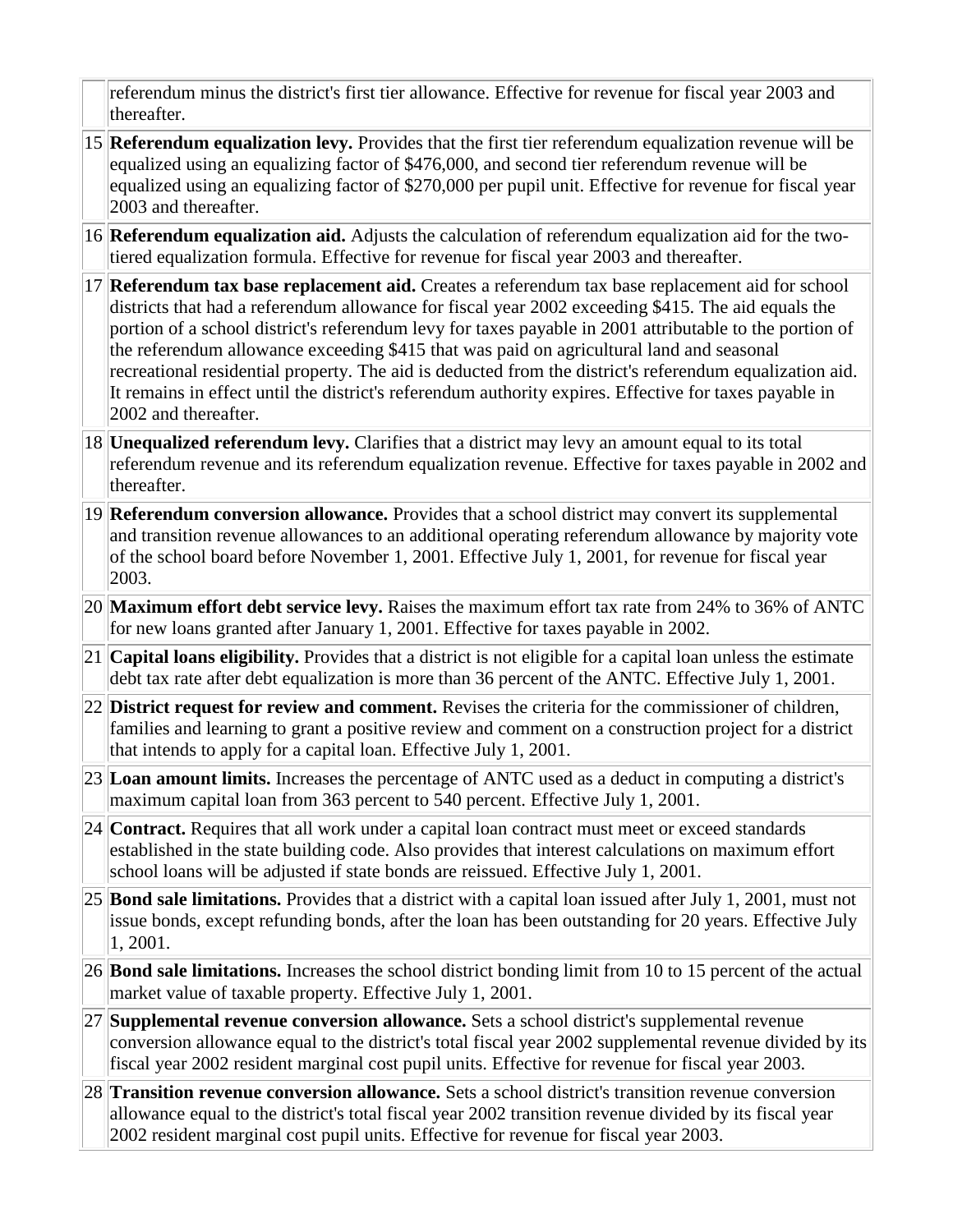29 **Appropriations.** Appropriates \$7,851,000 from the general fund to the department of children, families, and learning for referendum tax base replacement aid. Appropriates \$25,989,000 in fiscal year 2002 and \$35,163,000 in fiscal year 2003 from the general fund to the department of children, families and learning for debt service equalization aid. Effective for fiscal year 2003.

30 **Repealer.** Repeals Minn. Stat. §126C.10, subdivisions 9 (supplemental revenue), 10 (supplemental levy), 11 (supplemental aid), 12 (supplemental revenue reduction), 19 (transition allowance), 20 (transition revenue adjustment), 21 (transition levy adjustment), and 22 (transition aid adjustment). Effective for revenue for fiscal year 2003. Repeals Minn. Stat. §126C.13, subdivisions 1, 2, and 3 ( the general education levy). Effective for taxes payable in 2002.

## **Article 3: Property Taxes Overview**

Articles 2 and 3 together provide over \$900 million of property tax relief per year for all types of property in Minnesota, along with providing for major restructuring of the property tax system. The major elements of the restructuring are:

Elimination of the state-determined general education levy, and the first \$415 per pupil unitunit of each district's referendum levy. Districts with referendum levies less than \$415 per pupil receive additional educational revenues to bring them up to that level.

Compression of class rates within and across property classes. Residential homestead classclass rates are reduced to 1 percent up to \$500,000, and 1.25 percent over \$500,000. Commercialindustrial class rates are reduced to 1.5 percent on the first \$150,000 of market value and 2 percent over \$150,000. Apartments are reduced from 2.4 percent to 1.8 percent for pay 2002, with further reductions to 1.25 percent by taxes payable year 2004. Other class rates are changed correspondingly (see table at the end of the summary for this article).

Agricultural and seasonal recreational properties are exempted from school districtdistrict referendum levies. School districts receive additional state aid to compensate for the loss of tax base for existing referendum levies.

A statewide general property tax is established on commercial-industrial and seasonalseasonal recreational property only. Attached machinery of electric generation systems is exempted from the new state property tax. Growth in the tax is dedicated to an education reserve account. New homestead and agricultural market value credit programs are created.created.

Dedicated funds for transit financing are created, with 20.75 percent of the revenues fromfrom the sales tax on motor vehicles dedicated to the funds in FY 2003 and 22.75 percent thereafter. The revenues are used to replace property taxes as a funding source for transit operating expenses in the metro area and in greater Minnesota.

Local government aid to cities is increased by \$140 million over current law; \$14 millionmillion per year is set aside for LGA reform beginning in payable 2003; HACA is eliminated for all local governments except counties.

A TIF grant program is established in article 15 to provide grants to TIF districts for

1 **Local government aid reform account.** Establishes a local government aid account in the general fund. Appropriates \$14 million annually to the fund, beginning in fiscal year 2003. Increases the annual appropriation by 2.5 percent of the fund balance beginning in fiscal year 2004. Requires amounts in the fund to be spent on reforming local government aids.

2 **Transit funds.**

**Subdivision 1. Greater Minnesota transit fund.** Establishes a greater Minnesota transit fund.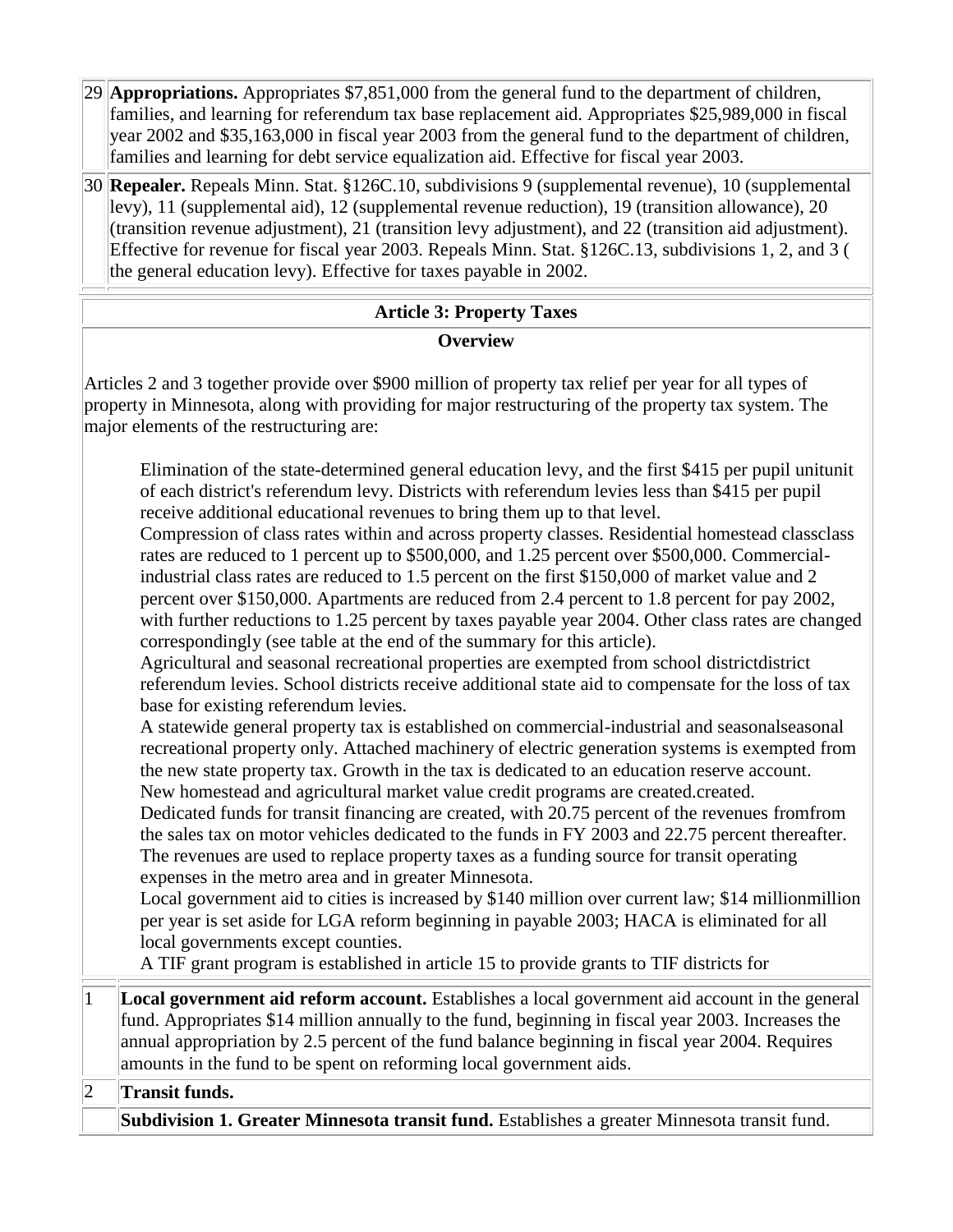|                 | Provides that money in the fund is annually appropriated to the commissioner of transportation for<br>property tax replacement aid payments to transit systems in greater Minnesota.                                                                                                                                                                                                                                                                  |
|-----------------|-------------------------------------------------------------------------------------------------------------------------------------------------------------------------------------------------------------------------------------------------------------------------------------------------------------------------------------------------------------------------------------------------------------------------------------------------------|
|                 | Subd. 2. Metropolitan area transit fund. Establishes a transit fund within the state treasury.<br>Provides for a direct appropriation of all revenues in the fund to the metropolitan council to:                                                                                                                                                                                                                                                     |
|                 | - fund transit operating expenses in the metropolitan area;                                                                                                                                                                                                                                                                                                                                                                                           |
|                 | - provide financial assistance to other transit providers;                                                                                                                                                                                                                                                                                                                                                                                            |
|                 | - fund metro mobility; and                                                                                                                                                                                                                                                                                                                                                                                                                            |
|                 | - provide financial assistance to cities and towns to replace limited services provided by<br>metro transit with services from another provider.                                                                                                                                                                                                                                                                                                      |
|                 | Subd. 3. Metropolitan area transit appropriation account. Establishes a metropolitan area<br>transit appropriation account in the general fund. Money in the account is to be used for funding<br>transit in the metro area, subject to legislative appropriation.                                                                                                                                                                                    |
| 3               | <b>County levy authority.</b> Provides that when the county levies for local water management, planning<br>and regulatory responsibilities, these levies shall be a special taxing district for property tax<br>purposes. Hence, on both the TnT notice and the property tax statement, these levies will be listed<br>as a special taxing district and will not be included in the county government's levy.                                         |
|                 | Under current law, if a watershed district was responsible for promulgating a plan and<br>implementing it, its levy would appear on the special taxing district line of the TnT notice and<br>property tax statement. However, when a county levies for those same purposes, it is included with<br>the rest of the county levy. This change is for uniformity so that the levies for all counties is<br>consistent. (See also section 51, clause 23) |
| $\vert 4 \vert$ | Watershed district general fund. Increases the levy limit for watershed district general funds.<br>Under current law, the levy may not exceed 0.02418 percent of taxable market value, or \$125,000,<br>whichever is less. This section increases those limits to .048 percent of taxable market value or<br>\$250,000, whichever is less.                                                                                                            |
|                 | Also changes the name of the fund from the administrative fund to the general fund, since it is used<br>for both administration as well as for general purposes.                                                                                                                                                                                                                                                                                      |
|                 | Lastly, it extends a levy used for basic water management features of projects which currently can<br>only be made after a municipality has initiated the petition, to allow all political subdivisions or if<br>at least 50 resident owners initiate the petition. The requirement was set at 50 resident landowners<br>since that is the number needed to establish a watershed under section 103D.205, subdivision 3,<br>clause $(4)$ .            |
|                 | 5-6 <b>Detachment and annexation.</b> Provides that in a case where property is detached from one school<br>district and attached to an adjoining district, the property is liable for the debt of the attaching<br>school district and not for the debt of the detaching district. This arrangement can be made only if it<br>has the approval of the county board.                                                                                  |
| 7               | School district levy for swimming pool operation. Authorizes certain school districts to levy for<br>the operation and maintenance of a swimming pool. The district must be located in a county that<br>has:                                                                                                                                                                                                                                          |
|                 | - an international border;                                                                                                                                                                                                                                                                                                                                                                                                                            |
|                 | - more than one school district inside its boundaries; and                                                                                                                                                                                                                                                                                                                                                                                            |
|                 | - population density of fewer than 10 people per square mile in the 2000 census.                                                                                                                                                                                                                                                                                                                                                                      |
|                 | School districts in the counties of Kittson, Roseau, Lake of the Woods, and Koochiching counties<br>qualify under this section.                                                                                                                                                                                                                                                                                                                       |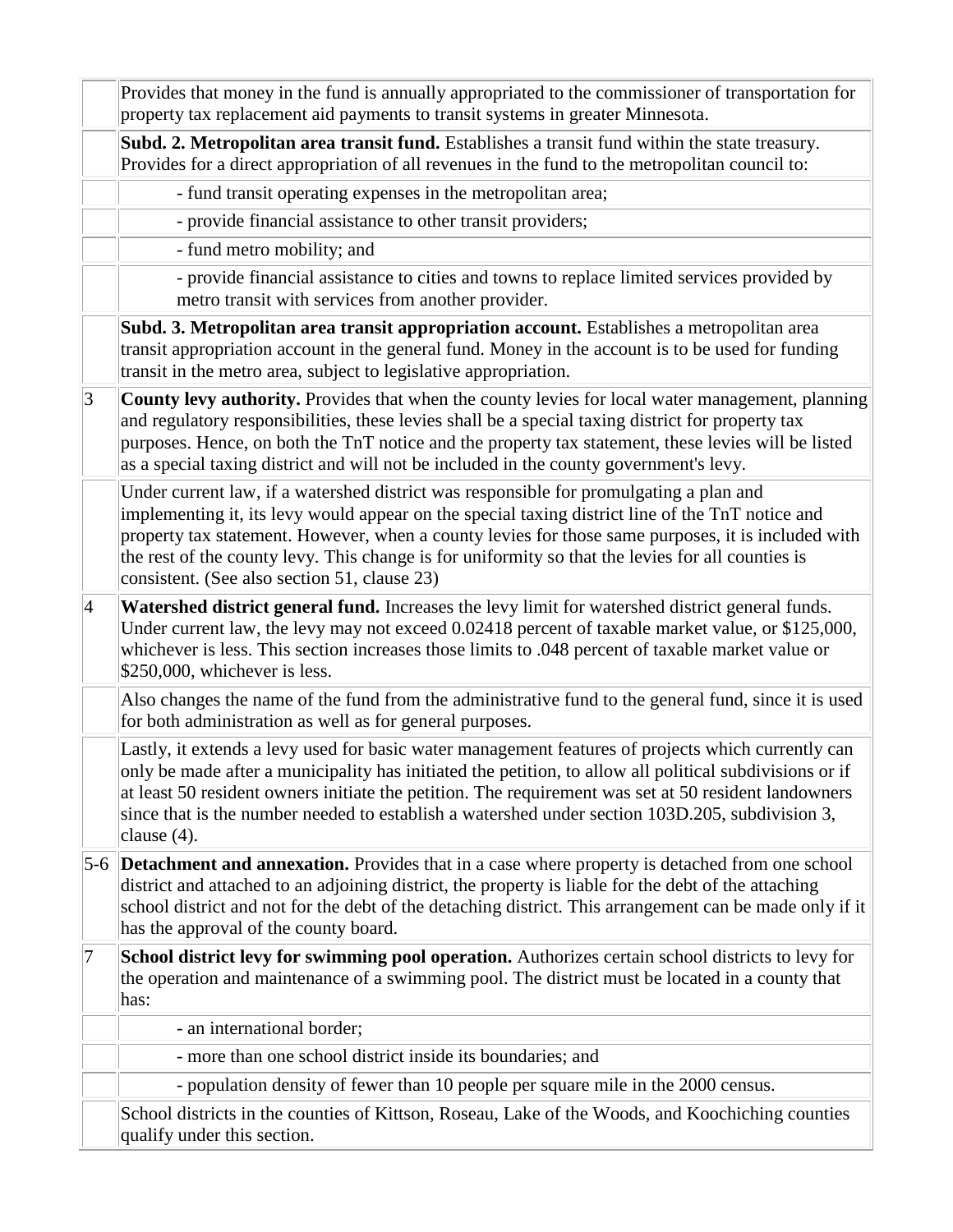| $\vert 8 \vert$ | Emergency medical services special taxing districts.                                                                                                                                                                                                                                                                                                                                                                                                                                                 |
|-----------------|------------------------------------------------------------------------------------------------------------------------------------------------------------------------------------------------------------------------------------------------------------------------------------------------------------------------------------------------------------------------------------------------------------------------------------------------------------------------------------------------------|
|                 | Subd. 1. Political subdivision defined. Defines a political subdivision is a county, city or town.                                                                                                                                                                                                                                                                                                                                                                                                   |
|                 | Subd. 2. Who may establish. Authorizes two or more political subdivisions, or parts of them, to<br>establish by resolution a special taxing district for emergency medical services. Does not require<br>the political subdivisions to be contiguous.                                                                                                                                                                                                                                                |
|                 | Subd. 3. Board. Establishes the board as initially consisting of representatives of the participating<br>subdivision, as specified in the resolution that establishes the district. Allows the district to change<br>representation in either its charter or bylaws.                                                                                                                                                                                                                                 |
|                 | Subd. 4. Levy authority. Authorizes emergency medical services districts to levy up to 0.048<br>percent of taxable market value in the district or, up to \$250,000, whichever is less.                                                                                                                                                                                                                                                                                                              |
|                 | Subd. 5. Use of levy. Requires the levy to be used to support the providing of out-of-hospital<br>emergency medical services, such as ambulances and rescue squads.                                                                                                                                                                                                                                                                                                                                  |
|                 | Subd. 6. Advisory committee. Requires the district to have an advisory committee consisting of<br>emergency medical service providers.                                                                                                                                                                                                                                                                                                                                                               |
|                 | <b>Subd. 7. Powers.</b> Authorizes emergency medical services districts to exercise any of the powers<br>authorized by any of its member political subdivisions, except that the special district's levy is<br>restricted to the amount specified in subdivision 5 and the district may not incur any debt.                                                                                                                                                                                          |
|                 | Subd. 8. Additions and withdrawals. Provides mechanisms for political subdivisions to join and<br>withdraw from emergency medical service districts.                                                                                                                                                                                                                                                                                                                                                 |
|                 | Subd. 9. Dissolution. Provides for dispositions of assets or liabilities of a district that dissolves.                                                                                                                                                                                                                                                                                                                                                                                               |
|                 | Subd. 10. Reports. Requires each district to report on its levies and expenditures to the chairs of<br>the House and Senate committees on taxes and to the commissioner of revenue. Requires reports on<br>or before March 15, 2005, and March 15, 2007.                                                                                                                                                                                                                                             |
|                 | Effective date: Taxes levied in 2002, payable 2003 through taxes levied in 2007, payable in 2008.                                                                                                                                                                                                                                                                                                                                                                                                    |
| $ 9\rangle$     | <b>Operating assistance.</b> Allows property tax replacement payments under section 10 to be used as<br>part of a transit system's "local source" contribution towards operating revenues. (Note: other<br>changes in this section are done for consistency with Transportation finance bill.)                                                                                                                                                                                                       |
| 10              | Property tax replacement aid.                                                                                                                                                                                                                                                                                                                                                                                                                                                                        |
|                 | Subdivision 1. Report of property tax revenues. Requires transit systems receiving MnDOT<br>operating assistance to report the amount of their operating revenues derived from property taxes<br>for 2001 by July 31, 2001.                                                                                                                                                                                                                                                                          |
|                 | Subd. 2. Verification by commissioner. Requires the commissioner of transportation to verify<br>and, if necessary, correct the amounts reported under subdivision 1.                                                                                                                                                                                                                                                                                                                                 |
|                 | Subd. 3. Replacement aid payments. Provides that each transit system shall receive property tax<br>replacement aid payments in 2002 and 2003 equal to the amount of property tax revenues received<br>in 2001, prorated to the amount of revenue in the greater Minnesota transit fund, but subject to a<br>growth limit of 6% each year. Requires the payment amounts to be certified to the commissioner of<br>revenue so that the amounts may be deducted from the local government's levy limit. |
|                 | Subd. 4. Report to legislature. Requires the commissioner of transportation, in consultation with<br>the commissioner of revenue, to make a report to the legislature by January 1, 2003, containing<br>recommendations for integrating the transit assistance grant program with the property tax<br>replacement aid program under this section.                                                                                                                                                    |
| 11              | Utility rate reduction. Requires the public utilities commission to reduce utility rates in order to                                                                                                                                                                                                                                                                                                                                                                                                 |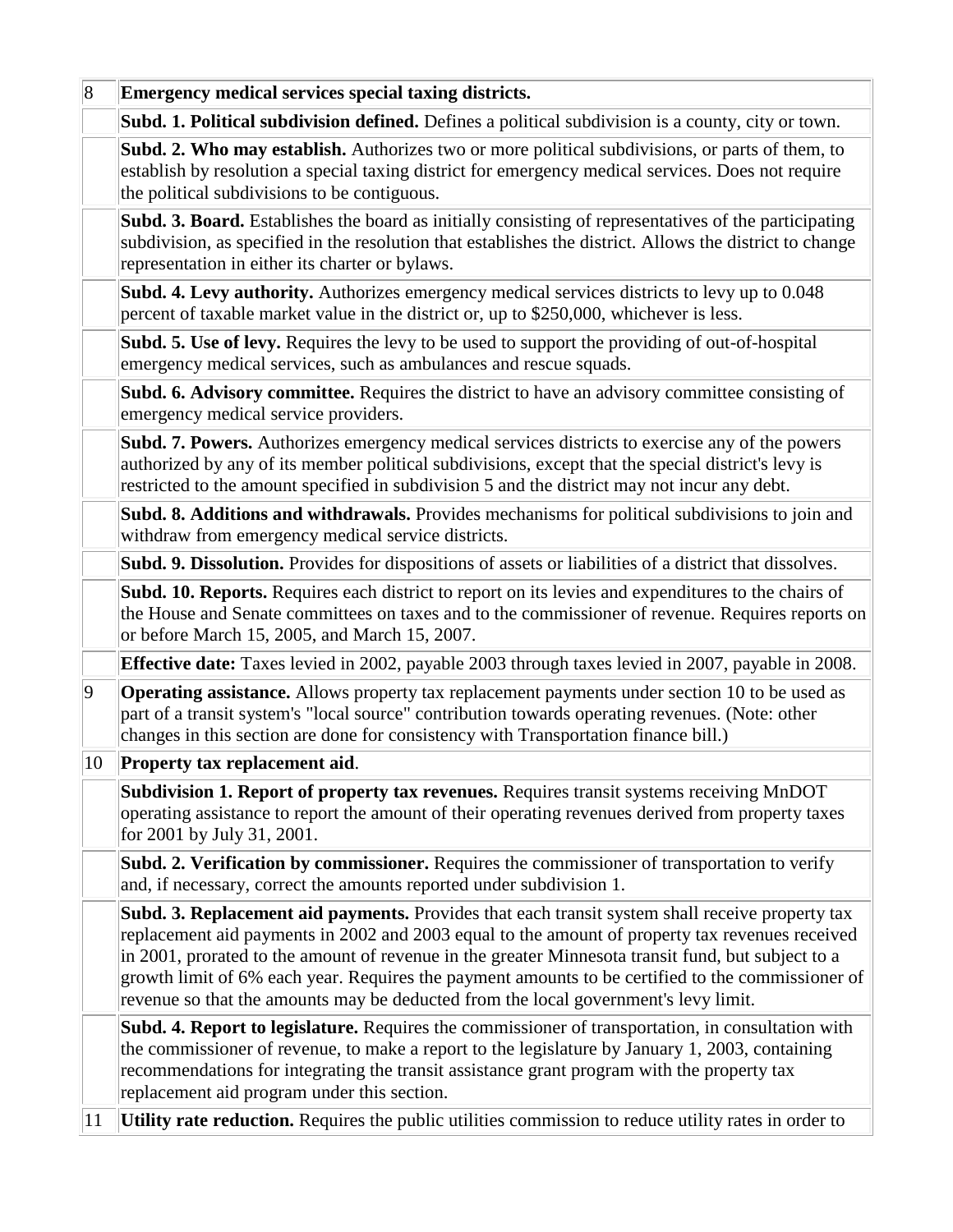|    | pass the savings from tax reductions on personal property as a result of this legislation through to<br>customers.                                                                                                                                                                                                                                                                                                                                              |
|----|-----------------------------------------------------------------------------------------------------------------------------------------------------------------------------------------------------------------------------------------------------------------------------------------------------------------------------------------------------------------------------------------------------------------------------------------------------------------|
| 12 | Emissions reduction rider.                                                                                                                                                                                                                                                                                                                                                                                                                                      |
|    | Subd. 1. Qualifying projects. Specifies that, to be an eligible project for an emissions reduction<br>rider, the emissions reduction project must:                                                                                                                                                                                                                                                                                                              |
|    | - be made at an existing electric generation facility of 50 megawatts or more of generating<br>capacity                                                                                                                                                                                                                                                                                                                                                         |
|    | - not increase capacity of the existing power plant more than 10 percent or 100 megawatts,<br>whichever is greater                                                                                                                                                                                                                                                                                                                                              |
|    | - result either in compliance with federal Clean Air Act standards, or a reduction in<br>emissions to the lowest cost-effective level                                                                                                                                                                                                                                                                                                                           |
|    | Subd. 2. Submission. Requires a public utility that intends to submit a proposal for an emissions<br>reduction rider to submit its plans for such projects to the commission, the department of<br>commerce, the pollution control agency and interested parties at least 60 days prior to the petition<br>for approval of the emissions reduction rider.                                                                                                       |
|    | <b>Subd. 3. Filing.</b> Authorizes a public utility (a utility that is rate-regulated by the public utilities<br>commission) to petition the commission for approval of an emissions reduction rider to recover the<br>costs of a qualifying emission reduction project outside of a general rate case.                                                                                                                                                         |
|    | <b>Subd. 4. Environmental assessment.</b> Requires the pollution control agency to evaluate the<br>emissions reduction rider filing, and advise the commission.                                                                                                                                                                                                                                                                                                 |
|    | Subd. 5. Approval. Authorizes the commission to modify, approve or reject a proposed emissions<br>reduction rider. Provides certain criteria for approval.                                                                                                                                                                                                                                                                                                      |
|    | Subd. 6. Implementation. Requires the public utility, within 60 days of a final commission order<br>on its rider petition, to notify the commission whether it will proceed with the proposed project.<br>Specifies that a utility implementing a project under this section will not be required, for a period of<br>8 years, to undertake additional investments to comply with a new state requirement regarding the<br>pollutants addressed by the project. |
|    | Subd. 7. Evaluation. Requires the commission to evaluate the effectiveness of the emissions<br>reduction riders, and to report to the legislature by January 15, 2006.                                                                                                                                                                                                                                                                                          |
|    | Subd. 8. Sunset. Provides that this section expires as of June 30, 2006.                                                                                                                                                                                                                                                                                                                                                                                        |
| 13 | Biomass mandate; eligible facility. Makes a new biomass generation facility eligible to satisfy a<br>portion of the biomass mandate imposed on Xcel Energy (Northern States Power) in the 1994<br>Prairie Island legislation. To be an eligible facility under this section, the biomass facility must:                                                                                                                                                         |
|    | - have a generating capacity of between 10 and 20 megawatts;                                                                                                                                                                                                                                                                                                                                                                                                    |
|    | - be located north of constitutional Route No. 8 (this area includes Duluth, Floodwood,<br>Swan River, Grand Rapids, Cass Lake, Bemidji, Bagley, Erskine, Crookston, East Grand<br>Forks and intervening and adjacent communities);                                                                                                                                                                                                                             |
|    | - utilize biomass residue wood, sawdust, bark, chipped wood, or brush as a primary fuel<br>source; and                                                                                                                                                                                                                                                                                                                                                          |
|    | - be operational by December 31, 2002.                                                                                                                                                                                                                                                                                                                                                                                                                          |
| 14 | An eligible facility qualifies for an exemption on its personal property attached machinery used for<br>electric generation.                                                                                                                                                                                                                                                                                                                                    |
|    | Tax court; small claims. Grants jurisdiction to the small claims division of tax court for petitions                                                                                                                                                                                                                                                                                                                                                            |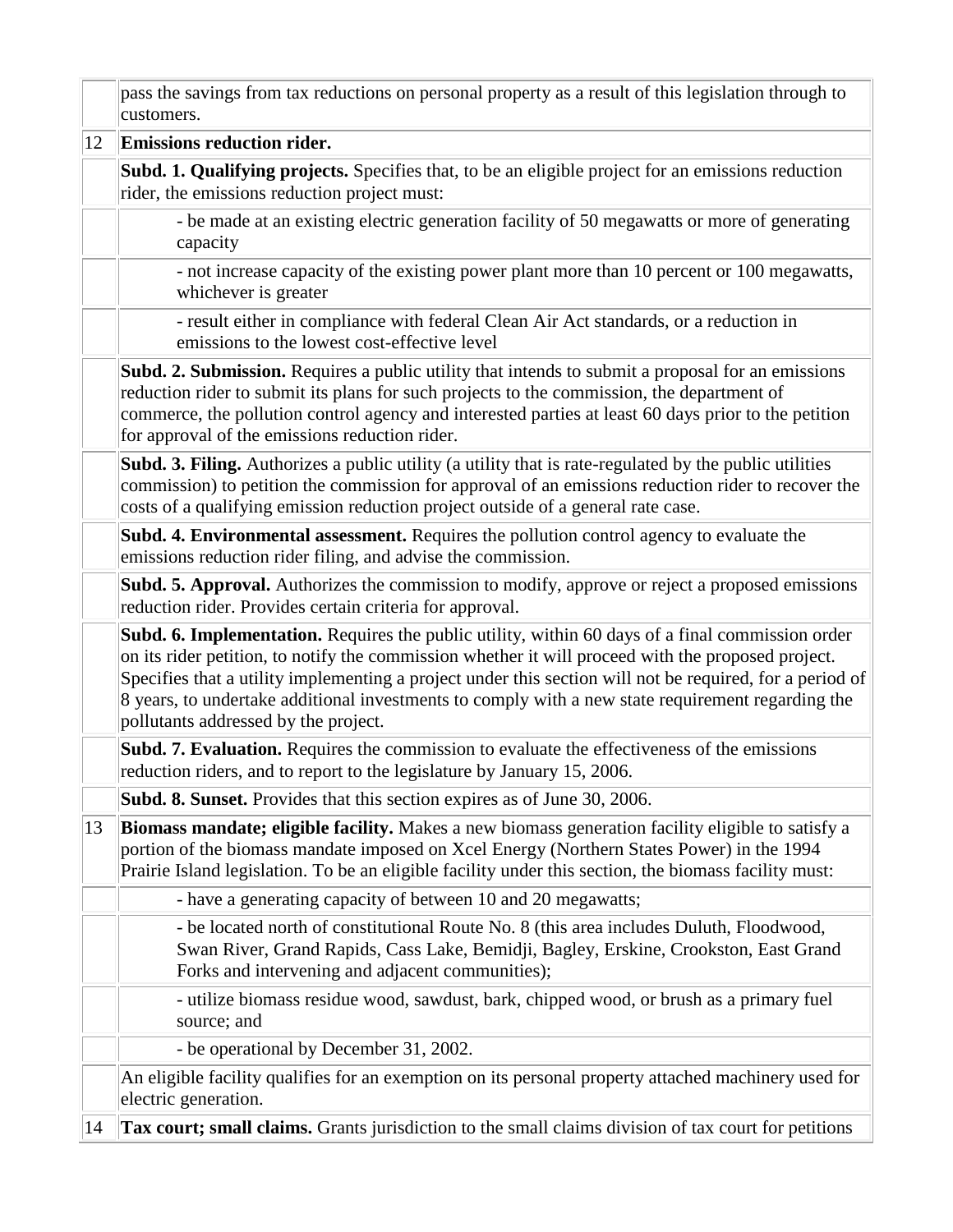|    | concerning property valuation, assessment, or taxation provided they meet certain requirements.<br>(See section 15)                                                                                                                                                                                                                                                                                                                                                                                                                      |
|----|------------------------------------------------------------------------------------------------------------------------------------------------------------------------------------------------------------------------------------------------------------------------------------------------------------------------------------------------------------------------------------------------------------------------------------------------------------------------------------------------------------------------------------------|
| 15 | County petitions; exceptions. Grants jurisdiction to the small claims division of tax court on<br>petitions involving valuation, assessment, or taxation of real or personal property if the property<br>meets any one of the following:                                                                                                                                                                                                                                                                                                 |
|    | - the issue is a denial of a current year application for the homestead classification of the<br>property;                                                                                                                                                                                                                                                                                                                                                                                                                               |
|    | - only one parcel is included in the petition, the entire parcel is classified as homestead<br>(residential or disabled), and the parcel contains only one dwelling unit; or                                                                                                                                                                                                                                                                                                                                                             |
|    | - the assessor's estimated market value of the property included in the petition is less than<br>\$300,000.                                                                                                                                                                                                                                                                                                                                                                                                                              |
|    | These changes will allow taxpayers who did not appeal their property to the local boards of review,<br>to file a petition in the small claims division, which is a much more informal division of the tax<br>court. In small claims court, a taxpayer does not need to be represented by an attorney, the<br>proceedings are more informal, and the process is less costly and less intimidating for the taxpayer.                                                                                                                       |
|    | These changes also increase the maximum value of property for which a petition can be filed.<br>Under current law, the maximum is \$100,000. That threshold was established in the mid-1980s.<br>This will now allow property of a higher market value (e.g., a small business that has an EMV of<br>\$250,000) to file in small claims division. Homestead property, regardless of its market value, is<br>allowed to be in a petition in the small claims division.                                                                    |
| 16 | Wind energy conversion systems; classification. Defines how the total size of wind energy<br>conversion systems are to be determined for purposes of property taxation. Provides that the<br>nameplate capacity of all wind energy conversion systems located within five miles of each other,<br>constructed in the same calendar year, and under the same ownership shall be combined in<br>determining if the system is a small, medium, or large scale system. Effective for wind energy<br>systems installed after January 1, 2001. |
| 17 | <b>Residential buildings on temporary sites.</b> Exempts newly constructed buildings from property tax<br>if they are:                                                                                                                                                                                                                                                                                                                                                                                                                   |
|    | - intended for future residential occupancy;                                                                                                                                                                                                                                                                                                                                                                                                                                                                                             |
|    | - on a temporary foundation and intended to be moved;                                                                                                                                                                                                                                                                                                                                                                                                                                                                                    |
|    | - not used as a model or for any other business purposes;                                                                                                                                                                                                                                                                                                                                                                                                                                                                                |
|    | - not connected to any utilities; and                                                                                                                                                                                                                                                                                                                                                                                                                                                                                                    |
|    | - located on land that will not be sold with the building.                                                                                                                                                                                                                                                                                                                                                                                                                                                                               |
|    | Allows the exemption for the building only, for only one assessment year after the date of its initial<br>construction.                                                                                                                                                                                                                                                                                                                                                                                                                  |
| 18 | <b>Exemption; poultry litter biomass generation facility.</b> Exempts attached machinery and other<br>personal property which is part of an electrical generating facility, that meets the following<br>requirements at the time of construction:                                                                                                                                                                                                                                                                                        |
|    | - is designed to use poultry litter as a primary fuel source; and                                                                                                                                                                                                                                                                                                                                                                                                                                                                        |
|    | - is constructed for the purpose of generating power at a facility that is sold under a contract<br>approved by the public utilities commission that meets the biomass mandate under section<br>216B.2424.                                                                                                                                                                                                                                                                                                                               |
|    | Provides that construction of the facility must begin after January 1, 2000, and before December                                                                                                                                                                                                                                                                                                                                                                                                                                         |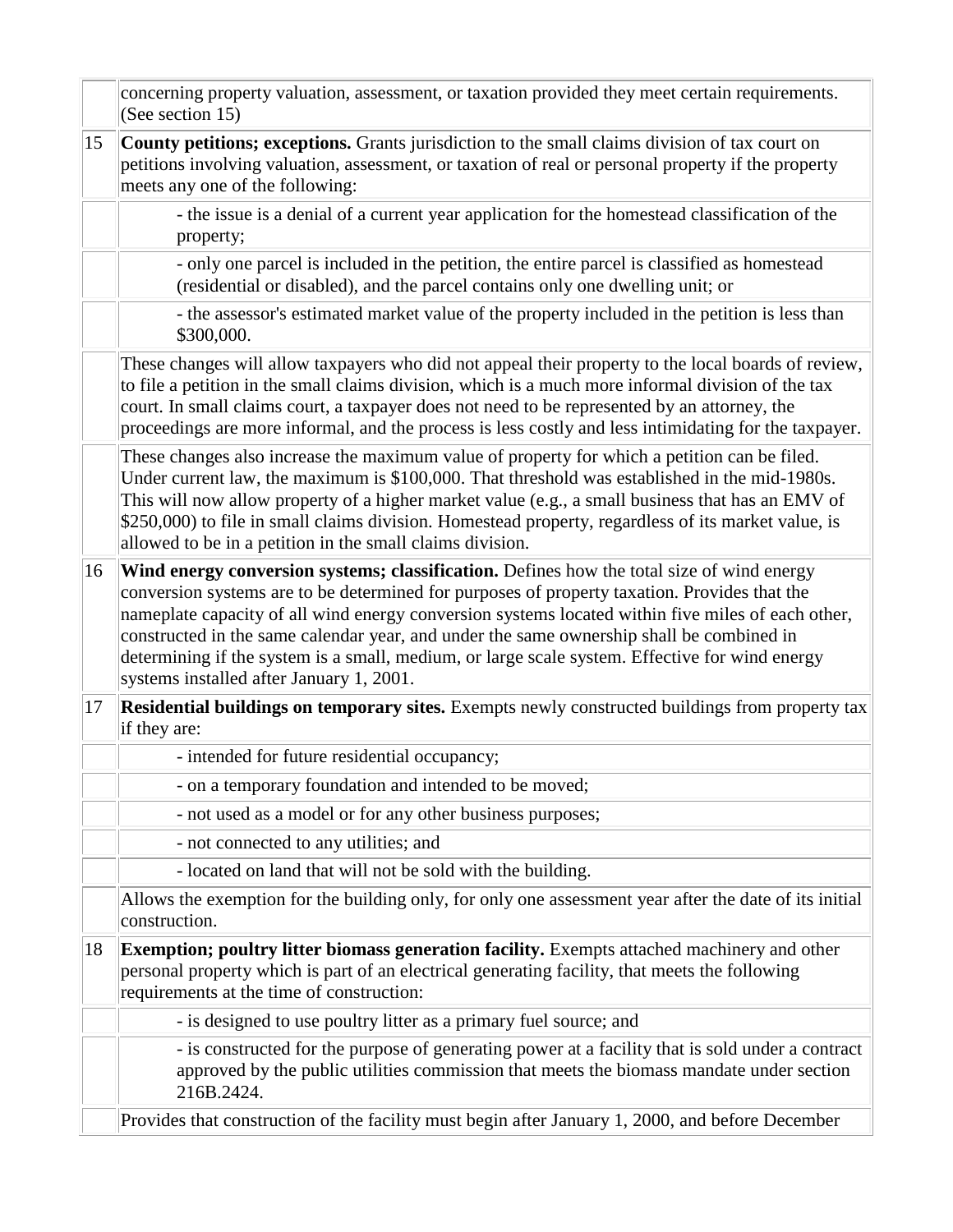|    | 31, 2002. The exemption does not include electric transmission lines and interconnections or gas<br>pipelines and interconnections appurtenant to the property or facility.                                                                                                                                                                                                                                                                                                                                                                                                                                                                                                                                                                                                 |
|----|-----------------------------------------------------------------------------------------------------------------------------------------------------------------------------------------------------------------------------------------------------------------------------------------------------------------------------------------------------------------------------------------------------------------------------------------------------------------------------------------------------------------------------------------------------------------------------------------------------------------------------------------------------------------------------------------------------------------------------------------------------------------------------|
| 19 | Exemption; Waste tire cogeneration facility. Exempts attached machinery and other personal<br>property which is part of an electric generating facility that meets the following requirements:                                                                                                                                                                                                                                                                                                                                                                                                                                                                                                                                                                              |
|    | - is designed to use waste tires as a primary source; andand                                                                                                                                                                                                                                                                                                                                                                                                                                                                                                                                                                                                                                                                                                                |
|    | - is a cogeneration electric generating facility of 1 to 25 megawatts of installed capacity.                                                                                                                                                                                                                                                                                                                                                                                                                                                                                                                                                                                                                                                                                |
|    | Construction of the facility must begin after January 1, 2000, and before January 1, 2004. This<br>exemption does not include electric transmission lines and interconnections or gas pipelines and<br>interconnections appurtenant to the property or the facility.                                                                                                                                                                                                                                                                                                                                                                                                                                                                                                        |
| 20 | Exemption; agricultural historical society property. Exempts property of a nonprofit charitable<br>organization, if the meets the following criteria:                                                                                                                                                                                                                                                                                                                                                                                                                                                                                                                                                                                                                       |
|    | - qualifies as a $501(c)(3)$ federal tax exemption; and                                                                                                                                                                                                                                                                                                                                                                                                                                                                                                                                                                                                                                                                                                                     |
|    | - the property is primarily used for storing and exhibiting historical items;                                                                                                                                                                                                                                                                                                                                                                                                                                                                                                                                                                                                                                                                                               |
|    | - the property is limited to 20 acres per owner per county;                                                                                                                                                                                                                                                                                                                                                                                                                                                                                                                                                                                                                                                                                                                 |
|    | - the property is not used for a revenue-producing activity for more than 10 days per year;<br>and                                                                                                                                                                                                                                                                                                                                                                                                                                                                                                                                                                                                                                                                          |
|    | - the property is not used as a residence.                                                                                                                                                                                                                                                                                                                                                                                                                                                                                                                                                                                                                                                                                                                                  |
| 21 | Exemption; machinery of biomass electrical generating facility. Exempts attached machinery<br>and other personal property which is part of an electrical generating facility that meets the<br>following requirements:                                                                                                                                                                                                                                                                                                                                                                                                                                                                                                                                                      |
|    | - be designed to utilize biomass as a primary fuel source; and                                                                                                                                                                                                                                                                                                                                                                                                                                                                                                                                                                                                                                                                                                              |
|    | - be constructed for the purpose of generating power that will be sold under a contract<br>approved by the public utilities commission in accordance with a biomass mandate imposed<br>under section 216B.2424.                                                                                                                                                                                                                                                                                                                                                                                                                                                                                                                                                             |
|    | Provides that the construction of the facility must begin after January 1, 2000, and before December<br>31, 2002. This exemption does not include electric transmission lines and interconnections or gas<br>pipelines and interconnections appurtenant to the property or facility. Effective for taxes levied in<br>2001, payable in 2002 and thereafter.                                                                                                                                                                                                                                                                                                                                                                                                                 |
| 22 | <b>Payment in lieu of tax; wind generation facilities.</b> Allows a developer of a new or existing<br>medium or large scale wind energy conversion system to negotiate with the city or town and the<br>county where the system is located to establish a payment in lieu of property taxes on the property.<br>The payment is to provide fees or compensation to the host jurisdictions to maintain public<br>infrastructure and services. The payment in lieu agreement must be signed by the parties and filed<br>with the commissioner of revenue and the county recorder. Upon execution and filing of the<br>agreement, the personal property of the system is exempt from property tax. The exemption is<br>effective for the same duration as the in lieu payments. |
| 23 | <b>Limited market value.</b> Phases out limited market value (LMV) over a six year time period. Adds<br>timberland to the following list of property types covered by LMV: residential, agricultural, and<br>seasonal recreational. Under current law, LMV expires after the 2001 assessment (taxes payable in<br>2002), meaning that all property would be taxed at its full estimated market value beginning with<br>taxes payable in 2003.                                                                                                                                                                                                                                                                                                                               |
|    | This section requires limited market value to be increased as follows:                                                                                                                                                                                                                                                                                                                                                                                                                                                                                                                                                                                                                                                                                                      |
|    | Assessment year 2002, increase shall not exceed the greater of:                                                                                                                                                                                                                                                                                                                                                                                                                                                                                                                                                                                                                                                                                                             |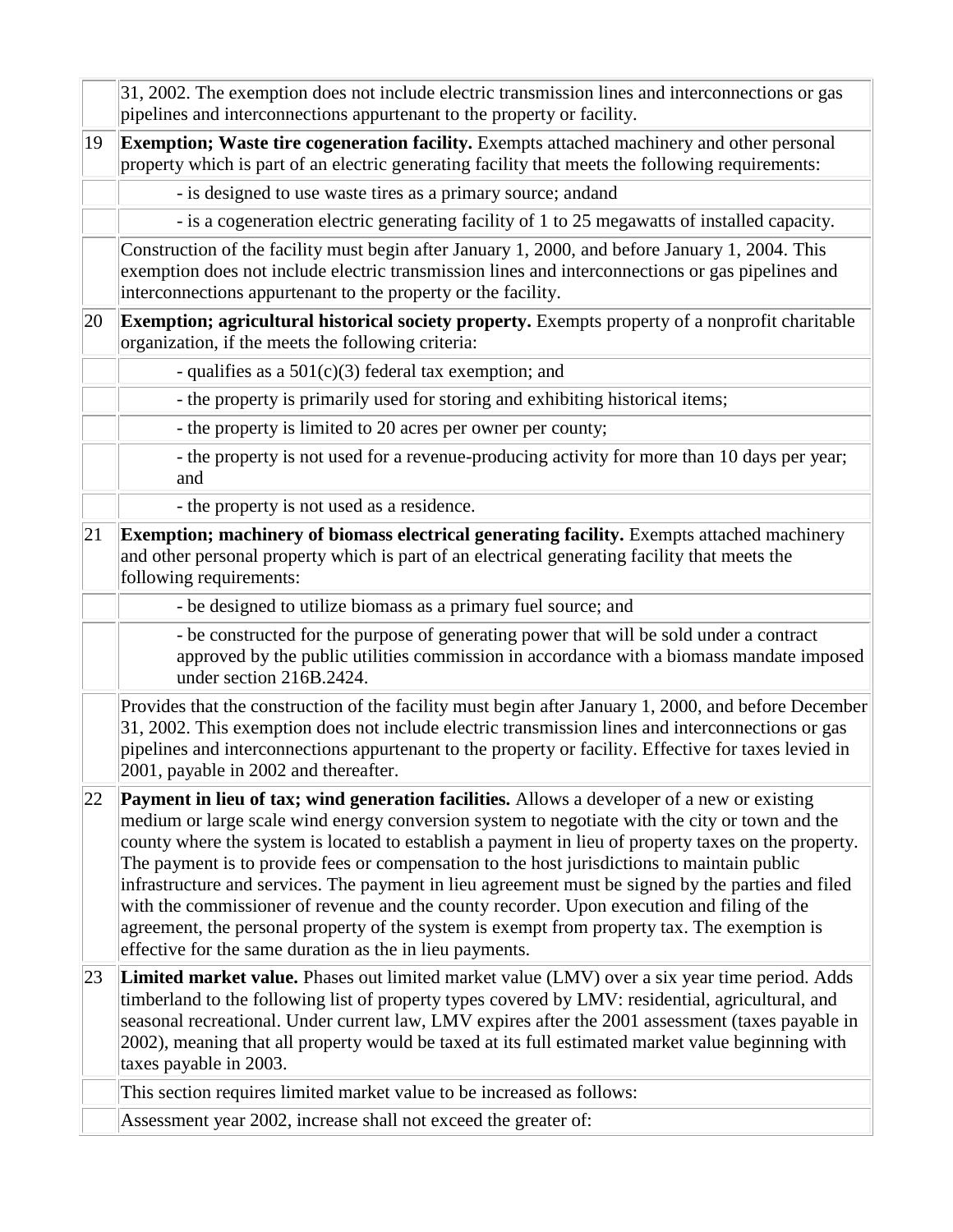|    | 1) 10 percent of the value in the preceding assessment, or<br>2) 15 percent of the difference                                                                                                                                                                                                                                                                                                                                                                                                                                                                                              |
|----|--------------------------------------------------------------------------------------------------------------------------------------------------------------------------------------------------------------------------------------------------------------------------------------------------------------------------------------------------------------------------------------------------------------------------------------------------------------------------------------------------------------------------------------------------------------------------------------------|
|    | Assessment year 2003, increase shall not exceed the greater of:<br>1) 12 percent of the value in the preceding assessment, or<br>2) 20 percent of the difference                                                                                                                                                                                                                                                                                                                                                                                                                           |
|    | Assessment year 2004, increase shall not exceed the greater of:<br>1) 15 percent of the value in the preceding assessment, or<br>2) 25 percent of the difference                                                                                                                                                                                                                                                                                                                                                                                                                           |
|    | Assessment year 2005, increase shall not exceed the greater of:<br>1) 15 percent of the value in the preceding assessment, or<br>2) 33 percent of the difference                                                                                                                                                                                                                                                                                                                                                                                                                           |
|    | Assessment year 2006, increase shall not exceed the greater of:<br>1) 15 percent of the value in the preceding assessment, or<br>2) 50 percent of the difference                                                                                                                                                                                                                                                                                                                                                                                                                           |
|    | Assessment year 2007, all property at full estimated market value.                                                                                                                                                                                                                                                                                                                                                                                                                                                                                                                         |
| 24 | Vacant land platted before August 1, 2001. Restricts the current method of assessing vacant land<br>to land that was platted before August 1, 2001.                                                                                                                                                                                                                                                                                                                                                                                                                                        |
| 25 | Vacant land platted on or after August 1, 2001; metropolitan area. Retains the current three<br>year market value phase-in time period for vacant land platted on or after August 1, 2001, that is<br>located in the seven metropolitan counties.                                                                                                                                                                                                                                                                                                                                          |
| 26 | Vacant land platted on or after August 1, 2001; nonmetropolitan Minnesota. Changes the<br>phase-in for land located outside the seven metropolitan counties that is platted on or after August<br>1, 2001, and not improved with a structure, from the current three year market value phase-in time<br>period to a seven year phase-in time period.                                                                                                                                                                                                                                       |
|    | Under current law, the assessor determines the market value of each individual lot based upon the<br>highest and best use of the property as unplatted land. In establishing the market value, the assessor<br>considers the sale price of unplatted land or comparable sales of unplatted land of similar use and<br>similar availability of public utilities.                                                                                                                                                                                                                            |
|    | This section changes the phase-in of market value for land located outside the metropolitan area to<br>one-seventh of the difference between the property's unplatted and platted value in each of the<br>seven subsequent assessment years. Hence, it will take seven years instead of the current three<br>years for property that is not developed to be brought up to full market value. If construction begins<br>before the expiration of the seven years (or three years, as is the case in current law) that lot shall be<br>eligible for revaluation in the next assessment year. |
| 27 | <b>Homestead rules; assisted living.</b> Provides that an assessor must not deny homestead treatment to<br>property that is owned by an individual who is absent from the property due to residence in an<br>elderly assisted living facility. Under current law, this treatment is provided to owners who are<br>absent because they are residing in a nursing home or boarding care facility, but it does not include<br>those living in an assisted living facility.                                                                                                                    |
| 28 | Agricultural homestead property; owned and leased. Makes technical changes to the definition<br>of what types of entities (i.e., family farm corporations, limited liability companies, joint family<br>farm ventures, and partnerships) are eligible to receive the agricultural homestead classification.<br>This section of law was amended in 1999 and in 2000 as part of the extension of homestead<br>benefits to farming entities having multiple ownerships.                                                                                                                       |
| 29 | Limitation on homestead reductions. Eliminates the "borrowing" of homestead benefits for                                                                                                                                                                                                                                                                                                                                                                                                                                                                                                   |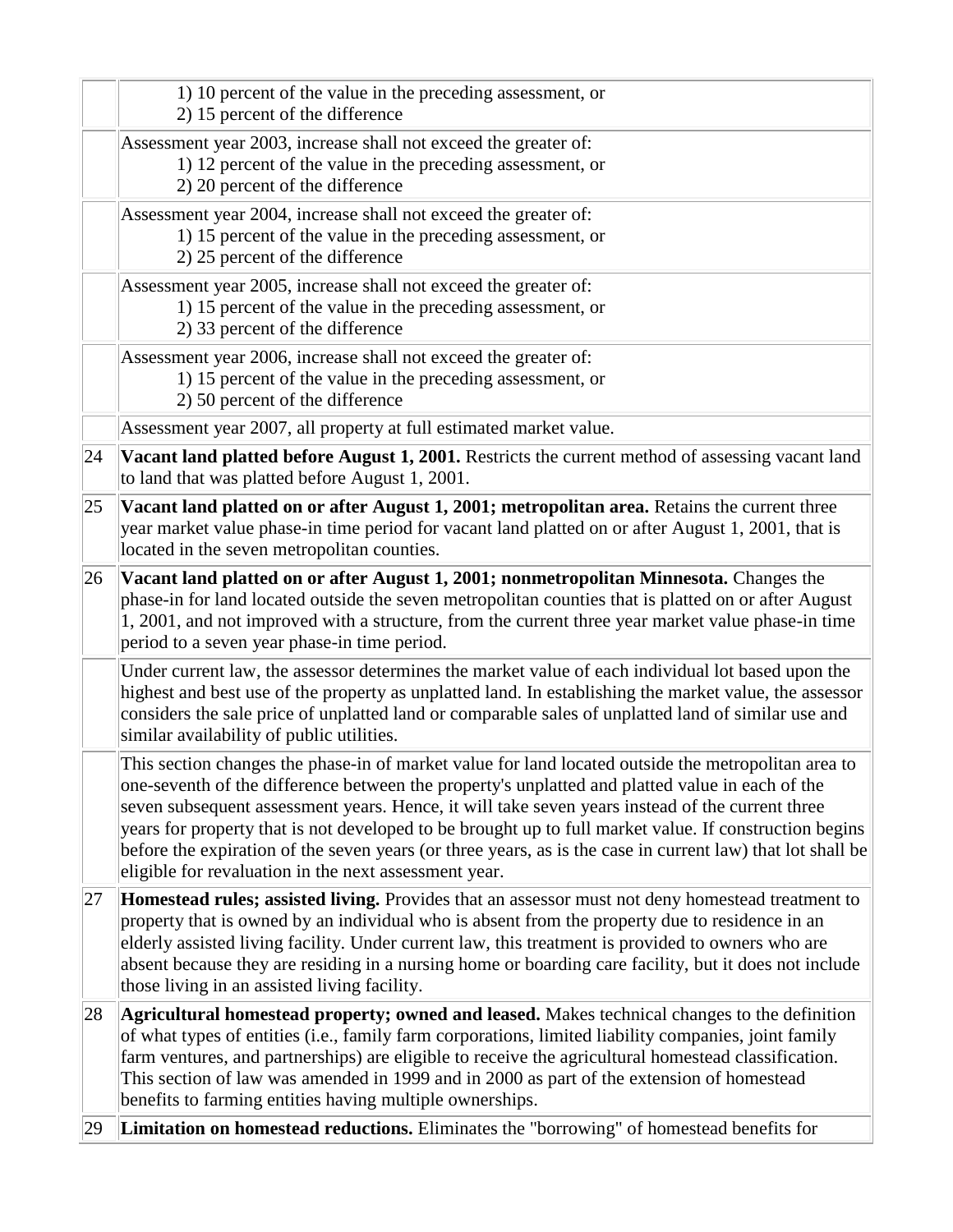|    | property that is used for both residential homestead and nonhomestead purposes. Currently, a<br>property that contains at least one but fewer than four residential units receives the first-tier<br>residential homestead class rate up to the full amount of the first tier value regardless of the market<br>value of the portion that is actually homesteaded. This change eliminates "borrowing" since the<br>valuation subject to the first tier class rate has increased from \$76,000 to \$500,000.                                                                                   |
|----|-----------------------------------------------------------------------------------------------------------------------------------------------------------------------------------------------------------------------------------------------------------------------------------------------------------------------------------------------------------------------------------------------------------------------------------------------------------------------------------------------------------------------------------------------------------------------------------------------|
| 30 | Homestead benefits. Changes the definition of "homestead benefits" to include the new homestead<br>and agricultural credits proposed in this act. The distribution of the repaid amounts under fraudulent<br>homestead claims will remain as under current law. Also makes technical changes to the homestead<br>application section by inserting "homestead" in a few places which inadvertently had been omitted.                                                                                                                                                                           |
| 31 | Special agricultural homesteads. Makes the following changes concerning special ag homesteads<br>$(i.e., when the owner or qualifying relative does not live on the property).$                                                                                                                                                                                                                                                                                                                                                                                                               |
|    | - when the person is actively farming the property (owner, spouse, son, or daughter) on<br>behalf of an entity in which they are a shareholder, partner, or member. Under current law,<br>the only entity that qualifies for homestead are those where the owner and the active farmer<br>are the only members of the entity.                                                                                                                                                                                                                                                                 |
|    | - real property held by a trustee under a trust is eligible for "actively farming" homesteads.<br>The current language does not state that "owner" means "grantor" in the case of trusts.                                                                                                                                                                                                                                                                                                                                                                                                     |
|    | - when property is actively farmed by a member of the entity but the land is leased to the<br>entity (i.e, not owned by the entity). Current law requires that the land be owned by the<br>entity;                                                                                                                                                                                                                                                                                                                                                                                            |
|    | - when the property is located more than four townships or cities away from where the<br>owner resides because the owner or the owner's spouse is required to live in employer-<br>provided housing that is more than four townships or cities away from the agricultural<br>property.                                                                                                                                                                                                                                                                                                        |
| 32 | Class rate; residential homestead property (class 1). Increases the market value subject to the<br>first tier class rate to \$500,000, so that the first \$500,000 of market value has a class rate of one<br>percent and market value over \$500,000 has a class rate of 1.25 percent. Under current law market<br>value up to \$76,000 has a class rate of one percent and market value over \$76,000 has a class rate<br>of 1.65 percent. [Note: a table showing current and proposed class rates for the major classes of<br>property appears at the end of the summary of this article.] |
| 33 | Class rate; agricultural property (class 2). [Note: a table showing current and proposed class<br>rates for the major classes of property appears at the end of the summary of this article.                                                                                                                                                                                                                                                                                                                                                                                                  |
|    | Agricultural homestead property (class 2a). Eliminates the lower tier classification for<br>homesteaded agricultural land, and reduces the class rate so that the first \$600,000 of value has a<br>rate of 0.55 percent and value over \$600,000 is at one percent. Under current law the first \$115,000<br>is at 0.35 percent, value between $$115,000$ and $$600,000$ is at 0.8 percent, and value over $$600,000$<br>is at 1.2 percent.                                                                                                                                                  |
|    | Nonhomestead agricultural land (class 2b). Reduces the class rate on nonhomestead agricultural<br>land and timberland from 1.2 to one percent.                                                                                                                                                                                                                                                                                                                                                                                                                                                |
|    | <b>Definition of "agricultural products."</b> Adds maple syrup to the definition of "agricultural"<br>products" in order for property to be classified agricultural.                                                                                                                                                                                                                                                                                                                                                                                                                          |
| 34 | Class rate; commercial-industrial property (class 3). Reduces the class rate on the first tier of<br>commercial industrial property from 2.4 to 1.5 percent, and on the second tier from 3.4 to 2.0<br>percent. Clarifies that railroad operating property is to receive preferential first-tier treatment on<br>only one parcel per county. Eliminates the special transit zone classification, which is eliminated                                                                                                                                                                          |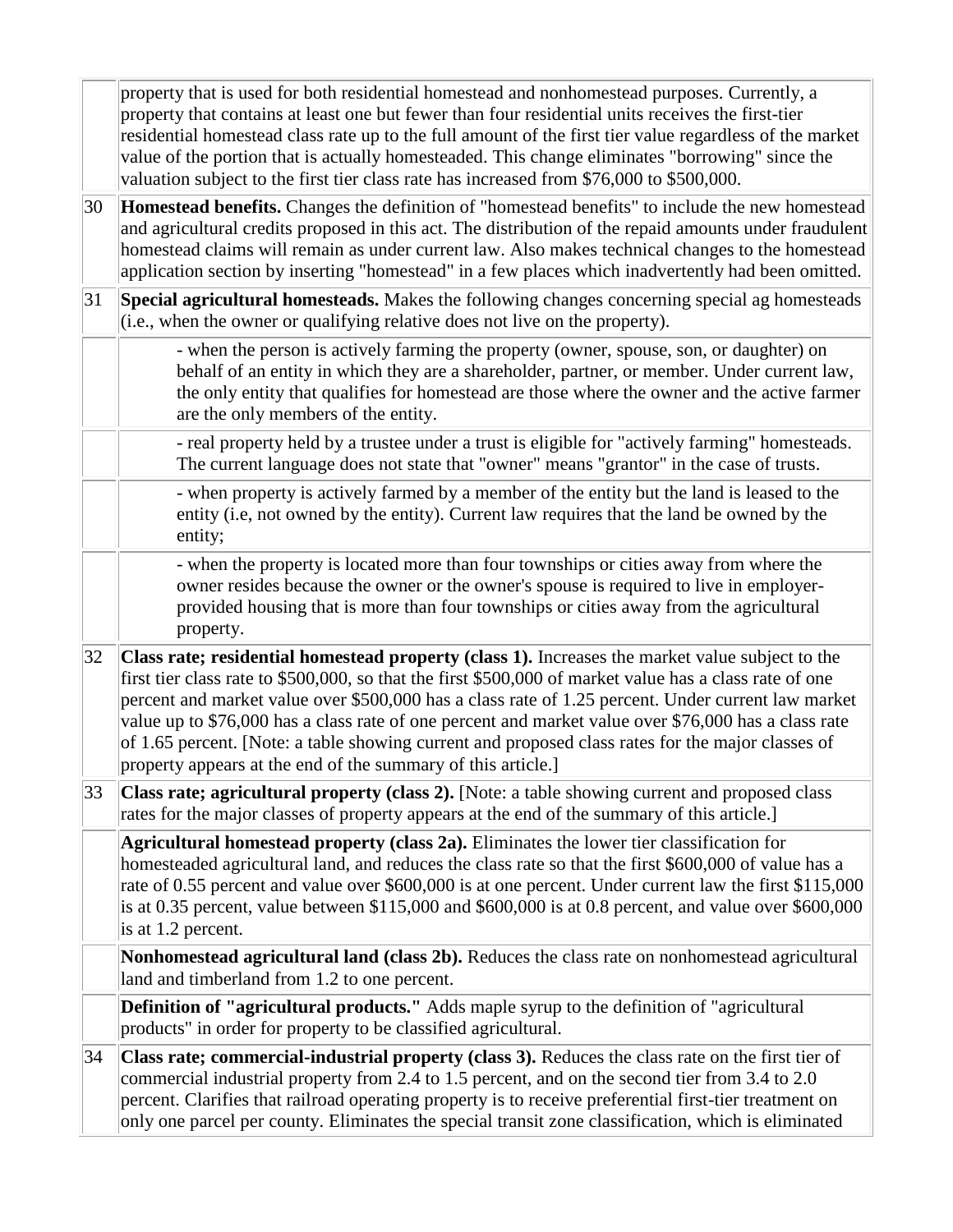|    | due to the general class rate reduction. [Note: a table showing current and proposed class rates for<br>the major classes of property appears at the end of the summary of this article.                                                                                                                                                                                                                                                                                                                                                                                          |
|----|-----------------------------------------------------------------------------------------------------------------------------------------------------------------------------------------------------------------------------------------------------------------------------------------------------------------------------------------------------------------------------------------------------------------------------------------------------------------------------------------------------------------------------------------------------------------------------------|
| 35 | Class rate; nonhomestead residential property $\&$ other miscellaneous property (class 4).<br>Reduces the class rate on existing apartment buildings (four or more units) from 2.4 to 1.8 percent<br>for taxes payable in 2002, 1.5 percent for payable 2003, and 1.25 percent for payable 2004 and<br>thereafter. Provides an immediate class rate of 1.25 percent for apartment buildings for which<br>construction began after June 30, 2001. Eliminates special provisions for small city apartments<br>which are no longer necessary under the general class rate reduction. |
|    | Reduces the class rate on two and three unit residential nonhomestead property and vacant land<br>zoned residential from 1.65 to 1.5 percent for taxes payable in 2002, and 1.25 for payable 2003 and<br>thereafter.                                                                                                                                                                                                                                                                                                                                                              |
|    | Increases the valuation subject to the first tier class rate on single-unit residential nonhomestead<br>property from \$76,000 to \$500,000 and reduces the rate on the first tier from 1.2 to one percent.<br>Reduces the rate on the second tier from 1.65 to 1.25 percent, so that single-unit residential<br>nonhomestead property has the same classification structure as residential homestead property.                                                                                                                                                                   |
|    | Reduces the class rate on class 4C seasonal resort property from a uniform rate of 1.65 percent to<br>one percent on the value up to \$500,000 and 1.25% on the value over \$500,000.                                                                                                                                                                                                                                                                                                                                                                                             |
|    | Reduces the class rate on noncommercial seasonal recreational property (cabins) to one percent on<br>the first \$500,000 of value and 1.25 percent of market value over \$500,000. Under current law, this<br>property has a class rate of 1.2 percent on the value up to \$76,000 and 1.65 percent on the value<br>over \$76,000.                                                                                                                                                                                                                                                |
|    | Reduces the class rate on class 4d low-income apartments for property already receiving the<br>classification to 0.9 percent for taxes payable in 2002. Increases the rate to one percent for taxes<br>payable in 2003, and terminates the program for taxes payable in 2004, when the classification rate<br>for all apartments will be 1.25 percent.                                                                                                                                                                                                                            |
|    | [Note: a table showing current and proposed class rates for the major classes of property appears at<br>the end of the summary of this article.]                                                                                                                                                                                                                                                                                                                                                                                                                                  |
| 36 | Class rate; unmined iron ore and unclassified property (class 5). Reduces the class rate for class<br>5 property from 3.4 to 2.0 percent. [Note: a table showing all current and proposed class rates<br>appears at the end of the summary of this article.]                                                                                                                                                                                                                                                                                                                      |
| 37 | Homestead and agricultural market value credits.                                                                                                                                                                                                                                                                                                                                                                                                                                                                                                                                  |
|    | <b>Subdivision 1. Residential homestead market value credit.</b> Creates a new residential homestead<br>credit equal to 0.4 percent of the market value of each homestead, to a maximum of \$304 per<br>homestead. The credit is phased out at a rate of .09 percent of the value over \$76,000. The<br>homestead credit is limited to the value attributable to the house, garage, and surrounding one acre<br>of land in the case of an agricultural homestead.                                                                                                                 |
|    | <b>Subd. 2. Agricultural homestead market value credit.</b> Creates a new agricultural credit equal to<br>0.2 percent of the market value of an agricultural homestead, excluding the value attributable to the<br>house, garage, and surrounding one acre of land, to a maximum of \$230 per homestead.                                                                                                                                                                                                                                                                          |
|    | <b>Subd. 3-5.</b> Technical provisions relating to calculations, payments and appropriations for the<br>market value credits.                                                                                                                                                                                                                                                                                                                                                                                                                                                     |
| 38 | Aid payments to school districts. Provides for payment of the new homestead and agricultural<br>credits to school districts.                                                                                                                                                                                                                                                                                                                                                                                                                                                      |
| 39 | Net property tax calculation. Replaces the education homestead credit with the new homestead<br>and agricultural credits in the calculation of net property taxes.                                                                                                                                                                                                                                                                                                                                                                                                                |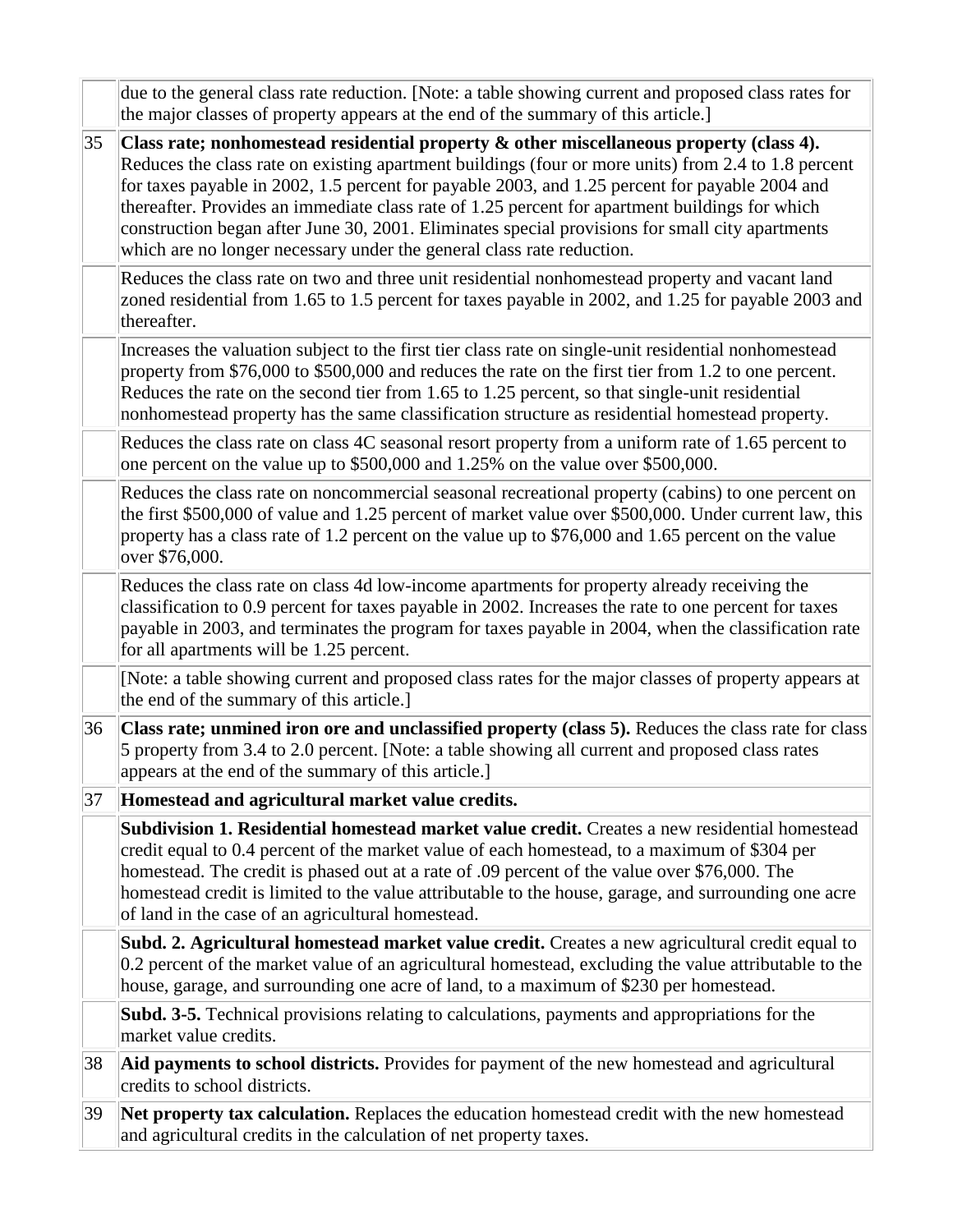| 40           | City, town, school district and special district HACA. Eliminates HACA for cities, towns,<br>school districts and special taxing districts effective with aids payable in 2002.                                                                                                                                                                                                                                                                                                                                            |
|--------------|----------------------------------------------------------------------------------------------------------------------------------------------------------------------------------------------------------------------------------------------------------------------------------------------------------------------------------------------------------------------------------------------------------------------------------------------------------------------------------------------------------------------------|
| $ 41-$<br>43 | Manufactured home HACA. Eliminates manufactured home HACA for cities, towns, school<br>districts and special taxing districts effective with aids payable in 2002.                                                                                                                                                                                                                                                                                                                                                         |
| 44           | State tax on transmission and distribution lines. Provides that the portion of transmission and<br>distribution power line value that is pooled within each county to fund credits for these landowners<br>is subject to the statewide general tax.                                                                                                                                                                                                                                                                        |
| 45           | State levy for bonded debt. Provides that the current statutory authority for a statewide property<br>tax for bonded debt is to be levied on the net tax capacity of all taxable property in the state.                                                                                                                                                                                                                                                                                                                    |
| 46           | State general tax.                                                                                                                                                                                                                                                                                                                                                                                                                                                                                                         |
|              | Subd. 1. Levy amount. Provides for the levy of a statewide tax on commercial-industrial and<br>seasonal recreational property. Sets the amount of the levy at \$592 million for taxes payable in<br>2002, with annual adjustments based on the change in the implicit price deflator for government<br>purchases. Beginning in fiscal year 2004, directs the commissioner of finance to deposit growth in<br>the state levy to a new education reserve account dedicated to education aid and higher education<br>funding. |
|              | Subd. 2. Commercial-industrial tax capacity. Defines commercial-industrial tax capacity for<br>purposes of the state general tax as the tax capacity of all class 3 and class 5 property, excluding the<br>attached machinery of an electric generating system and property located at the MSP International<br>airport and the St. Paul airport.                                                                                                                                                                          |
|              | Subd. 3. Seasonal recreational tax capacity. Defines seasonal recreational tax capacity for<br>purposes of the state general tax as the tax capacity of all class 4c commercial and noncommercial<br>seasonal recreational property, except that the tax capacity of the first \$76,000 of noncommercial<br>seasonal recreational property is reduced by 60 percent.                                                                                                                                                       |
|              | Subd. 4. State general tax; apportionment and levy. Provides for the state general tax to be<br>levied at a uniform rate statewide, and within each county. Requires the commissioner of revenue<br>to certify the rate by November 1 each year.                                                                                                                                                                                                                                                                           |
| 47           | <b>TnT</b> ; notice of proposed property taxes. Makes the following changes to the proposed property<br>tax notices:                                                                                                                                                                                                                                                                                                                                                                                                       |
|              | - the notices must only refer to a subsequent public hearing in those cases in which the local<br>unit must hold a hearing under the amended public hearing statute;                                                                                                                                                                                                                                                                                                                                                       |
|              | - the notices must contain a phone number for taxpayers to call if they have questions about<br>the notice.                                                                                                                                                                                                                                                                                                                                                                                                                |
| 48           | TnT; Public advertisement. Requires a county and a city with population over 2,500 to show in<br>the public advertisement the current tax rate, the proposed tax rate if no property tax levy increase<br>is adopted, and the proposed tax rate if the proposed levy is adopted. Defines "levy increase" as the<br>increase over the previous year's levy that exceeds the amount of aid reduction. Section 96,<br>paragraph (a), repeals the current tax rate increase authorization requirement.                         |
|              | Also provides that the advertisement for a particular local unit must state that the local unit will<br>conduct a proposed tax public hearing only if it is required.                                                                                                                                                                                                                                                                                                                                                      |
| 49           | <b>Proposed property taxes public hearings.</b> Provides that a local unit of government need not<br>conduct a proposed property tax public hearing unless its proposed property tax levy for taxes<br>payable in the subsequent year exceeds its levy for taxes payable in the current year by more than<br>the increase in the implicit price deflator (a measure of inflation.)                                                                                                                                         |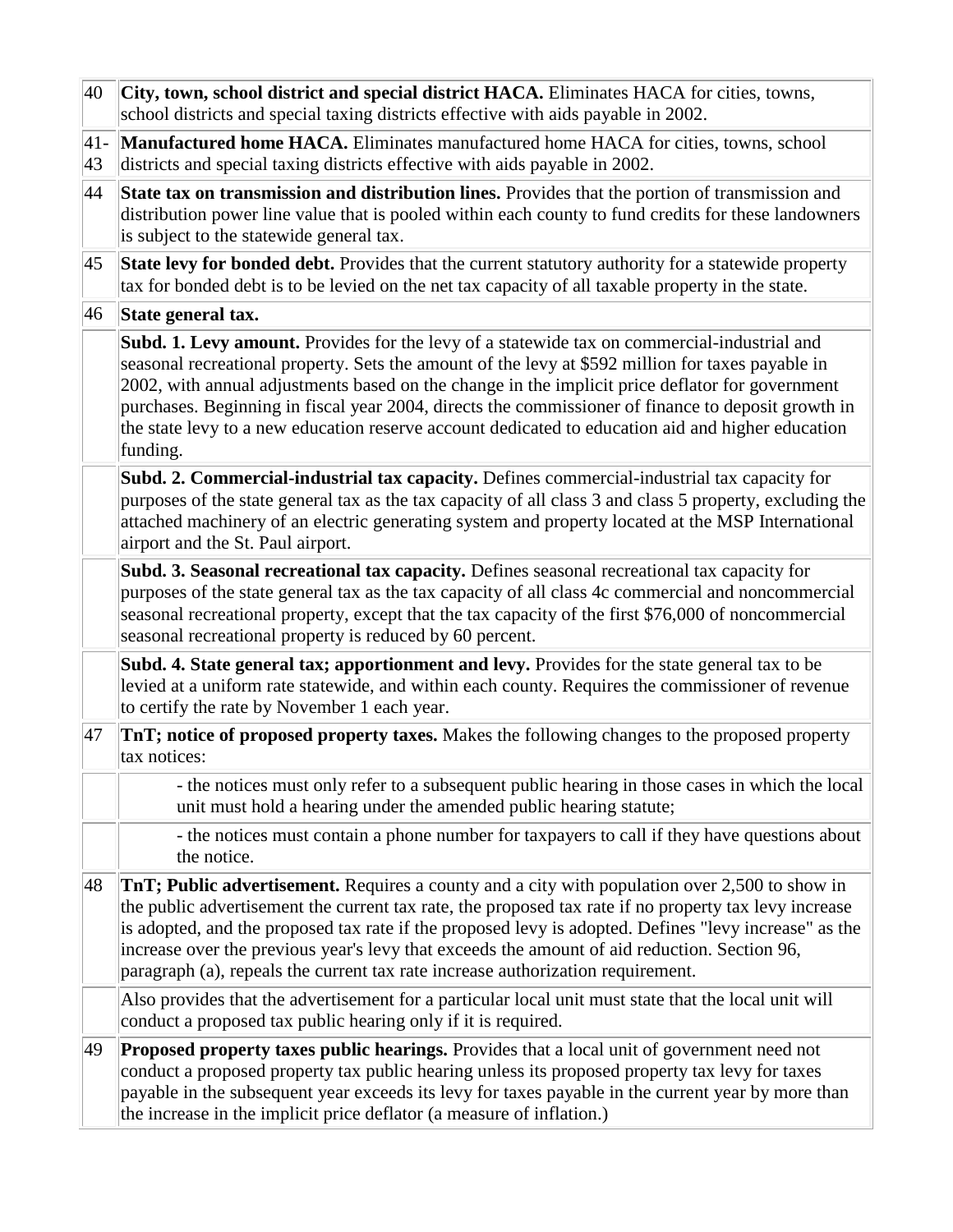| 50               | <b>Special taxing districts.</b> Adds to the list of special taxing district levies, levies made by:                                                                                                                                                                                                                                                                                                                                                       |
|------------------|------------------------------------------------------------------------------------------------------------------------------------------------------------------------------------------------------------------------------------------------------------------------------------------------------------------------------------------------------------------------------------------------------------------------------------------------------------|
|                  | - emergency medical services special taxing districts; and                                                                                                                                                                                                                                                                                                                                                                                                 |
|                  | - water management purposes (currently these are levied in the metro by the county<br>governments).                                                                                                                                                                                                                                                                                                                                                        |
| $\vert 51 \vert$ | Certification of water management levy. Provides that the taxes voted by the county for the water<br>management purposes shall be separately certified by the county to the county auditor. Hence,<br>when the county is certifying its levy, the amount that is to be levied for water management<br>purposes is a special taxing district levy and will be shown separately on the TnT notice and the<br>property tax statement. (See sections 3 and 47) |
| 52               | Abstract of tax lists. Requires the auditor to list both the local property tax and the state tax on the<br>abstract of tax lists. Provides that a property's ad valorem tax before credits is the sum of its local<br>taxes and its state tax, if applicable.                                                                                                                                                                                             |
| 53               | Conversion of market value referenda. Authorizes counties, cities and towns to convert market<br>value referenda levies to tax capacity levies on a one-time only basis if over ten percent of the<br>jurisdiction's referendum market value tax base is in classes that are exempted from referendum<br>levies in this act (farms and cabins).                                                                                                            |
| 54               | <b>Local government reports.</b> Modifies the reporting requirements for a levy report that counties and<br>cities with a population greater than 2,500 are required to file. Changes the breakdown in reported<br>levies to reflect the most recently allowed special levies outside of levy limits. Requires the report<br>to be filed only in years when levy limits are not in effect.                                                                 |
| 55               | <b>Contents of tax statements.</b> Makes the necessary changes to the property tax statement to<br>eliminate the state determined school tax and add the state general tax.                                                                                                                                                                                                                                                                                |
|                  | <b>Tax payments to state.</b> Requires the county treasurer to pay the state portion of property taxes                                                                                                                                                                                                                                                                                                                                                     |
| 56               | before June 30.                                                                                                                                                                                                                                                                                                                                                                                                                                            |
| 57               | Apportionment of levy; taconite fiscal disparities. (Technical.) Excludes the general education<br>tax rate and the tax rate attributable to the first \$415 of referendum levy per pupil from the local<br>school district levy for the previous year for purposes of determining school district fiscal<br>disparities distribution levies.                                                                                                              |
| 58               | <b>Technical.</b> Corrects a cross-reference to the definition of class 4c property.                                                                                                                                                                                                                                                                                                                                                                       |
| 59               | <b>Tax-forfeited land; county sales.</b> Clarifies that if the town or city fails to submit the application to<br>acquire the property within the holding period (6 months) the county may offer the property for sale<br>upon expiration of the holding period.                                                                                                                                                                                           |
| $60-$<br>63      | Conveyances of tax-forfeited lands. Makes changes to conveyances of tax-forfeited lands. Under<br>current law, the state will convey tax-forfeited land to any governmental subdivision for an<br>authorized public use upon approval of the county board. The commissioner of revenue is charged<br>with monitoring the subsequent actual use of the property.                                                                                            |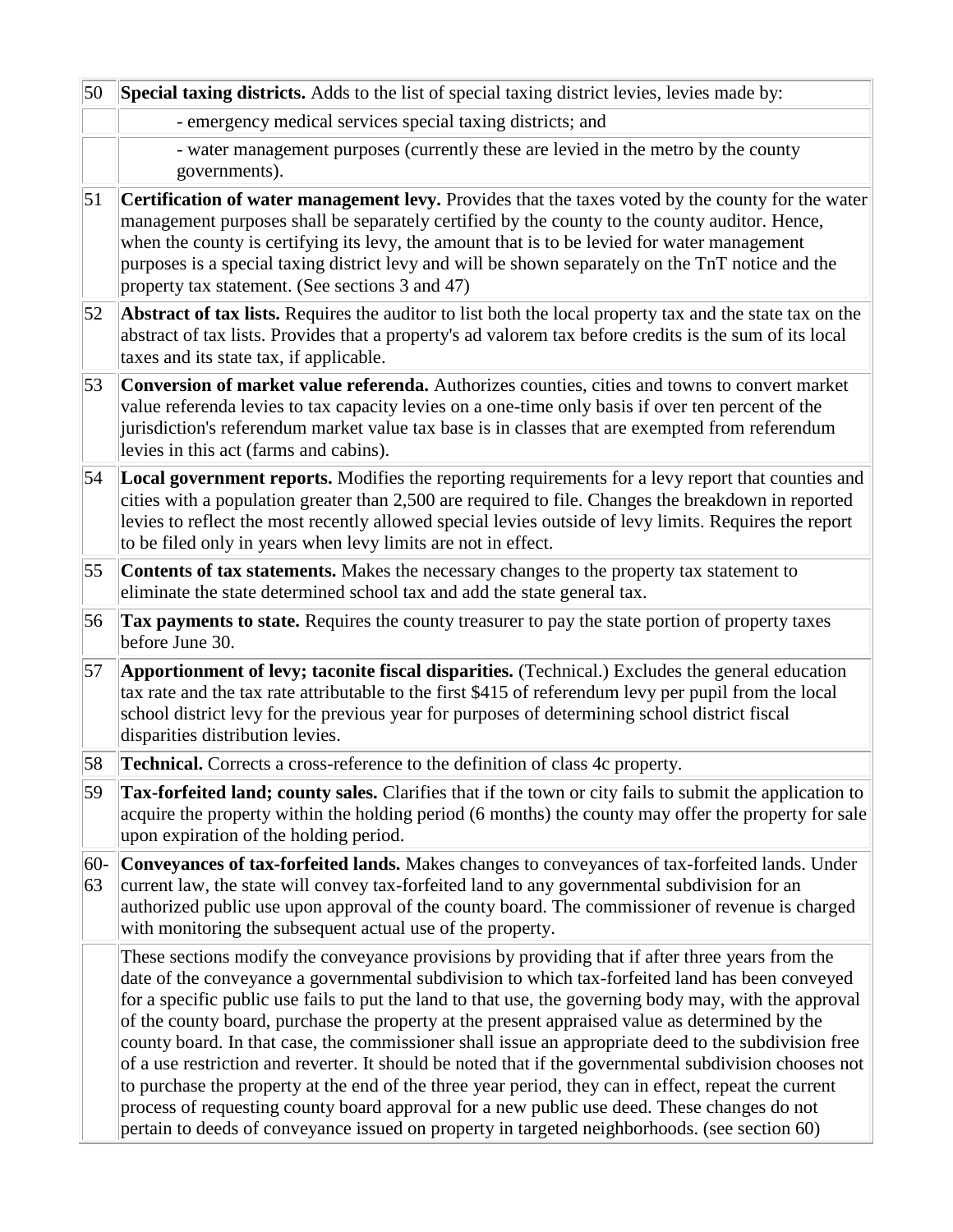These changes will streamline the process for the commissioner and make it easier to monitor that the properties have actually been put to a public use. Under current practices, these use deeds are sometimes inadvertently sold or used for other purposes. This causes a great deal of administrative work to correct the situation. Under current law, there is a five-year period for putting the property to the specified use, and, in the case of non-usage, a governmental subdivision can keep the property by proposing a different public use every five years, whereby making it harder for the commissioner to monitor these properties.

Effective August 1, 2001, except that no deed issued before August 1, 2002, shall have a limitation of less than five years.

64 **Tax-forfeited lands; repurchase after forfeiture.** Provides that a county board may establish an alternative method of computing the repurchase amount for homestead property which has been in tax forfeiture for more than ten years. The equivalent taxes, interest and penalties are calculated using the average of the market value of the property at the time of forfeiture and the current market value, the class rates under current law and the current tax, penalty and interest rates. The tax, penalty and interest calculated in this manner, together with unpaid special assessments, penalties and interest constitute the repurchase price.

65 **Allocation of revenues from sales tax on motor vehicles.** Provides that 20.5 percent of the revenues derived from the sales tax on motor vehicles are to be deposited in the metropolitan area transit fund and 1.25 percent in the greater Minnesota transit fund in fiscal year 2003 and thereafter. Beginning in fiscal year 2004, an additional two percent is deposited in the metropolitan area transit appropriation account, to be used for metro transit systems subject to legislative appropriation.

#### 66 **Ramsey county tax-forfeited lands.**

Authorizes the Ramsey County Board to sell tax-forfeited lands in the county to any governmental subdivision to be used for any of its public purposes. The county board is authorized to determine the amount of the sale price. In the case of tax-forfeited land which the subdivision has requested for housing purposes, the county board may sell that land for less than the property's appraised value. In determining the value, the county may consider factors including the need for public subsidy, expected increases in property taxes, and the potential use of the property for affordable housing, environmental contamination, site preparation and infrastructure costs, and other relevant factors. Property conveyed for less than its appraised value cannot be included in the a tax increment financing district.

Provides that the deed of conveyance for these lands to the governmental subdivision is conditioned on the continued use for the proposed purpose. If the governing body of the governmental subdivision determines that a different use should be made of the land, it must hold a public hearing, adopt a resolution, and file a copy of the resolution. This change would not require the approval of the county board or the Commissioner of Revenue as is required under general law. Permitted public uses for the land include: street, storm water ponding, drainage, parks, watershed, wetlands, library, fire and police stations, utility easements, and public facilities.

Provides that when land has been conveyed for a housing purpose for less than its appraised value and is not used within three years, it may revert back to the county.

Requires a report to the commissioner of revenue on tax forfeited land conveyed for less than the appraised value every three years.

67 **Designated housing corporations.** Grants a property tax exemption to housing owned by all federally recognized tribal housing entities which is located on fee land. This is the same property tax treatment currently given to low and moderate income housing owned by statutorily defined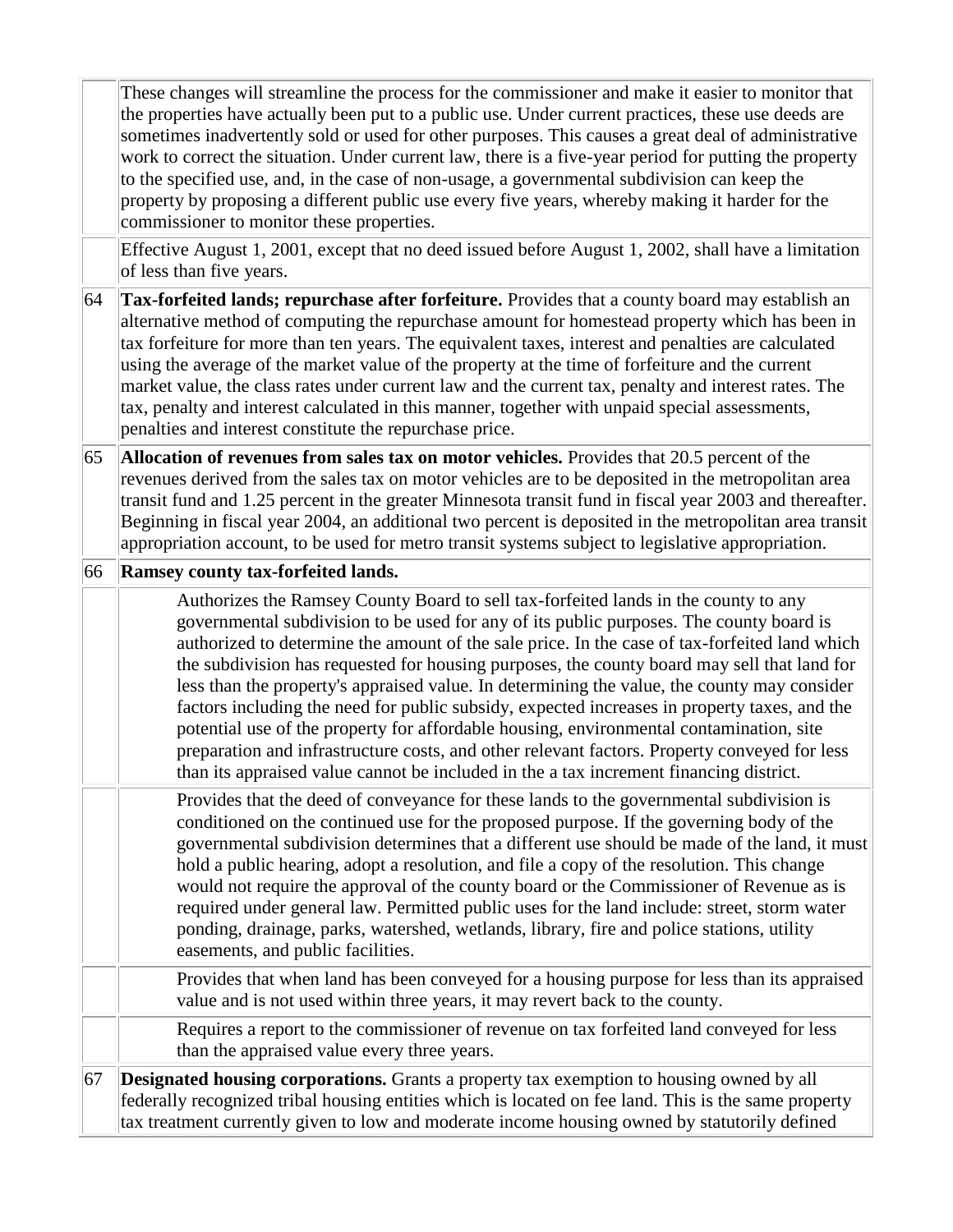housing and redevelopment authorities (HRAs). The 2000 omnibus tax law granted this property tax exemption to housing owned by the White Earth Indian tribe. This provision extends that exemption to housing owned in fee by all other federally recognized tribes.

Low and moderate income housing owned by HRAs is not subject to property tax. Instead, the HRA pays 5 percent of the shelter rents for the housing as a payment in lieu of taxes, which is then divided among the taxing jurisdictions where the property is located. Currently, with the exception of the White Earth's exemption, tribally owned housing on fee land is taxed in the same manner as privately-owned housing. Housing on trust land, whether owned by the tribe or by individuals, is not subject to property taxes.

- 68 **Targeted neighborhoods.** Updates the references in the target neighborhoods to the "most recent" federal census rather than the "1980" reference. Effective when the necessary 2000 data is available to determine eligibility requirements.
- 69 **Enterprise zones eligibility.** References a transit zone definition to the 2000 statutes since the transit zone language is repealed in section 96.
- 70 **Financial assistance; opt-out cities.** Provides that the metropolitan council must annually provide each opt-out city with financial assistance at least equal to the assistance received in 2001 or the transit tax levied within the city for taxes payable in 2001, increased proportionately by the growth in the metropolitan area transit fund and by the relative growth in the city's market value base relative to the growth in market value tax base of the metropolitan area as a whole.
- 71 **Transit levies; opt-out cities.** Eliminates the authority of opt-out cites to levy property taxes for transit services, except to pay debt service for transit capital expenditures.

72 **Transit levies; metropolitan council.** Eliminates the authority of the metropolitan council to levy property taxes to pay for operating costs of transit systems. Epands the geographic area subject to metropolitan transit levies to the entire metropolitan area, and provides for existing as well as new capital levies to be spread against the expanded area. Allows the council to issue certificates of indebtedness if revenues to the metropolitan area transit fund do not grow by at least the same percentage as the consumer price index. Also eliminates the "feathering" program, a state-paid tax relief program which lowered the transit tax in those parts of the transit district receiving a lower level of transit services.

73 **Apportionment of levy; metro fiscal disparities.** (Technical.) Excludes the general education tax rate and the tax rate attributable to the first \$415 of referendum levy per pupil from the local school district levy for the previous year for purposes of determining school district fiscal disparities distribution levies. Excludes the transit operating tax rate from the metropolitan council's levy for the previous year for purposes of determining the council's fiscal disparities distribution levy. Excludes the transit tax rate from the city levy for the previous year for purposes of determining city fiscal disparities distribution levies for opt-out cities.

- 74 **Tax effort rate.** Increases the tax effort rate used in the city LGA formula due to the elimination of city HACA in section 40.
- 75 **City aid base; local government aid (LGA).**

(n) Increases the city aid base portion of a city's LGA payment by \$50,000 for the years 2002 to 2001, for the city of Osseo.

(o) Increases the city aid base and the maximum aid increase in 2002 of each nonmetro city over 10,000 population's by an amount equal to the lesser of (1) \$60 times the population of the city in excess of 5,000, as determined by the United States census bureau, or (2) \$2,500,000.

(p) Increases the city aid base portion of a city's LGA payment by \$50,000 for the years 2002 and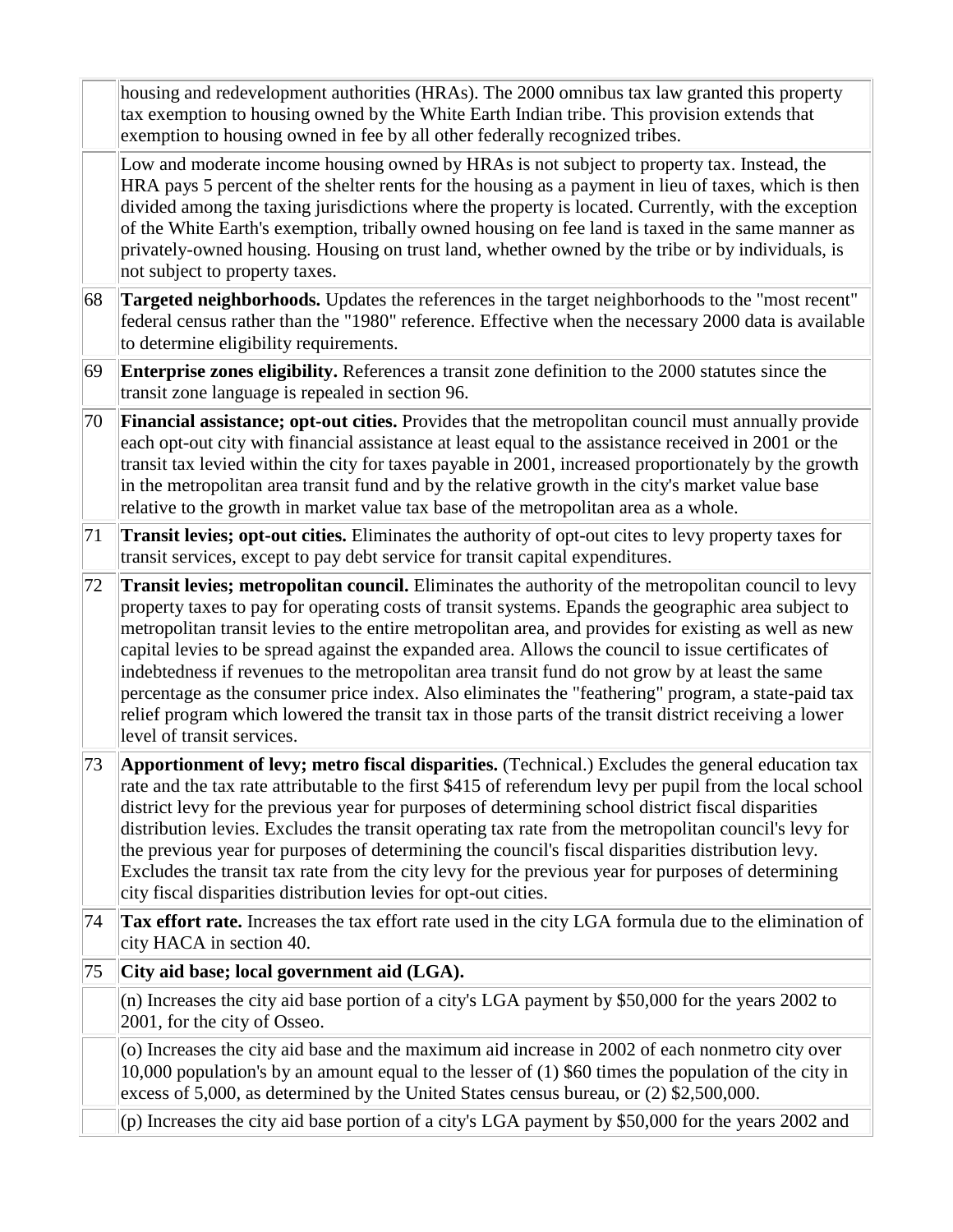|    | thereafter, for a city that meets the following criteria:                                                                                                                                                                                                                                                                                                                                                                                                                                                                 |  |  |
|----|---------------------------------------------------------------------------------------------------------------------------------------------------------------------------------------------------------------------------------------------------------------------------------------------------------------------------------------------------------------------------------------------------------------------------------------------------------------------------------------------------------------------------|--|--|
|    | - it is located in the seven county metropolitan area;                                                                                                                                                                                                                                                                                                                                                                                                                                                                    |  |  |
|    | - its 2000 population is between 10,000 and 20,000; and                                                                                                                                                                                                                                                                                                                                                                                                                                                                   |  |  |
|    | - its commercial industrial percentage for aids payable in 2001 was greater than 25 percent.                                                                                                                                                                                                                                                                                                                                                                                                                              |  |  |
|    | The city of Hopkins is the only city that meets these criteria.                                                                                                                                                                                                                                                                                                                                                                                                                                                           |  |  |
|    | (q) Increases the city aid base portion of a city's LGA payment by \$50,000 for the years 2002 to<br>2001, for a city that meets the following criteria:                                                                                                                                                                                                                                                                                                                                                                  |  |  |
|    | - its 1999 population is between 3,000 and 4,000;                                                                                                                                                                                                                                                                                                                                                                                                                                                                         |  |  |
|    | - its home county is located in the seven county metropolitan area;                                                                                                                                                                                                                                                                                                                                                                                                                                                       |  |  |
|    | - the percent of its total housing stock built before 1940 is less than 15 percent; and                                                                                                                                                                                                                                                                                                                                                                                                                                   |  |  |
|    | - its city net tax capacity in Pay 2000 is less than \$900 per capita.                                                                                                                                                                                                                                                                                                                                                                                                                                                    |  |  |
|    | The city of Newport is the only city that meets these criteria.                                                                                                                                                                                                                                                                                                                                                                                                                                                           |  |  |
| 76 | Town LGA. Eliminates town LGA beginning with aids payable in 2002.                                                                                                                                                                                                                                                                                                                                                                                                                                                        |  |  |
| 77 | City LGA distribution. Limits LGA increases in 2002 for first-class cities to 102.5 percent of the<br>sum of its 2001 LGA plus HACA. Limits aid increases for cities other than cities of the first class<br>to 40 percent of the sum of its net levy for taxes payable in 2001plus its 2001 HACA amount.<br>Removes an obsolete reference.                                                                                                                                                                               |  |  |
| 78 | LGA; annual appropriation. Provides an increase in the city LGA appropriation in 2002, of \$140<br>million over current law.                                                                                                                                                                                                                                                                                                                                                                                              |  |  |
| 79 | Rental housing tax base replacement aid.                                                                                                                                                                                                                                                                                                                                                                                                                                                                                  |  |  |
|    | Subd. 1. Aid amount. Provides aid to counties and cities in 2003 and subsequent years based on<br>the reduction in tax capacity resulting from rental housing class rate reductions for taxes payable in<br>2003 and 2004. The aid is equal to the jurisdiction's reduction in tax capacity in excess of 0.4<br>percent of the jurisdiction's total net tax capacity times the jurisdiction's local tax rate for the<br>previous year.                                                                                    |  |  |
|    | Subd. 2. County aid. Provides that a county's 2003 aid amount under subdivision 1 is permanently<br>added to the county's HACA base amount for 2003 and subsequent years, and that a county's 2004<br>aid amount is permanently added to the county's HACA base amount for 2004 and subsequent<br>years.                                                                                                                                                                                                                  |  |  |
|    | Subd. 3. City aid. Provides that a city's 2003 aid amount under subdivision 1 is permanently added<br>to the city's grandfathered LGA base amount for 2003 and subsequent years, and that a city's 2004<br>aid amount is permanently added to the city's grandfathered LGA base amount for 2004 and<br>subsequent years.                                                                                                                                                                                                  |  |  |
|    | Subd. 4. Appropriation increase. Provides for an increase in the overall city LGA appropriation<br>limit by the amount of additional aid provided under this section for 2003 and 2004.                                                                                                                                                                                                                                                                                                                                   |  |  |
| 80 | In-lieu payments. Provides in lieu payments for certain wetlands acquired by the department of<br>transportation (DOT).                                                                                                                                                                                                                                                                                                                                                                                                   |  |  |
|    | <b>Subd. 1.</b> Provides that in lieu payments will be made for land that is acquired from a private owner<br>by the DOT for the purpose of replacing wetland losses caused by transportation projects, if the<br>county contains more than 500 acres of this type of land at the time the certification is made under<br>subdivision 2. The county will receive the same per acre payment for this land as they currently<br>receive for "acquired natural resource land." For payments in 2001, that amount was \$3.56. |  |  |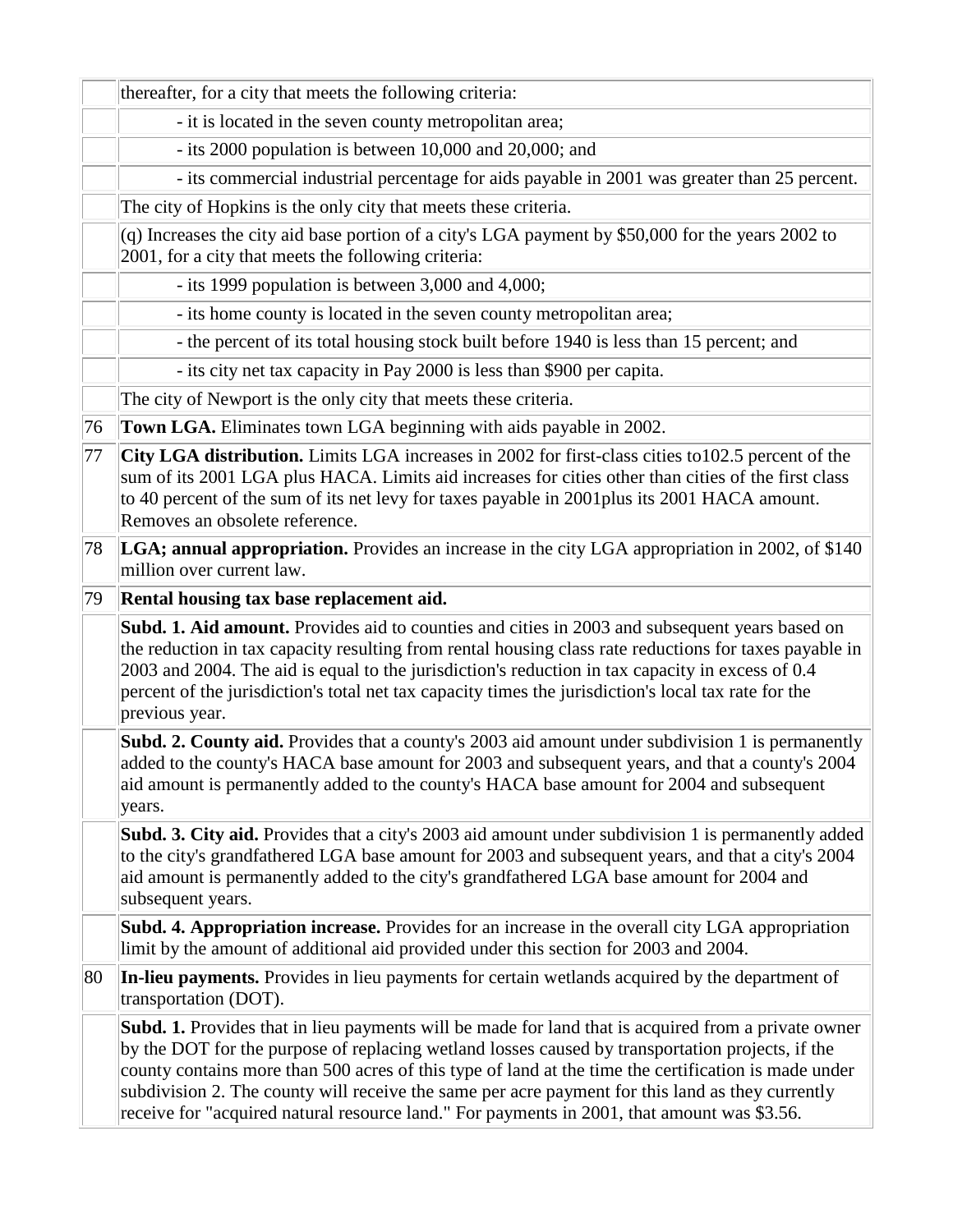|    | Subd. 2. Provides that the commissioner of transportation shall annually determine the number of<br>acres of qualifying land, and shall certify to the commissioner of revenue by March 1 of the<br>payment year, the acreage and appraised value in those counties where the number of acres exceed<br>500. The commissioner of revenue shall include these acres when determining the distributions<br>under this section.                                                                                                                                                            |
|----|-----------------------------------------------------------------------------------------------------------------------------------------------------------------------------------------------------------------------------------------------------------------------------------------------------------------------------------------------------------------------------------------------------------------------------------------------------------------------------------------------------------------------------------------------------------------------------------------|
| 81 | Use of funds. Provides that when the county makes its in-lieu payment to each organized township<br>for the acquired natural resources land, the payment shall also include amounts for these wetland<br>acres located within the township's boundaries. (See section 80)                                                                                                                                                                                                                                                                                                               |
| 82 | <b>Education Finance Act of 1992.</b> Strikes language in current law that is scheduled to eliminate the<br>current school finance system. The language was passed in 1992 in an effort to restructure the<br>state's education funding system.                                                                                                                                                                                                                                                                                                                                         |
| 83 | Dakota county; conveyance of tax-forfeited land.                                                                                                                                                                                                                                                                                                                                                                                                                                                                                                                                        |
|    | <b>Paragraph (a)</b> provides that if special school district No. 6 conveys certain lands (described<br>in (c)) to the state, then the commissioner of revenue shall reconvey that land to special<br>school district No. 6 for no consideration (i.e., at no cost).                                                                                                                                                                                                                                                                                                                    |
|    | <b>Paragraph (b)</b> provides that the conveyance must be in a form approved by the attorney<br>general (which is standard practice). Allows the school district to use or sell the land for<br>other than a public use and further provides that the state shall not retain a reversionary<br>interest and shall convey the land free of the trust in favor of the school district. Under<br>current law, when a taxing district obtains tax-forfeited land, the land must be used for a<br>public use.                                                                                |
|    | <b>Paragraph (c)</b> describes the land to be conveyed, which is in the city of South St. Paul,<br>Dakota county.                                                                                                                                                                                                                                                                                                                                                                                                                                                                       |
| 84 | Minnehaha Creek watershed district. Allows the Minnehaha Creek watershed district to annually<br>levy up to \$50,000 for enforcing rules and permits. No local approval is necessary.                                                                                                                                                                                                                                                                                                                                                                                                   |
| 85 | Sale of tax-forfeited land; St. Louis County.                                                                                                                                                                                                                                                                                                                                                                                                                                                                                                                                           |
|    | <b>Paragraph (a)</b> authorizes St. Louis county to sell certain lands (described in (c)) by private<br>sale to one or more of the owners at the time of forfeiture.                                                                                                                                                                                                                                                                                                                                                                                                                    |
|    | <b>Paragraph (b)</b> provides that the conveyance must be in a form approved by the attorney<br>general (which is standard practice).                                                                                                                                                                                                                                                                                                                                                                                                                                                   |
|    | <b>Paragraph (c)</b> describes the land to be conveyed, which is in St. Louis county.                                                                                                                                                                                                                                                                                                                                                                                                                                                                                                   |
|    | <b>Paragraph (d)</b> states that the county has determined that returning the land to private<br>ownership is in its best land management interests.                                                                                                                                                                                                                                                                                                                                                                                                                                    |
| 86 | Red River watershed management board. Provides that the Red River water management board<br>may compensate counties and townships for property tax revenue lost when land is acquired by the<br>board for a flood damage reduction project. The payment amount cannot exceed the tax payable to<br>the county or city/township on the land in the last taxes payable year before the land was exempted,<br>and, furthermore, cannot exceed \$4/acre, multiplied by 20. (The "20," in effect, allows the payment<br>to reimburse the local government for up to 20 years of lost taxes.) |
| 87 | Additional levy; Nashwauk-Keewatin school district. Allows the Nashwauk-Keewatin school<br>district to levy up to \$25,000 per year to finance the Nashwauk-Keewatin School-Community<br>Library and Community Service Project.                                                                                                                                                                                                                                                                                                                                                         |
| 88 | Reimbursement for annexed property. Allows Chisago City and Wyoming township to set the<br>time limit for the city's reimbursement for annexed property (commercial and business park) as part                                                                                                                                                                                                                                                                                                                                                                                          |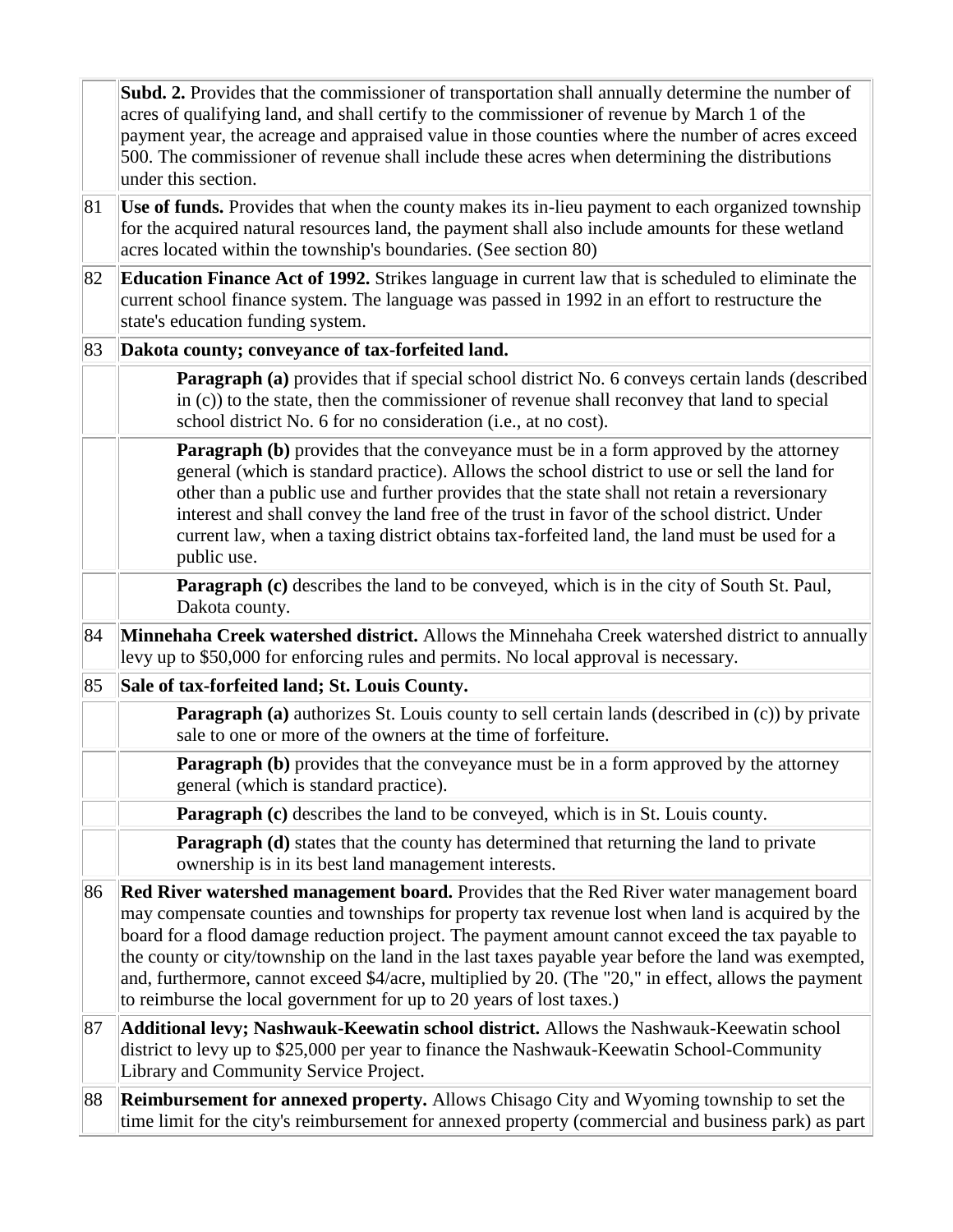|    | of a joint powers agreement. Current law requires reimbursement over a period of not less than two<br>but not more than six years.                                                                                                                                                                                                                                                                                                                                                                                                                                                                                                                                                                                                                  |
|----|-----------------------------------------------------------------------------------------------------------------------------------------------------------------------------------------------------------------------------------------------------------------------------------------------------------------------------------------------------------------------------------------------------------------------------------------------------------------------------------------------------------------------------------------------------------------------------------------------------------------------------------------------------------------------------------------------------------------------------------------------------|
| 89 | Penalties and interest; St. Louis county. Forgives penalties and interest to a property owner in St.<br>Louis County if the taxpayer enters into an installment agreement with the county by June 30, 2001<br>to pay taxes and special assessments due for payable year 1997 and fulfills the terms of the<br>payment agreement.                                                                                                                                                                                                                                                                                                                                                                                                                    |
| 90 | <b>MHFA rulemaking authority.</b> Allows MHFA to adopt administrative rules relating to<br>qualifications for the class 4d low-income apartment classification. Administrative determinations<br>made by MHFA relating to this program are valid until January 1, 2003.                                                                                                                                                                                                                                                                                                                                                                                                                                                                             |
| 91 | Proposed notices; public hearings; payable 2002 only.                                                                                                                                                                                                                                                                                                                                                                                                                                                                                                                                                                                                                                                                                               |
|    | Subdivision 1. Public hearings. Suspends the public hearing requirements for truth in taxation<br>(TnT) for taxes levied in 2001, payable in 2002. However, this does not prohibit a taxing authority<br>from holding a public hearing if it so chooses. Hearing requirements are reinstated for payable 2003<br>and thereafter.                                                                                                                                                                                                                                                                                                                                                                                                                    |
|    | Subd. 2 Proposed notices. (a) Suspends the parcel-specific notice requirements as contained in<br>current law for taxes levied in 2001, payable in 2002. Requires a modified parcel-specific notice<br>unless waived by the commissioner of revenue as provided in subdivision 3. Contains a listing of<br>the various items that should be contained on the TnT notice. Generally, it is many of the same<br>items (i.e. the tax itemized by taxing authority) as contained on the current parcel-specific notice<br>except the proposed one requires only the proposed payable 2002 tax information. The current<br>notice requires the current year, proposed year, and two additional columns for changes due to<br>spending and other factors. |
|    | (b) Requires the <b>total</b> (not each taxing authority's) net tax for taxes payable in 2001. Also requires<br>the parcel's classification and market value for payable 2001 and 2002.                                                                                                                                                                                                                                                                                                                                                                                                                                                                                                                                                             |
|    | (c) Provides the commissioner shall prescribe the form and can modify its contents. Notices must<br>be mailed by December 14, 2001.                                                                                                                                                                                                                                                                                                                                                                                                                                                                                                                                                                                                                 |
|    | Subd. 3. Waivers. Gives the commissioner the power to waive or modify the parcel-specific notice<br>based on information supplied to the commissioner from a county and at the request of the county<br>board. Also allows the commissioner to waive procedures or deadlines having to do with<br>administration of the property tax for payable 2002.                                                                                                                                                                                                                                                                                                                                                                                              |
|    | <b>Subd. 4. Supersedes.</b> Provides that this section supercedes the public hearing and notice<br>requirements in current law.                                                                                                                                                                                                                                                                                                                                                                                                                                                                                                                                                                                                                     |
| 92 | <b>Report on assessment practices.</b> Requires an annual report by the department of revenue<br>regarding market values and assessment practices, including:                                                                                                                                                                                                                                                                                                                                                                                                                                                                                                                                                                                       |
|    | - market value trends for up to five years;                                                                                                                                                                                                                                                                                                                                                                                                                                                                                                                                                                                                                                                                                                         |
|    | - analysis of effects of limited market value;                                                                                                                                                                                                                                                                                                                                                                                                                                                                                                                                                                                                                                                                                                      |
|    | - tax shift implications of market value trends and limited market value;                                                                                                                                                                                                                                                                                                                                                                                                                                                                                                                                                                                                                                                                           |
|    | - assessment qualify indicators (such as sales ratios, etc.);                                                                                                                                                                                                                                                                                                                                                                                                                                                                                                                                                                                                                                                                                       |
|    | - consideration of factors such as number of sales, time period, geographical area, etc.;                                                                                                                                                                                                                                                                                                                                                                                                                                                                                                                                                                                                                                                           |
|    | - state board orders; and                                                                                                                                                                                                                                                                                                                                                                                                                                                                                                                                                                                                                                                                                                                           |
|    | - percentage of parcels that change in value per year.                                                                                                                                                                                                                                                                                                                                                                                                                                                                                                                                                                                                                                                                                              |
| 93 | State aid certification. Extends the time for the commissioner of revenue to certify state aid<br>payable amounts to September 1, 2001, for aids payable in 2002 only.                                                                                                                                                                                                                                                                                                                                                                                                                                                                                                                                                                              |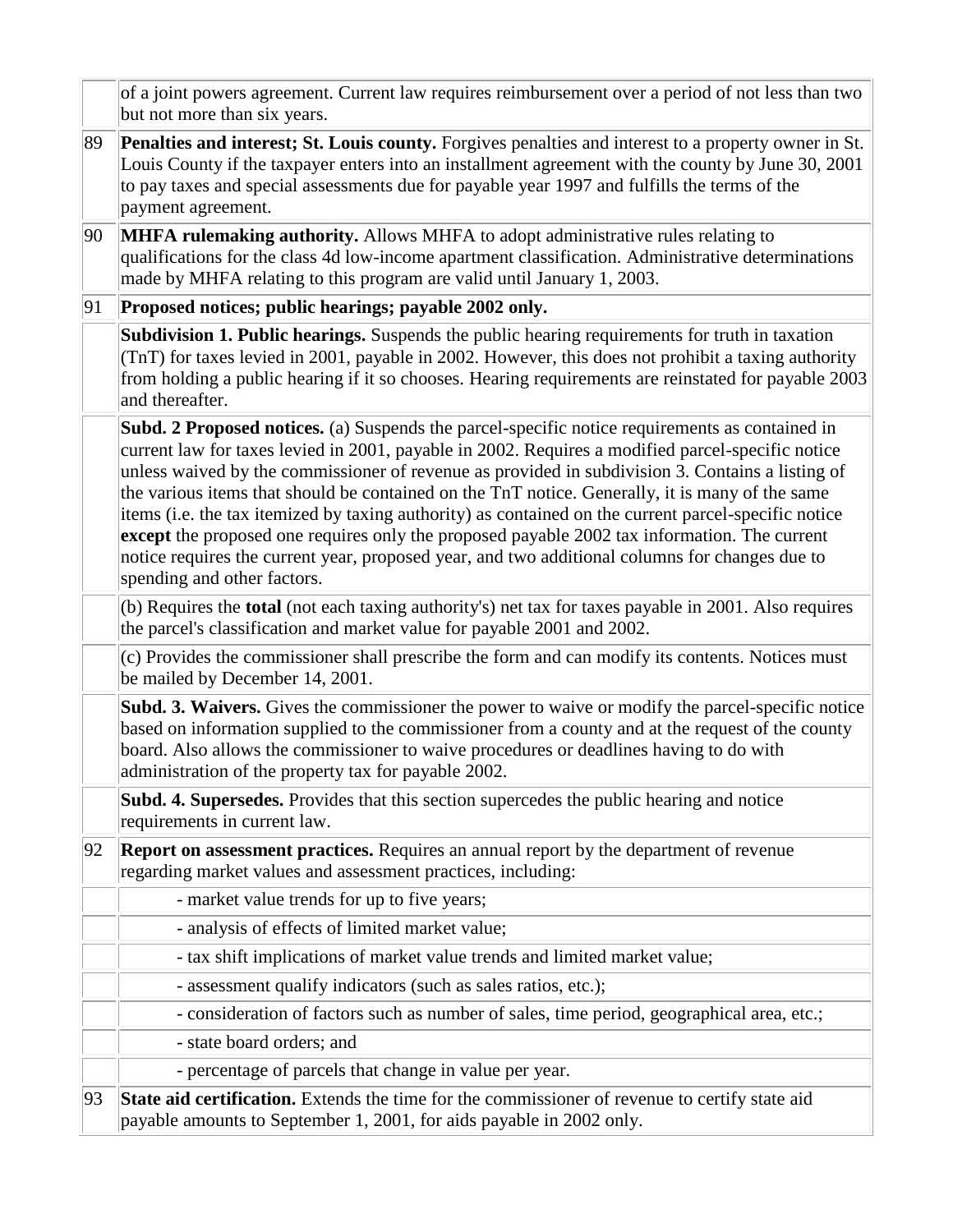| 94 | Class 4d. Provides for the treatment of class 4d property for taxes payable in 2003 (the class is<br>eliminated for payable 2004). Provides that any property qualifying for class 4d in payable 2002<br>automatically qualifies for pay 2003 without filing an application, although the income restrictions<br>and rent restrictions remain in place. |  |  |
|----|---------------------------------------------------------------------------------------------------------------------------------------------------------------------------------------------------------------------------------------------------------------------------------------------------------------------------------------------------------|--|--|
| 95 | <b>Appropriation.</b> Appropriates \$5 million from the general fund to the metropolitan council for<br>transition to the conversion of metropolitan area transit funding for FY 2002.                                                                                                                                                                  |  |  |
| 96 | <b>Repealer.</b>                                                                                                                                                                                                                                                                                                                                        |  |  |
|    | <b>Paragraph (a)</b> repeals provisions replaced as part of tax reform:                                                                                                                                                                                                                                                                                 |  |  |
|    | - the transit zone personal property tax                                                                                                                                                                                                                                                                                                                |  |  |
|    | - education homestead credit and credit adjustment                                                                                                                                                                                                                                                                                                      |  |  |
|    | - tax increment financing state aid reductions                                                                                                                                                                                                                                                                                                          |  |  |
|    | - authorization for tax rate increases                                                                                                                                                                                                                                                                                                                  |  |  |
|    | - transit zone determination                                                                                                                                                                                                                                                                                                                            |  |  |
|    | - metropolitan transit area levy                                                                                                                                                                                                                                                                                                                        |  |  |
|    | <b>Paragraph (b)</b> repeals 12 watershed special laws made unnecessary by the proposed increase in<br>general law for the maximum property tax levy. (See section 4)                                                                                                                                                                                   |  |  |
|    | <b>Paragraph (c)</b> repeals the Education Finance Act of 1992, originally intended to replace the<br>current state education finance system with a new education funding system that was never<br>developed.                                                                                                                                           |  |  |
|    | Paragraph (d) repeals the low income housing program (class 4d), effective for taxes payable in<br>2004.                                                                                                                                                                                                                                                |  |  |

## **Article 3: CLASS RATE CHANGES**

|                                              |       | <b>Current Law Proposed Class Rates</b> |                            |
|----------------------------------------------|-------|-----------------------------------------|----------------------------|
|                                              |       |                                         | <b>Local Tax State Tax</b> |
| <b>Residential Homestead:</b>                |       |                                         |                            |
| Up to \$76,000                               | 1.0 % | 1.0%                                    |                            |
| $$76,000 - $500,000$                         | 1.65  | 1.0                                     |                            |
| Over \$500,000                               | 1.65  | 1.25                                    |                            |
| <b>Residential Nonhomestead:</b>             |       |                                         |                            |
| Single unit:                                 |       |                                         |                            |
| Up to \$76,000                               | 1.2   | 1.0                                     |                            |
| $$76,000 - $500,000$                         | 1.65  | 1.0                                     |                            |
| Over \$500,000                               | 1.65  | 1.25                                    |                            |
| 2-3 unit and undeveloped land                | 1.65  | $1.5^{\mathrm{-1}}$                     |                            |
| <b>Apartments:</b>                           |       |                                         |                            |
| Regular                                      | 2.4   | 1.8 <sup>2</sup>                        |                            |
| Small city                                   | 2.15  | 1.8 <sup>2</sup>                        |                            |
| Low-income                                   | 1.0   | 0.9 <sup>3</sup>                        |                            |
| <b>Commercial-Industrial-Public Utility:</b> |       |                                         |                            |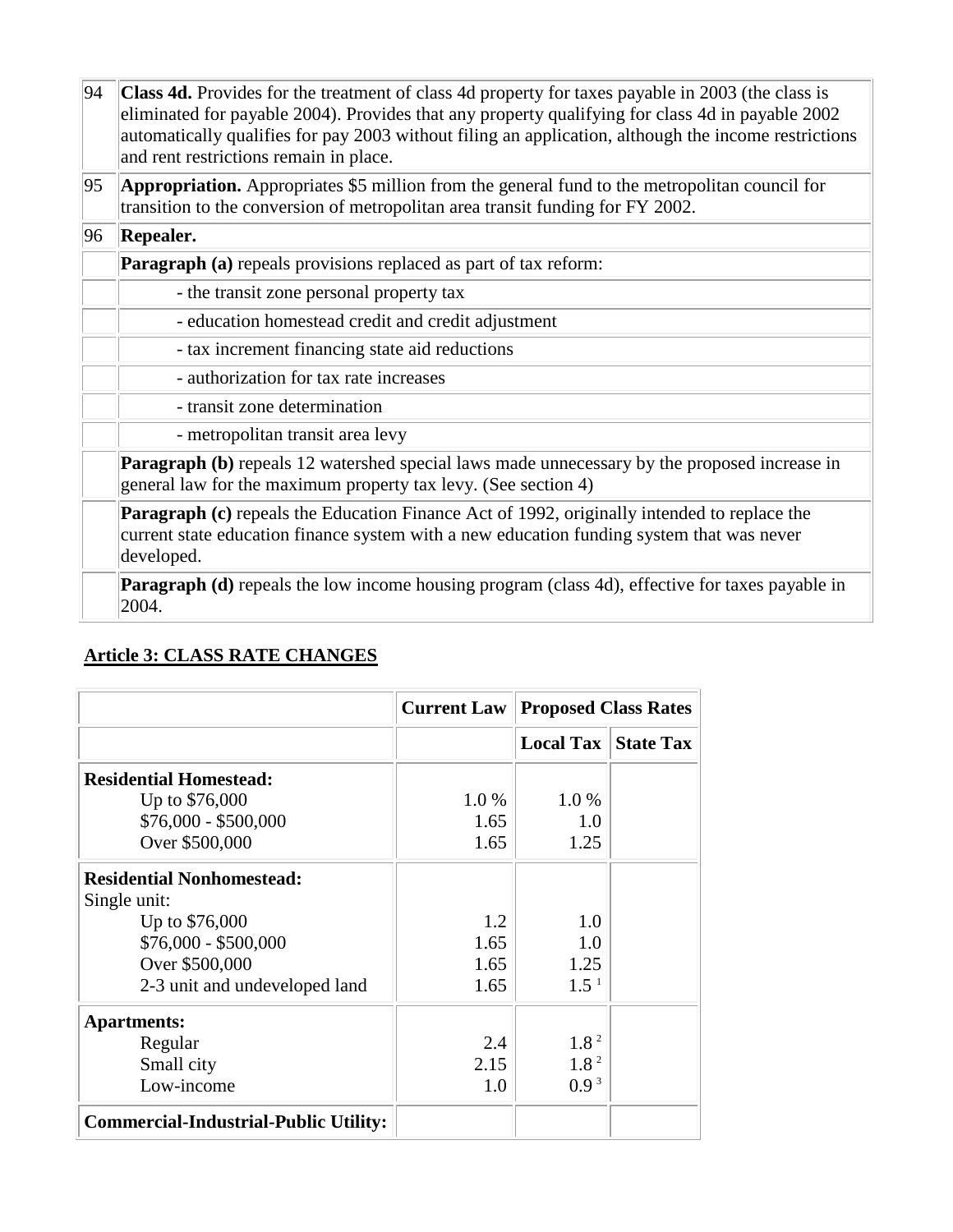| Up to \$150,000                           | 2.4  | 1.5               | 1.5  |
|-------------------------------------------|------|-------------------|------|
| Over \$150,000                            | 3.4  | 2.0               | 2.0  |
| Electric generation machinery             | 3.4  | 2.0               |      |
| <b>Seasonal Recreational Commercial:</b>  |      |                   |      |
| Homestead resorts (1c):                   |      |                   |      |
| Up to \$500,000                           | 1.0  | 1.0               |      |
| Over \$500,000                            | 1.0  | 1.25              |      |
| Seasonal resorts (4c):                    |      |                   |      |
| Up to \$500,000                           | 1.65 | 1.0               | 1.0  |
| Over \$500,000                            | 1.65 | 1.25              | 1.25 |
| <b>Seasonal Recreational Residential:</b> |      |                   |      |
| Up to \$76,000                            | 1.2  | 1.0 <sup>4</sup>  | 0.4  |
| $$76,000 - $500,000$                      | 1.65 | 1.0 <sup>4</sup>  | 1.0  |
| Over \$500,000                            | 1.65 | 1.25 <sup>4</sup> | 1.25 |
| <b>Disabled homestead</b>                 | 0.45 | 0.45              |      |
| Agricultural land & buildings:            |      |                   |      |
| Homestead:                                |      |                   |      |
| Up to \$115,000                           | 0.35 | 0.55 <sup>4</sup> |      |
| $$115,000 - $600,000$                     | 0.8  | 0.55 <sup>4</sup> |      |
| Over \$600,000                            | 1.2  | 1.0 <sup>4</sup>  |      |
| Nonhomestead:                             | 1.2  | 1.0 <sup>4</sup>  |      |
|                                           |      |                   |      |

 $<sup>1</sup>$  Rate reduced to 1.25% in pay 2003 and thereafter.</sup>

 $^{2}$  Rate reduced to 1.5% in pay 2003 and 1.25% in pay 2004 and thereafter.

<sup>3</sup> Rate increased to 1.0% in pay 2003, classification abolished in pay 2004.<br><sup>4</sup> Exempt from referendum market value tax.

|                                                                                                               | <b>Article 4: Property Tax Refund</b>                                                                                                                                                                                                                                                                                                                                                                                                                                                                              |  |  |
|---------------------------------------------------------------------------------------------------------------|--------------------------------------------------------------------------------------------------------------------------------------------------------------------------------------------------------------------------------------------------------------------------------------------------------------------------------------------------------------------------------------------------------------------------------------------------------------------------------------------------------------------|--|--|
|                                                                                                               | <b>Overview</b>                                                                                                                                                                                                                                                                                                                                                                                                                                                                                                    |  |  |
| Increases the maximum homeowner property tax refund to \$1,500 and the maximum income eligible to<br>\$80,000 |                                                                                                                                                                                                                                                                                                                                                                                                                                                                                                                    |  |  |
|                                                                                                               | Revises the homeowner property tax refund for claimants with household incomes under<br>\$50,000 by reducing the income thresholds and the percent of tax over the threshold paid by the<br>taxpayer<br>Limits the homeowner refund for farmers to the tax on the house, garage, and one acre of land.<br>Provides for the special property tax refund ("targeting") to be calculated before the regular<br>refund ("circuit breaker"). Under current law the circuit breaker is calculated first, then targeting. |  |  |
|                                                                                                               | 1 <b>Definition of homestead.</b> Limits the homeowner property tax refund for farmers to taxes on the<br>house, garage, and one acre of land. Current law allows the property tax refund on the house, garage,<br>and first \$600,000 of market value of agricultural land.                                                                                                                                                                                                                                       |  |  |
|                                                                                                               | $ 2 $ <b>Property taxes payable.</b> Provides that the special homeowner property tax refund ("targeting") will<br>be calculated before the regular property tax refund ("circuit breaker"), beginning with refunds based                                                                                                                                                                                                                                                                                          |  |  |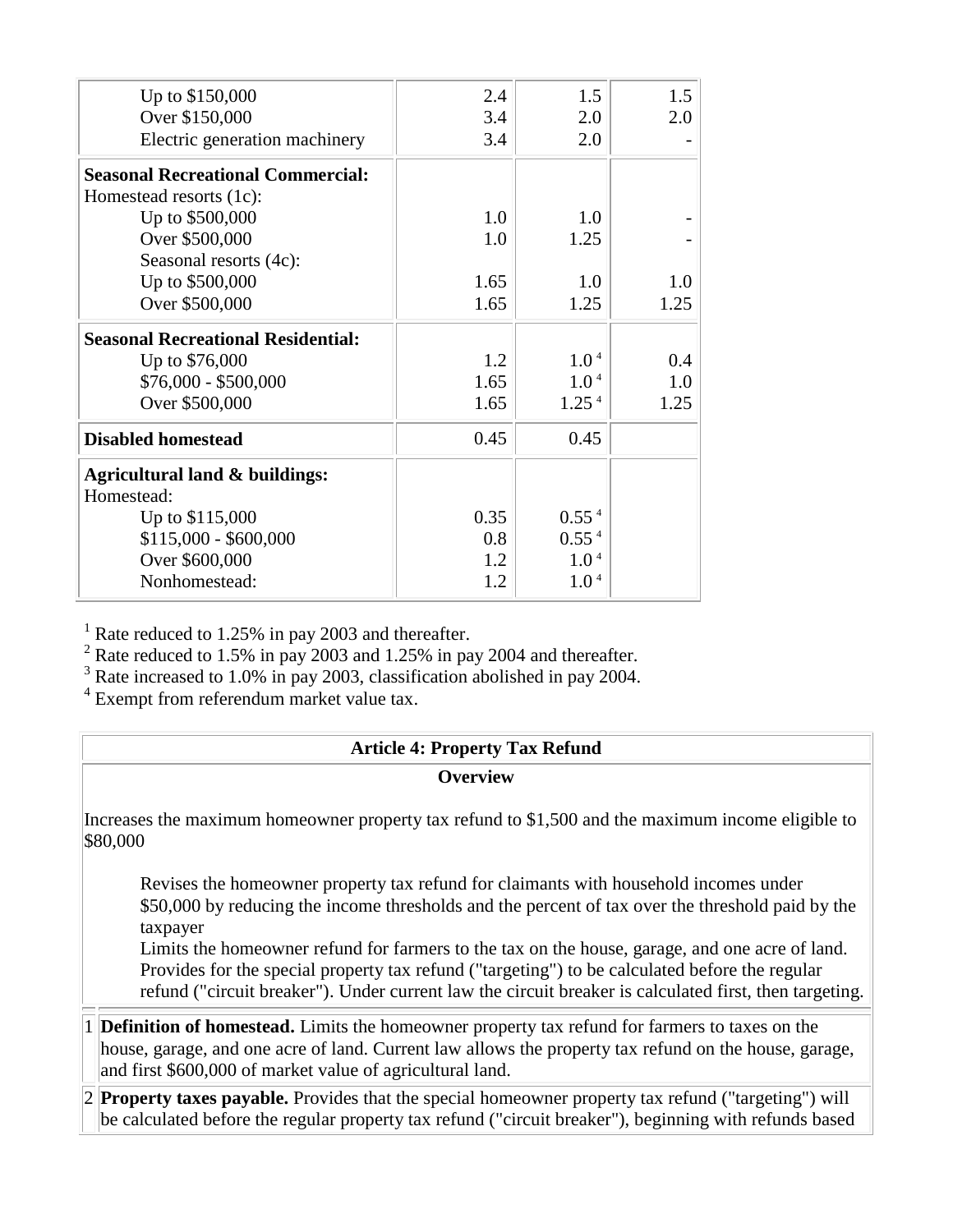on taxes payable in 2002.

- 3 **Property tax refund; homeowners.** Increases the maximum homeowner property tax refund and the maximum income eligible for the homeowner property tax refund ("circuit breaker"), effective for refunds based on taxes payable in 2002. With the change in the base year used for adjusting the maximum refund and income for inflation proposed in this article, the new maximum refund is projected at \$1,500 and the new maximum income eligible at \$80,000 for refunds based on taxes payable in 2002. Also decreases the income threshold and the taxpayer's co-payment amount for incomes below \$50,000. Under current law the maximum refund is \$510 and the maximum income eligible is \$71,100.
- 4 **Property tax refund; renters.** Updates the renter property tax refund schedule to the income thresholds and maximum refunds in effect for refunds based on rent paid in 2001. This is necessary in order to put the renter and homeowner refund on a common base year for the annual inflation adjustment.
- 5 **Targeted refund.** Provides that the special property tax refund ("targeting") is calculated before the regular property tax refund ("circuit breaker").
- 6 **Inflation adjustment.** Provides for the homeowner and renter property tax refund maximum amounts and income thresholds to be adjusted annually for inflation, with the common base year of 2001.

### **Article 5: State Takeover of County Services**

#### **Overview**

Provides for the state takeover of costs of district court administration and mandated court services in judicial districts not yet taken over.

The court takeover occurs on the following schedule:

July 1, 2003, for the second and fourth districts;

July 1, 2004, for the first and third districts; and

July 1, 2005, for the sixth and tenth districts.

Provides for a county HACA subtraction of seventy-five percent of costs in the first year of takeover and the remaining twenty-five percent in the following year.

The **first district** consists of counties south of Minneapolis/St. Paul: Carver, Dakota, Goodhue, LeSueur, McLeod, Scott and Sibley counties.

The **fourth district** is Hennepin county.

The **third district** consists of counties in southeastern Minnesota: Dodge, Faribault, Fillmore, Freeborn, Houston, Mower, Olmsted, Rice, Steele, Wabasha, Waseca, and Winona counties. The **sixth district** consists of the Arrowhead region: Carlton, Cook, Lake and St. Louis counties. The **second district** is Ramsey county.

The **tenth district** consists of counties north of Minneapolis/St. Paul: Anoka, Chisago, Isanti, Kanabec, Pine, Sherburne, Washington, and Wright counties.

Provides for reimbursement of a percentage of nonfederal out-of-home placement cost to counties beginning with aids in 2003. This reimbursement is only paid if the commissioners of human services and corrections certify that accurate data is available to calculate the payment. The reimbursements are fund by a HACA reduction in the first year of the program.

1, 9, **Fines and fees.** Provides that various court fines and fees shall be transferred to the state, in 10, counties where the state court takeover has occurred.

17- 19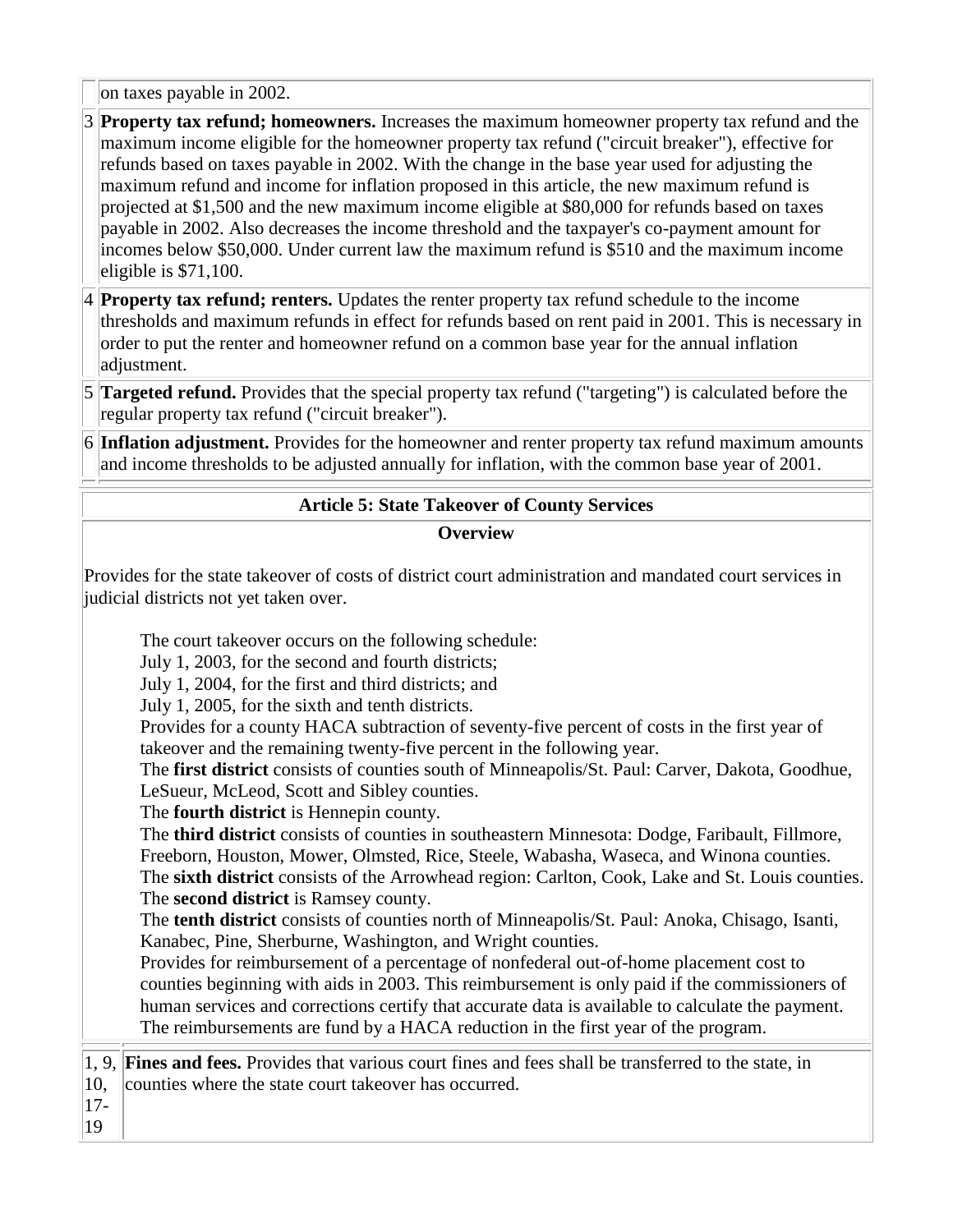| $ 2\rangle$ | Court employee units. Requires the state court administrator to make initial assignment of<br>classifications to bargaining units by August 15 of the year preceding the year in which the state<br>assumes the costs of court administration for each judicial district.                                                                                                                                             |
|-------------|-----------------------------------------------------------------------------------------------------------------------------------------------------------------------------------------------------------------------------------------------------------------------------------------------------------------------------------------------------------------------------------------------------------------------|
| $ 3\rangle$ | Contract and representation responsibilities. Provides that rights and duties of exclusive<br>representatives of units of court employees begin on July 1 of the year in which the state assumes<br>funding of court administration for the judicial district.                                                                                                                                                        |
| $\vert 4$   | Contracts. Provides that negotiations for employment contracts may begin any time after July 1 of<br>the year preceding the year in which the state assumes the cost of court administration, and take<br>effect on July 1 of the year of the takeover.                                                                                                                                                               |
| $\vert$ 5   | Aid offset for court costs. (a) Requires the supreme court to determine each county's cost savings<br>under the provisions of this article by July 15 of the year preceding the year in which the costs of<br>court administration are taken over by the state. The costs determined are the net costs after<br>subtraction of the county's fines transferred to the state.                                           |
|             | (b) Specifies that a county's cost savings equals                                                                                                                                                                                                                                                                                                                                                                     |
|             | - 103 percent of required court administrative expenditures for calendar year 2003, plus                                                                                                                                                                                                                                                                                                                              |
|             | - an adjustment for salary increases greater than the six percent maintenance of effort<br>requirement, less                                                                                                                                                                                                                                                                                                          |
|             | - the county's share of transferred fines in calendar year 2003.                                                                                                                                                                                                                                                                                                                                                      |
|             | Allows the court and the county to negotiate and certify an amount higher than the calculated<br>amount.                                                                                                                                                                                                                                                                                                              |
|             | (c) Provides for the salary adjustment allowed in calculating county costs to be based on the<br>difference between (i) the cumulative percentage increase in actual and anticipated salary<br>settlements and (ii) the county's maintenance of effort percentage for the year in which the<br>takeover occurs.                                                                                                       |
|             | (d) Provides that a county's homestead and agricultural credit aid (HACA) payment is permanently<br>reduced by 75 percent of the net cost determined in paragraph (a) in the calendar year in which the<br>state takeover occurs.                                                                                                                                                                                     |
|             | (e) Provides that a county's homestead and agricultural credit aid (HACA) payment is permanently<br>reduced by the remaining 25 percent of the net cost determined in paragraph (a) in the second year<br>calendar year after the state takeover occurs.                                                                                                                                                              |
|             | (g) Provides that a county's homestead and agricultural credit aid (HACA) payment is permanently<br>reduced by the cost of mandated court services in 2002.                                                                                                                                                                                                                                                           |
| 6           | Court expenditures; maintenance of effort. Requires counties in which court services have not<br>yet been taken over by the state to budget for administrative costs and mandated court services<br>using an annual percentage increase of six percent from 2001 to 2003 and eight percent from 2004<br>to the year of the transfer.                                                                                  |
| 7           | Temporary aid; court administration costs. Provides for additional HACA in calendar years<br>2004 and 2005 for counties in which court services have not yet been taken over by the state. The<br>additional aid equals the difference between the county's maintenance of effort requirement and the<br>growth in state court administration costs.                                                                  |
| 8           | Aid offset for out-of-home placement costs. Provides a HACA reduction in calendar year 2003 to<br>offset the state cost of reimbursing counties for a portion of their out-of-home placement costs. The<br>reduction is based on the average out-of-home placement costs for each county over the last three<br>years. The offset only occurs if accurate data is available to allow calculation of the reimbursement |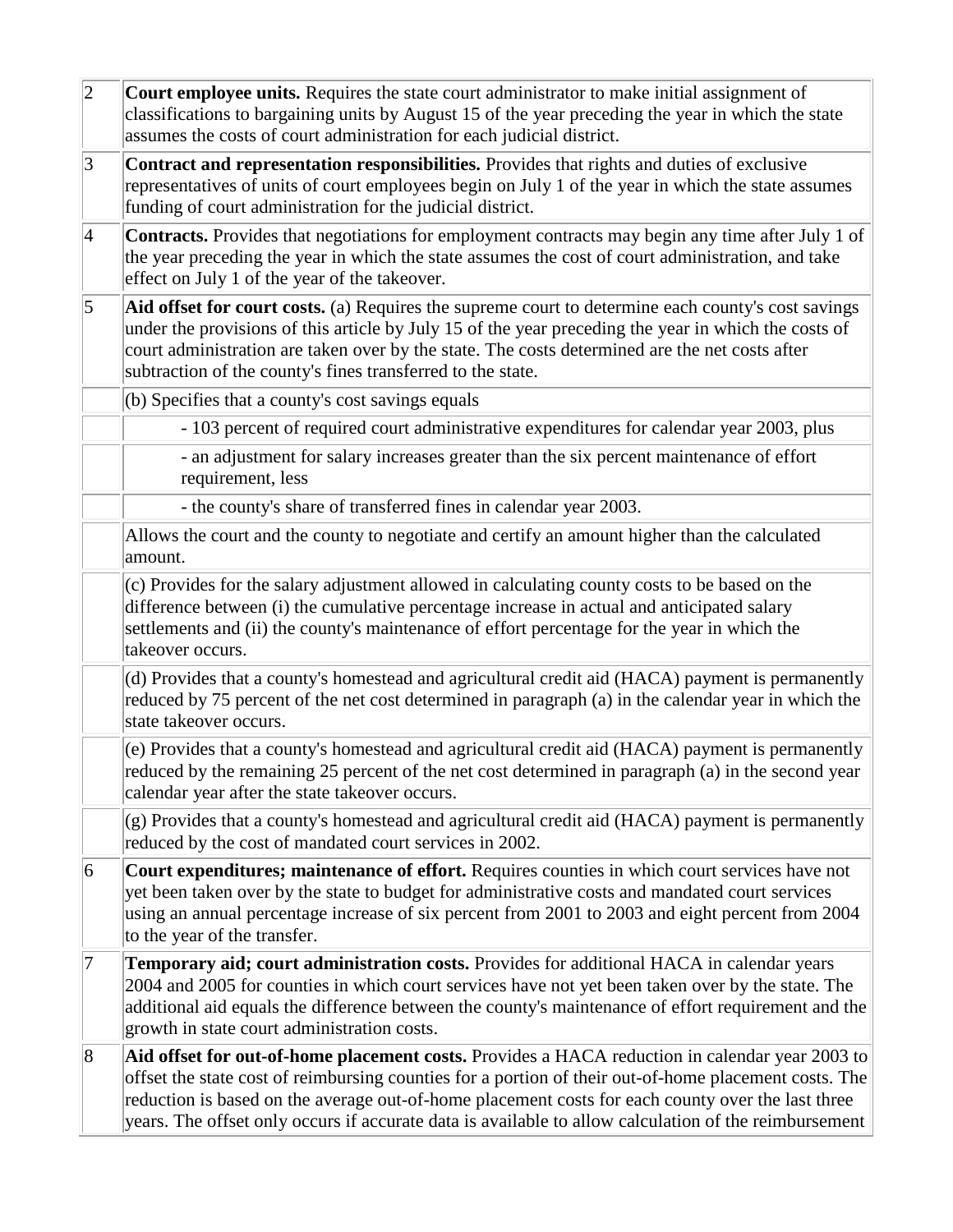|    | amount.                                                                                                                                                                                                                                                                                                                                                                                                |
|----|--------------------------------------------------------------------------------------------------------------------------------------------------------------------------------------------------------------------------------------------------------------------------------------------------------------------------------------------------------------------------------------------------------|
| 11 | Reimbursement of county for certain out-of-home placement. Beginning in calendar year 2003,<br>provides a new aid to counties to reimburse them for a percent of the nonfederal cost of out-of<br>home placements.                                                                                                                                                                                     |
|    | <b>Subd. 1. Aid payments.</b> Provides that the payment to each county will be based on a percent of its<br>average out-of-home placement costs for the last three years. The percent in the first year is<br>selected so that the reimbursement amount does not exceed the available HACA for the required<br>aid offset in any metropolitan area county. The percent paid can not exceed 30 percent. |
|    | Subd. 2. Determination of nonfederal share of costs. Requires counties to provide the data<br>necessary for calculating this aid to the commissioners of human services and corrections. If the<br>commissioners do not certify that the data is accurate enough to calculate the aid, the aid will not<br>be paid.                                                                                    |
| 12 | <b>Appropriation.</b> Provides an open and standing appropriation to pay the out-of-home placement<br>reimbursement under section 11 beginning with aids in 2003. Provides that the appropriation for<br>this program is limited in future years to the appropriation from the previous year, increased as<br>required by law. The increase is currently undefined.                                    |
| 13 | State employees. Provides that the court administrator and employees of the court administrator<br>become state employees on this schedule:                                                                                                                                                                                                                                                            |
|    | - July 1, 2003, for the second and fourth judicial districts,                                                                                                                                                                                                                                                                                                                                          |
|    | - July 1, 2004, for the first and third judicial districts, and                                                                                                                                                                                                                                                                                                                                        |
|    | - July 1, 2005, for the sixth and tenth judicial districts.                                                                                                                                                                                                                                                                                                                                            |
| 14 | Post-retirement benefit costs. Requires counties to pay the cost of post-retirement insurance<br>benefits for court administration, guardian ad litem, and interpreter employees who elect to retain<br>county benefits after the takeover.                                                                                                                                                            |
| 15 | Judicial districts; scheduled dates of state transfer.                                                                                                                                                                                                                                                                                                                                                 |
|    | Subd. 1. Date of state transfer. Provides for mandated services and court administration costs to<br>be transferred to the state effective:                                                                                                                                                                                                                                                            |
|    | - July 1, 2003, for the first and fourth judicial districts;                                                                                                                                                                                                                                                                                                                                           |
|    | - July 1, 2004, for the third and sixth judicial districts;                                                                                                                                                                                                                                                                                                                                            |
|    | - July 1, 2005, for the second and tenth judicial districts.                                                                                                                                                                                                                                                                                                                                           |
|    | <b>Subd. 2. Salary expenditures.</b> Defines salary expenditures to include the salary of court<br>administration employees including related fringe benefits and insurance.                                                                                                                                                                                                                           |
|    | Subd. 3. Court administration costs. Defines court administration costs as salary expenditures<br>and other related administrative operating expenses.                                                                                                                                                                                                                                                 |
|    | Subd. 4. Mandated court services. Defines mandated court services as guardian ad litem,<br>interpreters, rule 20, civil commitment, and in forma pauperis costs.                                                                                                                                                                                                                                       |
| 16 | <b>Facilities.</b> Requires counties to provide court facilities at the county seat, and to be responsible for<br>the cost of maintaining the facilities.                                                                                                                                                                                                                                              |
| 20 | Miscellaneous cost. Updates a reference for the proposed takeover of mandated court services.                                                                                                                                                                                                                                                                                                          |
| 21 | <b>Transitional provisions.</b>                                                                                                                                                                                                                                                                                                                                                                        |
|    | <b>Subd. 1. Transfer of property.</b> Provides that personal property used by employees being<br>transferred to state employment is also transferred to the state.                                                                                                                                                                                                                                     |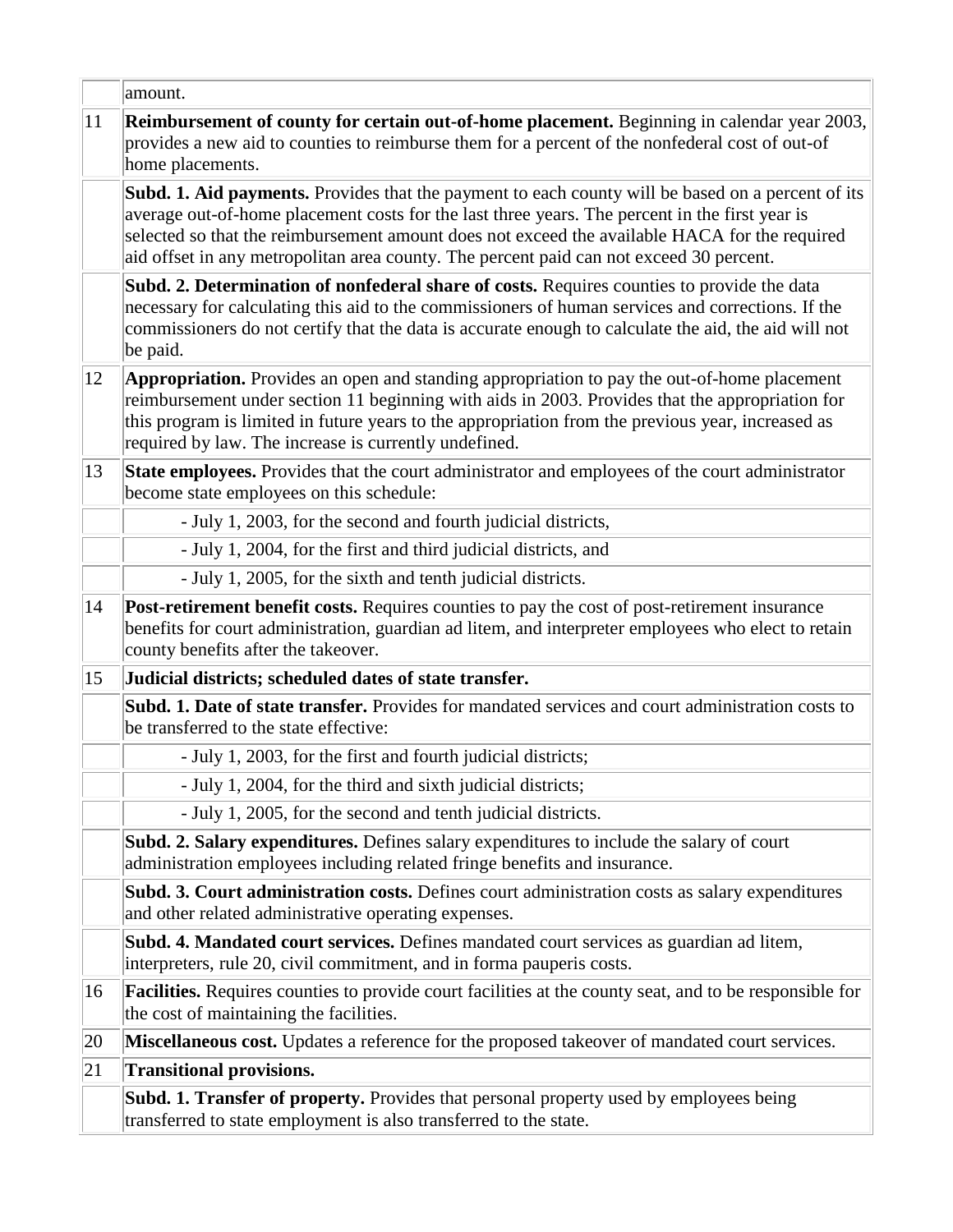|                | Subd. 2. Rules. Provides that the supreme court may adopt rules to implement the act.                                                                                                                                                                                                                                                                                                                                                                                                                                                                                                              |
|----------------|----------------------------------------------------------------------------------------------------------------------------------------------------------------------------------------------------------------------------------------------------------------------------------------------------------------------------------------------------------------------------------------------------------------------------------------------------------------------------------------------------------------------------------------------------------------------------------------------------|
|                | Subd. 3. Budgets. Requires court administrators to submit their budgets to the supreme court for<br>the fiscal year in which the state is assuming the costs of court administration.                                                                                                                                                                                                                                                                                                                                                                                                              |
| 22             | <b>Appropriation.</b> Increases the base appropriation to the supreme court by \$39,240,000 in fiscal<br>year 2004 and \$17,316,000 in fiscal year 2005 to reflect the transfer of the remaining judicial<br>districts. Increases the base appropriation to the supreme court by \$8,701,253 million in FY 2002<br>to fund the state takeover of mandated court services. Appropriates \$1.7 million in fiscal year 2004<br>and an additional \$1.7 million in fiscal year 2005 to the supreme court to fund court takeover<br>equity adjustments. Adds these amounts to the court's base budget.  |
|                | <b>Article 6: Minerals Taxes</b>                                                                                                                                                                                                                                                                                                                                                                                                                                                                                                                                                                   |
|                | Overview                                                                                                                                                                                                                                                                                                                                                                                                                                                                                                                                                                                           |
|                | Reduces the taconite production tax by 21.7 cents per ton, a 10 percent reduction, consisting of a 7 cent<br>per ton rate reduction and a 14.7 cent per ton increase in the investment credit, beginning in 2002.                                                                                                                                                                                                                                                                                                                                                                                  |
|                | Redefines the taconite tax relief area to exclude certain property which will begin to receive<br>supplemental homestead relief, which is paid from the general fund.<br>Requires taconite companies to make matching expenditures before receiving certain economic<br>development fund monies (i.e. investment credits)<br>Transfers about \$10 million from the taconite relief account to cities and towns for property tax<br>relief; payable 2002 only.                                                                                                                                      |
|                | Authorizes all remaining counties to impose gravel taxes after public hearing and approved by<br>the county board.                                                                                                                                                                                                                                                                                                                                                                                                                                                                                 |
| $\overline{1}$ | <b>Technical.</b> Adds cross-references to maintain references to the existing definition of the taconite<br>tax relief area in section 4.                                                                                                                                                                                                                                                                                                                                                                                                                                                         |
| $ 2-3 $        | Taconite school aids. Provide that due to the property tax reform changes made in this bill (i.e. the<br>state takeover of the general education levy), these sections adjust for the elimination of the general<br>education levy determination.                                                                                                                                                                                                                                                                                                                                                  |
| 8              | $\mathcal{A} \& \mathcal{A}$ <b>Taconite tax relief area.</b> Changes the definition of the taconite tax relief area for purposes of the<br>taconite homestead credit only. Sections 4 and 8 together provide that the Aitkin, Crosby-Ironton<br>and Grand Rapids school districts will no longer receive the taconite homestead credit but rather an<br>identical supplemental homestead credit funded by the state general fund. A new paragraph (b) in<br>section 4 maintains the existing definition of the taconite tax relief area for purposes other than the<br>taconite homestead credit. |
| $ 5-7 $        | <b>Technical.</b> Cross-references are changed to maintain reference to the existing definition of the<br>taconite tax relief area in section 4.                                                                                                                                                                                                                                                                                                                                                                                                                                                   |
| $ 9\rangle$    | Aid payment dates. Changes the payment date of the supplemental homestead credit to that<br>applicable to most other property tax aids and credits.                                                                                                                                                                                                                                                                                                                                                                                                                                                |
| $10-$<br>13    | Technical. Cross-references are changed to maintain reference to the existing definition of the<br>taconite tax relief area in section 4.                                                                                                                                                                                                                                                                                                                                                                                                                                                          |
| 14             | <b>IRRRB spending.</b> Requires decisions by the Iron Range Resources and Rehabilitation<br>commissioner to be consistent with the spending priorities set under section 15.                                                                                                                                                                                                                                                                                                                                                                                                                       |
|                | Also includes technical cross-reference change to maintain reference to the existing definition of                                                                                                                                                                                                                                                                                                                                                                                                                                                                                                 |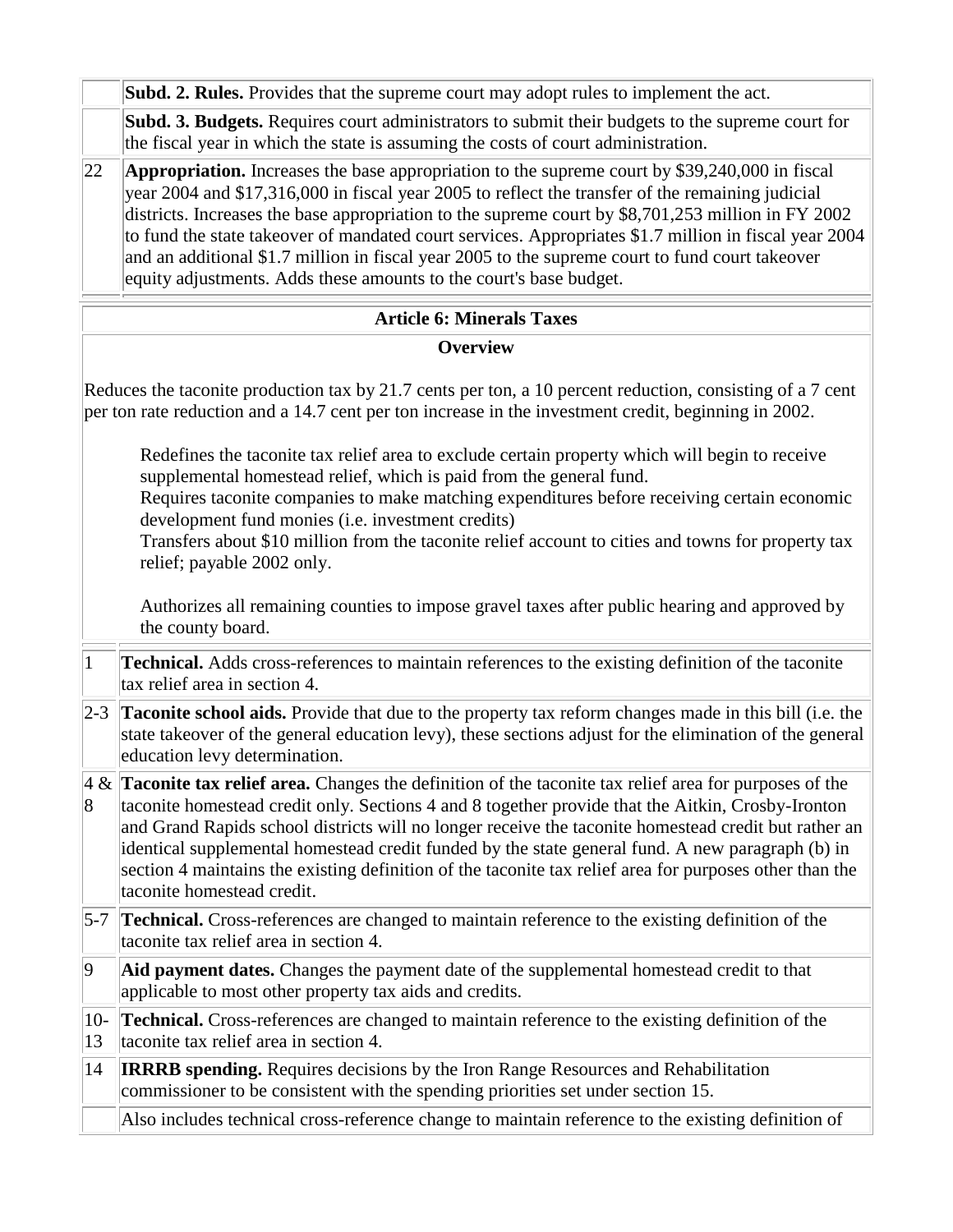|           | the taconite tax relief area in section 4.                                                                                                                                                                                                                                                                                                                                                                                                                                                                                                                                                                                                                                                                                                                                       |
|-----------|----------------------------------------------------------------------------------------------------------------------------------------------------------------------------------------------------------------------------------------------------------------------------------------------------------------------------------------------------------------------------------------------------------------------------------------------------------------------------------------------------------------------------------------------------------------------------------------------------------------------------------------------------------------------------------------------------------------------------------------------------------------------------------|
| 15        | Spending priority. Requires that when making or approving any expenditures on programs or<br>projects, the highest priority shall be given to programs and projects that target relief to those areas<br>that have the largest percentages of job losses and population losses directly attributable to the<br>economic downturn in the taconite industry since the 1980s, specifically those losses in 2000 and<br>2001 resulting from the closure of LTV Steel Mining Company. This supersedes any conflicting<br>provisions of law and does not preclude the commissioner and the board from making expenditures<br>in other areas.                                                                                                                                           |
|           | Also includes technical cross-reference change to maintain reference to the existing definition of<br>the taconite tax relief area in section 4.                                                                                                                                                                                                                                                                                                                                                                                                                                                                                                                                                                                                                                 |
| 16-<br>19 | Technical. Cross-references are changed to maintain reference to the existing definition of the<br>taconite tax relief area in section 4.                                                                                                                                                                                                                                                                                                                                                                                                                                                                                                                                                                                                                                        |
| 20        | <b>Taconite municipal aid distribution.</b> Increases the guaranteed aid level for cities and towns<br>containing taconite mines or quarries or concentrate production facilities. Funds needed to pay the<br>difference between the formula-determined amount and the guaranteed amount are derived in equal<br>shares from the Taconite Environmental Protection Fund and the Northeast Minnesota Economic<br>Protection Fund.                                                                                                                                                                                                                                                                                                                                                 |
|           | Under current law, these cities and towns get a formula-determined amount of aid subject to a<br>guarantee level of at least the amount of aid received in 1984 (based on 1983 production). The<br>guaranteed aid level is reduced if taconite production is less than 42 million tons region-wide.                                                                                                                                                                                                                                                                                                                                                                                                                                                                              |
|           | Under this section, the guarantee level is increased to the amount received in 2000 (based on 1999<br>production). As in current law, the proposal provides for a reduction in the guarantee level if<br>taconite production is less than 42 million tons region-wide.                                                                                                                                                                                                                                                                                                                                                                                                                                                                                                           |
|           | Effective for distributions in 2001 and subsequent years. For the (retroactive) 2001 aid increase,<br>two-thirds of the funding is to come from the Taconite Environmental Protection Fund and one-<br>third from the Northeast Minnesota Economic Protection Trust Fund.                                                                                                                                                                                                                                                                                                                                                                                                                                                                                                        |
| 21        | Taconite economic development fund. Increases the distribution to the taconite economic<br>development fund by 14.7 cents to 30.1 cents per ton beginning in 2002 (see section 27). Under<br>current law the distributions are set at 15.4 cents per ton only through 2002 and are not paid in any<br>year in which the total industry production falls below 30 million tons.                                                                                                                                                                                                                                                                                                                                                                                                   |
|           | Modifies how the dollars are released from the fund. Provides that the money shall be released by<br>the commissioner after review by a joint committee. The review must be completed no later than<br>six months after a producer presents a proposal for expenditures of the funds. The producer must<br>provide a matching expenditure of at least 50 percent of the distribution based on 14.7 cents per ton<br>beginning with distributions in 2002. Under current law no match is required. This match is on the<br>increased cents per ton in the fund. If a producer fails to provide the matching funds for the<br>proposed expenditure within six months after the commissioner approves release of funds, the<br>funds are available for release to another producer. |
| 22        | <b>Taconite tax rate.</b> Provides a reduction in the production tax rate and freezes the tax rate at the<br>production year 2001 level for three years (i.e. \$2.103 per ton.) The rate will be indexed beginning<br>in 2004. The current rate is \$2.173 per ton.                                                                                                                                                                                                                                                                                                                                                                                                                                                                                                              |
| 23        | Technical. Adds a cross-reference to the collection, payment and distribution provisions to the<br>changes made elsewhere in the article.                                                                                                                                                                                                                                                                                                                                                                                                                                                                                                                                                                                                                                        |
| 24        | School districts. Provides that for distributions in 2003 and thereafter, aid distributions to each<br>school district will be redirected to the cities and towns coterminous with the district.                                                                                                                                                                                                                                                                                                                                                                                                                                                                                                                                                                                 |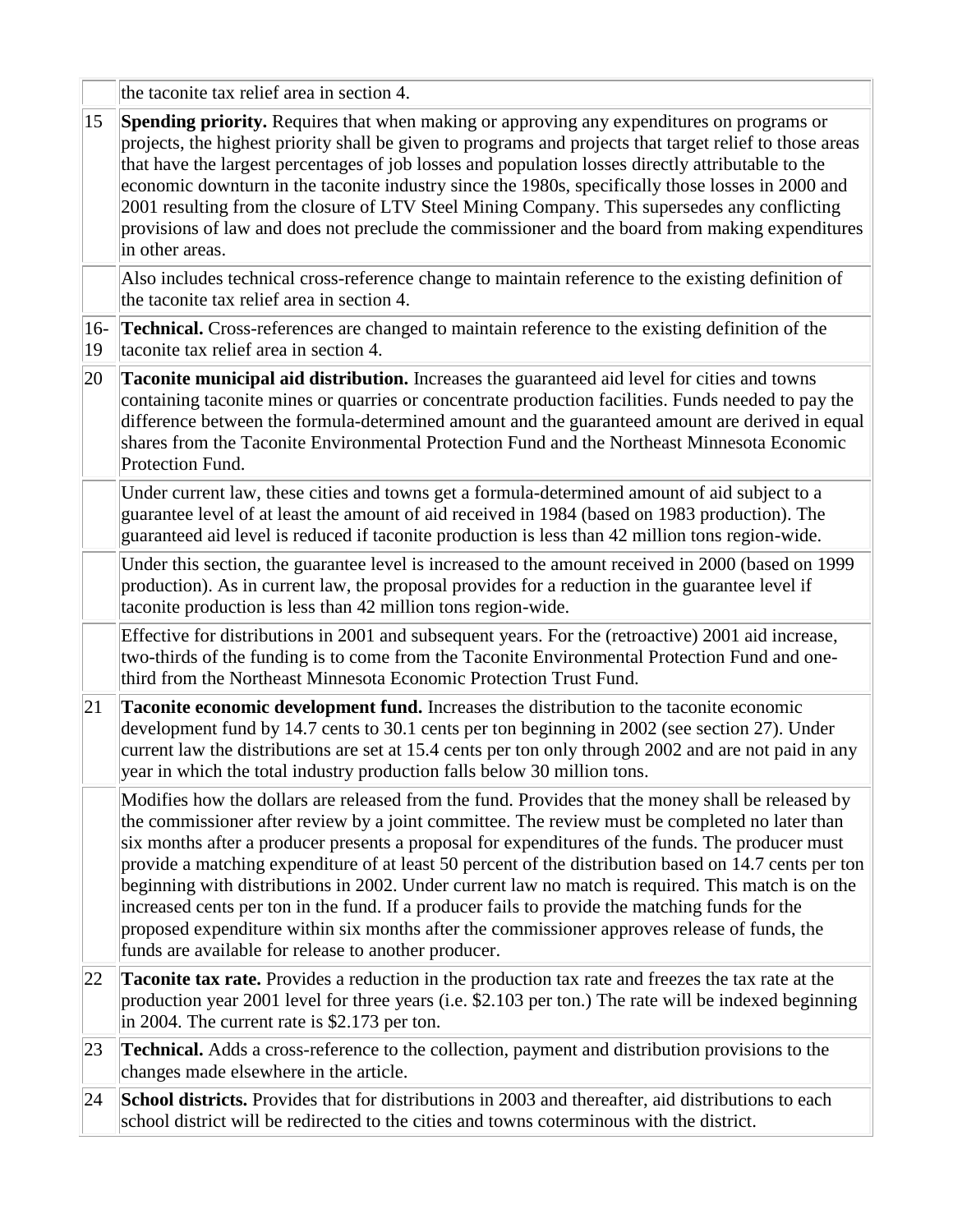|              | Also allows a school district that is eligible to receive taconite referendum aid to continue to<br>receive that aid if the school district had a referendum allowance in fiscal year 2002 and received<br>revenue under Minn. Stat. § 298.28. Effective for revenue in fiscal year 2003.                                                                                                                          |
|--------------|--------------------------------------------------------------------------------------------------------------------------------------------------------------------------------------------------------------------------------------------------------------------------------------------------------------------------------------------------------------------------------------------------------------------|
| 25           | <b>Property tax relief account.</b> Reduces the distribution to the taconite property tax relief account<br>used to fund the taconite homestead credit to 35.9 cents per ton. This change is made since the<br>change to the taconite tax relief area definition (section 4) means the amount needed from this fund<br>is reduced.                                                                                 |
| 26           | <b>Technical.</b> Cross-references are changed to maintain reference to the existing definition of the<br>taconite tax relief area in section 4.                                                                                                                                                                                                                                                                   |
| 27           | Taconite economic development fund. Increases the distribution to the taconite economic<br>development fund by 15.4 cents to 30.1 cents per ton for 2002 and thereafter. Under current law the<br>distributions are set at 15.4 cents per ton only through 2002 and are not paid in any year in which<br>the total industry production falls below 30 million tons.                                                |
| 28           | <b>Technical.</b> Resets the base year for indexing the distribution to the taconite property tax relief<br>account to account for the change in section 25.                                                                                                                                                                                                                                                       |
| $ 29-$<br>31 | <b>Technical.</b> Cross-references are changed to maintain references to the existing definition of the<br>taconite tax relief area in section 4.                                                                                                                                                                                                                                                                  |
| 32           | 2002 Fund. Extends the prohibition on expending the corpus of the "2002 Fund" by one year to<br>January 1, 2003.                                                                                                                                                                                                                                                                                                   |
| $ 33\rangle$ | <b>Producer grants.</b> Expands the list of projects qualifying for grants or loans from the Northeast<br>Minnesota economic protection trust fund to include the purchase of haulage trucks and equipment,<br>mining shovels, and repairs.                                                                                                                                                                        |
|              | Changes the restrictions on the producer grants and loans paid out of the taconite environment fund<br>so that the funds can be used for grants only (not loans).                                                                                                                                                                                                                                                  |
| 34           | Technical. Cross-references are changed to maintain reference to the existing definition of the<br>taconite tax relief area in section 4.                                                                                                                                                                                                                                                                          |
| 35           | County gravel tax. Extends the authorization to impose the aggregate removal tax (i.e., the gravel<br>tax) by allowing any county that has not yet been given specific statutory authority to impose the<br>tax, to do so by a vote of the county board. The board must hold a public hearing prior to voting on<br>the issue, and must notify the commissioner of revenue that the board voted to impose the tax. |
|              | Eliminates "building stone" from the list of materials subject to the gravel tax and adds "borrow"<br>transported on a public road, street or highway.                                                                                                                                                                                                                                                             |
| 36           | <b>Gravel tax rate.</b> Authorizes counties to impose the gravel tax at a rate of up to 10 cents per cubic<br>yard, or 7 cents per ton. Current law requires authorized counties to set the tax at these rates; this<br>change would authorize lower rates at the discretion of the county.                                                                                                                        |
| 37           | <b>Technical.</b> Cross-references are changed to maintain reference to the existing definition of the<br>taconite tax relief area in section 4.                                                                                                                                                                                                                                                                   |
| 38           | City and town taconite aid; Pay 2002 only. Provides a one-time appropriation from the taconite<br>property tax relief account to fund a transitional aid to taconite cities and towns for taxes payable in<br>2002.                                                                                                                                                                                                |
| 39           | Appropriation; taconite state aid. Provides an appropriation equal to taconite state aid to be<br>added to the taconite production tax distributions equal to 33 cents per taxable ton for production<br>year 2001 and 22 cents per taxable ton for production years 2002 and thereafter. The amounts are to<br>be distributed by the formula under current law.                                                   |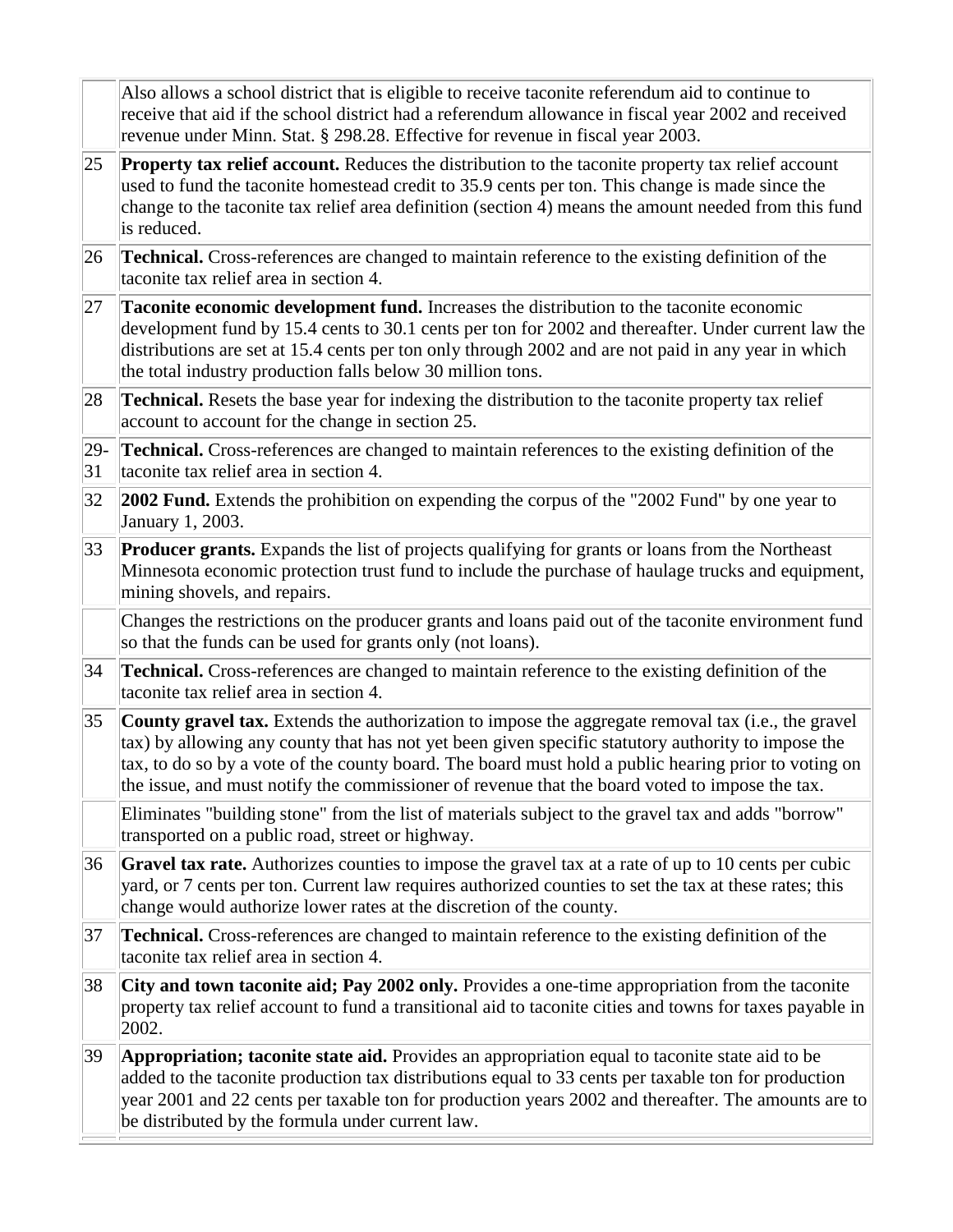#### **Article 7: Tax Administration**

#### **Overview**

Makes various changes recommended by the department of revenue to the income tax, sales tax, property tax, mortgage and deed tax, the petroleum tax, insurance premiums tax, cigarette and tobacco taxes, and liquor taxes.

Sets a fixed amount of rent used in calculating the refund for residents of nursing homes, intermediate care facilities, and adult foster care.

Changes the incidence of the mortgage registry and deed tax from the mortgagee to the mortgagor.

Requires a study on the effectiveness of the income tax reciprocity agreement with Wisconsin.

- 1 **Powers of commissioner.** Specifies notice the commissioner must give debtors in certain student loan cases before using specified tax remedies to collect the debt.
- 2 **Proof of sales tax payment.** Provides that before the initial registration of an all-terrain vehicle in Minnesota, the person applying for the registration must file a certificate with the Department of Natural Resources indicating that sales tax was paid or that the purchase was exempt from the sales tax.
- 3 **Water connection fee.** Transfers the responsibility of collecting the water connection fee from the Commissioner of Revenue to the Department of Health. Codifies a long-standing agreement between the departments.
- 4 **Substitutes "bar" for "disbar."** Amends terminology so that a tax practitioner can be "barred," rather than "disbarred," from practicing before the commissioner for certain misconduct.
- 5 **Fee agreements with tribal governments.** Authorizes the commissioner of revenue to enter into agreements with the governing body of any federally recognized Indian reservation in Minnesota concerning fees administered by the commissioner. The agreement is not valid unless signed by the head of the agency, board, or governmental entity that administers the program funded by each fee covered in the agreement.
- 6 **Levy and sale by sheriff.** Makes the time limit for the issuance of a warrant by the commissioner to the county sheriff consistent with the time limit for collection of delinquent taxes. The time limit for issuance of a warrant is changed from five years after the date of assessment to be whenever a filed lien remains enforceable.
- 7 **Liquor posting.** Adds the minimum fee for corporations and partnerships, and the taxes on electing S-corporations on built-in gains, capital gains, and passive investment income to those for which liquor posting is a permitted collection action.
- 8 **Hospital debts.** Sets 2000 as the base year for annually indexing the income level at which hospital debts become subject to revenue recapture. This income level is indexed under present law; the income levels added in this section are the levels in effect for tax year 2000. This is one of a series of technical changes that would update all indexed items to a common base year.
- 9 **Data Privacy.** Classifies as private data (available only to the data subject): data collected by the revenue department from claimant agencies about claims filed under revenue recapture.
- 10 **Protected nonpublic data.** Classifies as protected nonpublic data (not available to anyone outside the agency): criteria for determining what tax violations to criminally prosecute. This is the same data classification as used for tax audit selection criteria.
- 11 **Confidential data on individuals.** Classifies as confidential/protected nonpublic all data provided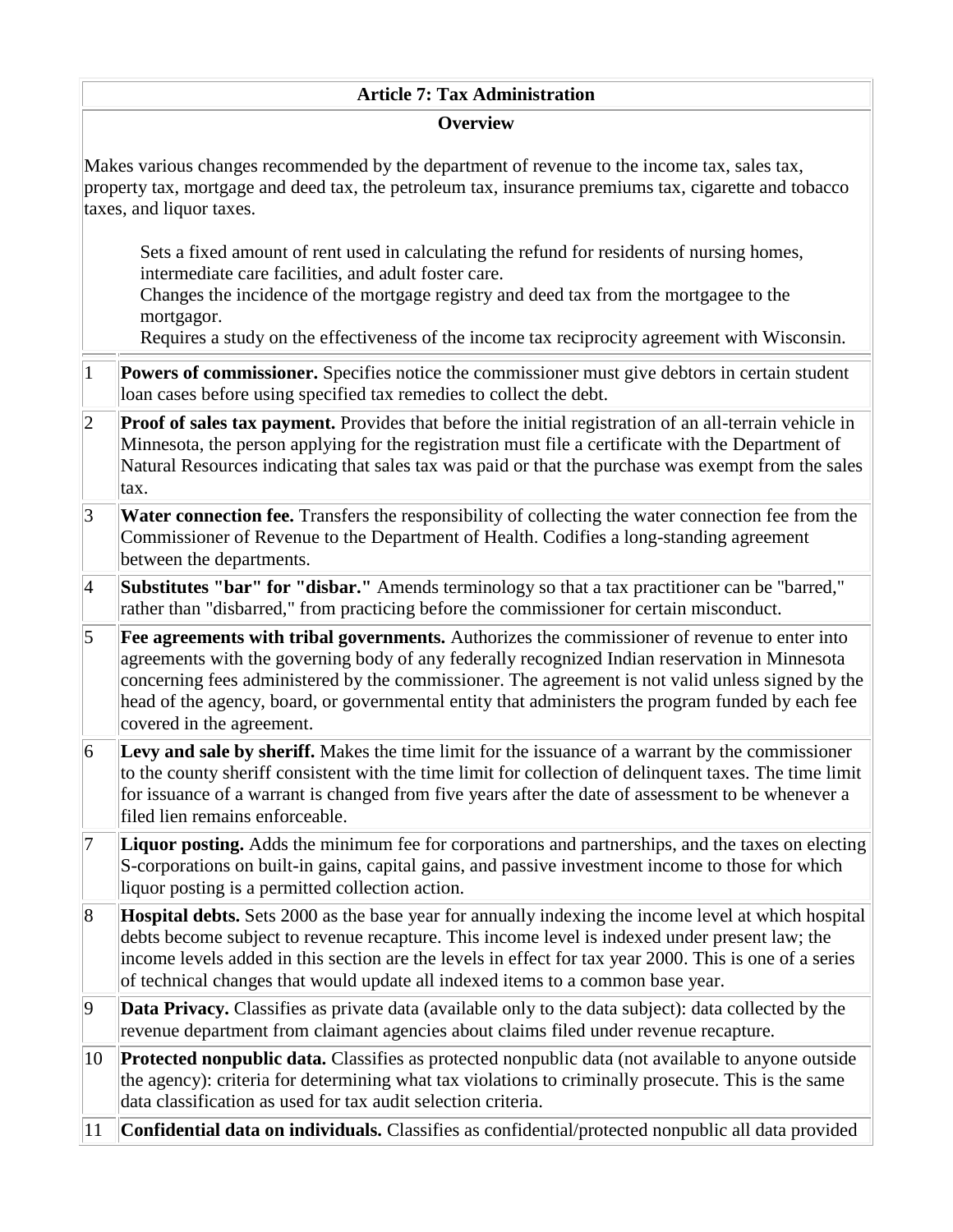by a tax informer. Current law covers only unsolicited data provided by an informer.

- 12 **Data collected during a criminal investigation.** Provides that when an investigation becomes inactive, the data from it are private or nonpublic. Under present law, data on closed investigations relating to tax types classified as public (such as cigarette and liquor taxes) are open to the public, but data on closed investigations relating to tax types classified as private (such as individual income tax) are accessible only to the taxpayer.
- 13 **Pollution control exemption.** Allows the pollution control equipment exemption for equipment that prevents discharges and for property installed and operated under federal regulations. Present law limits the exemption to property installed or operated in accordance with a permit or order issued by the pollution control agency (PCA). Specifies that the commissioner of revenue is to make the exemption decision, based on information and advice supplied by the PCA.
- 14 **Appointment of county assessors.** Authorizes the commissioner of revenue to grant two-year probationary approval to county assessor appointments. Present law requires the commissioner of revenue to approve the appointment of each county assessor for the entire four-year term.
- 15 **County assessor vacancies.** Extends the time period allowed to county boards to fill a vacancy in the office of county assessor from 30 days to 90 days. Also changes the conditions under which a county board may terminate a county assessor before the end of that assessor's four-year term. Current law states that the commissioner of revenue must charge the assessor with "inefficiency or neglect of duty." The new language changes this to "malfeasance, misfeasance or nonfeasance" by the assessor.
- 16 **County/local district assessments.** Eliminates the requirement that the commissioner of revenue approve local agreements entered into under joint powers agreements that provide for the assessment of property within a city or town by the county assessor. Also strikes some obsolete language.
- 17 **Training and education of assessment personnel.** Provides that by July 1, 2004, and in every four-year period after that, each Minnesota assessor licensed as an Accredited or Senior Accredited Minnesota Assessor will have successfully completed a week-long course on Minnesota property tax laws sponsored by the department of revenue. Also allows the commissioner of revenue to require that each county, and each city for which the assessor performs the duties of county assessor, have a person on staff who has been

certified by the commissioner to do sales ratio calculations, tax calculations, and preparation of the abstracts of assessment. Each county may be required to have a person certified by the department to prepare the abstracts of tax lists.

- 18 **Iron ore value adjustment.** Strikes an obsolete reference to an adjustment that is no longer required by law.
- 19 **Green Acres valuation.** Strikes references to a repealed subdivision that required sales data to be correlated with soil survey information for specified locations. That provision was repealed because the information generated by the soil survey was too specific to be useful. The stricken references are in the context of developing agricultural-use market values for land in the "green acres" program; and are stricken because the data referenced is no longer available.
- 20 **Valuation and classification notices.** Makes several changes: requires notices for all properties on the tax rolls, not just for those that were reassessed or reclassified that year; requires the notices to show the market value and classification of the property for both the current and previous year's assessment;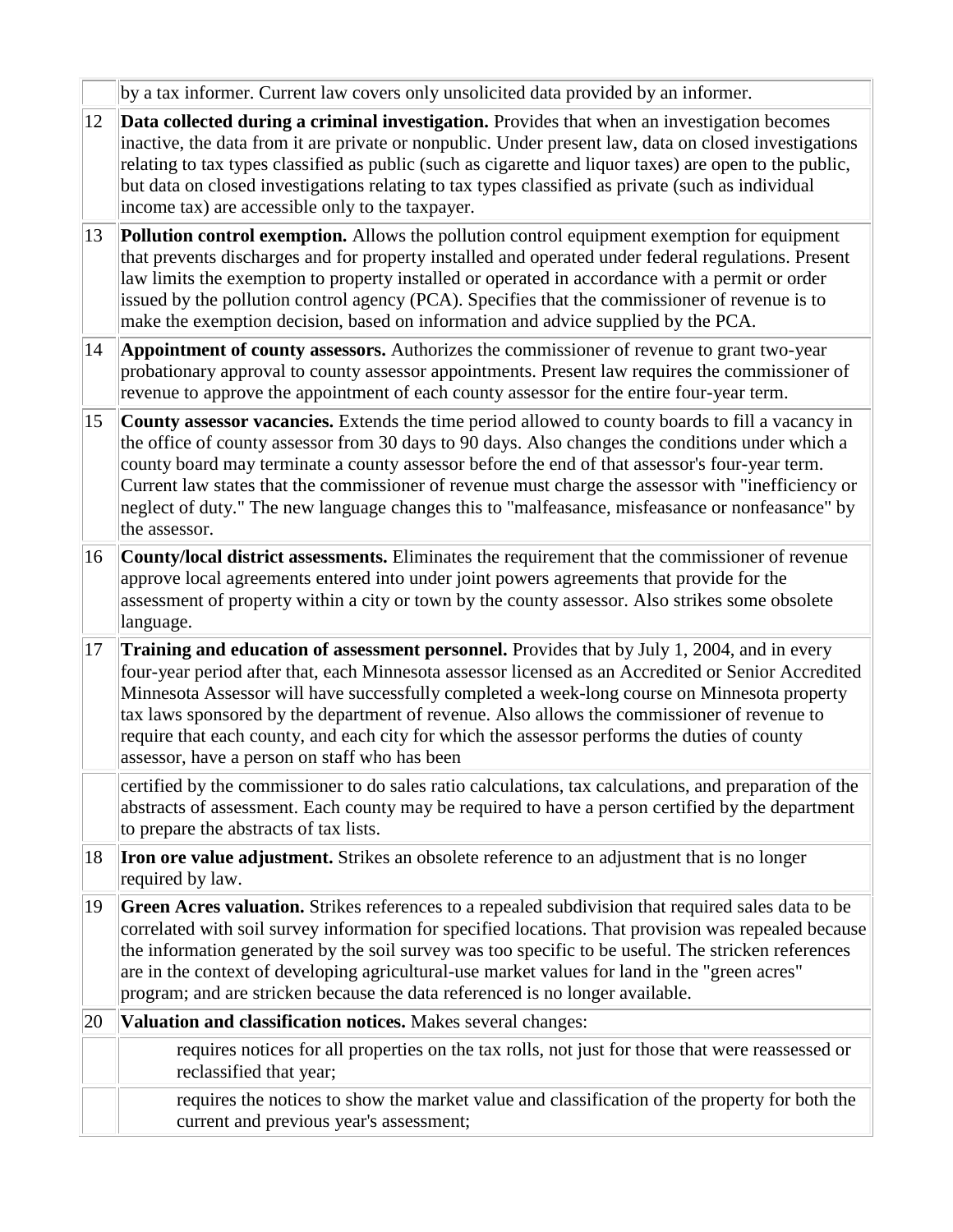|               | authorizes the commissioner to specify the form of the notice for all counties.                                                                                                                                                                                                                                                                                                                                                                                                                                                                                                                                                                                             |
|---------------|-----------------------------------------------------------------------------------------------------------------------------------------------------------------------------------------------------------------------------------------------------------------------------------------------------------------------------------------------------------------------------------------------------------------------------------------------------------------------------------------------------------------------------------------------------------------------------------------------------------------------------------------------------------------------------|
| $ 21 -$<br>22 | Local and county boards of review and equalization. Provides for the local board of review, and<br>the county boards of equalization to be referred to as the board of appeal and equalization.<br>Eliminates the mandate for counties to have Saturday informational meetings if 25% or more of the<br>tax base for a city or town within the county is noncommercial seasonal recreational residential<br>property.                                                                                                                                                                                                                                                       |
| 23            | Tax-forfeited land; abandoned personal property. Updates references directing how a county<br>may sell personal property that has been abandoned on tax-forfeited land. Provides the same<br>powers to counties as under current law but make a more specific reference.                                                                                                                                                                                                                                                                                                                                                                                                    |
| 24            | Mortgage registry tax computation; liability for tax. Changes the mortgage registry tax from 23<br>cents for each \$100 or fraction of the debt secured, to 0.23 percent of debt secured. Provides that<br>the tax liability shifts to the mortgagor.                                                                                                                                                                                                                                                                                                                                                                                                                       |
| 25            | Mortgage registry tax; exemptions. Replaces the exemption for bonds issued by the St. Paul port<br>authority with an exemption for affordable housing loans made by federal, state, or local<br>government agencies. Repeals the general exemption for governmental agencies.                                                                                                                                                                                                                                                                                                                                                                                               |
|               | Also provides an exemption for loans that are used to acquire or improve real property that is<br>classified as agricultural.                                                                                                                                                                                                                                                                                                                                                                                                                                                                                                                                               |
| 26            | <b>Mortgage registry tax refund claims; incidence.</b> Allows taxpayers $3\frac{1}{2}$ years from the date of<br>payment to claim a refund of erroneously paid mortgage registry tax, and an additional 60 days to<br>go to tax court if the county denies the refund. If the county does not make a determination within<br>six months, the taxpayer may go directly to the court for relief. Under present law taxpayers have<br>60 days from the time of overpayment to either seek a refund from the county or bring an action in<br>tax court.                                                                                                                         |
| 27            | Penalties and interest. Provides that if the mortgagee collects the mortgage registry tax from the<br>borrower (mortgagor), then penalties and interest for non-payment apply to the mortgagee, rather<br>than the mortgagor.                                                                                                                                                                                                                                                                                                                                                                                                                                               |
| 28            | Deed tax; definition of "consideration." Clarifies the definition of "consideration" in contracts<br>for deed when determining the deed tax. Provides that if the contract for deed, or other agreement<br>entered into as a condition executing the contract, requires the property to be improved during the<br>term of the contract, and the price of the real property reflected in the contract does not include the<br>cost of the required improvements, then the consideration to which the deed tax applies is the price<br>for the real property as reflected in the contract and the cost of the required improvements added<br>during the term of the contract. |
| 29            | Deed tax; business reorganization. Clarifies current department treatment of reorganizations for<br>deed tax purposes by adding a reference to the Internal Revenue Code. Transfers occurring during<br>corporate or partnership reorganization are subject to a minimal deed tax.                                                                                                                                                                                                                                                                                                                                                                                          |
| 30            | <b>Deed tax computation.</b> Changes the deed tax from \$1.65 for each \$500 or fraction of the net<br>consideration, to 0.33 percent of the net consideration.                                                                                                                                                                                                                                                                                                                                                                                                                                                                                                             |
| 31            | <b>Deed tax refund claims.</b> Allows taxpayers $3\frac{1}{2}$ years from the date of payment to claim a refund of<br>erroneously paid deed tax, and an additional 60 days to go to tax court if the county denies the<br>refund. If the county does not make a determination within six months, the taxpayer may go<br>directly to the court for relief. Under present law taxpayers have 60 days from the time of<br>overpayment to either seek a refund from the county or bring an action in tax court.                                                                                                                                                                 |
| 32            | <b>Partnership return.</b> Corrects a cross-reference to a section of statute that is repealed in this article.                                                                                                                                                                                                                                                                                                                                                                                                                                                                                                                                                             |
| 33            | Purchaser refunds. Clarifies that a person registered to collect and remit sales or use tax is eligible                                                                                                                                                                                                                                                                                                                                                                                                                                                                                                                                                                     |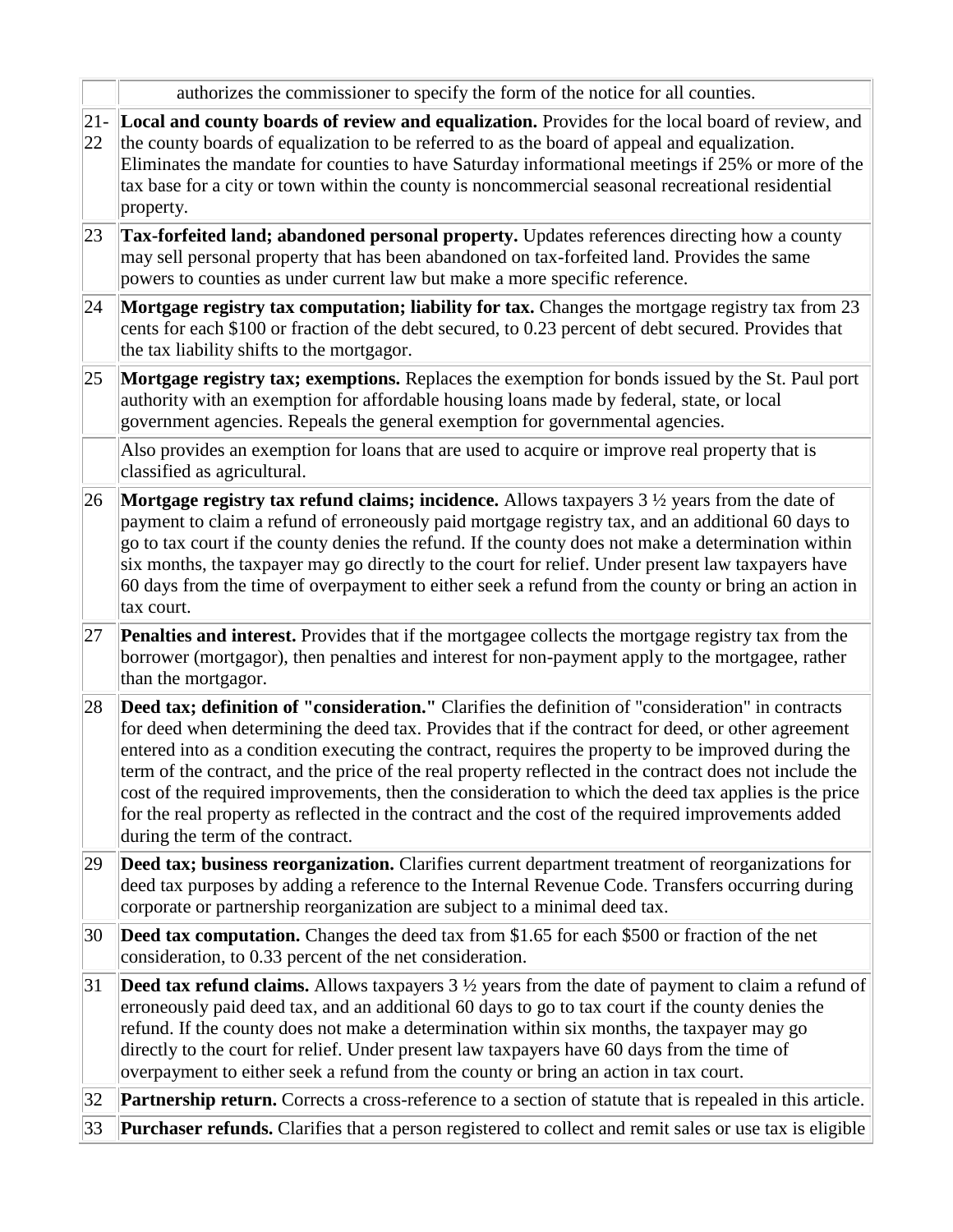|    | to file a purchaser claim for refund. The law currently provides that a person must be registered for<br>both sales and use tax in order to file a purchaser claim.                                                                                                                                                                                                                                                                                                                                                     |
|----|-------------------------------------------------------------------------------------------------------------------------------------------------------------------------------------------------------------------------------------------------------------------------------------------------------------------------------------------------------------------------------------------------------------------------------------------------------------------------------------------------------------------------|
| 34 | Apportionment of income. Allows a part-year resident who has U.S. bond interest while they are a<br>resident to subtract the assignable interest from the numerator of the ratio used to compute their tax.                                                                                                                                                                                                                                                                                                             |
| 35 | Political contribution refund. Allows the commissioner to use the number of the official receipt<br>issued by the party or candidate as documentation that a contribution was made if the political<br>contribution refund claim is filed through the Internet or other electronic means.                                                                                                                                                                                                                               |
| 36 | Dependent care credit; phaseout threshold. Updates the credit phaseout threshold to the income<br>level in effect for tax year 2000. This income level is indexed under present law, and the income<br>level added in this section was in effect for tax year 2000.                                                                                                                                                                                                                                                     |
| 37 | Dependent care credit; inflation adjustment. Sets 2000 as the base year for annually indexing the<br>income level at which the dependent care credit begins to phase out. This is one of a series of<br>technical changes that would update all indexed items to a common base year.                                                                                                                                                                                                                                    |
| 38 | Working family credit; phaseout threshold. Updates maximum earned income amounts and<br>credit phaseout thresholds to the levels in effect for tax year 2000. These amounts and income<br>levels are indexed under present law; the amounts and income levels added in this section were in<br>effect for tax year 2000.                                                                                                                                                                                                |
| 39 | Working family credit, inflation adjustment. Sets 2000 as the base year for annually indexing<br>the maximum earned income amounts and income levels at which the working family credit begins<br>to phase out. This is one of a series of technical changes that would update all indexed items to a<br>common base year.                                                                                                                                                                                              |
| 40 | Marriage penalty credit computation. Provides that "earned income" is only used in the credit<br>computation to the extent it is included in taxable income.                                                                                                                                                                                                                                                                                                                                                            |
| 41 | Marriage penalty credit amount. Replaces the table in statute with text describing how the table<br>is calculated. Requires the commissioner of revenue to construct the table each year based on the<br>formula, with income brackets of no more than \$2,000.                                                                                                                                                                                                                                                         |
| 42 | <b>Depreciation modifications for corporate AMT.</b> Allows depreciation modifications made to<br>various classes of property placed in service before January 1, 1990, to be subtracted from<br>alternative minimum taxable income in the first taxable year after December 31, 2000. All<br>outstanding depreciation modifications will be allowed as a deduction in this one year only.                                                                                                                              |
| 43 | Wage levy extension notices. Expands the effective period from 180 days to one year for notices<br>of intent to levy wages.                                                                                                                                                                                                                                                                                                                                                                                             |
| 44 | Gross rent for certain renters. Change the definition of gross rent used in the calculation of rent<br>constituting property taxes to be based on fixed rent amounts of \$350 per month for residents of<br>nursing homes and intermediate care facilities, and of \$550 per month for adult foster care<br>residents. Provides for these rent amounts to be adjusted annually for inflation.                                                                                                                           |
| 45 | <b>Property tax refunds; innocent spouses.</b> Provides that only half of a joint property tax refund of a<br>husband and wife who live together can be applied as a payment of a state tax debt owed by one of<br>the spouses. Under current law the whole refund can be applied to a tax debt of either spouse even<br>if they do not live together.                                                                                                                                                                  |
| 46 | <b>Petroleum tax; claim for refund.</b> Clarifies that "off-highway business use" does not include the<br>use of a licensed motor vehicle tank in lieu of a separate storage tank for storing fuel to be used for<br>other qualifying purposes. Fuel purchased to be used for another qualifying purpose may not be<br>placed in a licensed motor vehicle and must be stored in a separate supply tank. Eliminates<br>language directing the commissioner to adopt rules for power takeoff refunds, as these rules have |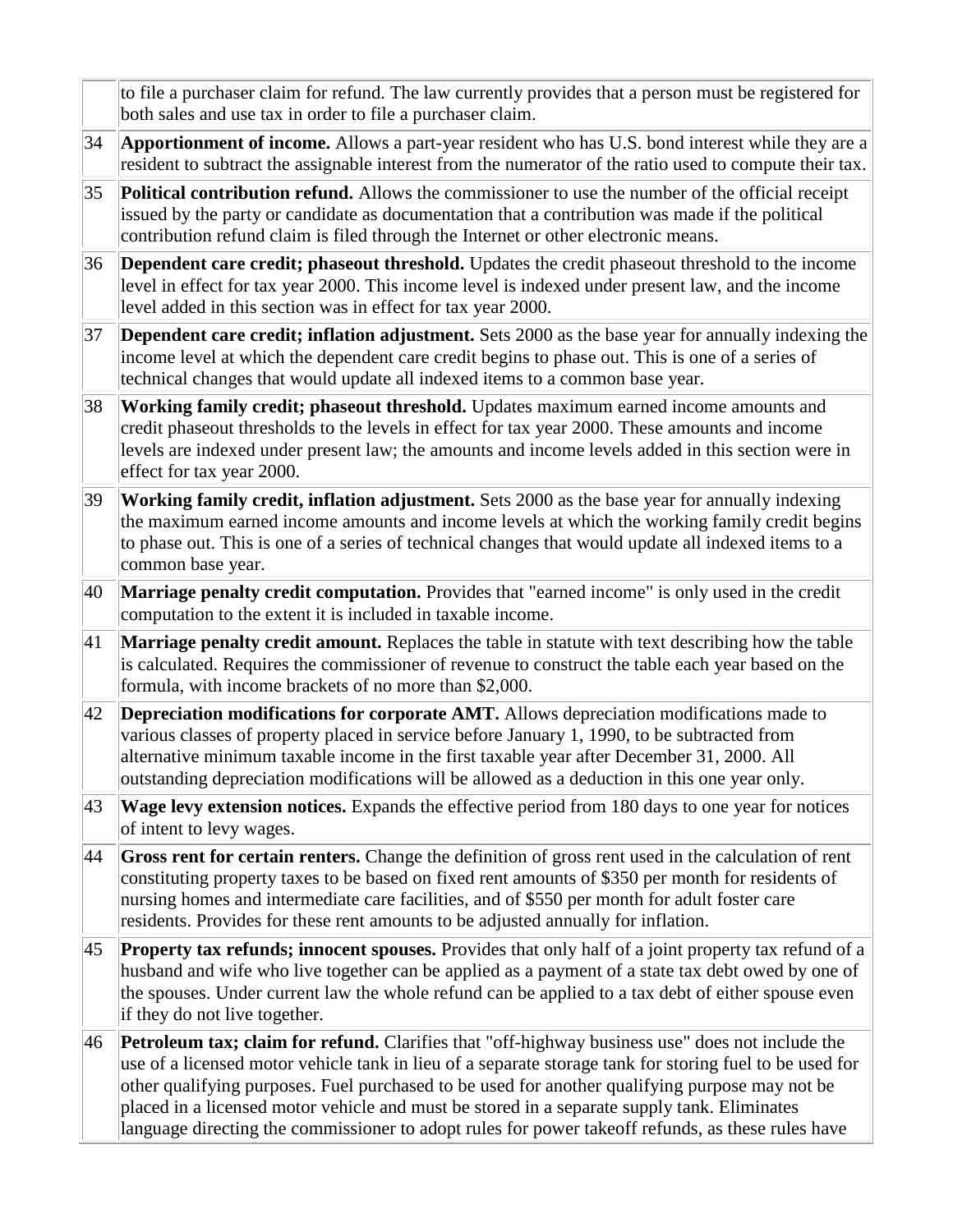|             | already been adopted.                                                                                                                                                                                                                                                                                                                                                                                                                                                                                                                                                                                                         |
|-------------|-------------------------------------------------------------------------------------------------------------------------------------------------------------------------------------------------------------------------------------------------------------------------------------------------------------------------------------------------------------------------------------------------------------------------------------------------------------------------------------------------------------------------------------------------------------------------------------------------------------------------------|
| 47          | <b>Petroleum tax assessments.</b> Adds a new section providing for assessment of petroleum taxes and<br>commissioner-filed returns. This provision was inadvertently omitted when the Petroleum Tax<br>Chapter was recodified in 1998.                                                                                                                                                                                                                                                                                                                                                                                        |
| 48          | <b>Petroleum tax; statute of limitations.</b> Clarifies that the general $3\frac{1}{2}$ year statute of limitations for<br>assessments and claims for refund applies to the petroleum tax.                                                                                                                                                                                                                                                                                                                                                                                                                                    |
| 49          | Petroleum tax; time limit for certain refunds. Clarifies that a one year time limit continues to<br>apply for refund claims for tax paid on fuel to be used for a qualifying purpose. Qualifying<br>purposes include: carrying on a trade or business, off-highway business use, and placement in the<br>fuel tank of a new motor vehicle manufactured in Minnesota and shipped to a destination outside of<br>Minnesota.                                                                                                                                                                                                     |
| 50          | New sales tax permits after revocation. Provides a summary procedure for canceling permits<br>issued not in conformance with the statute and rules. Clarifies that the commissioner has the<br>authority to cancel permits when issuance or reinstatement was not in compliance with the statute<br>and associated rules, which provide limits and conditions on the commissioner's authority to issue<br>or reinstate permits after revocation.                                                                                                                                                                              |
| 51          | <b>Prescribed drugs.</b> Exempts drugs if they are prescribed by a licensed health care professional. The<br>current law allows an exemption for drugs that are prescribed by a physician only. The exemption<br>would include physician assistants, nurse practitioners and other health care professionals who are<br>authorized to prescribe drugs. Effective the day after final enactment.                                                                                                                                                                                                                               |
| 52          | Hospitals and nursing homes. Clarifies that the exemption for sales to hospitals and nursing<br>homes owned and operated by political subdivisions is limited to goods and services used at and by<br>these facilities.                                                                                                                                                                                                                                                                                                                                                                                                       |
| $53-$<br>54 | Payment of sales and use tax on aircraft. Deletes language requiring that the sales tax on aircraft<br>must be paid to the commissioner of revenue and allows the commissioners of revenue and<br>transportation to enter into a agreement allowing the department of transportation, as agent for the<br>department of revenue, to collect the sales tax on aircraft at the time of registration or licensing in<br>this state. Currently, the aircraft registrant must pay the tax to revenue and secure a certificate to be<br>presented to transportation before the aircraft can be licensed or registered in Minnesota. |
| 55          | Exemptions from sales tax on motor vehicles. Provide the following changes to the list of<br>exemptions from the motor vehicle sales tax:                                                                                                                                                                                                                                                                                                                                                                                                                                                                                     |
|             | exempts vehicles purchased and registered in another country at least 60 prior to removal to<br>this state provided that the registration is in the same name; currently this exemption is only<br>allowed for motor vehicles purchased in another state;                                                                                                                                                                                                                                                                                                                                                                     |
|             | clarifies that the exemption for motor vehicles used by organizations for charitable,<br>religious, or educational purposes does not apply to motor vehicles purchases by a public<br>school, university, or library;                                                                                                                                                                                                                                                                                                                                                                                                         |
| 56          | Cigarette and tobacco taxes; erroneous refunds. Corrects an error in the recodification of the<br>cigarette and tobacco tax chapters in 1997. Sets the time limit for assessing taxes that result from an<br>erroneous refund at two years after the refund check is sent out. Present law as recodified allows<br>taxes resulting from erroneous refunds to be assessed for up to $3\frac{1}{2}$ years after the tax was due, or<br>two years within the time the tax was paid in full, whichever is later.                                                                                                                  |
| 57          | Liquor taxes; erroneous refunds. Corrects an error in the recodification of the liquor tax chapter<br>in 1997. Sets the time limit for assessing taxes that result from an erroneous refund at two years<br>after the refund check is sent out. Present law as recodified allows taxes resulting from erroneous                                                                                                                                                                                                                                                                                                               |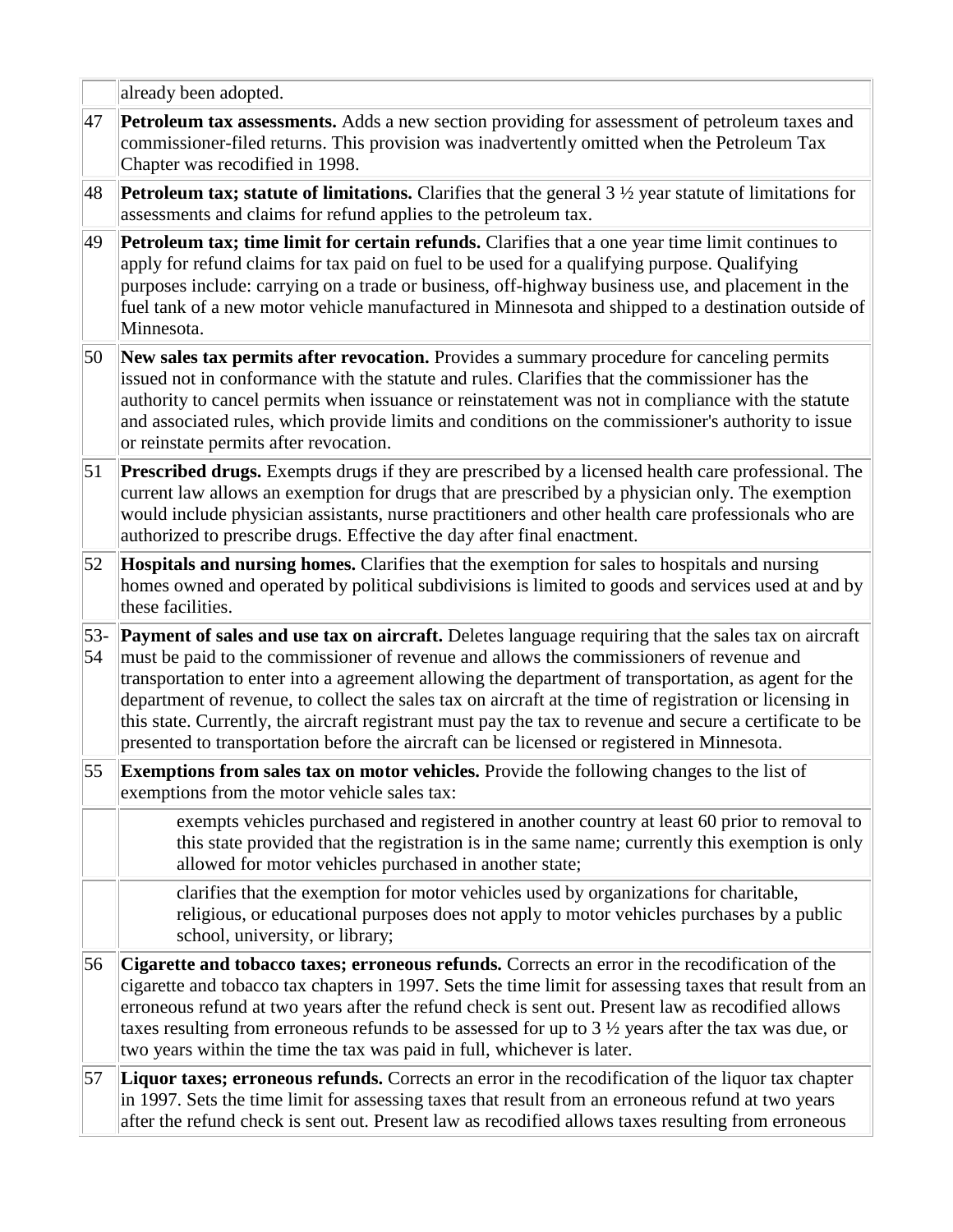|              | fiduciary and partnership provisions made obsolete by conforming to the definition of<br>federal taxable income.<br>Paragraph (c) repeals an obsolete refund provision for park trailers purchased after January 1993<br>and before January 1997. The statutory period for claiming refund expired on June 30, 2000.<br><b>Paragraphs (d)</b> repeals the seasonal recreational residential property "targeting" credit allowed as<br>an income tax subtraction. This credit was last available on 1999 income tax returns, filed in 2000.<br>Paragraph (e) repeals cigarette and tobacco tax rules that are codified in the cigarette and tobacco<br>tax chapter. |
|--------------|--------------------------------------------------------------------------------------------------------------------------------------------------------------------------------------------------------------------------------------------------------------------------------------------------------------------------------------------------------------------------------------------------------------------------------------------------------------------------------------------------------------------------------------------------------------------------------------------------------------------------------------------------------------------|
|              |                                                                                                                                                                                                                                                                                                                                                                                                                                                                                                                                                                                                                                                                    |
|              |                                                                                                                                                                                                                                                                                                                                                                                                                                                                                                                                                                                                                                                                    |
|              |                                                                                                                                                                                                                                                                                                                                                                                                                                                                                                                                                                                                                                                                    |
|              |                                                                                                                                                                                                                                                                                                                                                                                                                                                                                                                                                                                                                                                                    |
|              | a separate application for net operating loss carryback made obsolete by department<br>consolidation of the application and the amended return; and                                                                                                                                                                                                                                                                                                                                                                                                                                                                                                                |
|              | Paragraph (b) repeals:                                                                                                                                                                                                                                                                                                                                                                                                                                                                                                                                                                                                                                             |
|              | <b>Paragraph (a)</b> repeals an obsolete ethanol credit for sales to governmental units and school<br>districts that was phased out in October 1999.                                                                                                                                                                                                                                                                                                                                                                                                                                                                                                               |
| 66           | Repealer.                                                                                                                                                                                                                                                                                                                                                                                                                                                                                                                                                                                                                                                          |
| 65           | <b>Appropriation.</b> Appropriates \$4620,000 in fiscal year 2002 and an additional \$462,000 in fiscal<br>year 2003 to the commissioner to administer this article. Also provides one-time appropriations of<br>\$41,000 in fiscal year 2002 and \$43,000 in fiscal year 2003 for administering this article.                                                                                                                                                                                                                                                                                                                                                     |
| 64           | Income tax reciprocity with Wisconsin; study. Directs the commissioner to report to the senate<br>and house committees on taxes by March 2002 on the effectiveness of the income tax reciprocity<br>agreement with Wisconsin.                                                                                                                                                                                                                                                                                                                                                                                                                                      |
| 63           | Tobacco license holder reporting. Requires local governments to report the true identity of all<br>retail tobacco license holders to the department of revenue.                                                                                                                                                                                                                                                                                                                                                                                                                                                                                                    |
| $ 61-$<br>62 | Mortgage registry and deed tax computation; Hennepin and Ramsey counties. Changes the<br>mortgage registry tax authorized for Hennepin and Ramsey counties from one cent for each \$100 or<br>fraction of the debt secured, to 0.01 percent of the debt secured. Changes the deed tax authorized<br>for Hennepin and Ramsey counties from five cents for each \$500 or fraction of the debt secured, to<br>0.01 percent of the debt secured.                                                                                                                                                                                                                       |
| 60           | Imposition of solid waste management use tax. Imposes use tax liability on generators and self-<br>haulers in situations where the waste management service provider has not charged or has not<br>received the solid waste management tax. Gives the Commissioner of Revenue authority to assess<br>generators and self-haulers.                                                                                                                                                                                                                                                                                                                                  |
| 59           | Liquor taxes; notice requirement for refund claims based on bad debt. Requires that liquor tax<br>refund claims based on bad debt deductions include notice to the commissioner of federal income<br>tax corrections filed with the Internal Revenue Service.                                                                                                                                                                                                                                                                                                                                                                                                      |
| 58           | Liquor taxes; time limit for refund claims. Corrects an error in the recodification of the liquor tax<br>chapter. Sets the time limit for filing a claim for refund based upon an order assessing additional<br>tax at one year after the date of the order. Present law as recodified allows claims for refunds for<br>two years after the date of the assessment order. Also strikes notice requirements that only apply to<br>refund claims based upon a bad debt deduction (these requirements are reinstated in the following<br>section.)                                                                                                                    |
|              | refunds to be assessed for up to $3\frac{1}{2}$ years after the tax was due, or two years within the time the tax<br>was paid in full, whichever is later.                                                                                                                                                                                                                                                                                                                                                                                                                                                                                                         |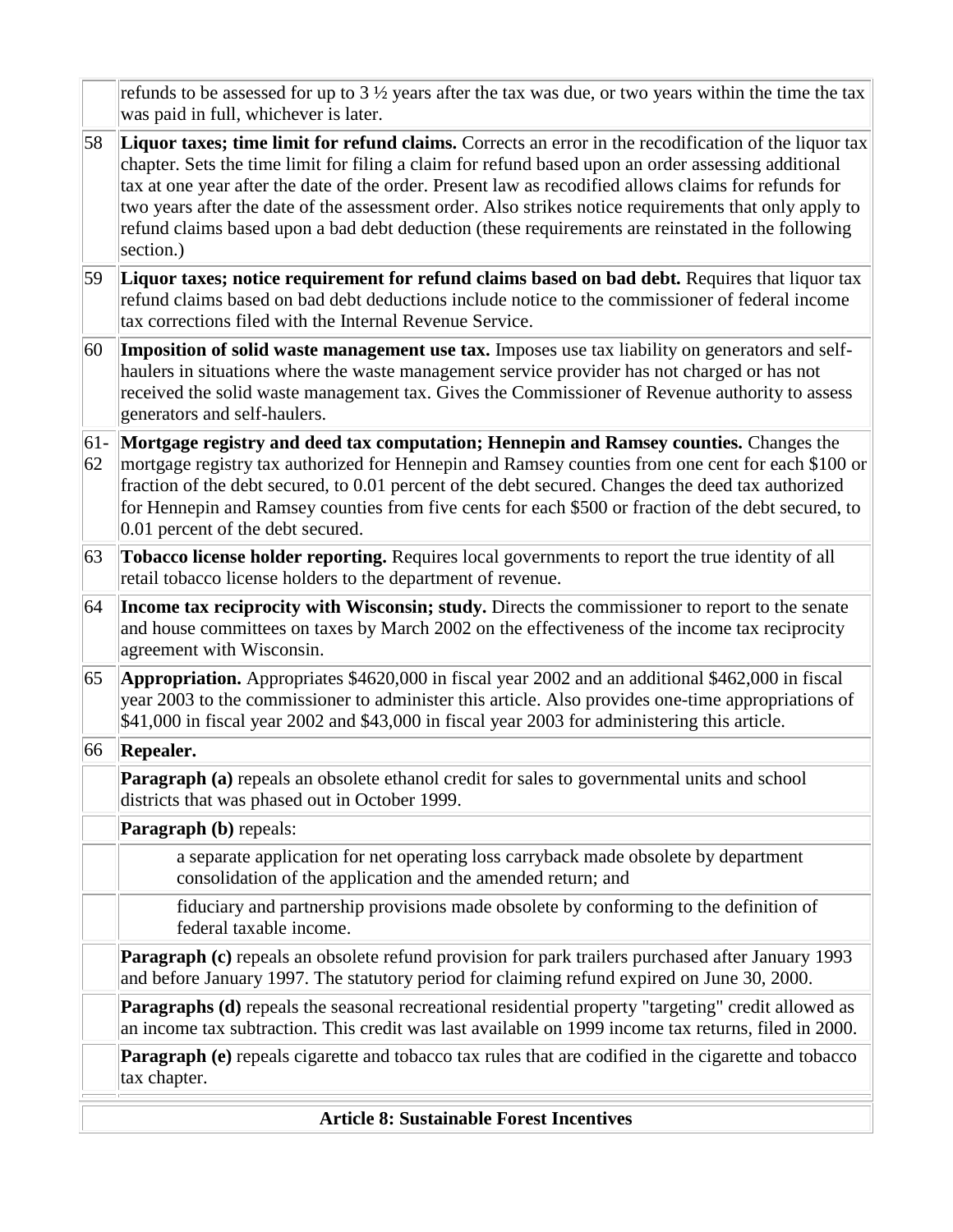#### **Overview**

Establishes a Sustainable Forest Incentive program that gives landowners who implement forest management plans annual incentive payments.

Repeals the Tree Growth Tax Law.

Allows property enrolled in the Auxiliary forest law to either remain in that program, transfer to the sustainable forest incentive program, or buy out of the auxiliary forest contract.

Effective for taxes levied in 2002, payable in 2003 and thereafter.

1- Sections 1-3. Relate to property enrolled in the auxiliary forest tax law. Current law provides that 3 property enrolled in the auxiliary forest law may, without penalty, move into the tree growth law. However, since this article repeals the tree growth law, provisions were needed to replace that law.

The sections provide that when the auxiliary forest contracts expire, or prior to their expiration upon mutual agreement between the land owner and the county, the lands previously enrolled in the auxiliary forest automatically qualify for inclusion under the sustainable forest incentive program, provided that a tax has been paid to the county equal

to the difference based upon the number of years that the lands would have been taxed under the tree growth law and the sustainable forest incentive law. No further penalty is imposed for taking the property out of the auxiliary forest program.

**Revenue recapture; refund.** Includes refunds under the Sustainable Forest Incentive Act in the definition of tax refunds subject to revenue recapture.

#### **Sections 5 to 15 are the Sustainable Forest Incentive Act**

5 **Purpose.** Declares that it is state policy to support sustainable forest resource management on both private and public lands. Provides that the purpose of the act is to use tax incentives to encourage private forest landowners to make a long-term commitment to sustainable management.

#### 6 **Definitions:**

**Subd. 1.** Provides that the terms have the following meanings.

**Subd. 2.** "Approved plan writers" are natural resource professionals, including certified foresters, who are approved by the commissioner of natural resources as plan writers.

**Subd. 3.** "Claimant" means a person who owns forest land in the state, and who files a claim under this chapter.

**Subd. 4.** "Commissioner" means the commissioner of revenue.

**Subd. 5.** "Current use value" means 90 percent of the statewide average annual income per acre divided by the capitalization rate. The average annual income is a weighted average based on stumpage prices and annual tree growth rates.

**Subd. 6.** "Forest land" means land of at least 20 contiguous acres, in which at least 50 percent are forested and for which the owner has implemented a forest management plan that was prepared or updated within the last ten years.

**Subd. 7.** "Forest management plan" means a written plan that includes:

- owner-specific management goals;

- a reliable field inventory of the property;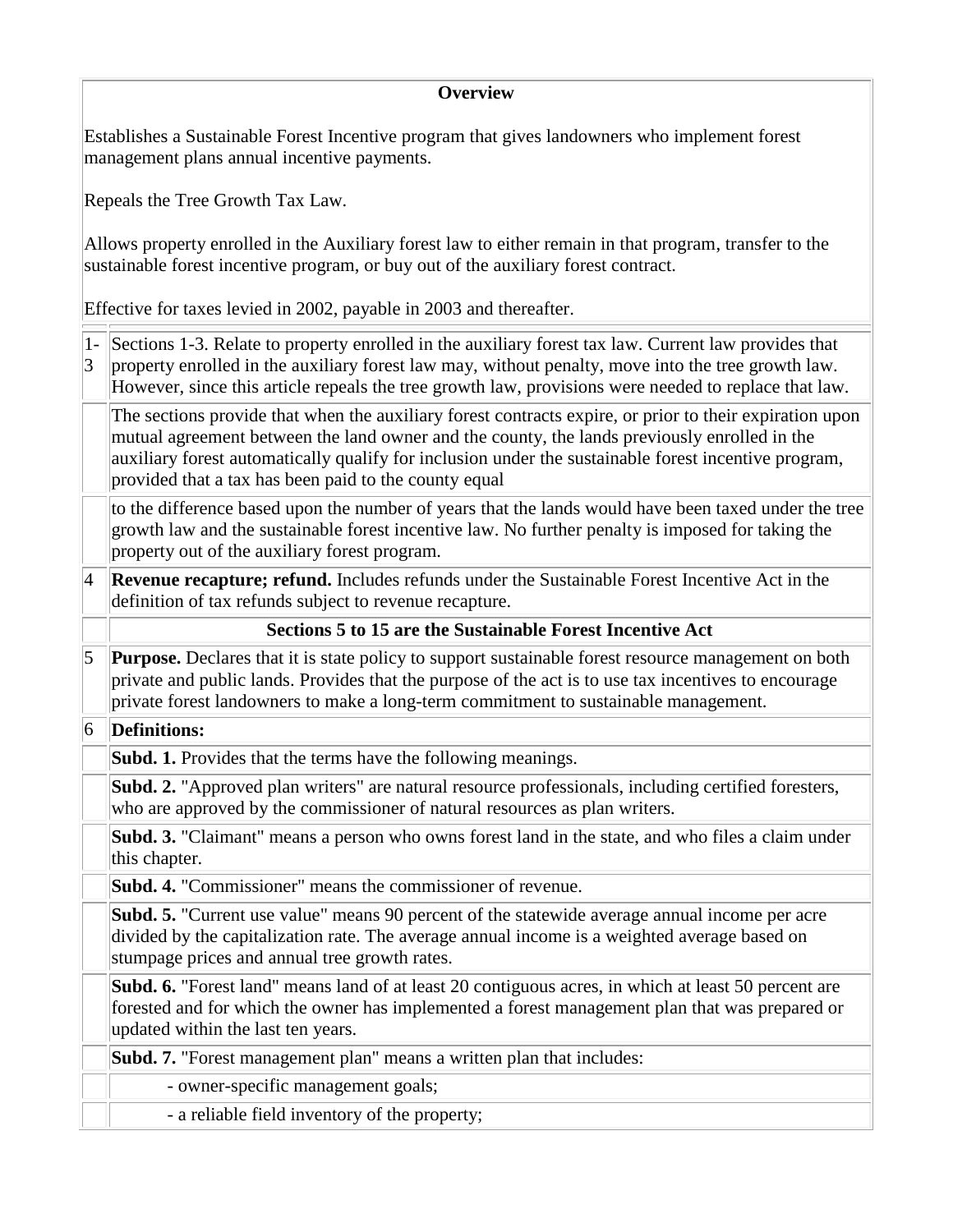|   | - a description of the soil type and quality;                                                                                                                                                                                                                                                                                                                                                                                                                     |
|---|-------------------------------------------------------------------------------------------------------------------------------------------------------------------------------------------------------------------------------------------------------------------------------------------------------------------------------------------------------------------------------------------------------------------------------------------------------------------|
|   | - an aerial photo or map of the property showing vegetation and other natural features;                                                                                                                                                                                                                                                                                                                                                                           |
|   | - the proposed future condition of the property;                                                                                                                                                                                                                                                                                                                                                                                                                  |
|   | - prescriptions of how to meet the proposed future conditions;                                                                                                                                                                                                                                                                                                                                                                                                    |
|   | - a timetable for implementing the prescribed activities; and                                                                                                                                                                                                                                                                                                                                                                                                     |
|   | - a legal description of the parcels included in the plan.                                                                                                                                                                                                                                                                                                                                                                                                        |
|   | All management activities must be in accordance with timber harvesting and forest management<br>guidelines.                                                                                                                                                                                                                                                                                                                                                       |
|   | Subd. 8. "Timber harvesting and forest management guidelines" means guidelines developed in<br>chapter 89A (sustainable forest resources) and adopted by the Minnesota forest resources council in<br>1998.                                                                                                                                                                                                                                                       |
|   | Subd. 9. "Capitalization rate" is the average annual effective interest rate for St. Paul on new loans<br>made by the Farm Credit Bank.                                                                                                                                                                                                                                                                                                                           |
| 7 | Eligibility requirements. Provides that property may be enrolled in the sustainable forest tax<br>program if it meets all of the following requirements:                                                                                                                                                                                                                                                                                                          |
|   | Property is at least 20 contiguous acres and at least 50 percent of the land must be forested<br>during the enrollment,                                                                                                                                                                                                                                                                                                                                           |
|   | A forest resource management plan must be prepared and implemented during the period in<br>which the land is enrolled,                                                                                                                                                                                                                                                                                                                                            |
|   | Timber harvesting and forest management guidelines must be used in conjunction with any<br>timber harvesting or forest management activities conducted on the land during the period in<br>which the land is enrolled,                                                                                                                                                                                                                                            |
|   | The land must be enrolled for at least 8 years,                                                                                                                                                                                                                                                                                                                                                                                                                   |
|   | There are no delinquent property taxes on the land, and                                                                                                                                                                                                                                                                                                                                                                                                           |
|   | Claimants with at least 1,920 acres enrolled must allow access for fishing and hunting, except<br>within a quarter mile of a permanent dwelling. Property owners are not liable for injury to<br>individuals who gain access to the property under this requirement.                                                                                                                                                                                              |
| 8 | <b>Application procedure.</b> Provides that landowners wishing to enroll in the program need to submit<br>an application to the commissioner by September 30 in order for the land to be enrolled for the<br>following year. The commissioner shall notify the owner, in writing, within 90 days of receipt of<br>application whether the application was approved. The application, including the commissioner's<br>approval constitute an agreement between the |
|   | commissioner and the landowner. That agreement shall be deemed a covenant which shall run with<br>the land for at least eight years. Provides for appeal of denied applications.                                                                                                                                                                                                                                                                                  |
| 9 | Annual certification. Provides for an annual certification to the commissioner that all requirements<br>and conditions for enrollment are being met. Failure to certify annual compliance shall result in<br>immediate removal of the land from the program and the imposition of penalties.                                                                                                                                                                      |
|   | 10 Calculation of average taxable market value; timberland. Requires the commissioner to calculate<br>a statewide average taxable market value per acre for class 2b timberland.                                                                                                                                                                                                                                                                                  |
|   | 11 <b>Annual incentive payment.</b> Provides for an annual payment for land enrolled in the program. The<br>payment, which is annually determined by the department is equal to the <b>greater of</b> :                                                                                                                                                                                                                                                           |
|   | $(1)$ the difference between the property tax that would have been paid on the land under the                                                                                                                                                                                                                                                                                                                                                                     |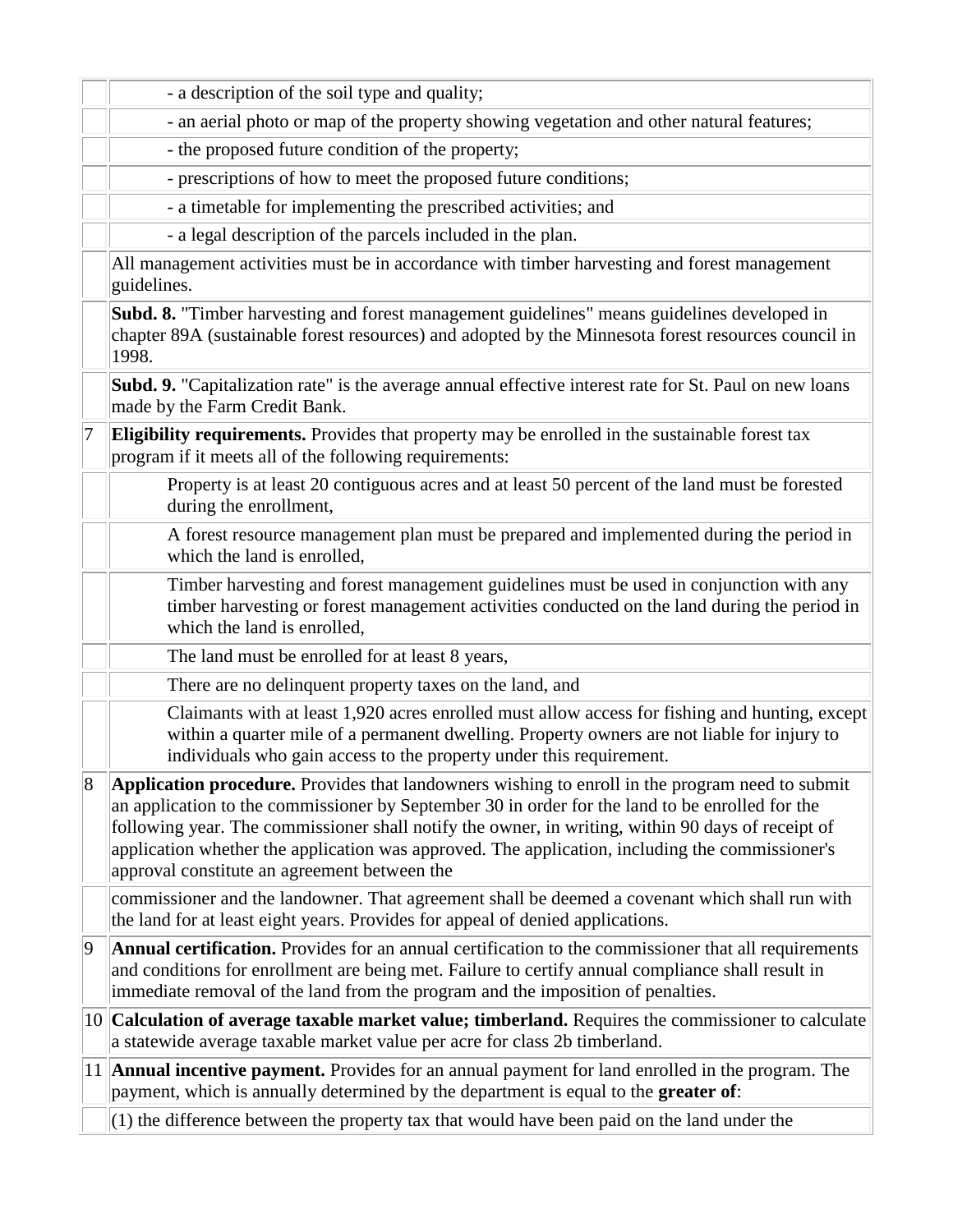|                                                                                                                                                                                                         | timberland classification and average total township tax rate if it were valued at (i) the statewide<br>average timberland market value per acre and (ii) the average statewide timberland current use value<br>per acre; or                                                                                                                                                                                                                                                                                                                                                                                                                                                                                                      |  |
|---------------------------------------------------------------------------------------------------------------------------------------------------------------------------------------------------------|-----------------------------------------------------------------------------------------------------------------------------------------------------------------------------------------------------------------------------------------------------------------------------------------------------------------------------------------------------------------------------------------------------------------------------------------------------------------------------------------------------------------------------------------------------------------------------------------------------------------------------------------------------------------------------------------------------------------------------------|--|
|                                                                                                                                                                                                         | (2) two-thirds of the previous year's property tax amount calculated using the statewide average total<br>township tax rate, the average statewide timberland market value per acre, and the timberland class<br>rate; or                                                                                                                                                                                                                                                                                                                                                                                                                                                                                                         |  |
|                                                                                                                                                                                                         | $(3)$ \$1.50 for each enrolled acre.                                                                                                                                                                                                                                                                                                                                                                                                                                                                                                                                                                                                                                                                                              |  |
|                                                                                                                                                                                                         | 12 <b>Incentive payment; appropriation.</b> Provides for annual payments to be made on or before October<br>1, and requires the commissioner to pay interest on any payments not paid by October 1 or 45 days<br>after a completed certification is filed, whichever is later.                                                                                                                                                                                                                                                                                                                                                                                                                                                    |  |
|                                                                                                                                                                                                         | Appropriates from the general fund the amount necessary to make annual incentive payments.                                                                                                                                                                                                                                                                                                                                                                                                                                                                                                                                                                                                                                        |  |
|                                                                                                                                                                                                         | 13 Removal for property tax delinquency. Requires the commissioner to immediately remove any<br>property from the program that has a property tax delinquency. Lands terminated due to property tax<br>delinquency are not entitled to an annual incentive payment under this chapter and the owner is<br>subject to removal penalties.                                                                                                                                                                                                                                                                                                                                                                                           |  |
|                                                                                                                                                                                                         | 14 <b>Withdrawal procedures.</b> Provides that a property owner in the program may notify the<br>commissioner of the intent to terminate enrollment after a minimum of four years in the program.<br>The commissioner shall acknowledge the termination receipt within 90 days and indicate to the<br>owner the effective termination date of the program. Termination occurs on                                                                                                                                                                                                                                                                                                                                                  |  |
|                                                                                                                                                                                                         | January 1 of the fifth calendar year beginning after receipt of the termination notice. After<br>termination, an owner wishing to continue the property's enrollment beyond the termination date<br>must reapply for enrollment.                                                                                                                                                                                                                                                                                                                                                                                                                                                                                                  |  |
|                                                                                                                                                                                                         | 15 <b>Penalties for removal.</b> Provides that if the commissioner determines that property enrolled in the<br>program is in violation of the conditions for enrollment, the commissioner shall notify the owner of<br>the intent to remove the property from the program. The owner has 90 days to appeal in writing. The<br>commissioner has 60 days to notify the owner as to the outcome. If the commissioner removes the<br>property from the program, its owner is liable for payment to the commissioner of an amount equal<br>to the tax benefit received under this chapter for the previous four years, plus interest. The owner has<br>90 days to pay the amount due. Provides that the owner may appeal to tax court. |  |
|                                                                                                                                                                                                         | 16 <b>Appropriation.</b> Appropriates \$194,000 in fiscal year 2003 to the commissioner of revenue to<br>administer this article.                                                                                                                                                                                                                                                                                                                                                                                                                                                                                                                                                                                                 |  |
|                                                                                                                                                                                                         | 17 <b>Repealer.</b> Repeals the tree growth tax law, effective for taxes payable in 2003 and thereafter.                                                                                                                                                                                                                                                                                                                                                                                                                                                                                                                                                                                                                          |  |
|                                                                                                                                                                                                         | <b>Article 9: Income and Franchise Taxes</b>                                                                                                                                                                                                                                                                                                                                                                                                                                                                                                                                                                                                                                                                                      |  |
| <b>Overview</b>                                                                                                                                                                                         |                                                                                                                                                                                                                                                                                                                                                                                                                                                                                                                                                                                                                                                                                                                                   |  |
| Exempts military pay of active duty personnel stationed outside Minnesota by deeming them to<br>be nonresidents<br>Allows a subtraction for K-12 education expenses for purchase of musical instruments |                                                                                                                                                                                                                                                                                                                                                                                                                                                                                                                                                                                                                                                                                                                                   |  |

Reduces the rate of the K-12 education credit from 100 to 75 percent of expenses and allows K-12 credit recipients to assign refunds in order to obtain loans to facilitate qualifying expenditures

Repeals the corporate franchise tax on insurance companies Fully conforms to federal treatment of S-corporation banks Conforms to the federal charitable contribution deduction for corporations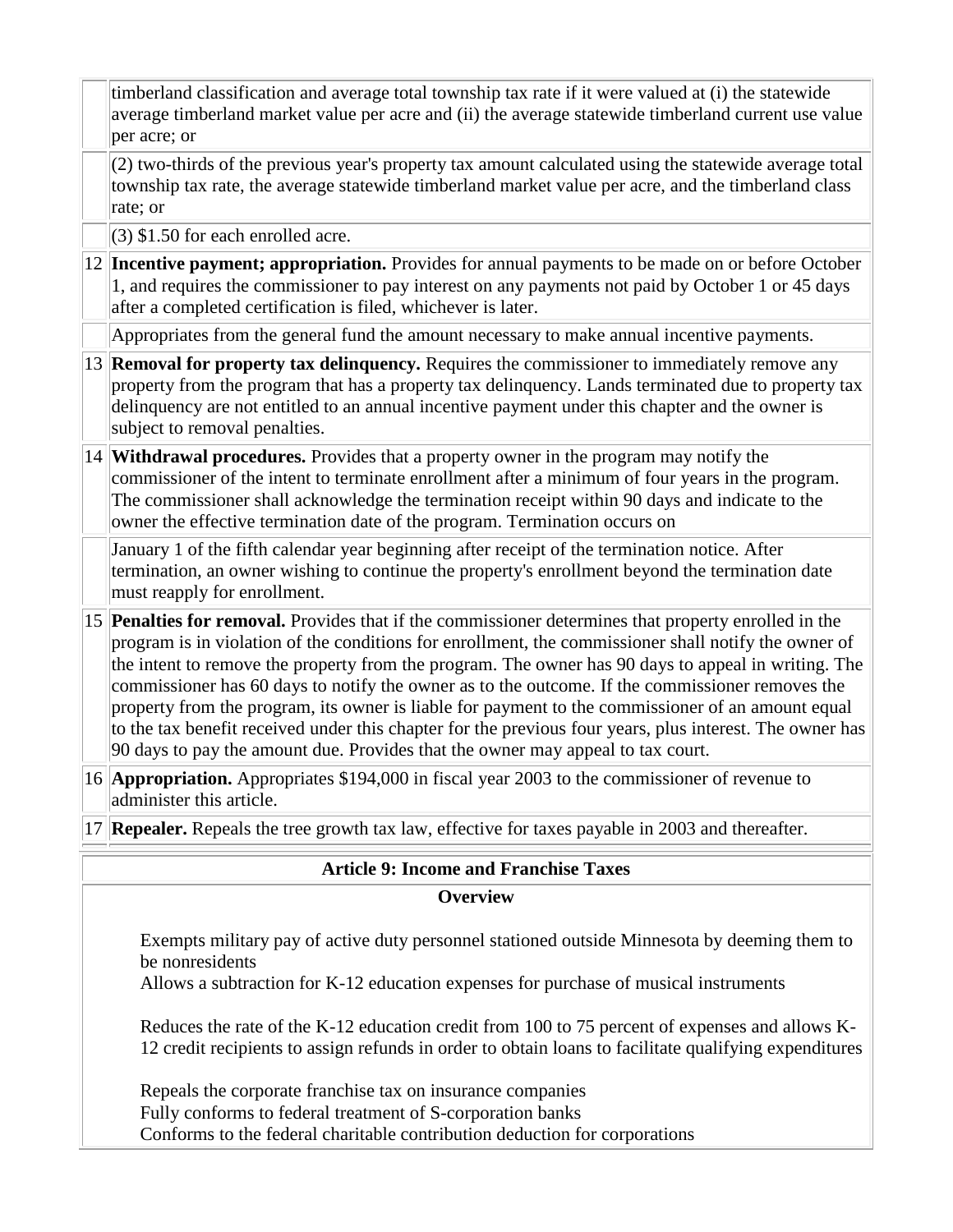| $\overline{1}$  | <b>Definition of insurance company.</b> Moves the definition of "insurance company" to the general<br>definition section of the income and franchise tax chapter. The subdivision that contains this<br>definition under current law is repealed in the exemption of insurance companies from the<br>corporate franchise tax.                                                                  |
|-----------------|------------------------------------------------------------------------------------------------------------------------------------------------------------------------------------------------------------------------------------------------------------------------------------------------------------------------------------------------------------------------------------------------|
| $ 2\rangle$     | <b>Definition of resident.</b> Excludes an active duty member of the armed forces from the definition of<br>resident for income tax purposes only. This has the effect of excluding all income of active duty<br>personnel from the state income tax.                                                                                                                                          |
| 3               | Subtractions from federal taxable income; individuals. Allows three new subtractions, modifies<br>two existing subtractions, and strikes one expired subtraction:                                                                                                                                                                                                                              |
|                 | The change to clause $(3)$ expands the K-12 education deduction for the purchase of musical<br>instruments used in classes offered as part of the school curriculum.                                                                                                                                                                                                                           |
|                 | The stricken language in clause (6) allowed the now-expired subtraction for ACRS<br>depreciation deductions.                                                                                                                                                                                                                                                                                   |
|                 | Strikes existing <b>clause</b> (12), the subtraction for holocaust victims' settlements, which are<br>excluded at the federal level beginning in tax year 2000.                                                                                                                                                                                                                                |
|                 | The new clause (12) allows the subtraction of subnational foreign taxes in excess of the<br>federal foreign tax credit.                                                                                                                                                                                                                                                                        |
| $\vert 4$       | Additions to federal taxable income; corporations. Conforms more closely to federal law by<br>repealing the addition to Minnesota taxable income of the federal charitable contribution deduction.                                                                                                                                                                                             |
| $\vert 5 \vert$ | Subtractions from federal taxable income; corporations. Repeals the credits for enterprise zones<br>and border city development zones.                                                                                                                                                                                                                                                         |
| $\overline{6}$  | Cross-reference. Eliminates a cross reference to the statutory section containing the rules for<br>apportioning the income of insurance companies and allowing a credit for premium taxes paid; this<br>section is repealed as part of the exemption from corporate franchise tax for insurance companies.                                                                                     |
| 7               | Minnesota corporate charitable contribution deduction. Strikes the Minnesota corporate<br>charitable contribution deduction. The Minnesota corporate franchise tax will instead conform to<br>the federal charitable contribution deduction.                                                                                                                                                   |
|                 | Also strikes a reference to insurance companies made obsolete by the exemption of insurance<br>companies from the corporate franchise tax.                                                                                                                                                                                                                                                     |
| 8               | Cross reference. Eliminates a cross reference to the statutory section containing the rules for<br>apportioning the income of insurance companies and allowing a credit for premium taxes paid; this<br>section is repealed as part of the exemption from corporate franchise tax for insurance companies.                                                                                     |
| $ 9\rangle$     | <b>Exemption for insurance companies.</b> Extends the insurance company exemption from corporate<br>franchise tax to all insurance companies. Under present law, the following insurance companies are<br>exempt:                                                                                                                                                                              |
|                 | - Town and farmers mutual companies                                                                                                                                                                                                                                                                                                                                                            |
|                 | - Mutual companies whose total assets on 12/31/1989 were less than \$1.6 billion                                                                                                                                                                                                                                                                                                               |
|                 | - Companies domiciled in another state if their state of domicile imposes retaliatory taxes on<br>Minnesota companies. The states that either do not have retaliatory taxes or have reciprocal<br>non-retaliation are Hawaii, Massachusetts, New York, New Mexico, and Rhode Island. The<br>corporate franchise tax applies only to companies domiciled in Minnesota and those five<br>states. |
| 10              | Credit for taxes paid to other states. Limits the credit for taxes paid to Canadian provinces and                                                                                                                                                                                                                                                                                              |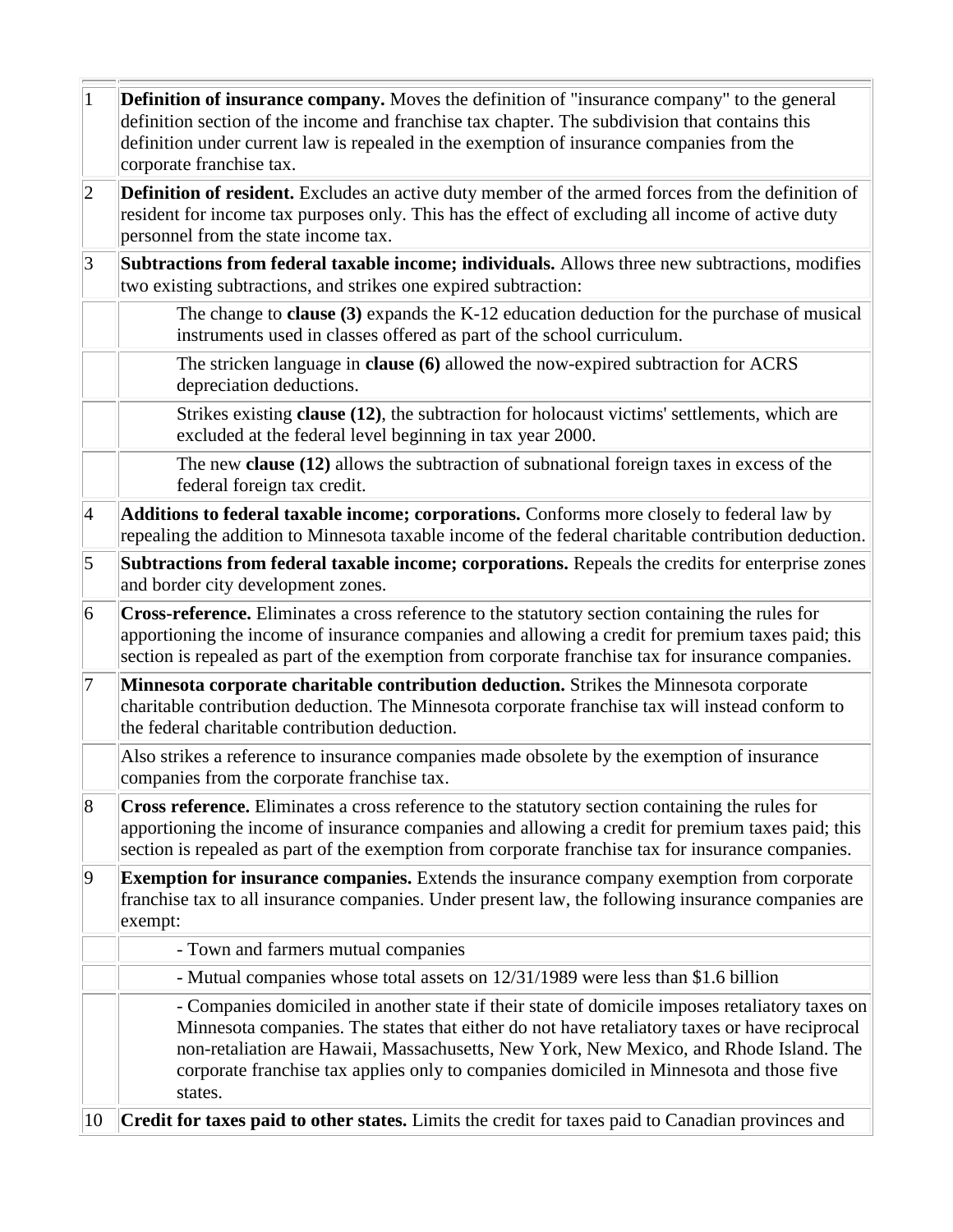|    | territories to sub-national liability remaining after subtracting the federal foreign tax credit, if the<br>federal credit exceeds Canadian national-level taxes.                                                                                                                                                                                                                                                                                                                                                                                                                                                                                                                                                                                                                                                                                                                                                                                                                                                                                                                           |
|----|---------------------------------------------------------------------------------------------------------------------------------------------------------------------------------------------------------------------------------------------------------------------------------------------------------------------------------------------------------------------------------------------------------------------------------------------------------------------------------------------------------------------------------------------------------------------------------------------------------------------------------------------------------------------------------------------------------------------------------------------------------------------------------------------------------------------------------------------------------------------------------------------------------------------------------------------------------------------------------------------------------------------------------------------------------------------------------------------|
| 11 | K-12 education credit. Makes several changes:                                                                                                                                                                                                                                                                                                                                                                                                                                                                                                                                                                                                                                                                                                                                                                                                                                                                                                                                                                                                                                               |
|    | - Reduces the credit percentage from 100 percent of qualifying expenses to 75 percent of<br>qualifying expenses, effective in tax year 2002                                                                                                                                                                                                                                                                                                                                                                                                                                                                                                                                                                                                                                                                                                                                                                                                                                                                                                                                                 |
|    | - Disallows the credit for amounts paid for extracurricular academic instruction provided by<br>a sibling or lineal ancestor of the student;                                                                                                                                                                                                                                                                                                                                                                                                                                                                                                                                                                                                                                                                                                                                                                                                                                                                                                                                                |
|    | - Allows the credit for the purchase of musical instruments used as part of the school<br>curriculum; and                                                                                                                                                                                                                                                                                                                                                                                                                                                                                                                                                                                                                                                                                                                                                                                                                                                                                                                                                                                   |
|    | - Updates a reference to reflect changes to the K-12 chapter of statute. With this change the<br>credit will continue to be allowed for the same instructional materials and equipment<br>expenses as under present law.                                                                                                                                                                                                                                                                                                                                                                                                                                                                                                                                                                                                                                                                                                                                                                                                                                                                    |
| 12 | <b>Assignment of refund; K-12 education credit claimants.</b> Allows individuals eligible for the K-12<br>education tax credit to assign the refund to a financial institution or $501(c)(3)$ organization in order<br>to secure a loan. The assignment applies to income tax refunds due the taxpayer, but is limited to<br>the maximum K-12 education credit based on the number of taxes children the taxpayer has<br>enrolled in grades K-12. The assignment takes last priority behind delinquent taxes, child support,<br>restitution, and revenue recapture claims. Authorizes the commissioner to disclose prospectively to<br>financial institutions and $501(c)(3)$ organizations the aggregate outstanding claims on the taxpayer's<br>refund and the total amount of state owed. The financial institution or organization may request the<br>taxpayer to provide a copy of the income tax return for the previous year and may assist the<br>taxpayer in obtaining one from the department. Provides for any refund in excess of the assignment<br>to be paid to the taxpayer. |
|    | For assignments that are used to purchase products or services qualifying for the education credit,<br>the vendor of these goods or services must disclose, in plain language:                                                                                                                                                                                                                                                                                                                                                                                                                                                                                                                                                                                                                                                                                                                                                                                                                                                                                                              |
|    | - A list of the items and costs of the products and services                                                                                                                                                                                                                                                                                                                                                                                                                                                                                                                                                                                                                                                                                                                                                                                                                                                                                                                                                                                                                                |
|    | - Process for obtaining repair or replacement for defective products                                                                                                                                                                                                                                                                                                                                                                                                                                                                                                                                                                                                                                                                                                                                                                                                                                                                                                                                                                                                                        |
|    | - Fees charged for tax preparation service                                                                                                                                                                                                                                                                                                                                                                                                                                                                                                                                                                                                                                                                                                                                                                                                                                                                                                                                                                                                                                                  |
|    | - Executed copies of documents.                                                                                                                                                                                                                                                                                                                                                                                                                                                                                                                                                                                                                                                                                                                                                                                                                                                                                                                                                                                                                                                             |
|    | The provision prohibits the commissioner from being a party to litigation between the assignee (the<br>financial institution or other organization) and the assignor (taxpayer). Assignments are classified<br>as private data.                                                                                                                                                                                                                                                                                                                                                                                                                                                                                                                                                                                                                                                                                                                                                                                                                                                             |
| 13 | Alternative minimum taxable income; individuals. Provides a reference to Minnesota charitable<br>contributions under the 2000 edition of the statutes to maintain the restriction that contributions for<br>purposes of the AMT are limited to Minnesota charities. This restriction is now made by reference<br>to the corporate charitable contribution rules which are repealed by this article.                                                                                                                                                                                                                                                                                                                                                                                                                                                                                                                                                                                                                                                                                         |
| 14 | Cross reference. Eliminates a reference to the premiums tax credit that is repealed as part of the<br>exemption from corporate franchise tax for insurance companies.                                                                                                                                                                                                                                                                                                                                                                                                                                                                                                                                                                                                                                                                                                                                                                                                                                                                                                                       |
| 15 | Cross reference. Eliminates a cross reference to the statutory section containing the rules for<br>apportioning the income of insurance companies and allowing a credit for premium taxes paid; this<br>section is repealed as part of the exemption of insurance companies from the corporate franchise<br>tax.                                                                                                                                                                                                                                                                                                                                                                                                                                                                                                                                                                                                                                                                                                                                                                            |
| 16 | Cross reference. Eliminates a cross reference to the statutory section containing the rules for<br>apportioning the income of insurance companies and allowing a credit for premium taxes paid; this                                                                                                                                                                                                                                                                                                                                                                                                                                                                                                                                                                                                                                                                                                                                                                                                                                                                                        |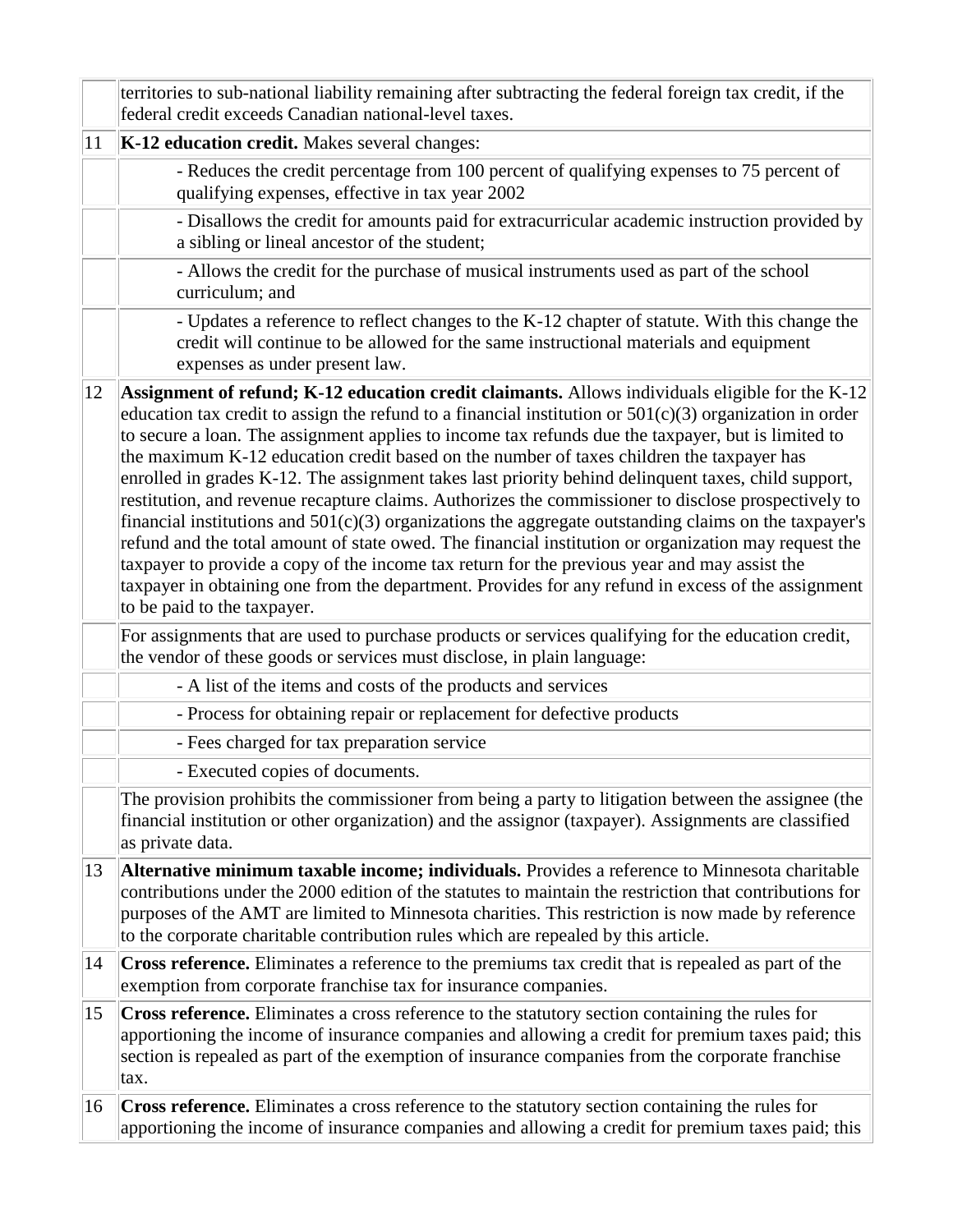section is repealed as part of the exemption of insurance companies from the corporate franchise tax.

- 17 **Minimum fee.** Extends the insurance company exemption from the minimum fee to all insurance companies. Under present law, this exemption applies only to companies domiciled in states with retaliatory taxes that apply to Minnesota companies. Town, farmers, and small mutual Minnesota companies are subject to this fee, even though they are generally exempt from the regular corporate franchise tax.
- 18 **Mutual savings banks.** Eliminate provisions governing the taxation of insurance written by mutual savings banks. These banks would be taxed only on their non-insurance business source of income.
- 19 **Net operating loss limitations.** Corrects a cross-reference to conform to changes made to additions and subtractions to corporate taxable income
- 20 **Cross reference.** Eliminates a cross reference to the statutory section containing the rules for apportioning the income of insurance companies and allowing a credit for premium taxes paid; this section is repealed as part of the exemption of life insurance companies from the corporate franchise tax.
- 21 **Unitary business principle.** Eliminates a cross reference to the statutory section containing the rules for apportioning the income of insurance companies and allowing a credit for premium taxes paid; this section is repealed as part of the exemption of life insurance companies from the corporate franchise tax.
- 22 **Apportionment formula.** Eliminates a cross reference to the statutory section containing the rules for apportioning the income of insurance companies and allowing a credit for premium taxes paid; this section is repealed as part of the exemption of life insurance companies from the corporate franchise tax.
- 23 **Cross reference.** Eliminates a cross reference to the statutory section containing the rules for apportioning the income of insurance companies and allowing a credit for premium taxes paid; this section is repealed as part of the exemption of life insurance companies from the corporate franchise tax.
- 24 **S corporation banks; franchise tax.** Repeals the corporate franchise tax that applies to financial institutions that have elected S corporation status for federal income tax purposes.
- 25 **Reference.** Eliminates references in the guaranty association credit to the corporate franchise tax liability, consistent with the exemption of insurance companies from the corporate franchise tax.
- $|26-$ **Occupation tax; cross reference.** Corrects cross-references to conform to changes made to
- 27 additions and subtractions to corporate taxable income
- 28 **Border city development zones; cross reference.** Strikes a reference to the border city corporate franchise tax credit, which is repealed.
- 29 **Appropriation.** Provides a \$200,000 appropriation in fiscal years 2002 and 2003 from the general fund to one or more nonprofit organizations for the coordination and provision of taxpayer assistance services. Defines "taxpayer assistance services" to mean accounting and tax preparation services provided by volunteers to help low-income and disadvantaged taxpayers prepare and file federal and state income tax returns, and claims for the property tax refund. Authorizes taxpayer assistance services to represent their clients before the Department of Revenue and the Internal Revenue Service.

30 **Repealer.**

**Paragraph (a)** repeals the job training program (RISE) credit.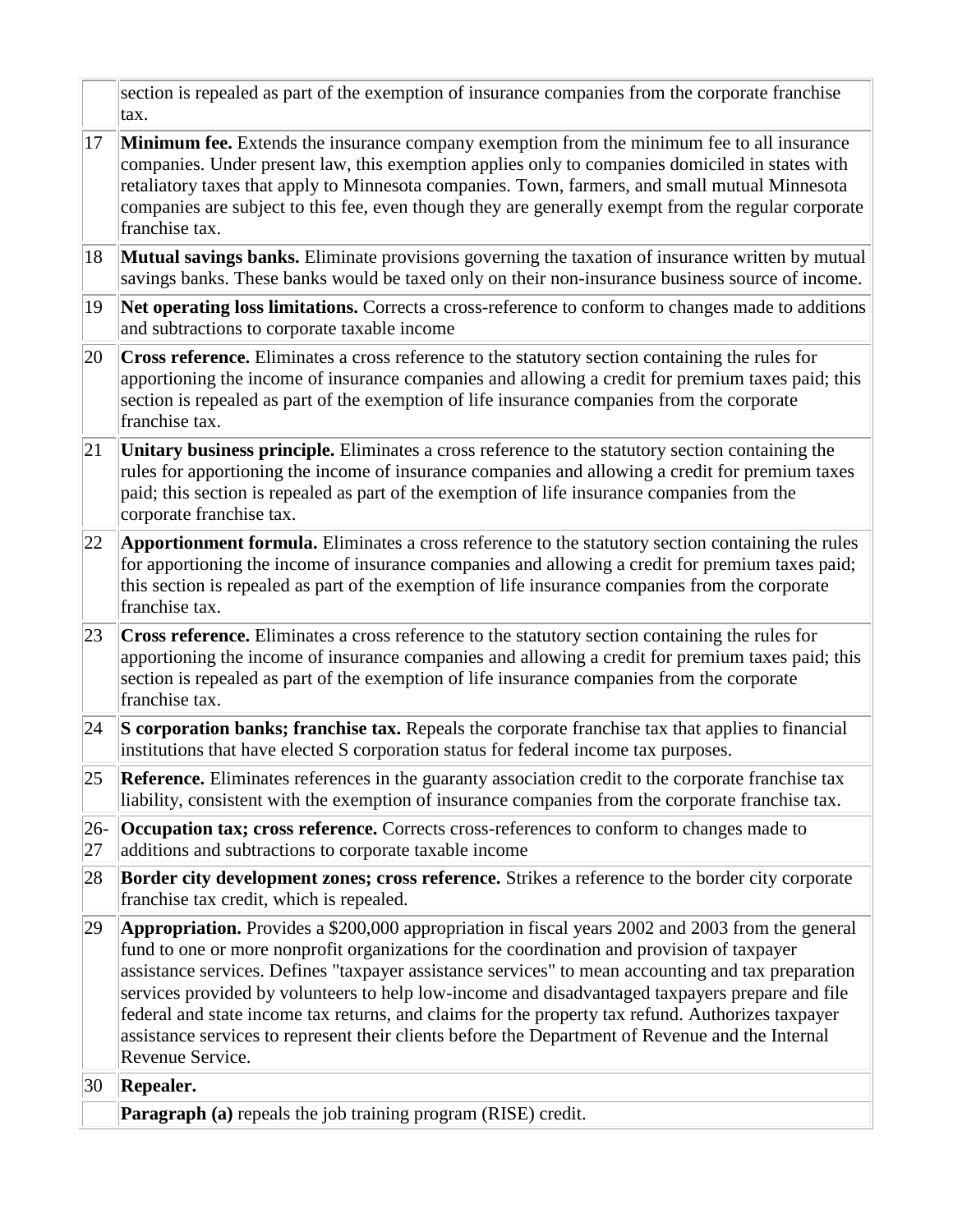**Paragraph (b)** repeals: - the credit for corporate taxes paid by S corporation financial institutions and the reporting requirement for the corporate tax on S corporations. After repeal of the corporate level tax, the credit and reporting requirements would be obsolete; - the corporate alternative minimum tax deduction for Minnesota charitable contributions (this is replaced by conforming to the federal charitable contribution deduction); and - the apportionment provisions for insurance companies, the premiums tax credit and the statute that provides for the method for insurance companies to take operating loss deduction. **Paragraph (c)** repeals the border city corporate franchise credit.

## **Article 10: Federal Update**

#### **Overview**

Conforms the Minnesota income tax and other taxes to the 2000 and 2001 changes in the Internal Revenue Code, excluding the 2001 changes to the estate tax. Provides coordinating language for foreign operating companies (FOCs) that were also foreign sales corporations (FSCs).

- 1 **Federal update; administrative.** Updates the administrative chapter Internal Revenue Code reference to federal changes through June 15, 2001. Since there was not any federal tax administration legislation in 2000 or 2001, this change does not have any substantive effect on the Minnesota administration provisions in chapter 289A.
- 2 **Foreign operating companies.** Provides that foreign operating companies (FOCs) do not include foreign sales corporations (FSCs). This is intended to ensure that the deduction for extraterritorial income for former FSCs, allowed under section 5, is not provided in addition to the deemed dividend deduction for FOCs.
- 3 **Net income.** Conforms to federal changes to the definition of net income. Changes made in 2000 federal legislation include:
	- repeals foreign sales corporations but allows the exclusion of net income attributable to sales outside the U.S., subject to limitations;
	- clarifies of tax basis of certain stock;
	- reinstates the installment method of reporting sales of businesses for accrual-based taxpayers;
	- extends medical savings accounts for two years, to December 31, 2002;
	- extends the fair market deduction for donation of computers to schools for two years, to December 31, 2002;
	- extends the expensing of brownfield cleanup costs for two years, to December 31, 2002;
	- provides for creation of 40 new "renewal communities" and nine more empowerment zones, in which businesses and individual investors qualify for special tax treatment;

- allows a dependent exemption and federal earned income tax credit for a child believed by the police to have been kidnapped by someone other than a relative, until the child's  $18<sup>th</sup>$ birthday or until the child is found dead; and

- makes minor technical corrections.

Changes made in 2001 federal legislation include: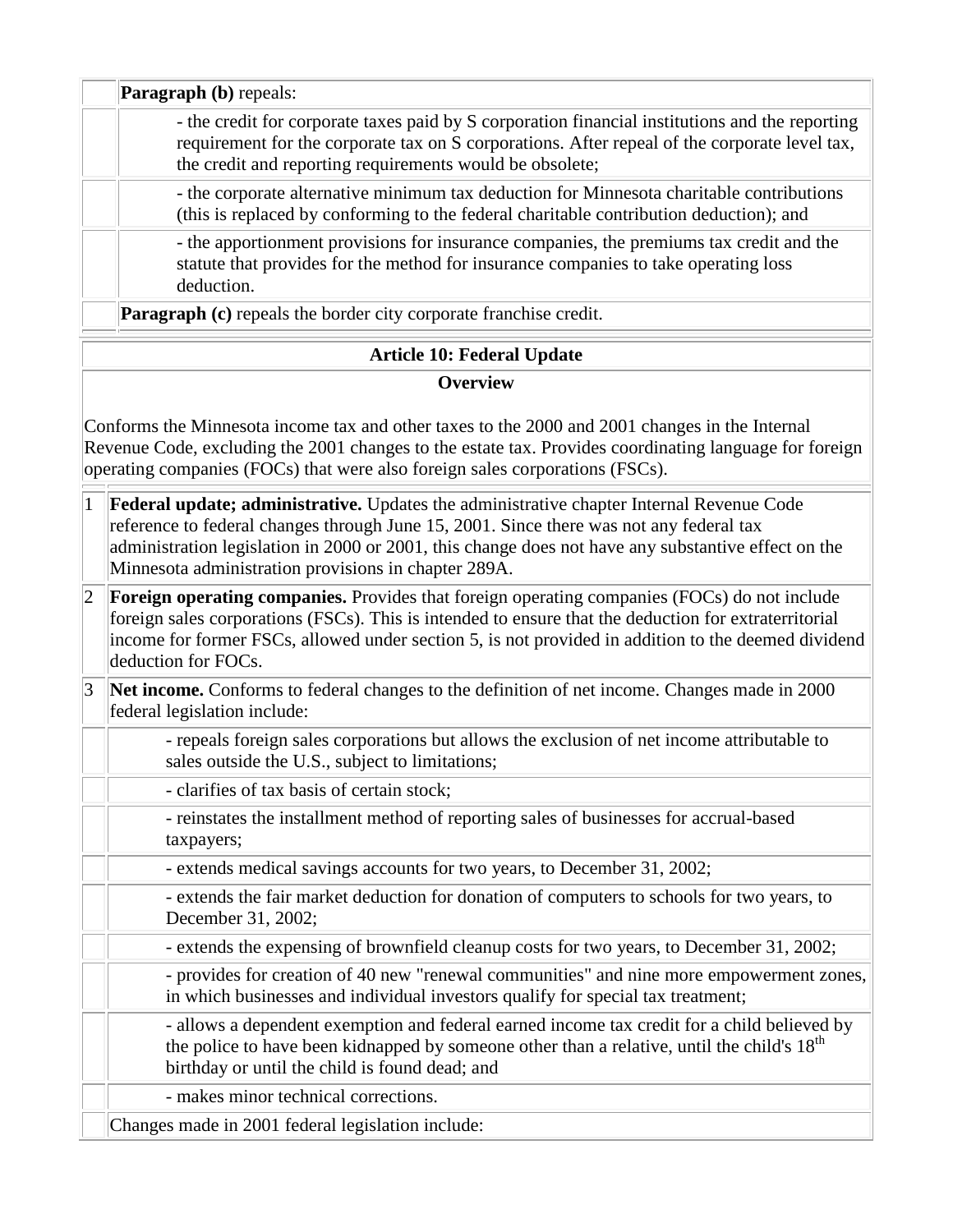|           | Phase-out the current limitation on itemized deductions and the phase-out of personal and<br>dependent exemptions, beginning in tax year 2006 with the limitation on itemized deductions<br>and the exemption phaseout eliminated in 2010.                                                                                                                                                                                                                                                                                                                                         |
|-----------|------------------------------------------------------------------------------------------------------------------------------------------------------------------------------------------------------------------------------------------------------------------------------------------------------------------------------------------------------------------------------------------------------------------------------------------------------------------------------------------------------------------------------------------------------------------------------------|
|           | Increase the standard deduction for married joint filers from 170% to 200% of the standard<br>deduction for single filers in 2009 and 2010.                                                                                                                                                                                                                                                                                                                                                                                                                                        |
|           | Increase the annual contribution limit on education IRAs from \$500 to \$2,000. Expands the<br>definition of qualifying expenses that may be paid from education IRAs to include<br>elementary and secondary school expenses. Increases the income at which eligibility for<br>making contributions to an education IRA begins to phase out for married joint filers to be<br>twice the income level at which single filers are eligible to make contributions.                                                                                                                    |
|           | Extends the exclusion for employer-provided educational assistance to graduate school<br>education and extends both the undergraduate and graduate assistance exclusions through<br>2010.                                                                                                                                                                                                                                                                                                                                                                                          |
|           | Increases the income level at which the student loan interest deduction phases out from<br>\$50,000 to \$65,000 for single filers and from \$100,000 to \$130,000 for married joint filers.<br>Repeals the 60-month limit on the number of months during which the interest deduction is<br>allowed.                                                                                                                                                                                                                                                                               |
|           | Allows private colleges to establish prepaid tuition plans that qualify for special tax treatment<br>under Internal Revenue Code section 529. Allows beneficiaries of prepaid tuition plans to<br>exclude all plan distributions if used for higher education expenses. Allows beneficiaries to<br>claim either the Hope or Lifetime Learning credits if calculated based on expenses not paid<br>for with plan distributions.                                                                                                                                                     |
|           | Allows a deduction for higher education expenses for taxpayers who do not claim either the<br>Hope or Lifetime Learning credit. Allows the credit for single taxpayers with incomes under<br>\$65,000, and married joint taxpayers with incomes under \$130,000. The maximum deduction<br>equals \$3,000 in tax years 2002 and 2003, and increases to \$4,000 in tax years 2004 and<br>2005, with a deduction of \$2,000 allowed for single taxpayers with incomes between \$65,000<br>and \$80,000, and for married joint taxpayers with incomes between \$130,000 and \$160,000. |
|           | Increases contribution limits to Roth and deductible IRA to \$3,000 in 2002 through 2004, to<br>\$4,000 for 2005 through 2007 and to \$5,000 for 2008 through 2010. Also raises the catch-up<br>contribution limits for taxpayers over age 50 by \$500 for 2002 through 2005 and by \$1,000<br>for 2006 through 2010.                                                                                                                                                                                                                                                              |
|           | Increases the maximum contribution limits to 401k and 457 plans to \$11,000 for 2002. The<br>limits rise by \$1,000 per year from 2003 to 2006, and remain at \$15,000 through 2010.                                                                                                                                                                                                                                                                                                                                                                                               |
|           | Increases the maximum contribution allowed to SIMPLE plans to \$7,000 in 2002, and<br>increases the maximum by \$1,000 per year from 2003 to 2005, and remains at \$10,000<br>through 2010.                                                                                                                                                                                                                                                                                                                                                                                        |
|           | Increases the maximum defined benefit pension amount to \$160,000 starting in 2002.                                                                                                                                                                                                                                                                                                                                                                                                                                                                                                |
|           | Increases the maximum amount of compensation that can be used for a limit on a 401 pension<br>contribution to \$200,000 starting in 2002.                                                                                                                                                                                                                                                                                                                                                                                                                                          |
|           | Excludes restitution and damage payments to Holocaust survivors or their heirs from gross<br>income for payments received after Dec. 31, 1999.                                                                                                                                                                                                                                                                                                                                                                                                                                     |
| $\vert 4$ | Additions to federal taxable income; corporations. Provides an add-back of the new federal<br>exclusion for extraterritorial income enacted as part of the repeal of foreign sales corporations.                                                                                                                                                                                                                                                                                                                                                                                   |
| 5         | Subtractions from federal taxable income; corporations. Adds a subtraction for 1.23 times the                                                                                                                                                                                                                                                                                                                                                                                                                                                                                      |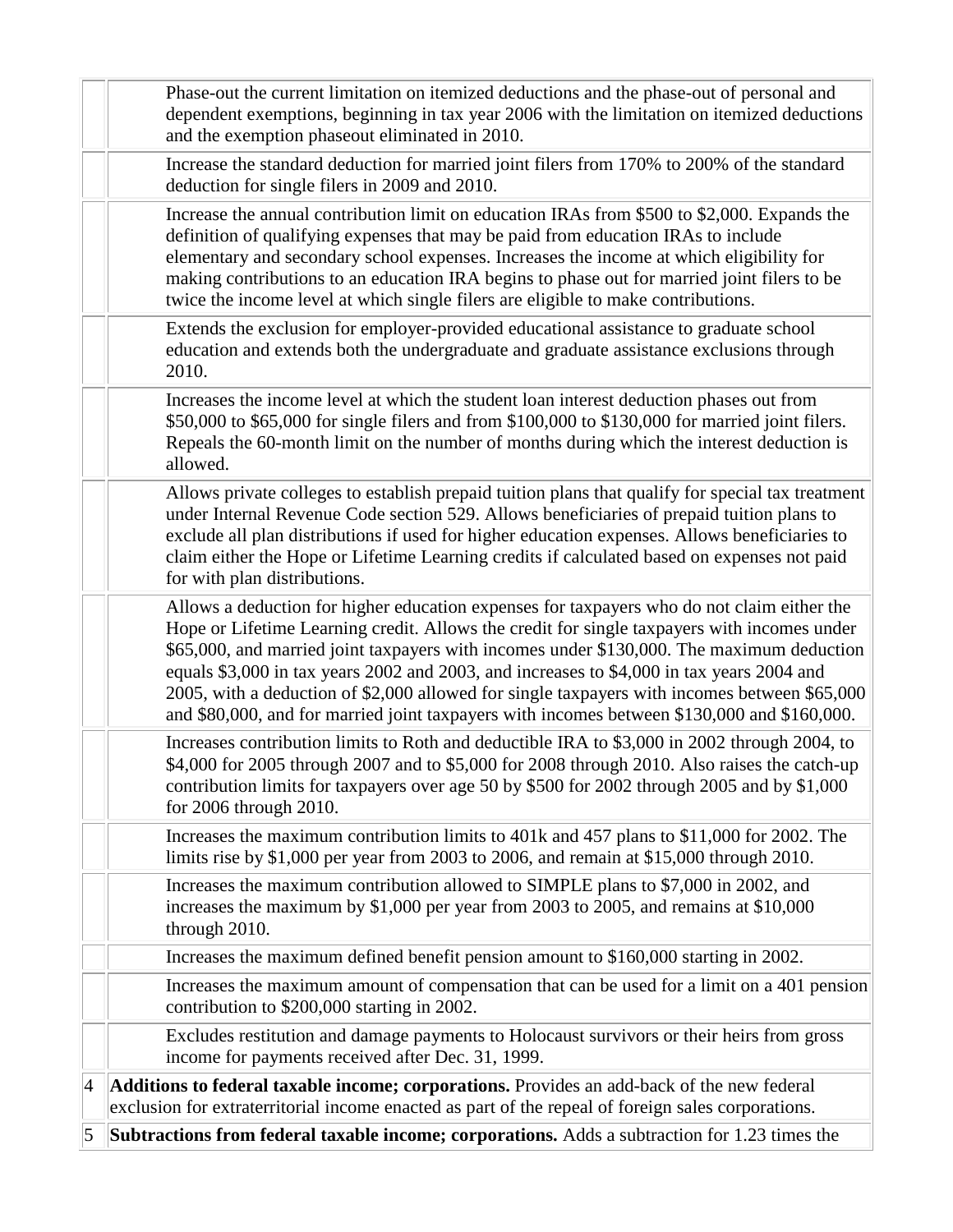extraterritorial income exclusion, if the corporation had an FOC that also was an FSC in tax year 2000. This is intended to gross up the new 15% exclusion to be equivalent to the level of the 80% FOC exclusion that was available when the FSC was operated.

- 6 **Income tax definitions.** Updates the income tax chapter Internal Revenue Code reference to federal changes through June 15, 2001. Minnesota conforms to the 2000 federal changes repealing the foreign sales corporation provision and allowing the working family credit for kidnapped qualified children; and to 2001 changes increasing the percentage of qualifying expenses allowed to be claimed as the federal dependent care credit. This last item will have the effect of increasing Minnesota dependent care credits for some claimants; the maximum state credit of \$720 for one dependent and \$1,440 for two or more dependents, and the maximum income eligible (\$32,260 in tax year 2001) will not change.
- **Working family credit; phaseout.** Reduces the marriage penalty in the working family credit phaseout by increasing the income at which the credit begins to phase out for married joint filers by \$1,000 for tax years 2002 to 2004, \$2,000 for tax years 2005 to 2007, and by \$3,000 for tax year 2008 and following years. This conforms to federal changes in the earned income tax credit phaseout enacted as part of the Economic Growth and Tax Relief Reconciliation Act of 2001.
- 8 **Working family credit; definitions.** Changes the income definition used in calculating the working family credit phaseout from modified adjusted gross income to adjusted gross income. This conforms to federal changes to the income measure used in the earned income tax credit phaseout enacted as part of the Economic Growth and Tax Relief Reconciliation Act of 2001.
- 9 **Federal update; property tax refund.** Updates the property tax refund chapter Internal Revenue Code reference to federal changes through June 15, 2001. This conforms to changes enacted as part of the Economic Growth and Tax Relief Reconciliation Act of 2001.
- 10 **Federal update; estate tax.** Updates the estate tax chapter Internal Revenue Code reference to federal changes through December 31, 2000. Since there was no relevant federal legislation in 2000, this change does not have any substantive effect on the Minnesota estate tax in chapter 291. Does not update to changes enacted as part of the Economic Growth and Tax Relief Reconciliation Act of 2001.

## **Article 11: Civil and Criminal Penalties Reform Overview**

Revises and in many cases reduces civil penalties imposed by the revenue department

Extends the criminal penalty for fraudulent cigarette and tobacco returns to providing fraudulent cigarette and tobacco invoices

1 **Interest on penalties.** Changes a cross-reference to include a subdivision added in this article.

2 **Penalty for failure to pay tax.** Re-writes the current penalties for late payment of taxes to reduce graduated penalties to one-time penalties.

For individual income tax returns, the penalty is reduced to four percent of amounts not paid by the due date, and four percent of additional taxes assessed under a tax order and not paid within 60 days.

For corporate franchise, fiduciary income, mining company, estate, partnership, S corporation and nonresident entertainer tax returns, the penalty is reduced to six percent of amounts not paid by the due date but reported on a return file by the due date, five percent of amounts reported but not paid on a return filed after the due date, and five percent of additional taxes assessed under a tax order and not paid within 60 days.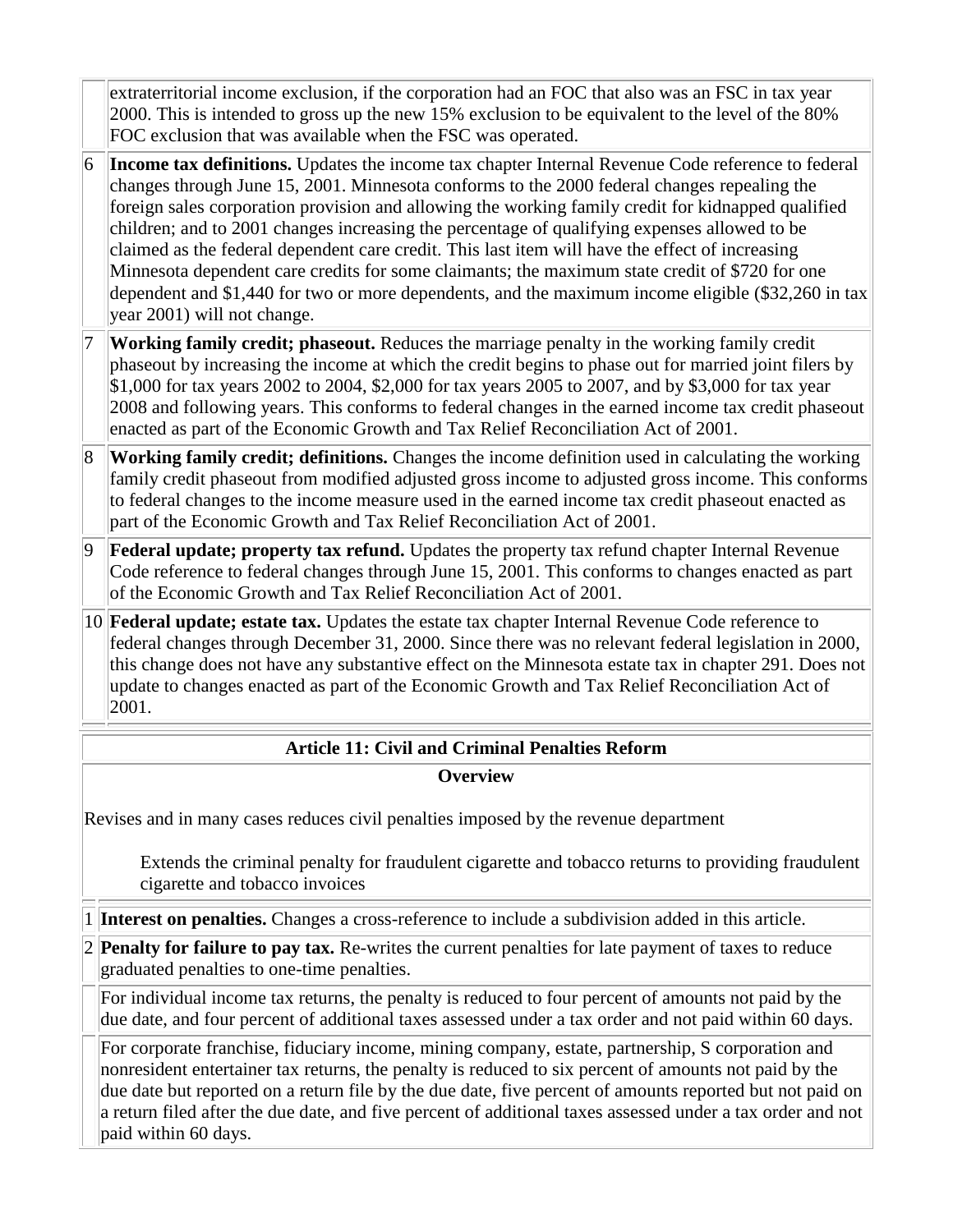For sales and withholding returns, the penalty for failure to pay tax remains as in current law: five percent for each 30 days in which the tax is unpaid, but not to exceed 15 percent in total.

3 **Penalty for failure to file return.** Amends the statute on failure to file a tax return.

For individual income tax returns, reduces the one-time penalty from ten percent to five percent of the tax due.

For corporate franchise, fiduciary income, mining company, estate, partnership, S corporation and nonresident entertainer tax returns, changes from a graduated penalty to a one-time penalty of five percent of the tax due.

For sales and withholding returns, clarifies that the late filing penalty of five percent is not imposed if there is an extension and the return is filed within the extension period.

4 **Penalties for extended delinquency.** Specifies penalties for extended delinquency.

For individual income tax returns, the penalty is the greater of \$100 or five percent for failure to pay within 180 days after a return is filed or an assessment order issued.

For corporate franchise, fiduciary income, mining company, estate, partnership, S corporation and nonresident entertainer taxes the penalty is five percent if the return is not filed within 30 days after written demand.

- 5 **Penalty for frivolous returns.** Extends this \$500 penalty provision to all tax returns and to claims for refunds. It currently applies only to individual income tax returns.
- 6 **False or fraudulent returns.** Amends the current felony penalty for fraudulent cigarette and tobacco tax filings. Extends its application to one "who maintains or provides invoices subject to review by the commissioner."
- 7 **Appropriation.** Appropriates \$570,000 to the Department of Revenue to implement the penalty changes, with \$520,000 specified for system programming changes.
- 8 **Repealer.** Repeals a cap on penalties imposed under combined provisions. This is superseded by the provisions of this article.

# **Article 12: Sales and Use Taxes**

#### **Overview**

Adopts the Uniform Sales and Use Tax administration Act which authorizes Minnesota to enter into the Streamlined Sales and Use Tax Agreement. Adopts uniform provisions that are required for Minnesota to participate in the agreement, including uniform audit procedures, a uniform state rate, uniform standards, and uniform definitions. All provisions associated with the agreement are identified and have an effective date of January 1, 2002, unless otherwise noted.

Makes technical corrections to the sales tax recodification passed in 2000. The changes are based on a series of meetings between legislative staff, member of the state bar, business representatives and Department of Revenue staff during the interim. All changes related to this effort are identified as such and have an effective date of June 30, 2001. Eliminates June accelerated payments beginning with June 2002 payments. Makes a number of minor miscellaneous changes to the sales and use tax law.

1 **Sales and use tax; June accelerated payments.** Eliminates the requirement that vendors with annual sales tax liabilities of \$120,000 remit 62 percent of their June liability by two business days before the end of June, with the remainder due August 14. Effective beginning with the June 2003 liability.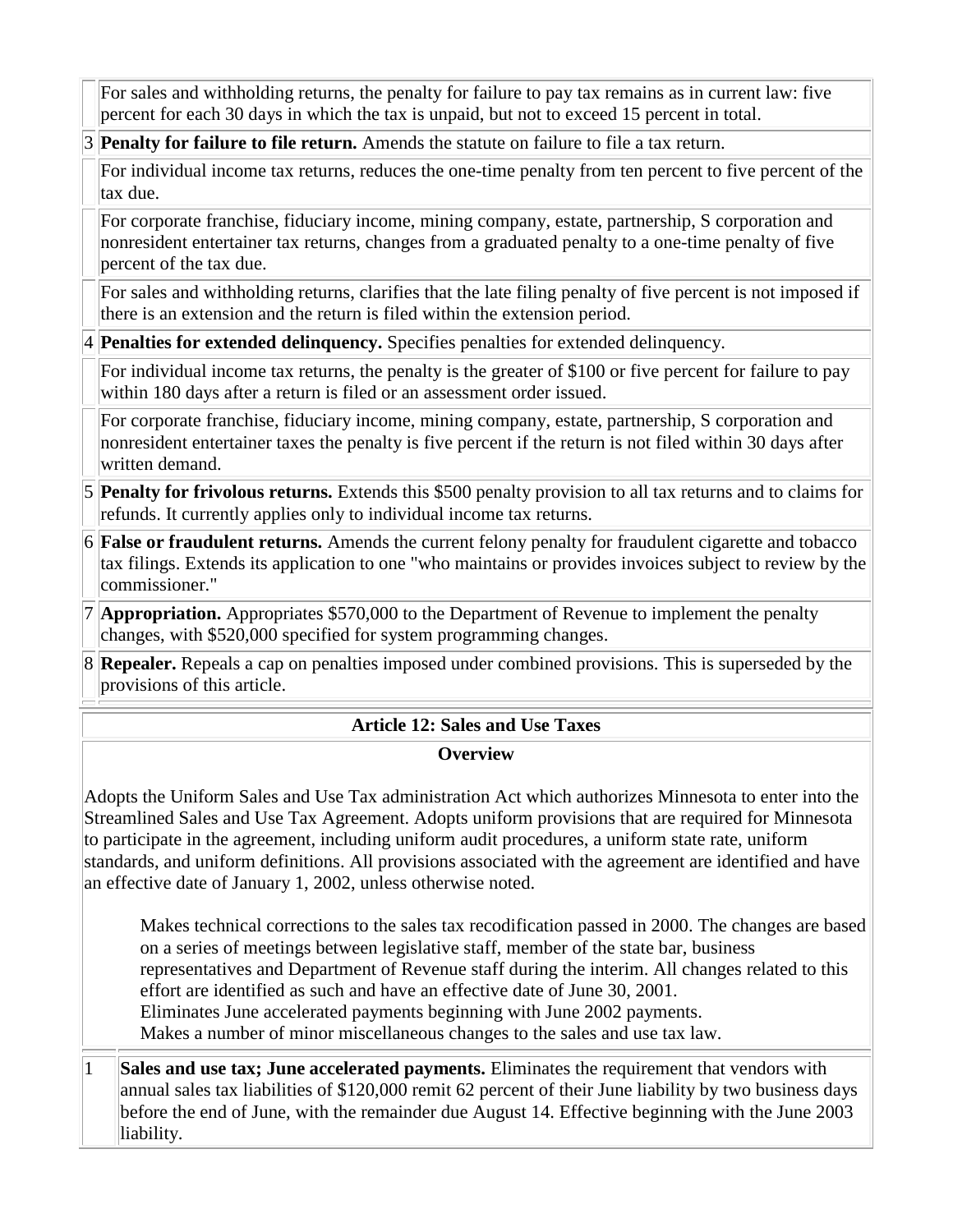| $ 2\rangle$     | Sales and use tax. Removes the refund language from this section. This refund requirement is<br>incorporated into the appropriate sales tax refund section in section 3. [Sales Tax Recodification<br>Technical]                                                                                                                                                                                                                                                                                                                                                               |
|-----------------|--------------------------------------------------------------------------------------------------------------------------------------------------------------------------------------------------------------------------------------------------------------------------------------------------------------------------------------------------------------------------------------------------------------------------------------------------------------------------------------------------------------------------------------------------------------------------------|
| 3               | <b>Refund of sales to vendors; limitation.</b> Incorporates the language removed from the first section<br>of this bill into the appropriate refund section. [Sales Tax Recodification Technical]                                                                                                                                                                                                                                                                                                                                                                              |
| $\vert 4 \vert$ | Special fur clothing tax. Imposes a gross receipts tax on Minnesota retailers of 6.5% on sales of<br>clothing made from fur. The tax is in effect as long as clothing made from fur is not subject to the<br>general sales tax. Requires quarterly payments of the tax if the furrier has an annual tax liability of<br>\$500 or more. Provides for payment by electronic means if the furrier has an annual liability of<br>more than \$120,000 per year. Provides for administration of the tax. Effective for purchases after<br>December 31, 2001. [Streamlined Sales Tax] |
| $\vert$ 5       | <b>Definition of storage - sales tax.</b> Amends section 297A.01, subdivision 5, to remove language that<br>conflicts with the language found in section 297A.01, subdivision 7, which relates to goods in<br>transit that are stored in a public warehouse. This change would clarify that Minnesota no longer<br>has a temporary storage exemption. Effective for sales, purchases, storage, use or consumption<br>occurring after June 30, 2001. Allows refunds for property stored after June 30, 1997, and before<br>June 30, 2001, under certain conditions.             |
| 6               | Sales tax exemption; waste processing equipment. Exempts from sales tax the waste processing<br>equipment of an electric generation facility that processes and utilizes waste tires as its primary fuel<br>source.                                                                                                                                                                                                                                                                                                                                                            |
|                 | Effective for purchases and sales made following final enactment.                                                                                                                                                                                                                                                                                                                                                                                                                                                                                                              |
| 7               | <b>Person.</b> Clarifies that for sales tax purposes, the definition of person includes groups of<br>organizations classified as persons as well as groups of people. [Sales Tax Recodification<br>Technical]                                                                                                                                                                                                                                                                                                                                                                  |
| 8               | Sale and purchase; telecommunications services. Expands the definition of taxable<br>telecommunications services to include:                                                                                                                                                                                                                                                                                                                                                                                                                                                   |
|                 | - transmissions that originate and terminate in this state;                                                                                                                                                                                                                                                                                                                                                                                                                                                                                                                    |
|                 | - transmissions that originate outside this state but terminate in this state and are billed to a<br>customer or phone in this state; or                                                                                                                                                                                                                                                                                                                                                                                                                                       |
|                 | - transmissions provided by a private communications service where the customer has at<br>least one location in the state and the transmission is billed to a customer or phone in this<br>state.                                                                                                                                                                                                                                                                                                                                                                              |
|                 | Deletes language for telephone service which is included in the new definition of<br>telecommunications services. Brings the treatment of mobile telecommunications services into<br>compliance with the federal Mobile Telecommunications Sourcing Act.                                                                                                                                                                                                                                                                                                                       |
|                 | The telecommunications provisions are effective for sales after July 31, 2001.                                                                                                                                                                                                                                                                                                                                                                                                                                                                                                 |
|                 | Also makes several changes related to both the Streamlined Sales Tax and the Sales Tax<br>Recodification.                                                                                                                                                                                                                                                                                                                                                                                                                                                                      |
|                 | Streamlined Sales Tax Changes include changes related to the definition of food items which are<br>taxable in Minnesota to conform with uniform definitions under the streamlined sales tax<br>agreement. The streamlined agreement gives each state the option as to whether they want to tax<br>prepared foods, to tax food sold through vending machines, or to exclude bakery goods from the<br>definition of taxable food. The choices made in this bill reflect current law as closely as possible.<br>The following will be taxed:                                      |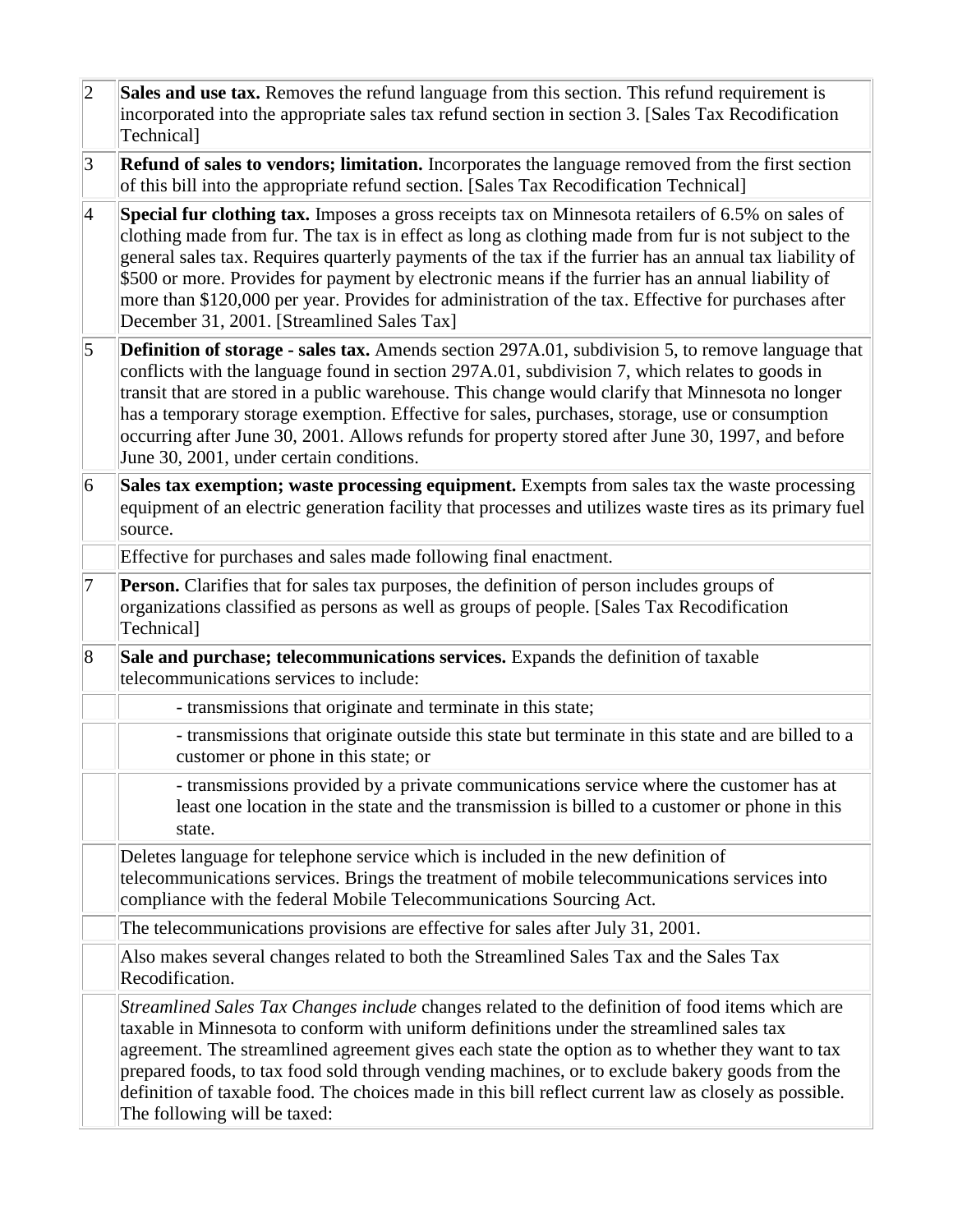|             | - prepared food as defined in section 27;                                                                                                                                                                                                                                                                                                                                                                                                                                         |
|-------------|-----------------------------------------------------------------------------------------------------------------------------------------------------------------------------------------------------------------------------------------------------------------------------------------------------------------------------------------------------------------------------------------------------------------------------------------------------------------------------------|
|             | - soft drinks as defined in section 28;                                                                                                                                                                                                                                                                                                                                                                                                                                           |
|             | - candy as defined in section 29; and                                                                                                                                                                                                                                                                                                                                                                                                                                             |
|             | - food sold through vending machines as defined in section 30.                                                                                                                                                                                                                                                                                                                                                                                                                    |
|             | Items that are now taxed but would be exempt under these changes include ice, bottled water,<br>unsweetened tea, near beer, single servings of ice cream treats, snack foods sold in bars and<br>restaurants, and food sliced and packaged by a deli.                                                                                                                                                                                                                             |
|             | Items that are currently exempt that would now be taxed are chocolate chips, mini-marshmallows,<br>and beverages containing more than 15 percent juice but less than 50 percent juice.                                                                                                                                                                                                                                                                                            |
|             | Sales Tax Recodification Technical changes include the following:                                                                                                                                                                                                                                                                                                                                                                                                                 |
|             | Adds the words "for a consideration in money or by exchange or barter" and "in money or<br>by exchange or barter" in two separate places to clarify what is meant by "for a<br>consideration."                                                                                                                                                                                                                                                                                    |
|             | Adds the list of taxable services that had been in a separate definition in the recodification<br>back to the definition of sales and use. The definition of "taxable services" is currently<br>under litigation. [Sales Tax Recodification Technical]                                                                                                                                                                                                                            |
| $ 9\rangle$ | <b>Retail sale.</b> Makes minor language changes to the definition of "retail sale" to conform with<br>required uniform definitions under the streamlined sales tax agreement. [Streamlined Sales Tax]                                                                                                                                                                                                                                                                            |
|             | Also changes a cross reference to specific taxable services that is required by the movement of the<br>taxable service list back into the definition of "sale and purchase." [Sales Tax Recodification<br>Technical]                                                                                                                                                                                                                                                              |
| 10          | Use. Changes the phrase "taxable services" to "services" in response to the litigation on the<br>definition of "taxable services." [Sales Tax Recodification Technical]                                                                                                                                                                                                                                                                                                           |
| 11          | Sales price. Amends the definition of "sales price" to conform with required uniform definitions<br>under the streamlined sales tax agreement. The streamlined agreement gives the state some options<br>regarding whether certain item are included in the definition of "sales price." Options selected in<br>this section reflect current law to the extent possible. Items that are currently excluded from the<br>definition of sales price which would now be included are: |
|             | - credit for property taken in trade for resale (a separate exemption is granted in section 41);                                                                                                                                                                                                                                                                                                                                                                                  |
|             | - the rental motor vehicle tax;                                                                                                                                                                                                                                                                                                                                                                                                                                                   |
|             | - charges up to 15 percent in lieu of tips are exempt if separately stated; and                                                                                                                                                                                                                                                                                                                                                                                                   |
|             | - delivery and installation charges. [Streamlined Sales Tax]                                                                                                                                                                                                                                                                                                                                                                                                                      |
| 12          | <b>Retailer and seller.</b> Adds "seller" to the definition of "retailer" so that they both have the same<br>meaning for sales tax purposes. [Streamlined Sales Tax]                                                                                                                                                                                                                                                                                                              |
| 13          | <b>Tangible personal property.</b> Adds the word "tangible" to the phrase "personal property" in<br>paragraph (c) for consistency and clarity. [Sales Tax Recodification Technical]                                                                                                                                                                                                                                                                                               |
| 14          | <b>Farm machinery.</b> Expands the sales tax exemption for farm machinery to include machinery used<br>in the production of any plants; and stationary feed bunks. Currently feeding systems are exempt<br>only if they are automatic. Effective for sales after July 31, 2001.                                                                                                                                                                                                   |
| 15          | Leasing; lease. Removes the phrase "For purposes of this chapter" as redundant. [Sales Tax<br><b>Recodification Technical]</b>                                                                                                                                                                                                                                                                                                                                                    |
| 16          | <b>Computer software.</b> Replaces the definition of storage media with the phrase "contained on tapes,                                                                                                                                                                                                                                                                                                                                                                           |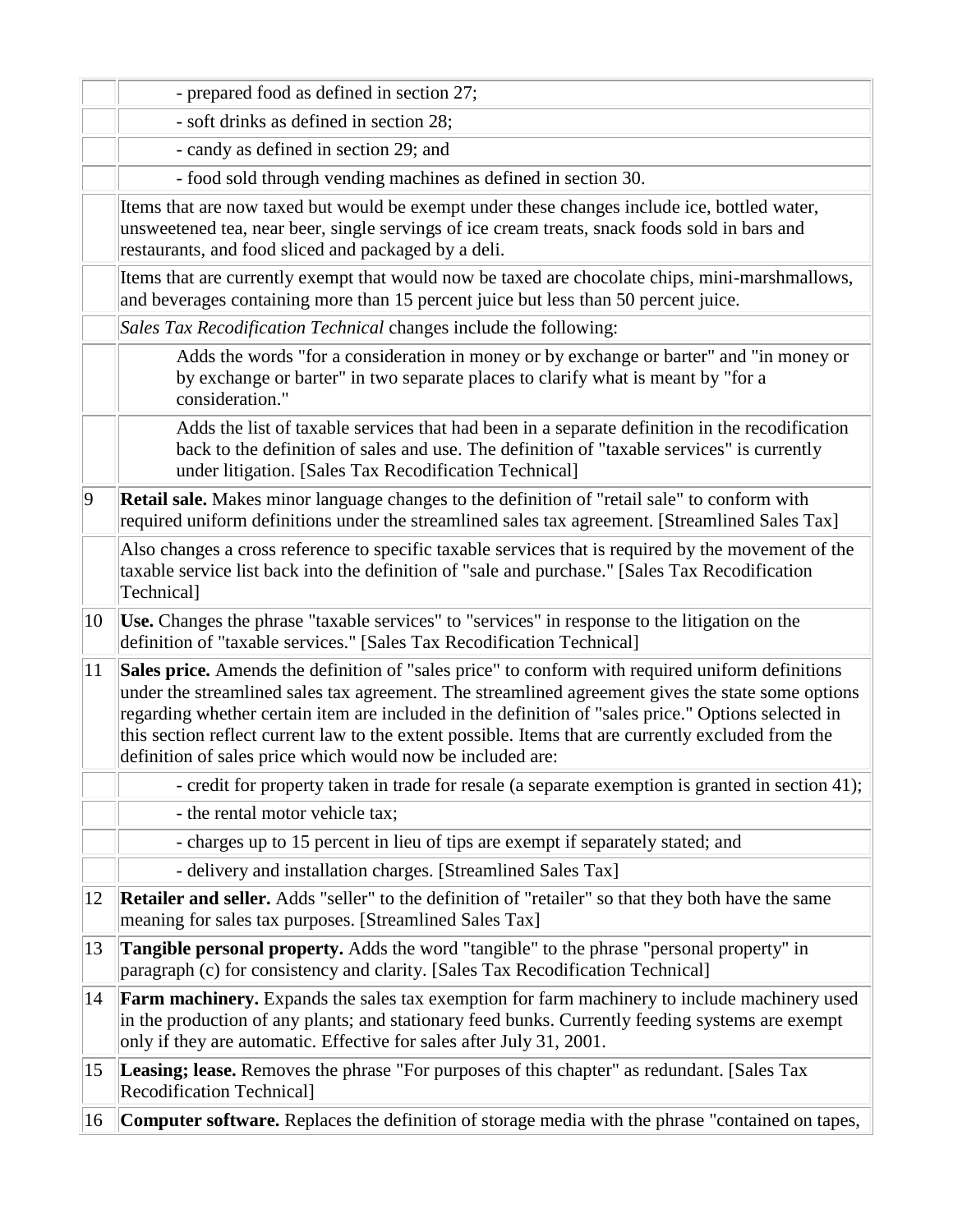|              | disc, cards or another device." This same phrase is also used in the definition of custom computer<br>software for consistency. [Sales Tax Recodification Technical]                                                                                                                                                                                                                                                                                                                                                                                                           |
|--------------|--------------------------------------------------------------------------------------------------------------------------------------------------------------------------------------------------------------------------------------------------------------------------------------------------------------------------------------------------------------------------------------------------------------------------------------------------------------------------------------------------------------------------------------------------------------------------------|
| 17           | For-hire carrier. Replaces the definition of "common carrier" with a definition of "for-hire"<br>carrier." There is no statutory difference between common carriers and contract carriers after<br>transportation deregulation, and for-hire carriers include both. The definition contained in the<br>original recodification language is obsolete. A change from common carrier to for-hire carrier<br>would only change law in § 297A.68, subdivision 15; the term common carrier is left in that section<br>but as an undefined term. [Sales Tax Recodification Technical] |
| 18           | Internal Revenue Code. Updates the reference date for this code. [Sales Tax Recodification]<br>Technical]                                                                                                                                                                                                                                                                                                                                                                                                                                                                      |
| $ 19\rangle$ | United States Code. Updates the reference date for this code. [Sales Tax Recodification Technical]                                                                                                                                                                                                                                                                                                                                                                                                                                                                             |
| 20           | Telecommunications services. Defines telecommunications services as the transmission of<br>information using electronic, satellite, optical, microwave, or other means, and specifically includes<br>access to telephone services at a hotel. Excludes from the definition of telecommunications services<br>prepaid telephone cards, private communications purchased on behalf of the state lottery,<br>information services, and purchase of telecommunications services for resale. Effective for sales<br>after July 31, 2001.                                            |
| 21           | <b>Cable television service.</b> Defines cable television services as transmission of video, audio, and<br>other programming services, and includes point-to-multipoint services in which programming is<br>transmitted or broadcast by microwave directly to the subscriber. Effective for sales after July 31,<br>2001.                                                                                                                                                                                                                                                      |
| 22           | <b>Private communication service.</b> Defines private communication service as exclusive or priority<br>use of a channel or group of channels, which may be connected by switching, and the switching<br>capacity and associate services. It also includes services used to carry traffic over the Internet.<br>Effective for sales after July 31, 2001.                                                                                                                                                                                                                       |
| 23           | <b>Direct satellite service.</b> Defines direct satellite service as programming transmitted by satellite<br>directly to the subscriber. Effective for sales after July 31, 2001.                                                                                                                                                                                                                                                                                                                                                                                              |
| 24           | <b>Purchase price.</b> Adds a definition for "purchase price" which is the same as "sales price."<br>[Streamlined Sales Tax]                                                                                                                                                                                                                                                                                                                                                                                                                                                   |
|              | 25 State. Adds a definition for "state" which includes the District of Columbia. [Streamlined Sales<br>$\text{Tax}$ ]                                                                                                                                                                                                                                                                                                                                                                                                                                                          |
| 26           | <b>Delivery charges.</b> Adds a new definition for "delivery charges." Delivery charges would include<br>transportation, shipping, postage, handling, crating and packaging. [Streamlined Sales Tax]                                                                                                                                                                                                                                                                                                                                                                           |
| 27           | <b>Prepared food.</b> Defines "prepared food" to mean food either (1) sold hot or heated by the retailer,<br>(2) mixed or combined by the retailer, or (3) sold with eating utensils provided by the retailer.<br>[Streamlined Sales Tax]                                                                                                                                                                                                                                                                                                                                      |
| 28           | <b>Soft drinks.</b> Provides a definition of "soft drinks." Includes beverages with less than 50 percent<br>vegetable or fruit juice by volume in the definition of soft drink. Currently beverages and drinks<br>containing 15 percent or more fruit juices are considered exempt food. [Streamlined Sales Tax]                                                                                                                                                                                                                                                               |
| 29           | <b>Candy.</b> Defines "candy" as a preparation of a sweetener in combination with other items. Candy<br>does not include any product containing flour (i.e., a Twix bar) nor does it include an item requiring<br>refrigeration (i.e., a popsicle). Candy would include baking chips and similar products which are<br>currently exempt from the tax. [Streamlined Sales Tax]                                                                                                                                                                                                  |
| 30           | <b>Food sold through vending machines.</b> Provides a definition of "food sold through vending"<br>machines" which is equivalent to current law. [Streamlined Sales Tax]                                                                                                                                                                                                                                                                                                                                                                                                       |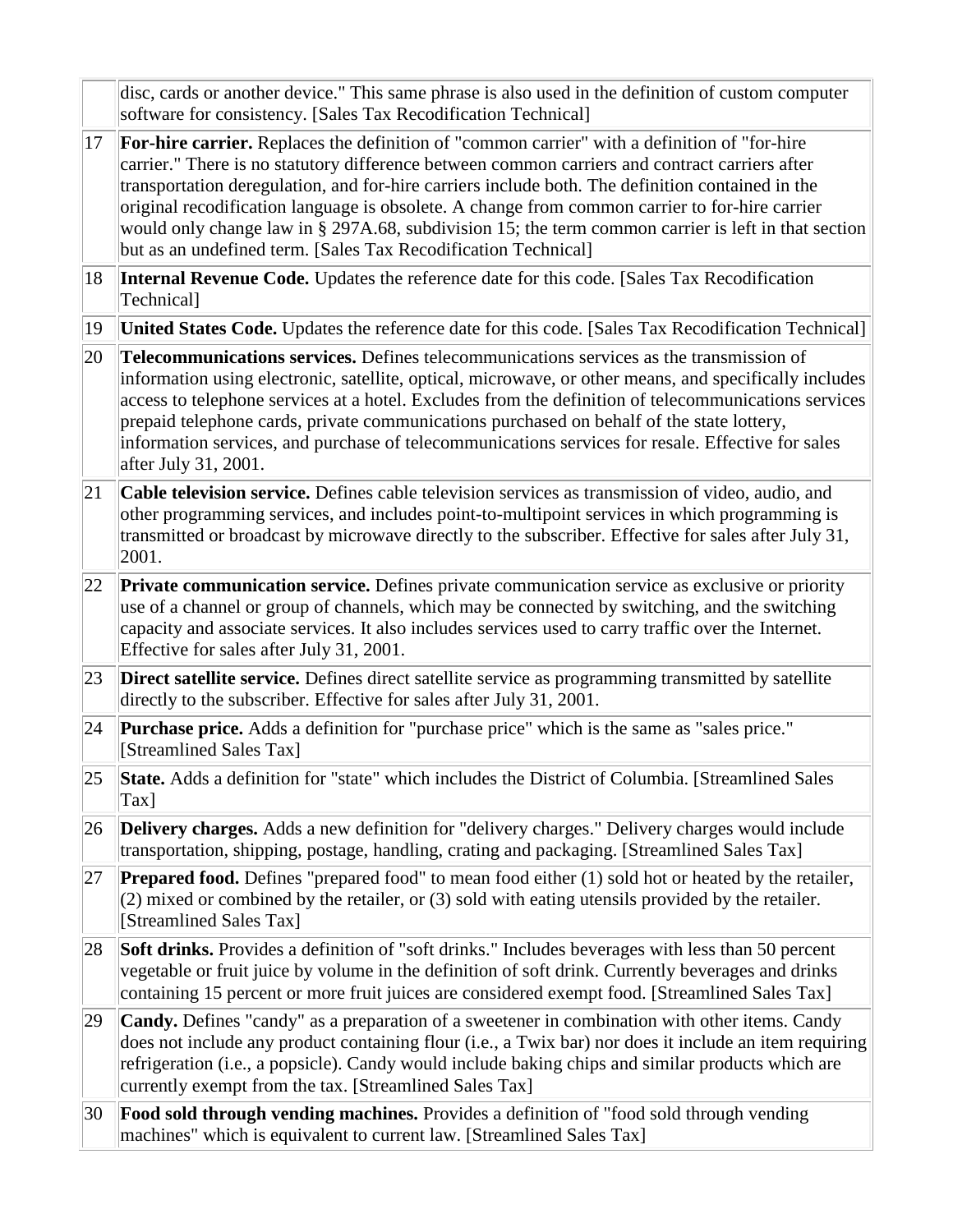| 31 | Administration; motor vehicle rental tax and fees. Eliminates references to the 6.2% motor<br>vehicle rental tax which is repealed under this article. Effective for sales after December 31, 2005.<br>[Streamlined Sales Tax]                                                                                                                                                                                                                                                                                                                                                                                   |
|----|------------------------------------------------------------------------------------------------------------------------------------------------------------------------------------------------------------------------------------------------------------------------------------------------------------------------------------------------------------------------------------------------------------------------------------------------------------------------------------------------------------------------------------------------------------------------------------------------------------------|
| 32 | <b>Exemptions; motor vehicle rental tax and fees.</b> Eliminates references to the 6.2% motor vehicle<br>rental tax which is repealed under this article. Effective for sales after December 31, 2005.<br>[Streamlined Sales Tax]                                                                                                                                                                                                                                                                                                                                                                                |
| 33 | <b>Definitions.</b> Changes a reference to "common carrier or a contract carrier" to the inclusive "for-hire"<br>carrier." [Sales Tax Recodification Technical]                                                                                                                                                                                                                                                                                                                                                                                                                                                  |
| 34 | Retailer not maintaining a place of business in the state. Reinstates the language "within or<br>without this state" from the original law. Changes the phrase "vendors independent of the retailer"<br>to "independent vendors" to improve readability. [Sales Tax Recodification Technical]                                                                                                                                                                                                                                                                                                                    |
| 35 | Sourcing of sale, situs in state. Provides criteria to determine which of the jurisdictions involved<br>in a sale may impose a sales and use tax on or with respect to the sale.                                                                                                                                                                                                                                                                                                                                                                                                                                 |
|    | Subd. 1. Sourcing rules. Provides general sourcing rules for sales except sales of certain digital<br>goods and services. If the buyer takes possession of an item at the seller's location, such as a retail<br>store, the sale is sourced to the seller's location. Otherwise, the sale is sourced to the destination<br>site, or if that is not available it is sourced to the purchaser's address, when possible. Gifts<br>purchased in Minnesota which the seller sends outside the state would be exempt under the<br>sourcing rules. Those gifts would have been taxable under the current sales tax law. |
|    | Subd. 2. Multiple points of use. Provides that if a business purchases a digital good or service that<br>will be concurrently used in multiple locations, it may provide the seller with an multiple points of<br>use exemption certificate. This certificate relieves the seller from a duty to collect the tax. The<br>buyer is obligated to remit use tax using some reasonable and consistent method of apportioning the<br>sale among taxing jurisdictions. [Streamlined Sales Tax]                                                                                                                         |
| 36 | <b>Food and food ingredients.</b> Modifies the definition of "food" and "food ingredients" which are<br>exempt from the sales tax to conform with required uniform definitions under the streamlined sales<br>tax agreement. The provision provides that alcoholic beverages, dietary supplements and tobacco<br>do not qualify as exempt food items. In order to most                                                                                                                                                                                                                                           |
|    | closely match our current treatment of food the following items are excluded from the exemption:<br>candy, dietary supplements, soft drinks, prepared foods, or food sold through vending machines.<br>Changes from current law are listed in section 9. [Streamlined Sales Tax]                                                                                                                                                                                                                                                                                                                                 |
| 37 | Clothing. Amends the definition of clothing for exemption purposes to conform with required<br>uniform definitions under the streamlined sales tax agreement. This section defines clothing as all<br>human wearing apparel suitable for human use and contains a listing of items that would qualify as<br>clothing. The streamlined agreement gives the state some options regarding whether certain item<br>are included in the definition of "clothing." Options selected in this section reflect current law to the<br>extent possible.                                                                     |
|    | Items included in the definition of clothing that would now be taxable under this section include:                                                                                                                                                                                                                                                                                                                                                                                                                                                                                                               |
|    | - sewing materials, equipment and supplies (although these would be exempt under section<br>43);                                                                                                                                                                                                                                                                                                                                                                                                                                                                                                                 |
|    | - hard hats and helmets; and                                                                                                                                                                                                                                                                                                                                                                                                                                                                                                                                                                                     |
|    | - hair bows and nets. [Streamlined Sales Tax]                                                                                                                                                                                                                                                                                                                                                                                                                                                                                                                                                                    |
| 38 | <b>Occasional sales.</b> Clarifies that this exemption does not apply to the occasional sale of items<br>generally used in a trade or business. Those items are exempt under the a separate business<br>exemption and subject to the limitations of that section. [Sales Tax Recodification Technical]                                                                                                                                                                                                                                                                                                           |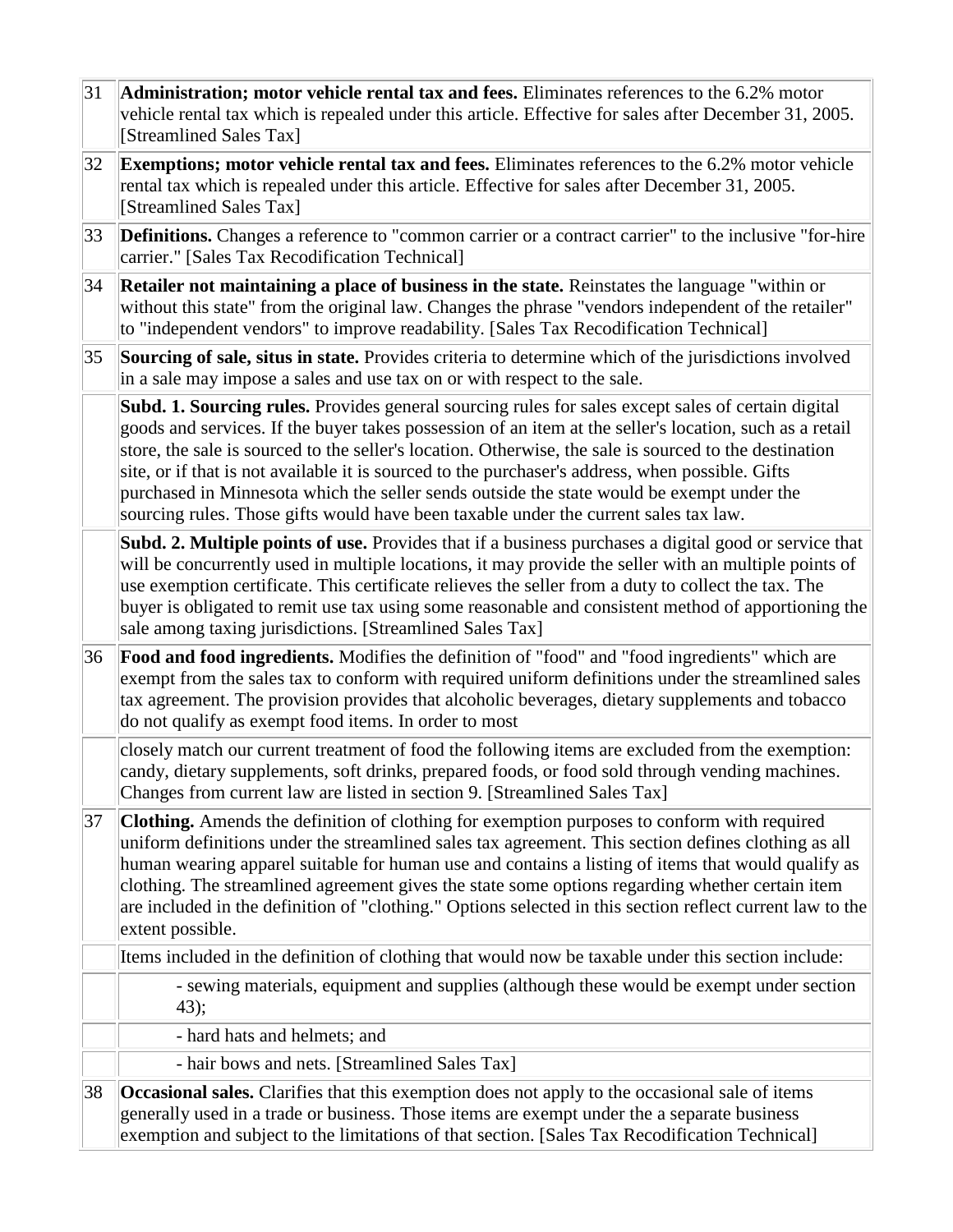39 **Constitutional prohibitions.** Replaces a laundry list of specific services with the phrase "services." Any limitations regarding which services are exempt are contained in the referenced constitutions and laws. [Sales Tax Recodification Technical] 40 **Maintenance of cemetery grounds.** Changes a cross reference to specific taxable services that is required by the movement of the taxable services list back into the definition of "sale and purchase." [Sales Tax Recodification Technical] 41 **Trade allowance.** Creates an exemption for the portion of the sales price which is reduced in an amount allowed by the seller as a credit for tangible personal property taken by the seller to be resold in the seller's normal regular course of business. This is equivalent to the credit for trade-ins included in the current definition of "sales price." [Streamlined Sales Tax] 42 **Sewing materials.** Provides a sales tax exemption for sewing materials equivalent to the exemption for these materials included in the current clothing exemption. [Streamlined Sales Tax] 43 **Ambulance supplies, parts, and equipment.** Exempts from sales tax the following sales to a licensed ambulance service: - supplies and equipment used to provide medical care; and - repair and replacement parts for the ambulances. Effective for sales and purchases made after July 31, 2001. 44 **Energy efficient products.** Provides a temporary (from August 1, 2001 to July 1, 2005) sales tax exemption for the following products if they have federal energy star or energy guide labels indicating that they are energy efficient: - residential lighting fixtures and compact flourescent bulbs with energy star labels; - electric heat pump hot water heater with an energy factor of at least 1.9; - natural gas water heater with an energy factor of at least 0.62; - natural gas furnace with annual fuel utilization efficiency greater than 92 percent Also exempts photovoltaic equipment (devices that convert light to electricity) from the sales tax (effective from August 1, 2001 through July 1, 2005) . 45 **Materials consumed in industrial production.** Additional language is added to space heating and lighting to include "cooling" and to clarify that fuel for these purposes are only exempt to the extent that the temperature and lighting requirements are outside a normal range and are necessary to the production process. Removes the word "industrial" as redundant. [Sales Tax Recodification Technical] 46 **Materials used in providing certain taxable services.** Additional language is added to space heating and lighting to include "cooling" and to clarify that fuel for these purposes are only exempt to the extent that the temperature and lighting requirements are outside a normal range and are necessary to the production process. Corrects a cross-reference related to the movement of the taxable services list back into the definition of "sale and purchase." Removes the word "taxable" as redundant and potential confusing given the litigation on what is meant by "taxable services." [Sales Tax Recodification Technical] 47 **Capital equipment.** The following changes are made to this section: Combined the third and fourth sentences in paragraph (a) to clarify that the requirement that it be "essential to the integrated production process" is part of the basic definition of capital equipment. Adds the list of qualifying processes for clarity. Added general space "cooling" to the list of purposes for which equipment does not qualify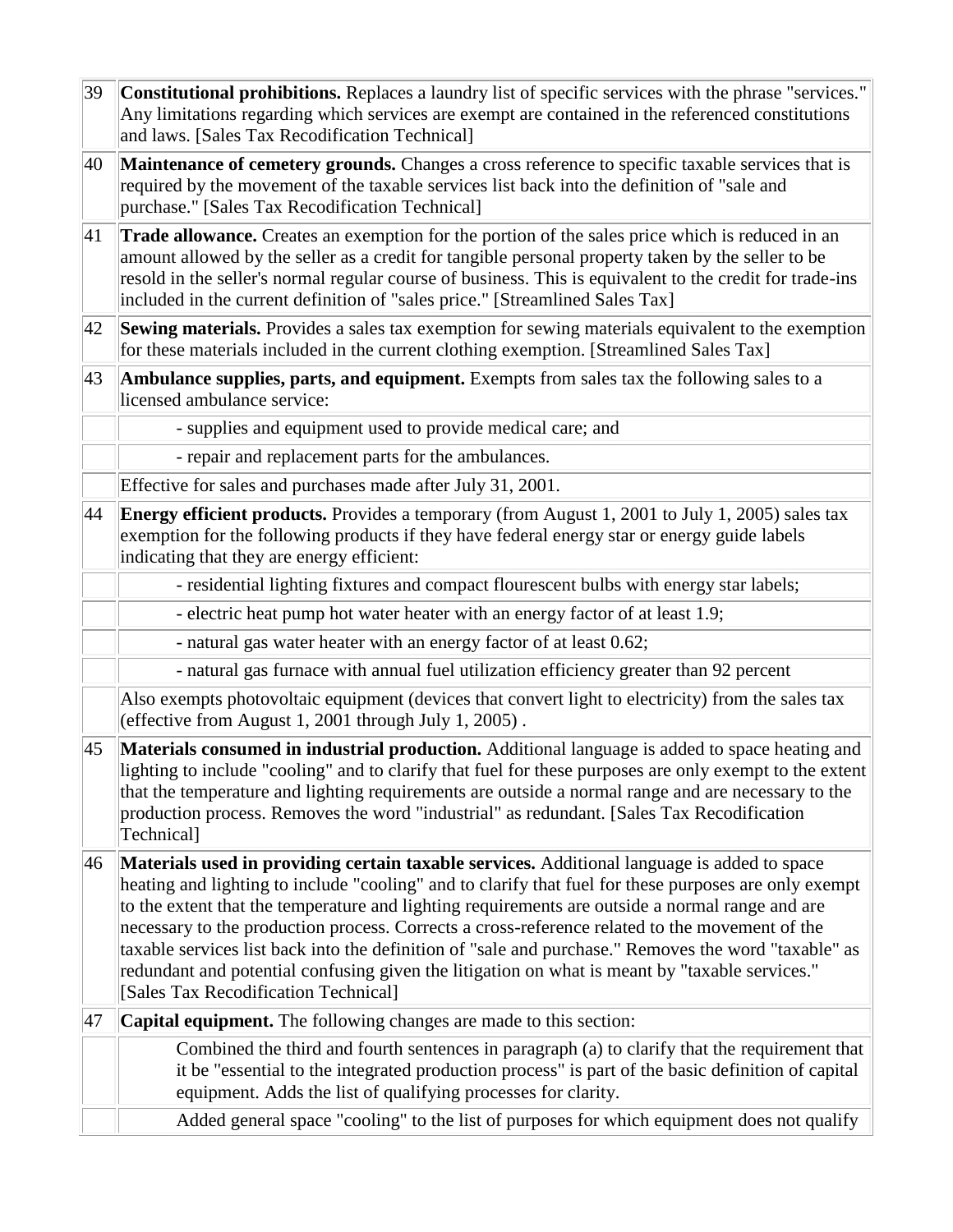|    | for this exemption.                                                                                                                                                                                                                                                                                                                                                                                                                                              |
|----|------------------------------------------------------------------------------------------------------------------------------------------------------------------------------------------------------------------------------------------------------------------------------------------------------------------------------------------------------------------------------------------------------------------------------------------------------------------|
|    | Removed the definition of "integrated production process" and moved its definition back to<br>the definition of machinery. Under the old law, this language only applied to "machinery"<br>and not to "equipment." Integrated production process remains undefined for the definition<br>of "equipment." [Sales Tax Recodification Technical]                                                                                                                    |
| 48 | Advertising materials. Rewritten extensively to clarify that this exemption applies to all<br>advertising ultimately mailed to persons outside of the state, regardless of where the mailing occurs<br>or whether the advertising material is temporarily stored in the state. [Sales Tax Recodification<br>Technical]                                                                                                                                           |
| 49 | <b>Outstate transport or delivery.</b> Rewritten to clarify that all the conditions listed in the section<br>must be met in order to qualify for the exemption. [Sales Tax Recodification Technical]                                                                                                                                                                                                                                                             |
| 50 | <b>Property in transit.</b> The headnote is changed to clarify that this an exemption for property in<br>transit. The phrase "common carrier" is replaced with "for-hire carrier." The word "intermediate" is<br>removed from the phrase "without use" since it was not part of the old statutory language. [Sales<br><b>Tax Recodification Technical]</b>                                                                                                       |
| 51 | Custom computer software. Replaces the phrase "storage media" with the phrase "contained on<br>tapes, disc, cards or another device." This is then consistent with the definition of computer<br>software. [Sales Tax Recodification Technical]                                                                                                                                                                                                                  |
| 52 | <b>Petroleum products.</b> Exempts from the sales tax petroleum products purchased by a transit system<br>receiving medical assistance transportation payments and by licensed ambulance services. Effective<br>for sales and purchase made after July 31, 2001.                                                                                                                                                                                                 |
| 53 | Sale of property used in a trade or business. The headnote is changed to clarify what qualifies for<br>this exemption. Paragraphs (a) and (b) are combined and rewritten to clarify which criteria must be<br>met in order to qualify for the exemption. Language is added to clarify that this exemption applies<br>to storage, use, and consumption as well as to the sale if the sale meets the listed requirements.<br>[Sales Tax Recodification Technical]  |
| 54 | Machinery and equipment for telecommunications service provision. Provides a sales tax<br>exemption for machinery, equipment, and attachments used by a telecommunications provider to<br>provide telecommunications services. Telecommunications services include telephony, television,<br>radio, and Internet access service or other information transmission services, regardless of the<br>means of transmission. Effective for sales after July 31, 2001. |
| 55 | Materials consumed in agricultural production. Additional language is added to space heating<br>and lighting to include "cooling" and to clarify that fuel for these purposes are only exempt to the<br>extent that the temperature and lighting requirements are outside a normal range and are necessary<br>to the production process. [Sales Tax Recodification Technical]                                                                                    |
| 56 | <b>Exemptions for governments and nonprofit groups (Scope).</b> Language added to clarify that<br>some exemptions listed in this section refer to purchases by certain entities while others refer to<br>sales by certain entities. [Sales Tax Recodification Technical]                                                                                                                                                                                         |
| 57 | Sales to governments. Exempts from the sales tax Metropolitan Council purchases of construction<br>materials, supplies, and equipment used for its transit operations. Effective for sales after July 31,<br>2001.                                                                                                                                                                                                                                               |
|    | Also changes a cross reference to specific taxable services that is required by the movement of the<br>taxable services list back into the definition of "sale and purchase" in section 9. [Sales Tax<br><b>Recodification Technical]</b>                                                                                                                                                                                                                        |
| 58 | Sales of certain goods and services to government. Eliminates the exemption for supplies and                                                                                                                                                                                                                                                                                                                                                                     |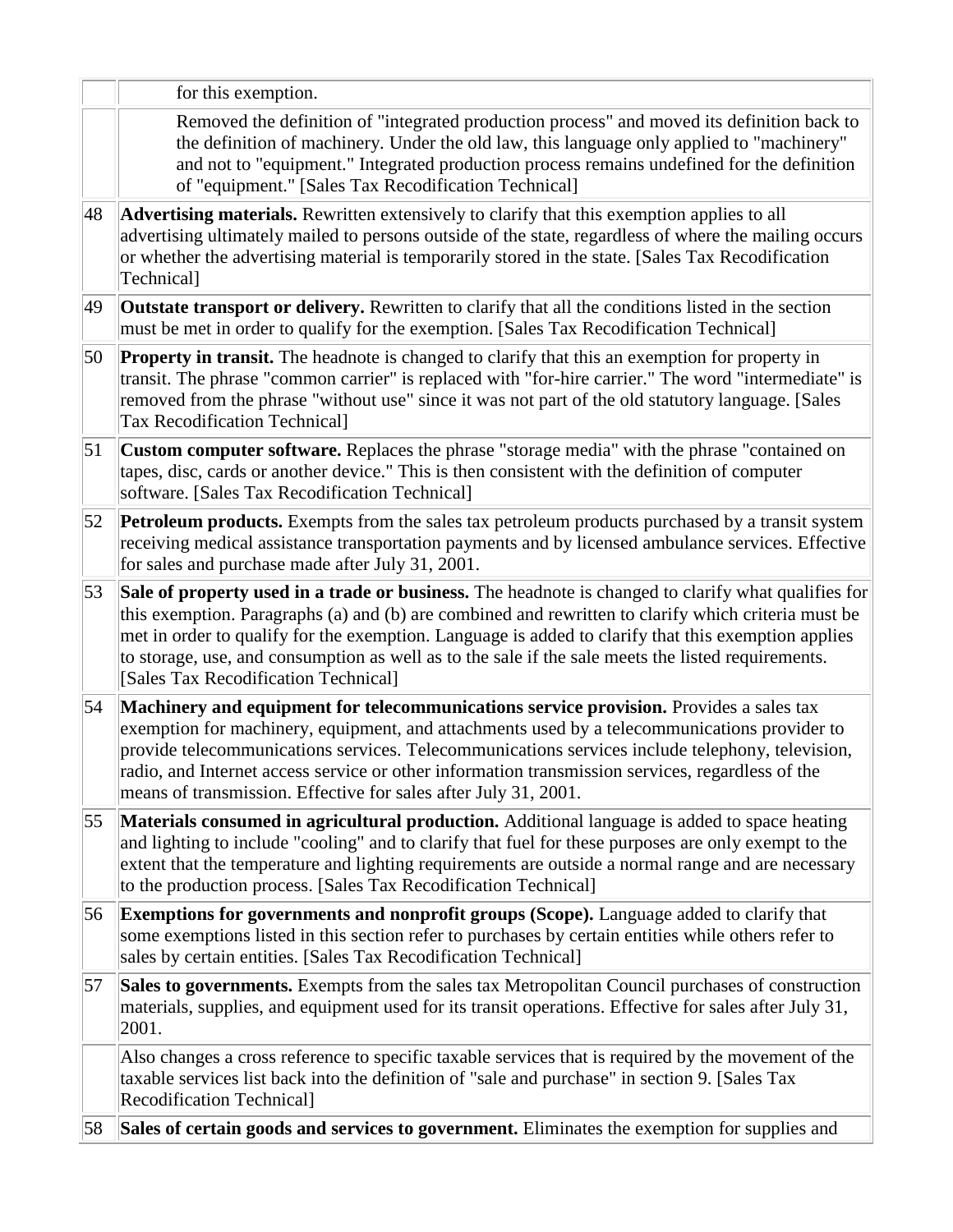|    | equipment used to provide medical care by an ambulance service owned and operated by a political<br>subdivision. This is superseded by the proposed general exemption. Also expands the exemption<br>for leased transit vehicles to include vehicles leased by opt-out transit programs and non-metro<br>transit programs. Effective for sales after July 31, 2001.                                                                        |
|----|--------------------------------------------------------------------------------------------------------------------------------------------------------------------------------------------------------------------------------------------------------------------------------------------------------------------------------------------------------------------------------------------------------------------------------------------|
| 59 | Sales to nonprofit groups. Replaces "entity" with the list of qualifying types of organizations that<br>were included in the old law. Went back to the original language related to maintenance of<br>cemeteries owned by a religious organization. This is necessary since some organizations who<br>perform this function may not be organized and operated exclusively for this purpose. [Sales Tax<br><b>Recodification Technical]</b> |
|    | Also provides that purchases by a single member, limited liability company (LLC) would qualify<br>for this exemption if the single member of the LCC would qualify for the exemption. For example,<br>if Nonprofit Inc. qualifies as an exempt nonprofit entity under the sales tax and creates a single<br>member LLC, the LLC would be permitted to make exempt purchases on the same basis as<br>Nonprofit Inc.                         |
| 60 | Hospitals and outpatient surgical centers. Clarifies that although the outpatient surgical center<br>may be licensed by another state, only procedures authorized or required by this state to be<br>performed at this type of facility qualify for the exemption. [Sales Tax Recodification Technical]                                                                                                                                    |
|    | Also provides that purchases by a single member, limited liability company (LLC) would qualify<br>for this exemption if the single member of the LCC would qualify for the exemption. For example,<br>if Nonprofit Inc. qualifies as an exempt nonprofit entity under the sales tax and creates a single<br>member LLC, the LLC would be permitted to make exempt purchases on the same basis as<br>Nonprofit Inc.                         |
| 61 | Regionwide public safety radio communication system; products and services. Incorporates a<br>limitation on the exemption that used to be contained in a revisor's note. [Sales Tax Recodification<br>Technical]                                                                                                                                                                                                                           |
| 62 | Nonprofit tickets or admissions. Clarifies that a nonprofit organization only qualifies for the<br>exemption for tickets and admissions to arts events if the following conditions are met:                                                                                                                                                                                                                                                |
|    | - the ticket sales are recorded on the nonprofits organization's books;                                                                                                                                                                                                                                                                                                                                                                    |
|    | - at least a percentage of the organization's annual revenue is from charitable contributions<br>(sets the percentage at three percent for tax year 2002, four percent for 2003, and five<br>percent for 2004 and following years); and                                                                                                                                                                                                    |
|    | - all net revenues from the event must be used to fund other arts events.                                                                                                                                                                                                                                                                                                                                                                  |
|    | This portion is effective for events held after July 1, 2001 provided that tickets did not go on sale<br>before August 1, 2001.                                                                                                                                                                                                                                                                                                            |
|    | Also exempts Minnesota Zoo tickets and admissions from the sales tax. Tickets and admissions to<br>non-zoo sponsored performances or events held on zoo grounds are not exempt. Effective for sales<br>after July 31, 2001.                                                                                                                                                                                                                |
| 63 | Fundraising sales by or for nonprofits. Provides a sales tax exemption for the sales of tangible<br>personal property if the following conditions are met:                                                                                                                                                                                                                                                                                 |
|    | - the entire proceeds, less the cost of obtaining the item(s) for sale, will be contributed to a<br>registered combined charitable organization;                                                                                                                                                                                                                                                                                           |
|    | - the combined charitable campaign has given written permission for the sale; and                                                                                                                                                                                                                                                                                                                                                          |
|    | - the sales period does not exceed 24 days per year.                                                                                                                                                                                                                                                                                                                                                                                       |
|    | Effective for sales after July 31, 2001.                                                                                                                                                                                                                                                                                                                                                                                                   |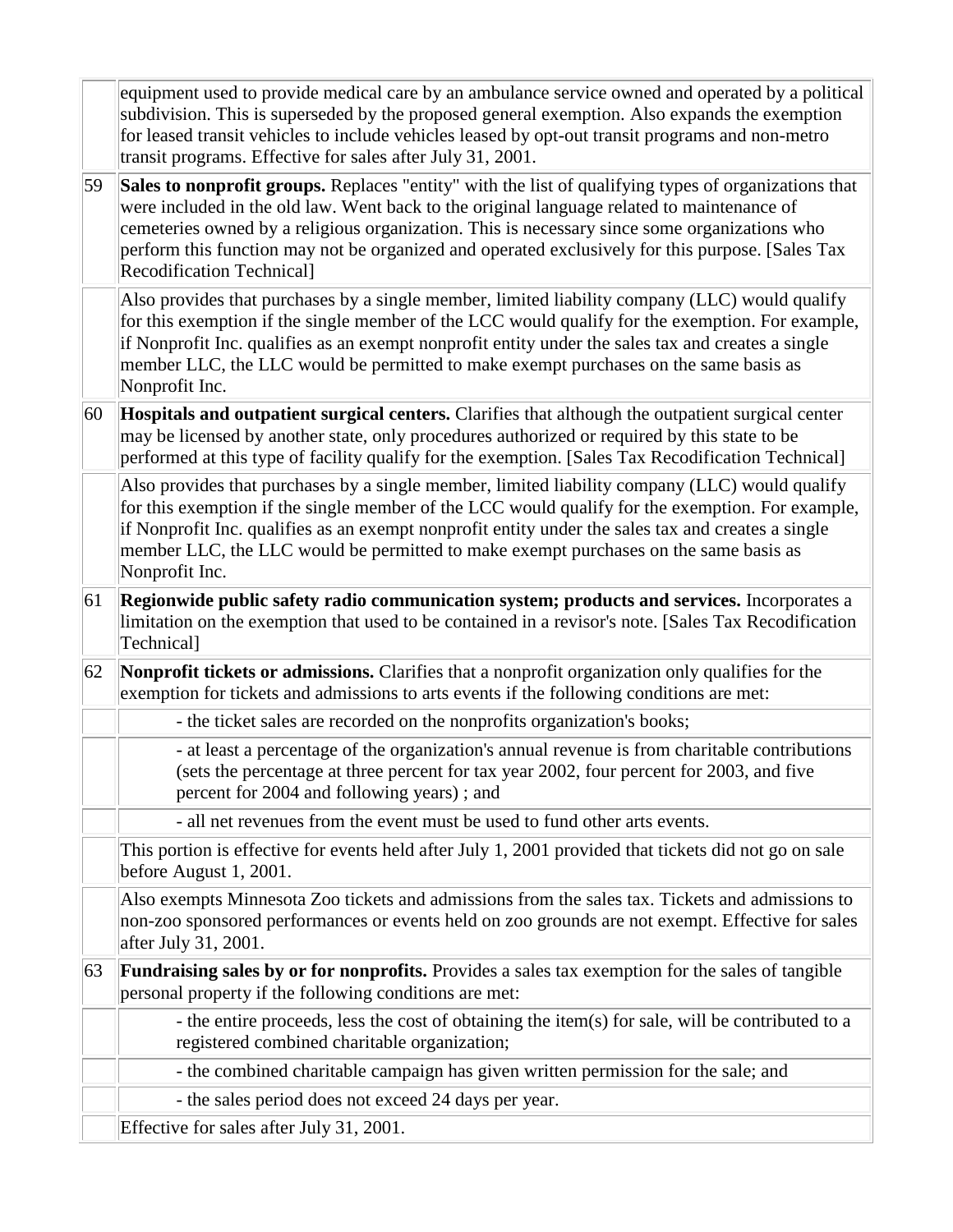|    | Also standardizes references to young people "age 18 and under." [Sales Tax Recodification<br>Technical]                                                                                                                                                                                                                                                                                                                                                                                                                                                             |
|----|----------------------------------------------------------------------------------------------------------------------------------------------------------------------------------------------------------------------------------------------------------------------------------------------------------------------------------------------------------------------------------------------------------------------------------------------------------------------------------------------------------------------------------------------------------------------|
| 64 | Fundraising sales sponsored by nonprofit group. Removes a reference to taxable services not<br>included under the old law. [Sales Tax Recodification Technical]                                                                                                                                                                                                                                                                                                                                                                                                      |
| 65 | Business incubator and industrial park. Provides that purchases by a single member, limited<br>liability company (LLC) would qualify for this exemption if the single member of the LCC would<br>qualify for the exemption. For example, if Nonprofit Inc. qualifies as an exempt nonprofit entity<br>under the sales tax and creates a single member LLC, the LLC would be permitted to make exempt<br>purchases on the same basis as Nonprofit Inc.                                                                                                                |
| 66 | Soybean oilseed processing facility construction and agricultural processing materials.<br>Exempts from the sales tax construction materials and supplies for, and equipment incorporated<br>into, the construction, improvement, or expansion of a cooperative soybean oilseed facility if<br>located in a county with less than 21,000 people.                                                                                                                                                                                                                     |
| 67 | Poultry litter and other biomass generation facility construction materials and equipment.<br>Provides a sales tax exemption for materials, supplies, and equipment incorporated into the<br>construction, improvement, or expansion of a electricity generation facility if the facility meets<br>certain criteria:                                                                                                                                                                                                                                                 |
|    | - it utilizes poultry litter or other biomass as a primary fuel source; and                                                                                                                                                                                                                                                                                                                                                                                                                                                                                          |
|    | - it generates power under a contract approved by the public utilities commission (PUC)<br>under the state biomass power mandate.                                                                                                                                                                                                                                                                                                                                                                                                                                    |
|    | The exemption is for purchases made after June 30, 2001, and before January 1, 2003.                                                                                                                                                                                                                                                                                                                                                                                                                                                                                 |
| 68 | Disaster relief; Construction materials; Yellow Medicine county law enforcement. Exempts<br>from sales tax construction materials and supplies, and furnishings, fixtures, and equipment used in<br>the construction, improvement, or expansion of county law enforcement and family service center<br>in the county of Yellow Medicine, to offset recent county costs associated with natural disasters.<br>Requires that the tax be paid upfront, with the county applying for the refund. Effective for sales<br>after June 30, 2000, and before January 1, 2003. |
| 69 | Sales tax exemption; construction materials and equipment. Exempts materials and supplies<br>used or consumed in, and equipment incorporated into, the construction, improvement, or<br>expansion of a waste processing facility that uses waste tires. Effective for purchase made on or<br>after June 1, 2001 and before January 1, 2004.                                                                                                                                                                                                                          |
| 70 | Sales tax exemption; qualified low-income housing. Provides a sales tax exemption for purchases<br>by a public housing agency or a political subdivision's Housing and Redevelopment Authority of<br>construction materials and supplies and equipment incorporated into buildings, if the materials are<br>used in construction, improvement, or expansion of qualified low-income housing projects. The<br>exemption applies to purchases by the owner of the building or a contractor. Effective for sales<br>after July 31, 2001.                                |
| 71 | Duty of retailer. Provides that a retailer is relieved from collecting and remitting the sales tax if the<br>retailer receives an exemption certificate from the purchaser and it repeals the language requiring<br>that the certificate be taken in good faith. [Streamlined Sales Tax]                                                                                                                                                                                                                                                                             |
| 72 | <b>Refund appropriation.</b> Adds the refund for mechanism for building materials for the Long Lake<br>Conservation Center. This was accidentally left out of the recodification. [Sales Tax Recodification<br>Technical] Also provides a refund mechanism for purchases for the Yellow Medicine law<br>enforcement and family center construction project.                                                                                                                                                                                                          |
| 73 | <b>Collection at time of sale.</b> Removes the phrase "or charge for service" as redundant since it is                                                                                                                                                                                                                                                                                                                                                                                                                                                               |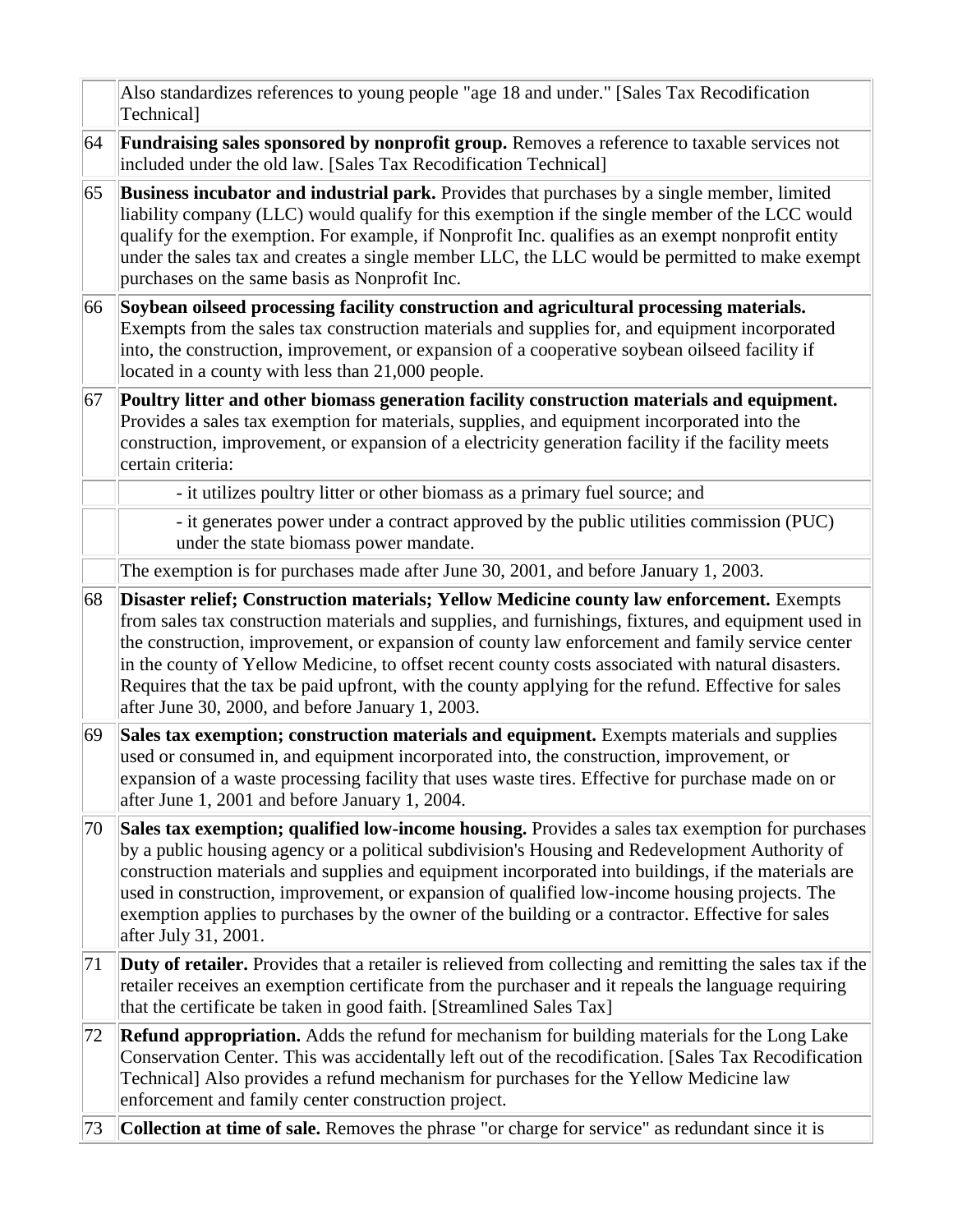|                         | already included in the sales price. [Sales Tax Recodification Technical]                                                                                                                                                                                                                                                                                                                                                                                                                                                                                                           |
|-------------------------|-------------------------------------------------------------------------------------------------------------------------------------------------------------------------------------------------------------------------------------------------------------------------------------------------------------------------------------------------------------------------------------------------------------------------------------------------------------------------------------------------------------------------------------------------------------------------------------|
| 74                      | Credit for taxes paid to other states and their political subdivisions. Provides that if an item<br>subject to the Minnesota sales and use tax has already been subjected to tax in another state or<br>political subdivision of a state, Minnesota will give a credit against its tax for the taxes paid in the<br>other state. Currently, Minnesota gives a credit for taxes paid to another state but only gives credit<br>for taxes paid to political subdivisions of states that have entered into the Multistate Tax Compact.<br>Effective for sales after December 31, 2001. |
| 75<br>$ \pmb{\&}$<br>86 | Revocation of sales and use tax permits. Allows the commissioner to revoke a retailer's sales tax<br>permit for violation of the cigarette and tobacco products chapter in excess of a threshold. Sets the<br>threshold for permit revocation at purchase from an unlicensed seller of at least 100 cartons of<br>cigarettes or \$500 of tobacco products. Also provides for administrative appeal before revocation.<br>Effective August 1, 2001.                                                                                                                                  |
| 76                      | <b>Commissioner may permit.</b> Eliminates obsolete language since all local taxes must have a<br>corresponding use tax. [Sales Tax Recodification Technical]                                                                                                                                                                                                                                                                                                                                                                                                                       |
| 77                      | <b>Registration; records.</b> Eliminates obsolete language since all local taxes must have a<br>corresponding use tax. [Sales Tax Recodification Technical]                                                                                                                                                                                                                                                                                                                                                                                                                         |
| 78                      | Seizure of property used in illegal transport. Changes the reference from "common carrier" to<br>"for-hire carrier." [Sales Tax Recodification Technical]                                                                                                                                                                                                                                                                                                                                                                                                                           |
| 79                      | <b>Auctions of security.</b> Replaces a reference to "service of a notice of deficiency" with "an order of<br>assessment" since there is no prescription for serving the former under current law. [Sales Tax<br>Recodification Technical]                                                                                                                                                                                                                                                                                                                                          |
| 80                      | Deposit of revenues. Changes a cross reference to specific taxable services that is required by the<br>movement of the taxable services list back into the definition of "sale and purchase". [Sales Tax<br>Recodification Technical]                                                                                                                                                                                                                                                                                                                                               |
| 81                      | Exemptions. Makes a correction to a cross-reference. Clarifies that sales delivered to a common<br>carrier for delivery outside of a city are not subject to a city's local sales tax. [Sales Tax<br><b>Recodification Technical]</b>                                                                                                                                                                                                                                                                                                                                               |
| 82                      | Enforcement, collection, and administration. Repeals the authority for Duluth to continue<br>administering and collecting its own local sales tax after December 31, 2002. All local sales taxes<br>are required to be collected and administered by the department of revenue under the streamlined<br>sales tax agreement. [Streamlined Sales Tax]                                                                                                                                                                                                                                |
| 83                      | <b>Department's cost of collection.</b> Requires that the commissioner of revenue deduct from payments<br>of local sales tax collections to local jurisdictions, the cost of constructing and maintaining a zip<br>code or geo-code data base as required by the streamlined sales and use tax agreement for<br>administration of local sales taxes. Effective for costs incurred after June 30, 2001. [Streamlined<br>Sales Tax]                                                                                                                                                   |
| 84                      | Uniform Sales and Use Tax Administration Act. Authorizes the commissioner of revenue to<br>enter into an agreement with other states to develop a simplified sales and use tax collection and<br>administration system.                                                                                                                                                                                                                                                                                                                                                             |
|                         | <b>Subd. 1. Title.</b> Gives the title "Uniform Sales and Use Tax Administration Act" to the section.                                                                                                                                                                                                                                                                                                                                                                                                                                                                               |
|                         | Subd. 2. Definitions. Defines the following phrases. "Agreement" means the Streamlined Sales and<br>Use Tax Agreement. "Certified automated system" means software jointly certified by member<br>states as capable of determining the tax owed to each state. "Certified service provider" means an<br>agent jointly certified by member states to calculate and remit the tax for a seller.                                                                                                                                                                                       |
|                         | Subd. 3. Legislative finding. States that the intent of entering into the agreement is to simplify the                                                                                                                                                                                                                                                                                                                                                                                                                                                                              |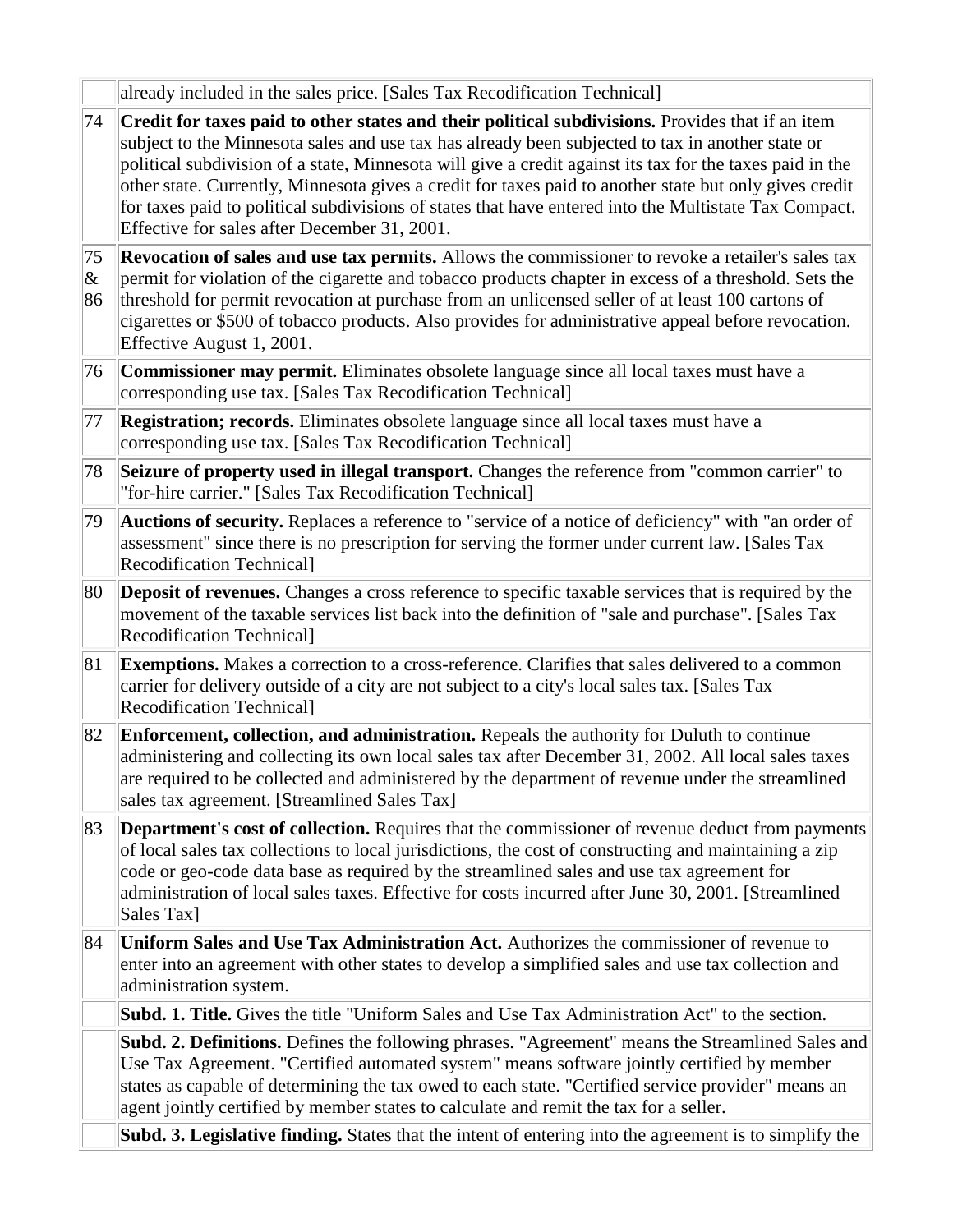burden of tax administration and compliance for sellers.

**Subd. 4. Authority to enter agreement.** Authorizes the commissioner of revenue to enter into the streamlined sales and use tax agreement and work jointly with other member states to establish administrative standards. Allows the commissioner to take steps necessary to implement the provisions of the agreement.

**Subd. 5. Relationship to state law.** Requires that any changes needed to state law in order to implement the agreement are not automatic but must be enacted by the legislature.

**Subd. 6. Agreement requirements.** Lists the requirements that each state must comply with in order to participate in the agreement. These include the following:

- one uniform rate per state with no caps or thresholds on application of the rate to any transaction, as required by December 31, 2005, under the agreement;

- uniform standards regarding sourcing, administration of exemptions, bad debts, and tax returns and remittances;

- adoption of uniform definitions as developed under the agreement;

- one central registration system for sellers which is valid for all member states with agreement that use of the system can not be used to determine whether a seller has nexus in any state for any tax;

- identical state and local tax bases within a state with state collection and administration of all local taxes, as required by December 31, 2005, under the agreement;

- agreement to provide a yet to be determined collection allowance to sellers and certified service providers;

- agreement to certify and maintain compliance with the provisions of the agreement while a member state;

- agreement to a uniform policy for certified service providers to protect the privacy of consumers; and

- agreement to an advisory council made up of representative of the private sector and nonmember states to consult with the member states on administration of the agreement.

**Subd. 7. Cooperating sovereigns.** Agreement to an advisory council made up of representative of the private sector and non-member states to consult with the member states on administration of the agreement.

**Subd. 8. Limited binding and beneficial effect.** States that no one may bring a challenge against a state agency or have a state law declared invalid based on the argument that the agency's action or the law are inconsistent with the agreement.

**Subd. 9. Seller and third party liability.** Reduces liability and audits for sellers using a certified service provider or a certified automated system for sales tax collection. States that if a seller contracts with a certified service provider, the service provider is liable for the tax collection and remittance, not the seller, except if the seller commits fraud. Sellers using a service provider would not be subject to audit on transactions handled by the service provider. Requires that a person providing a certified automated system be responsible for any underpayment of tax attributable to the system.

The streamlined sales and use tax agreement provides much more detail on implementation of the requirements listed in this bill. Other provisions contained in the agreement but not explicitly stated in this bill include:

- that all necessary changes to state and local tax rates and bases be effective by December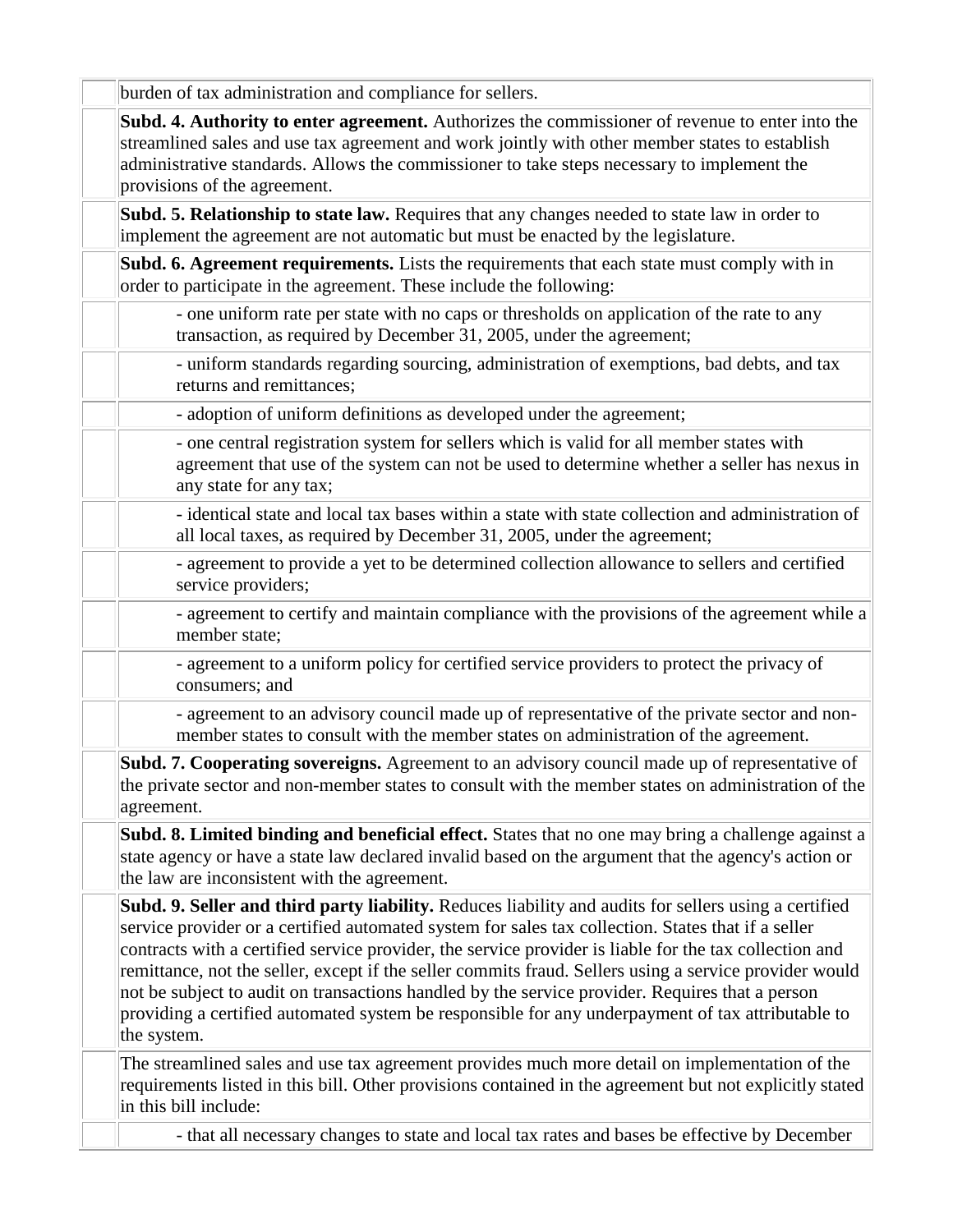|    | 31, 2005;                                                                                                                                                                                                                                                                                                                                                                                                                                                                                                                                     |
|----|-----------------------------------------------------------------------------------------------------------------------------------------------------------------------------------------------------------------------------------------------------------------------------------------------------------------------------------------------------------------------------------------------------------------------------------------------------------------------------------------------------------------------------------------------|
|    | - a 60 days notice of a rate or boundary change and that changes in rates only take effect on<br>the first day of a calendar quarter;                                                                                                                                                                                                                                                                                                                                                                                                         |
|    | - that the state maintain a zip code or geo-code data base for administering local sales taxes;                                                                                                                                                                                                                                                                                                                                                                                                                                               |
|    | - that the state provide amnesty for uncollected or unpaid sales and use taxes for sellers who<br>take part in the agreement if the seller was not registered in the state for 12 months prior to<br>commencement of the state's participation in the agreement; and                                                                                                                                                                                                                                                                          |
|    | - that the state allow alternate collection and remittance methods such as use of a third-party<br>Certified Service Provider (CSP), a Certified Automated System (CAS), or the seller's own<br>automated sales tax system if it has been certified as a CAS. [Streamlined Sales Tax]                                                                                                                                                                                                                                                         |
| 85 | <b>Exemptions from sales tax on motor vehicles.</b> Provide an exemption for the purchase of vehicles<br>used for transit outside the metropolitan area or for transit in an opt-out area in the metropolitan<br>area. Effective for sales after July 31, 2001.                                                                                                                                                                                                                                                                               |
| 87 | Liquor, lodging and restaurant taxes; city of Minneapolis. Allows the city of Minneapolis to<br>levy the entire extra three percent tax on lodging in hotels or motels with more than 50 rooms by<br>increasing the maximum combined rate of all sales taxes on this type of lodging from 12 percent to<br>13 percent. The revenue from this tax is used to fund the city convention center.                                                                                                                                                  |
|    | Currently the cap limits the imposition of this tax to two percent because the combined rate of all<br>the other sales taxes is 10 percent as outlined below:                                                                                                                                                                                                                                                                                                                                                                                 |
|    | - 6.5% general sales tax rate;                                                                                                                                                                                                                                                                                                                                                                                                                                                                                                                |
|    | - 0.5% Minneapolis local sales tax rate; and                                                                                                                                                                                                                                                                                                                                                                                                                                                                                                  |
|    | - 3.0% general Minneapolis lodging tax.                                                                                                                                                                                                                                                                                                                                                                                                                                                                                                       |
| 88 | <b>Effective dates.</b> Extends the expiration date for a sales tax exemption for construction materials<br>used to build a biomass electrical generating facility to July 1, 2003. Currently this exemption<br>expires July 1, 2001.                                                                                                                                                                                                                                                                                                         |
| 89 | <b>Effective date.</b> Extends the expiration date on the sales tax exemption for construction of the<br>Prairie Farmers Cooperative agricultural processing facility by one year, to December 31, 2001.<br>Applies retroactively to sales made on or after December 31, 2000.                                                                                                                                                                                                                                                                |
| 90 | Plan for replacement of revenue raised by current taxes on alcohol. Requires that the<br>commissioner of revenue submit a plan by January 1, 2003, for a new tax to replace the revenues<br>currently raised by the existing higher sales tax on liquor and the current liquor tax. The different<br>sales tax on liquor is required to be eliminated under the agreement by December 31, 2005.<br>Effective the day after final enactment. [Streamlined Sales Tax]                                                                           |
| 91 | Plan for replacement of revenue raised by taxes on short term motor vehicle rental. Requires<br>that the commissioner of revenue submit a plan by January 1, 2003, for a new tax to replace the<br>revenues currently raised by the existing extra 6.2% sales tax on short term motor vehicle rentals<br>contained in chapter 297A. This tax must be eliminated under the agreement by December 31,<br>2005. The 3.0% fee that is retained by the lessor is not repealed. Effective the day after final<br>enactment. [Streamlined Sales Tax] |
| 92 | <b>Direction to the commissioner of revenue.</b> Requires the commissioner of revenue to request that a<br>uniform definition of "clothing made from fur" be developed and adopted under the streamlined<br>sales tax agreement. Effective the day after final enactment. [Streamlined Sales Tax]                                                                                                                                                                                                                                             |
| 93 | Instruction to Revisor. Requires the revisor to:                                                                                                                                                                                                                                                                                                                                                                                                                                                                                              |
|    | - put the definitions in the capital equipment exemption back into alphabetical order; and                                                                                                                                                                                                                                                                                                                                                                                                                                                    |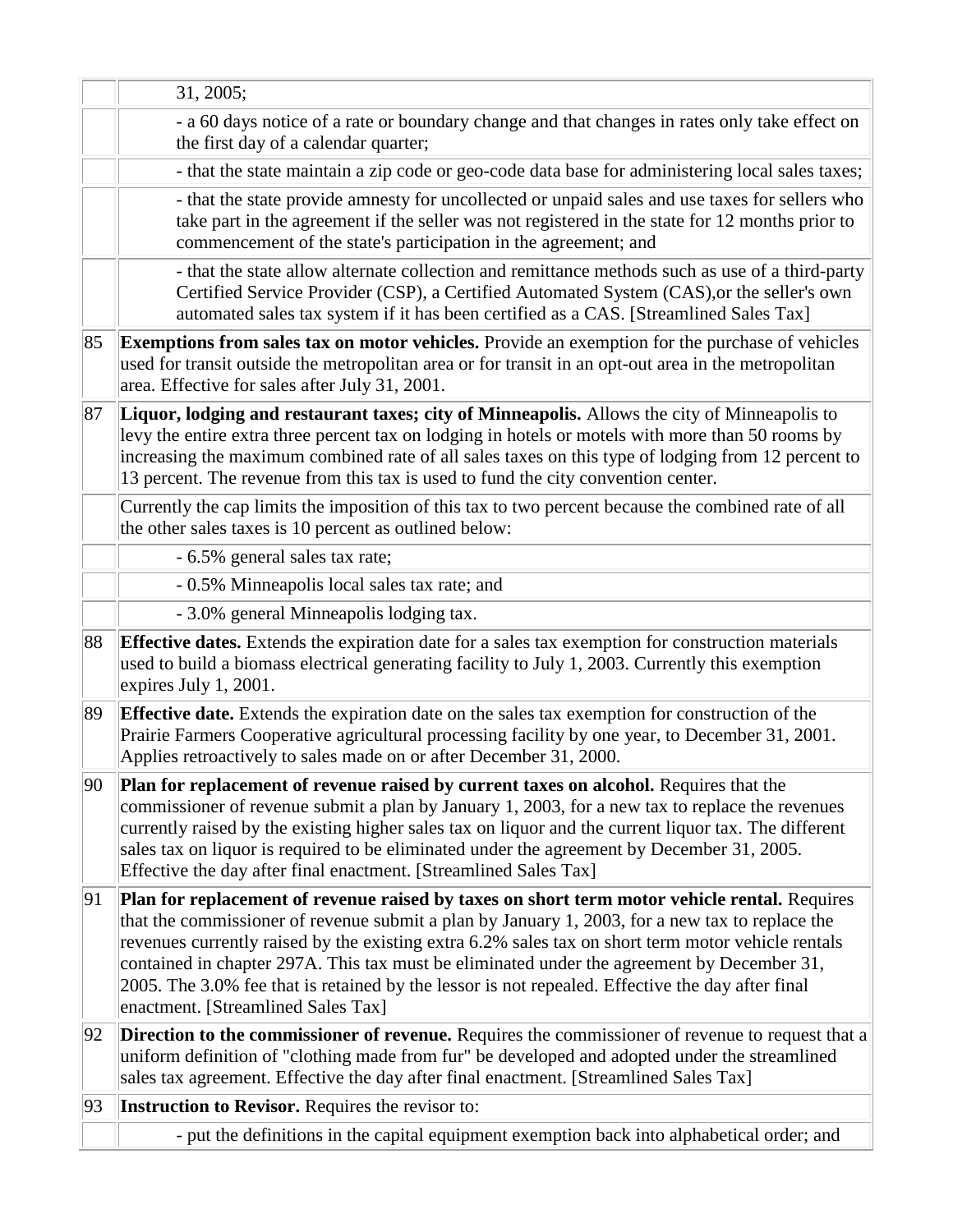|                 | - move the motor vehicle exemption from the business exemptions to the general<br>exemptions. [Sales Tax Recodification Technical]                                                                                                                                                                                                                                                                                                                                        |  |  |
|-----------------|---------------------------------------------------------------------------------------------------------------------------------------------------------------------------------------------------------------------------------------------------------------------------------------------------------------------------------------------------------------------------------------------------------------------------------------------------------------------------|--|--|
| 94              | Appropriation. Appropriates \$1,701,500 in fiscal year 2002 and \$1,125,000 in fiscal year 2003 to<br>the commissioner of revenue to administer this article.                                                                                                                                                                                                                                                                                                             |  |  |
| 95              | <b>Repealer.</b>                                                                                                                                                                                                                                                                                                                                                                                                                                                          |  |  |
|                 | <b>Paragraph</b> (a) repeals the definition of taxable services which is added back to the<br>definition of sale and purchase, the exemption for electricity for snowmaking equipment<br>which has been replaced with a general snowmaking exemption; and the construction<br>materials and equipment exemption for the Duluth, and St. Paul convention centers effective<br>June 30, 2001.                                                                               |  |  |
|                 | <b>Paragraph (b)</b> repeals the 9 percent sales tax rate on liquor and the extra 6.2% tax on short<br>term motor vehicle rentals. These sales must be subject to the standard state rate for sales<br>after December 31, 2005, to be in compliance with the agreement. [Streamlined Sales Tax]                                                                                                                                                                           |  |  |
|                 | Paragraph (c) repeals the construction materials and equipment exemption for the<br>Minneapolis convention center effective June 30, 2002.                                                                                                                                                                                                                                                                                                                                |  |  |
|                 | <b>Paragraph (d)</b> repeals the penalty for underpayment of the accelerated June sales tax<br>liability effective for liabilities after January 1, 2003.                                                                                                                                                                                                                                                                                                                 |  |  |
|                 | <b>Article 13: Special Taxes</b>                                                                                                                                                                                                                                                                                                                                                                                                                                          |  |  |
|                 | <b>Overview</b>                                                                                                                                                                                                                                                                                                                                                                                                                                                           |  |  |
|                 | Allows the commissioner to waive solid waste management taxes in areas affected by disasters.<br>Provides for leased motor vehicles to be subject to the registration tax on the same basis as<br>purchased vehicles.<br>Exempts licensed ambulance services from gasoline and special fuels taxes.<br>Provides for quarterly payment of the insurance premiums tax.<br>Repeals the automobile self-insurance tax and makes a corresponding increase in state police aid. |  |  |
| $\mathbf{1}$    | State police aid. Provides for an annual appropriation for state police aid equal to the fiscal year<br>2001 amount collected under the automobile risk self-insurance tax. This tax is repealed by section<br>14, 15, 9, 41.                                                                                                                                                                                                                                             |  |  |
| 2-<br>3         | Motor vehicle registration tax; leased vehicles. Provides that the tax will be applied to leased<br>motor vehicles at the full amount for the first year of registration, the maximum of \$189 for the<br>second year of registration, and the minimum \$99 for the third and subsequent years of registration.<br>The 2000 Omnibus Tax Law reduced registrations for the first and                                                                                       |  |  |
|                 | second renewal periods; since leased vehicles are re-registered every four months they received the<br>\$189 rate for the fifth through eighth months of registration, and the \$99 rate for the ninth through<br>twelfth months of registration. The proposed change will treat leased vehicles the same as purchased<br>vehicles.                                                                                                                                       |  |  |
| $\vert 4 \vert$ | <b>Petroleum inspection fees.</b> Changes the imposition of the petroleum inspection fee to the first<br>licensed distributor receiving the product in Minnesota. This is the same point of imposition as for<br>gasoline and special fuel taxes. Under present law, the inspection fee is imposed on the petroleum<br>product held in storage and sold or withdrawn from that storage.                                                                                   |  |  |
|                 | The petroleum inspection fee is collected by the Revenue Department along with any taxes due<br>under Chapter 296A. The fee is deposited in the general fund and an appropriation is then made to<br>the Public Service Department to pay for the petroleum related inspections of the weights and                                                                                                                                                                        |  |  |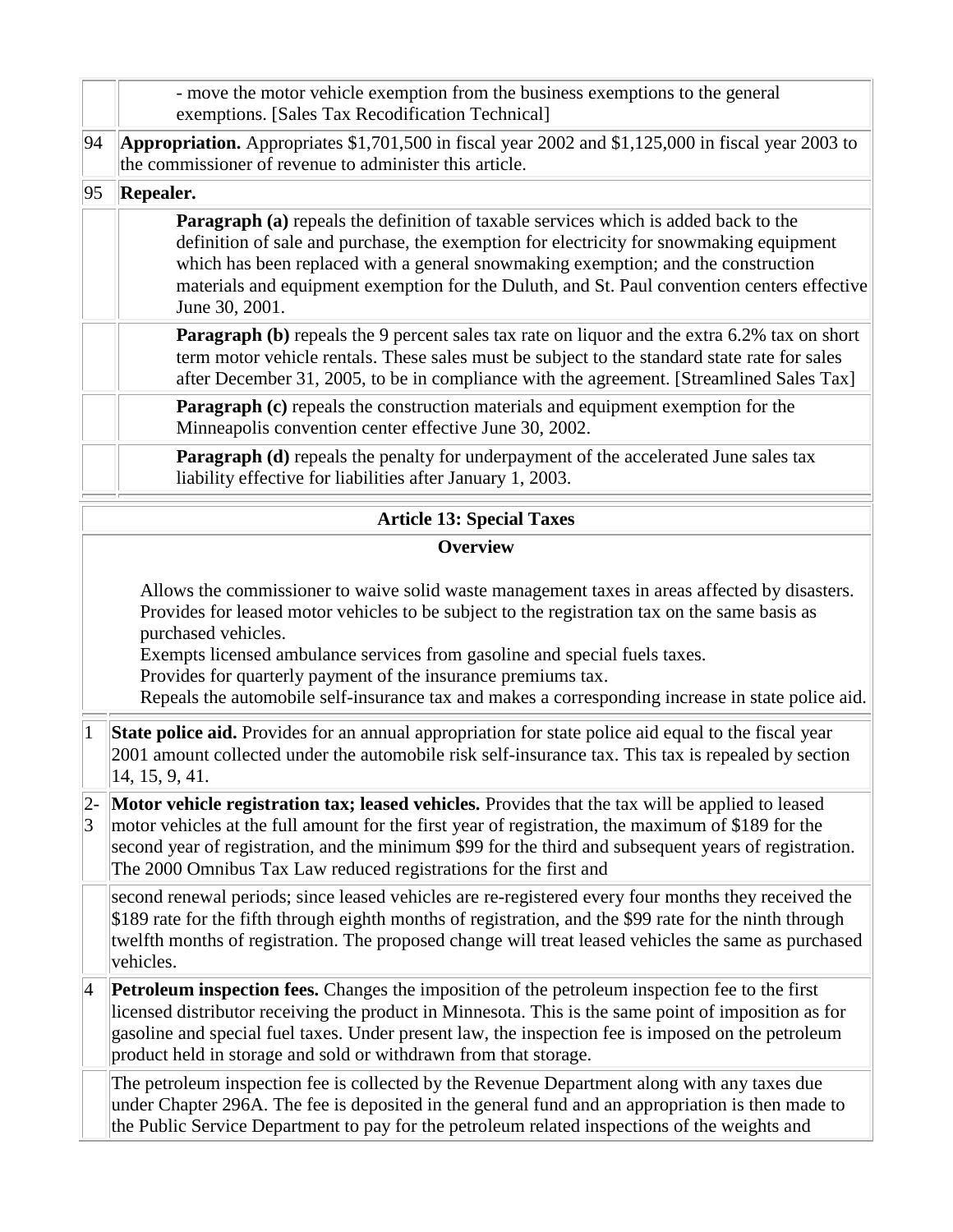|                | measures program.                                                                                                                                                                                                                                                                                                                                                                                                                                                                                                                                                                                                      |  |  |
|----------------|------------------------------------------------------------------------------------------------------------------------------------------------------------------------------------------------------------------------------------------------------------------------------------------------------------------------------------------------------------------------------------------------------------------------------------------------------------------------------------------------------------------------------------------------------------------------------------------------------------------------|--|--|
| $5-$<br> 6     | <b>Ambulance services exemption.</b> Exempts licensed ambulance services from liability for gasoline<br>taxes and special fuels taxes.                                                                                                                                                                                                                                                                                                                                                                                                                                                                                 |  |  |
| 7              | <b>Petroleum tax; shrinkage allowance.</b> Reduces the petroleum tax shrinkage allowance from three<br>percent to 2.5 percent, to more closely correspond to actual shrinkage and the allowance provided by<br>other states. One-third of this percentage will continue to be passed on to the dealers.                                                                                                                                                                                                                                                                                                                |  |  |
| $\overline{8}$ | <b>Disposal of mixed municipal solid waste; rate of tax.</b> Clarifies that the 15.4 percent commercial<br>tax rate applies to non-mixed municipal solid waste (Non-MMSW) that is separately collected and<br>disposed of, if it is disposed of at a land disposal facility that also actively accepts and disposes of<br>mixed municipal solid waste (MMSW). This condition does not apply if (i) the facility owner and<br>operator can demonstrate a physical separation between the MMSW disposal area and the Non-<br>MMSW disposal area, and (ii) the emissions from the two areas are collected separately.     |  |  |
|                | Non-MMSW (such as construction and demolition debris and industrial waste), is subject to a solid<br>waste management tax of 60 cents per non-compacted cubic yard of waste that is managed. The tax<br>rate for MMSW from commercial generators is proposed to decrease from 17 to 15.4 percent of the<br>sales price of the services received from the generators. This section clarifies that when the Non-<br>MMSW and MMSW is commingled, it shall be taxed at the higher commercial tax rate, unless it<br>meets the strict specifications of being physically separated and its emissions collected separately. |  |  |
| 9              | Waiver of solid waste management tax. Allows the commissioner of revenue to waive the solid<br>waste management taxes that would otherwise be paid to dispose of construction debris from events<br>in areas included in a Presidential Declaration of Major Disaster. Requires the debris to be disposed<br>of within 18 months of the declaration to qualify for the waiver.                                                                                                                                                                                                                                         |  |  |
|                | 10 Insurance premiums tax payment dates. Provides for quarterly payments of insurance premiums<br>tax, which would be due on the same dates as other business taxes payable on a quarterly basis.<br>Present law requires insurance premiums tax payments to be made three times per year.                                                                                                                                                                                                                                                                                                                             |  |  |
|                | 11 Insurance premiums tax; amount of required payments. Requires that insurance premiums tax<br>estimated installment payments be one-fourth rather than the current one-third of tax liability,<br>consistent with the shift to quarterly payments.                                                                                                                                                                                                                                                                                                                                                                   |  |  |
|                | 12 Insurance premiums tax; March estimated payment. Changes the installment payment to which<br>an overpayment on an insurance premiums tax annual return can be applied from March 15 to April<br>1, consistent with the shift to quarterly payments                                                                                                                                                                                                                                                                                                                                                                  |  |  |
|                | 13 Lawful gambling tax; report of tax savings. Repeals the requirement that each organization<br>annually calculate and report to the gambling control board 5.26 percent of bingo/paddlewheel/raffle<br>taxes and combined receipts taxes paid after 1998 (the year of the first lawful gambling tax<br>reduction), and only spend the amount so calculated on specified lawful (charitable) purposes within<br>one year of receipt.                                                                                                                                                                                  |  |  |
|                | 14 <b>Appropriation.</b> Appropriates \$140,000 in fiscal year 2002 for system modifications associated with<br>petroleum tax reform.                                                                                                                                                                                                                                                                                                                                                                                                                                                                                  |  |  |
|                | 15 <b>Repealer.</b> Repeals the automobile self-insurance tax.                                                                                                                                                                                                                                                                                                                                                                                                                                                                                                                                                         |  |  |
|                | <b>Article 14: MinnesotaCare Taxes</b>                                                                                                                                                                                                                                                                                                                                                                                                                                                                                                                                                                                 |  |  |
|                |                                                                                                                                                                                                                                                                                                                                                                                                                                                                                                                                                                                                                        |  |  |

**Overview**

This article extends the reduced (1.5%) rate under the health care provider tax for two additional years (through 2003) and makes minor changes in the items subject to the MinnesotaCare taxes. The federal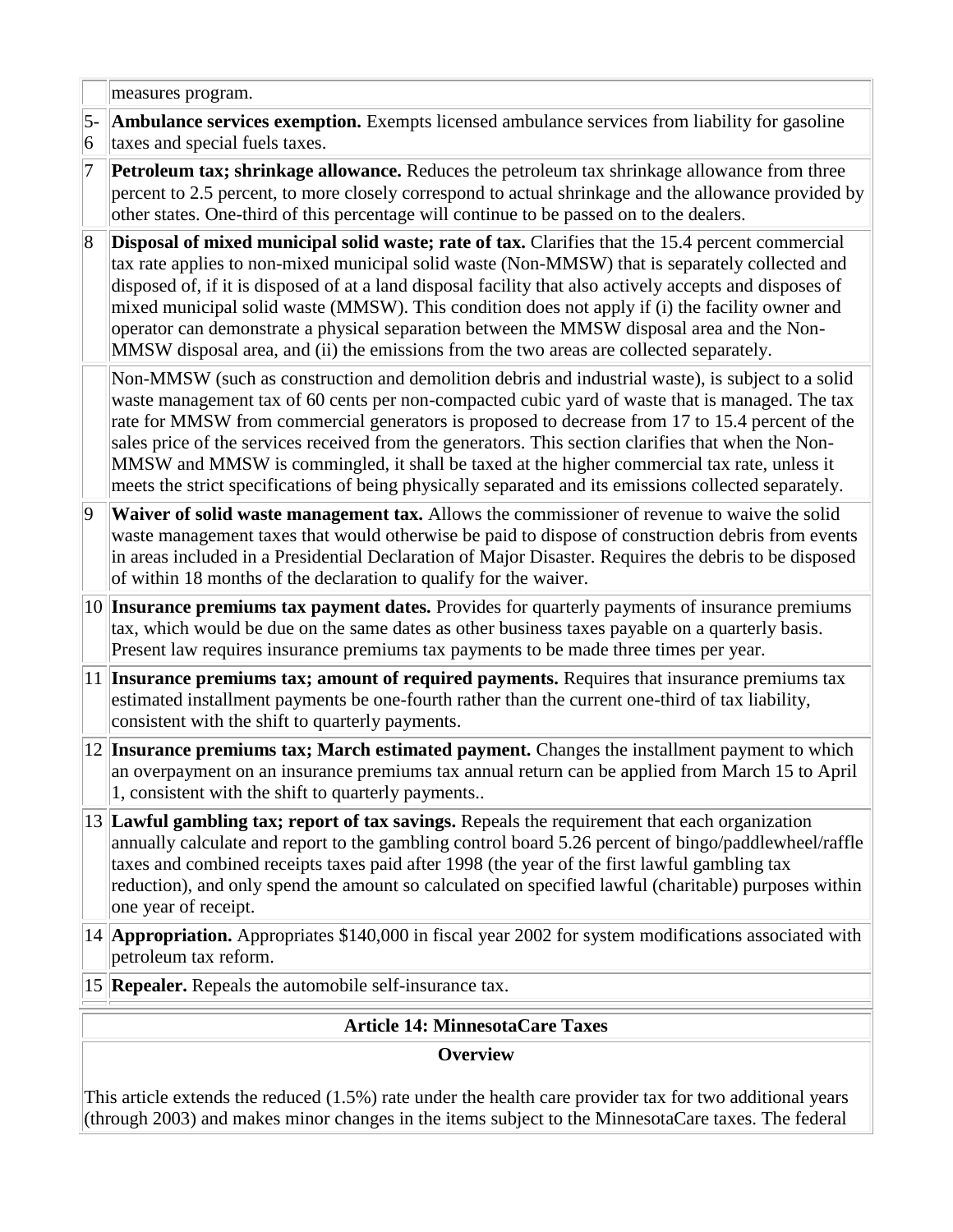reserve is repealed.

- 1 **Financial management.** Makes conforming changes in the MinnesotaCare financial management provisions to reflect repeal of the federal reserve under section 14, 15, 9, 41.
- 2 **MN Care tax - gross revenues of staff model health plan companies.** Clarifies that all gross revenues received by a staff model health plan company for patient services are subject to tax. Current law refers to fees for patient services covered under contracts with groups and enrollees. The new provision clarifies that any service given to a patient, even if that patient is not an enrollee or part of a group, is taxable.
- 3 **MN Care tax - adult day care centers.** Exempts adult day care centers from the definition of a health care provider. Under the current law, adult day care centers that employ a licensed health care provider (generally, a licensed practical nurse who is the center director or an employee who is responsible for medication assistance) are required to register and pay the tax, if applicable. Other similar facilities such as adult foster homes and day training and habilitation services are already exempt.
- 4 **MN Care tax - definition of legend drug.** Clarifies that a legend drug is a drug that is required to bear one of two statements: "Caution: Federal law prohibits dispensing without prescription" or "Rx only." Current law refers only to the first statement. A change in federal law now allows legend drugs to bear the statement "Rx only." Changes the MinnesotaCare definition to meet the new federal requirements.
- 5 **MN Care tax - use tax on prescription drugs.** Replaces the term 'paid the tax' with 'subject to tax.' Under current law, a person who receives drugs from someone other than a wholesale drug distributor who *paid* the tax is subject to the use tax. The proposal clarifies that the use tax applies to a person who bought the drugs from someone other than a wholesale drug distributor who is *subject* to tax.
- 6 **Extension of tax reduction.** Extends the 1.5 percent rate for the provider tax rate through calendar year 2003.
- 7 **MN Care tax - application of other chapters.** Clarifies that enforcement, interest, and penalty provisions under Chapter 289A apply to the MinnesotaCare tax. Chapter 294, which the MinnesotaCare law currently refers to, is obsolete. It refers to the gross earnings taxes, which no longer exist.
- 8 **Tax exemption.** Extends the exemption from the premiums tax for health maintenance organizations and nonprofits through calendar year 2003.
- 9 **Repealer.** Repeals the federal reserve requirement for the health care access fund management requirements for the MinnesotaCare program.

## **Article 15: Local Development**

#### **Overview**

This article makes a large number of minor policy and technical changes in various TIF and abatement laws. A grant program is established to make up TIF deficits resulting from the class rate reductions and the state takeover of the general education levy. \$195 million is appropriated to this fund. An additional \$1.5 million is allocated for border city enterprise zone credits, and the city of Luverne is given border city development zone powers.

1 **Iron Range fiscal disparities.** Adds a cross reference in the fiscal disparities law for the taconite tax relief area to make it clear that all pre-existing TIF districts are exempt from contributing to the fiscal disparities pool until they are decertified. It is effective retroactive to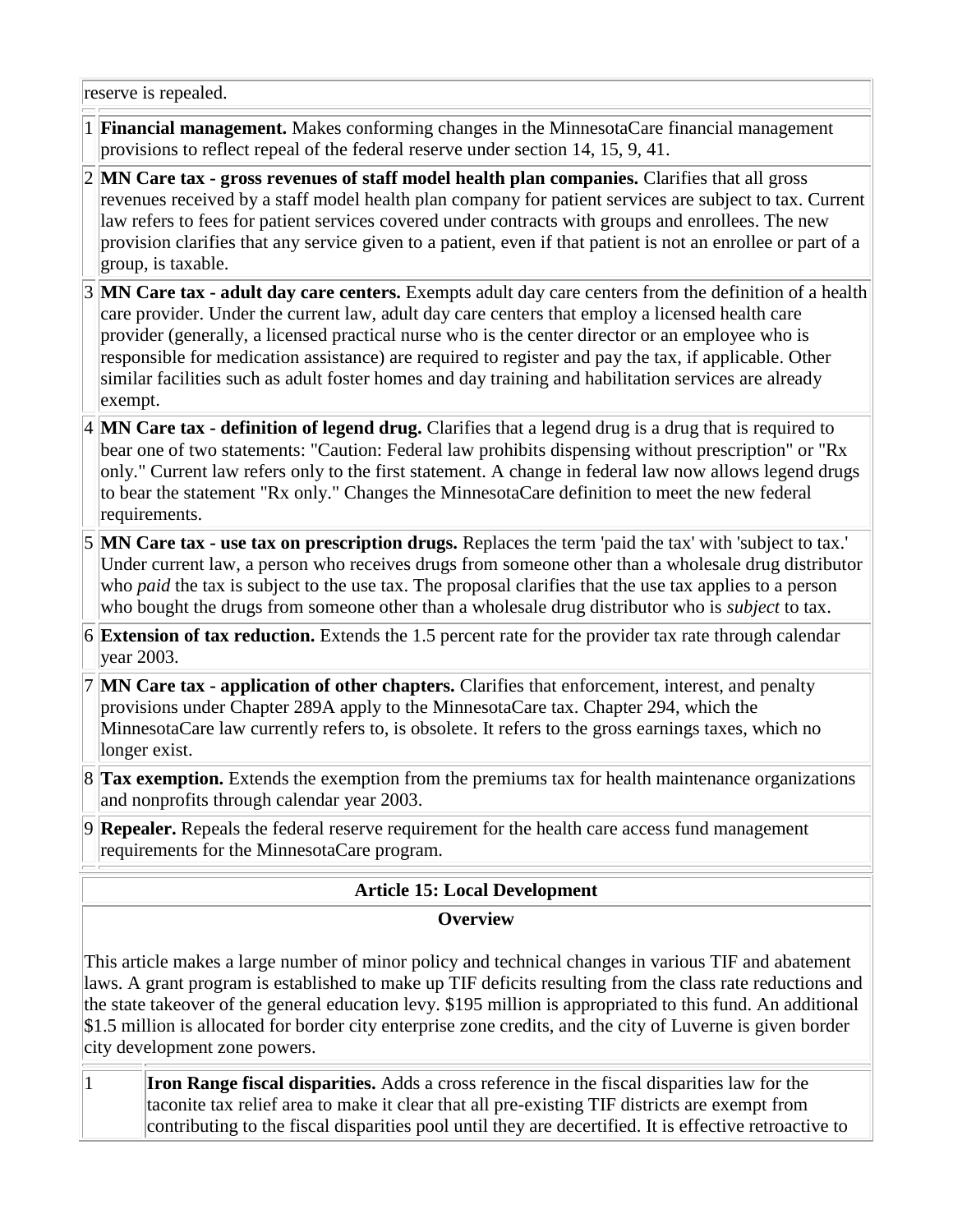|             | the effective date of the taconite area fiscal disparities law. The new language is consistent with<br>the way in which the law is being administered.                                                                                                                                                                                                                                                                                                                                                                                                                          |           |
|-------------|---------------------------------------------------------------------------------------------------------------------------------------------------------------------------------------------------------------------------------------------------------------------------------------------------------------------------------------------------------------------------------------------------------------------------------------------------------------------------------------------------------------------------------------------------------------------------------|-----------|
| $ 2\rangle$ | Additional enterprise zone allocations. Directs the commissioner of the Department of Trade<br>and Economic Development (DTED) to allocate \$1.5 million for additional border city<br>enterprise zone credits for cities along the western border. These credits are to be allocated<br>among the qualifying cities (Breckenridge, Dilworth, East Grand Forks, Moorhead, and<br>Ortonville) on a per capita basis. Based on 1999 population, the \$1.5 million would be allocated<br>approximately as follows:                                                                 |           |
|             | Breckenridge                                                                                                                                                                                                                                                                                                                                                                                                                                                                                                                                                                    | \$108,705 |
|             | Dilworth                                                                                                                                                                                                                                                                                                                                                                                                                                                                                                                                                                        | 88,882    |
|             | <b>East Grand Forks</b>                                                                                                                                                                                                                                                                                                                                                                                                                                                                                                                                                         | 243,245   |
|             | Moorhead                                                                                                                                                                                                                                                                                                                                                                                                                                                                                                                                                                        | 998,553   |
|             | Ortonville                                                                                                                                                                                                                                                                                                                                                                                                                                                                                                                                                                      | 60,613    |
|             | These enterprise zone credits can be used for a variety of tax reductions under present law.                                                                                                                                                                                                                                                                                                                                                                                                                                                                                    |           |
|             | A "but-for" type finding is required to award the tax reductions (i.e., the city must find that the<br>reductions are needed to attract or retain the business). The allocation may also be used for<br>reductions under the border city development zone law. Authority is granted to re-allocate any<br>unused amount at the end of the biennium if requested by a city that expended its allocation.                                                                                                                                                                         |           |
| 3           | Bonds. Includes interfund loans and advances in the definition of bonds. Section 21 explicitly<br>authorizes repayment of interfund loans with tax increments.                                                                                                                                                                                                                                                                                                                                                                                                                  |           |
| $\vert 4$   | Blight test. Substitutes the term "similar structures" for "improvements" in the blight test for<br>redevelopment districts and renewal and renovation districts. This clarifies that gardens, lawns,<br>landscaping, farm fields, and similar items do not meet the occupancy test.                                                                                                                                                                                                                                                                                            |           |
| 5           | Cross reference correction. Corrects erroneous cross references in the renewal and renovation<br>district statute to the redevelopment district definition and makes a similar change in the use of<br>the term improvement to that contained in section 4.                                                                                                                                                                                                                                                                                                                     |           |
| 6           | <b>Economic development districts.</b> Eliminates the prohibition on creating an economic<br>development district, if it could qualify as another type of district.                                                                                                                                                                                                                                                                                                                                                                                                             |           |
| 7           | Contents of TIF plans. Eliminates the authority to waive increments for redevelopment,<br>housing, and hazardous substance subdistricts.                                                                                                                                                                                                                                                                                                                                                                                                                                        |           |
| 8           | Filing of TIF plans with the state. Reinstates the requirement that copies of the TIF plan and<br>amendments to the plan be filed with the commissioner of revenue. The commissioner is to<br>provide a copy to the State Auditor on the request of the Auditor. Filing must be done within 60<br>days of the latest of the (1) request for certification of the district, (2) approval of amendments<br>to the plan by the municipality, or (3) adoption of amendments to the plan by the development<br>authority for plan amendments that do not require municipal approval. |           |
| $ 9\rangle$ | Cross reference correction. Eliminates a cross reference to a repealed statute.                                                                                                                                                                                                                                                                                                                                                                                                                                                                                                 |           |
| 10          | <b>Duration limits.</b> Makes two changes in the basic duration limit statute:                                                                                                                                                                                                                                                                                                                                                                                                                                                                                                  |           |
|             | It eliminates the shorter duration limits for redevelopment, housing, and hazardous<br>substance subdistricts that waive increments. These districts would not be permitted to<br>waive increments under the amendment in section 7.                                                                                                                                                                                                                                                                                                                                            |           |
|             | It provides that receipt by a hazardous substance subdistrict of an increment (i.e., an<br>increment as a result of the write-down of original tax capacity) does not start the                                                                                                                                                                                                                                                                                                                                                                                                 |           |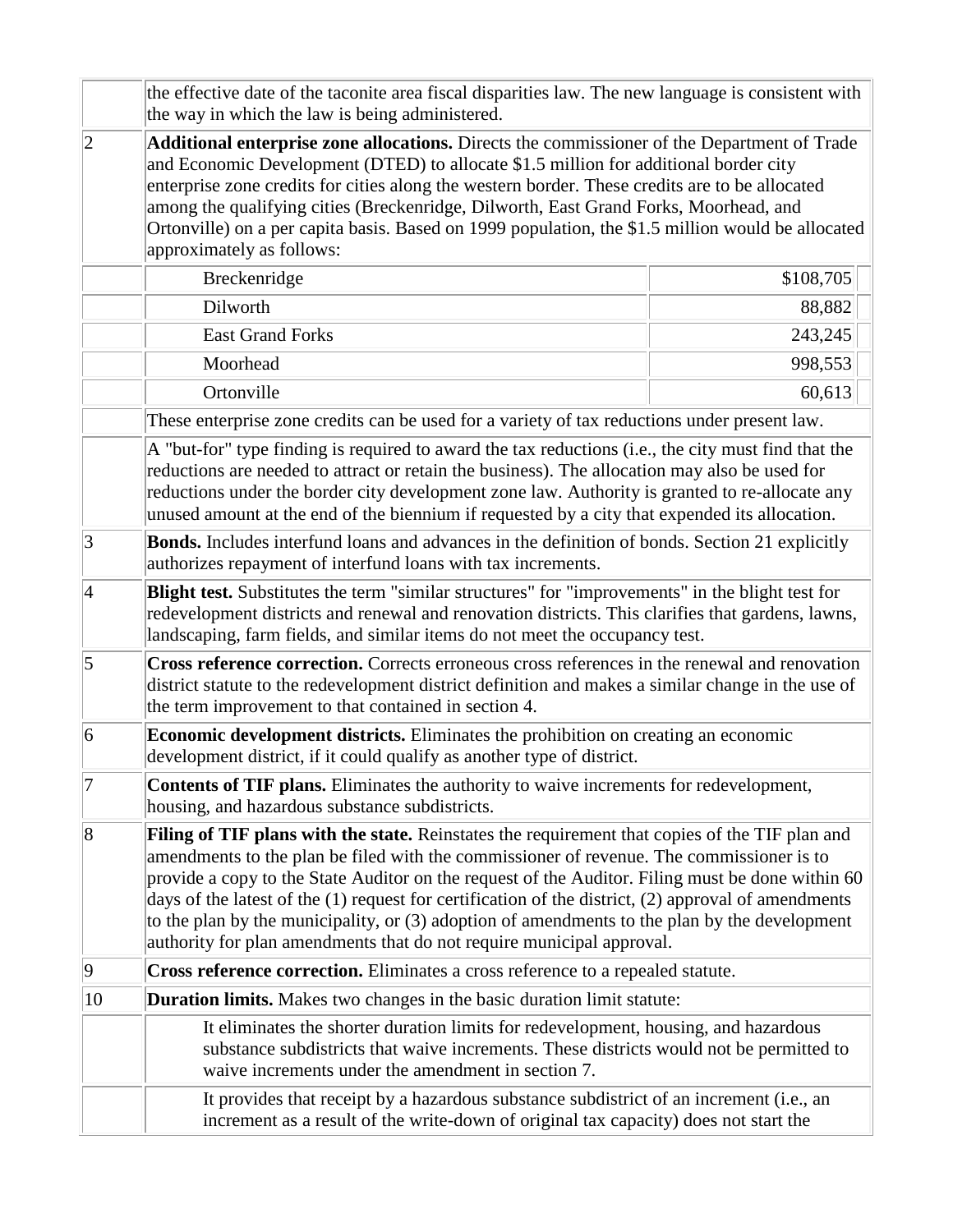|    | duration limit running on the overlying TIF district itself. The district's duration limit<br>will only begin to run when the tax capacity of the district increases over the original tax<br>capacity for the district (rather than the subdistrict).                                                                                                                                                                                                                                                                                                                                                                                                       |
|----|--------------------------------------------------------------------------------------------------------------------------------------------------------------------------------------------------------------------------------------------------------------------------------------------------------------------------------------------------------------------------------------------------------------------------------------------------------------------------------------------------------------------------------------------------------------------------------------------------------------------------------------------------------------|
| 11 | Hazardous waste subdistricts, waiving increments. Repeals the shorter duration limit for<br>hazardous substance subdistricts that waive increments.                                                                                                                                                                                                                                                                                                                                                                                                                                                                                                          |
| 12 | Approval for early decertification. Requires the commissioner of revenue to approve early<br>decertification of a TIF district, if two conditions are met:                                                                                                                                                                                                                                                                                                                                                                                                                                                                                                   |
|    | The district is a pre-existing district (i.e., one where the request for certification was<br>made before August 1, 2001)                                                                                                                                                                                                                                                                                                                                                                                                                                                                                                                                    |
|    | There are pre-existing obligations (bonds or binding contracts) outstanding secured by<br>other districts in the municipality.                                                                                                                                                                                                                                                                                                                                                                                                                                                                                                                               |
|    | The commissioner is to approve only if the commissioner determines early decertification is<br>unlikely to increase entitlements to a grant under section 24.                                                                                                                                                                                                                                                                                                                                                                                                                                                                                                |
| 13 | Administrative expenses. Modifies the limitation on administrative expenses to provide that<br>the limit will be calculated relative to increments from the district, rather than the expenditures<br>for the project. This change is effective for new districts.                                                                                                                                                                                                                                                                                                                                                                                           |
| 14 | General government use. Moves the restrictions on the uses of increments for social and<br>recreational facilities to a separate subdivision and eliminates the need for the municipality to<br>approve operating and management policies for social and recreational facilities financed with<br>increments.                                                                                                                                                                                                                                                                                                                                                |
| 15 | Social and recreational facilities. Recodifies (without substantive change) the prohibition on<br>using increment for social, recreational, and similar facilities. The effective date includes the<br>grandfather provision that was contained in the 1999 legislation and permits assigned binding<br>contracts and letters of intent to qualify under the grandfather provision.                                                                                                                                                                                                                                                                          |
| 16 | Pooling for deficits. Redefines when pooling is permitted for deficits in increment revenues.<br>The permitted uses are expanded to include binding contracts (e.g., "pay as you go"<br>agreements). This change makes the pooling authority consistent with the grant program. The<br>new allowance is for districts for which the request for certification was made before June 2,<br>2001, and covers reductions in increments as a result of the class rate changes and the<br>elimination of the general education tax levy under this act. This change allows the pooling to<br>be used to cover deficits created by the property tax reform changes. |
|    | When two authorities (e.g., an HRA and an EDA) are located in the same city, a limit is<br>imposed on the ability to pool across the two authorities. Before using increment from one<br>authority's districts to cover deficits in the other authority's district, the own authority's<br>increments must be exhausted first.                                                                                                                                                                                                                                                                                                                               |
|    | In addition, authority is granted to allow pooling to cover "pay-as-you-go" agreements where<br>the amount available is less than projected, although the authority's obligation is limited to<br>paying an amount of actual increment.                                                                                                                                                                                                                                                                                                                                                                                                                      |
| 17 | Adjustment to original net tax capacity for exempt property. Allows the development<br>authority to exclude improvements the authority makes to exempt property from original net tax<br>capacity when the exempt property becomes taxable.                                                                                                                                                                                                                                                                                                                                                                                                                  |
| 18 | State tax and increment computation. Provides that the state property tax does not generate<br>tax increment.                                                                                                                                                                                                                                                                                                                                                                                                                                                                                                                                                |
| 19 | <b>Deduction for enforcement costs.</b> Directs the commissioner of revenue to adjust percentage of<br>tax increments dedicated to the office of the state auditor for enforcement to maintain the                                                                                                                                                                                                                                                                                                                                                                                                                                                           |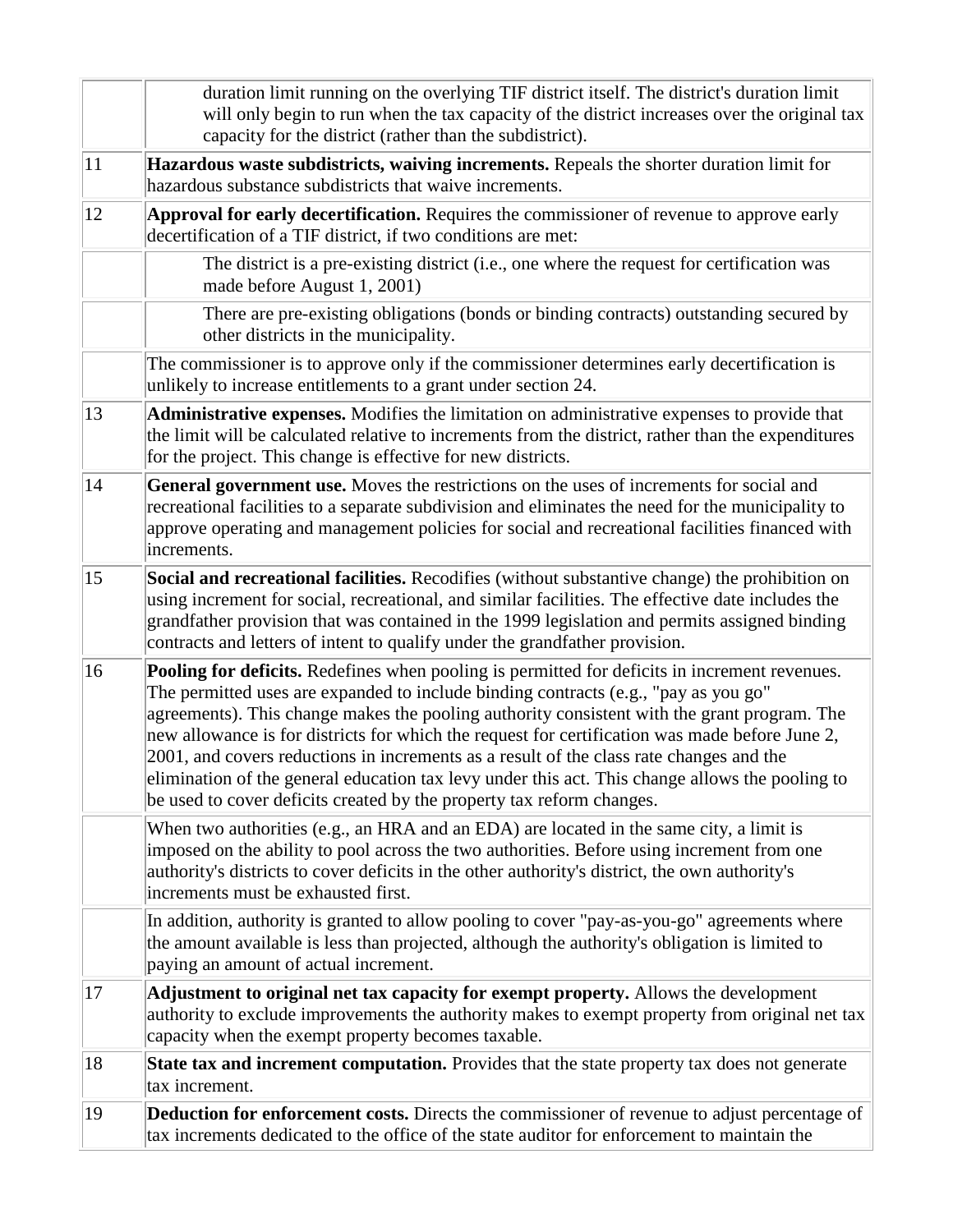|    | current level of funding after elimination of the general education tax levy and class rate<br>compression.                                                                                                                                                                                                                                                                                                                                                                                                                                                                                                                                                                                                                                                                                                                                                      |  |
|----|------------------------------------------------------------------------------------------------------------------------------------------------------------------------------------------------------------------------------------------------------------------------------------------------------------------------------------------------------------------------------------------------------------------------------------------------------------------------------------------------------------------------------------------------------------------------------------------------------------------------------------------------------------------------------------------------------------------------------------------------------------------------------------------------------------------------------------------------------------------|--|
| 20 | <b>Enforcement scope.</b> Extends the scope of the section relating to enforcement (both private<br>actions and State Auditor's powers) to include the special taxing district authority to eliminate<br>deficits and the new provisions granting special authority to reduce deficits and continuing<br>developer's obligation after the repeal of the state aid offset                                                                                                                                                                                                                                                                                                                                                                                                                                                                                         |  |
| 21 | Interfund loans. Authorizes the authority or municipality to pay project costs with interfund<br>loans and receive reimbursement, with interest, from increments. In order to do so, the authority<br>or municipality must adopt a resolution authorizing the loan and setting its terms, in writing.<br>These terms must include, at least, the principal, interest, maturity, and a repayment schedule.<br>The interest that may be charged is limited to the higher of the judgment interest rate or the rate<br>on unpaid state taxes. Pre-existing interfund loans are ratified, if the interest rates comply with<br>the maximum rate limits.                                                                                                                                                                                                              |  |
| 22 | <b>Deficit authority.</b> Allows an authority with a preexisting district (request for certification<br>before August 1, 2001) to take the following actions to reduce increment shortfalls resulting<br>from class rate compression or the general education takeover:                                                                                                                                                                                                                                                                                                                                                                                                                                                                                                                                                                                          |  |
|    | Uncapping the original tax rate (i.e., allowing increment to be calculated using the<br>current tax rate, rather than the rate that was certified in the year the district was created)                                                                                                                                                                                                                                                                                                                                                                                                                                                                                                                                                                                                                                                                          |  |
|    | Changing the fiscal disparities option to Option A so that the contribution is spread to<br>the taxing districts, rather than reducing the district's increments.                                                                                                                                                                                                                                                                                                                                                                                                                                                                                                                                                                                                                                                                                                |  |
|    | These actions can only be used to pay binding obligations (bonds or contracts) entered into<br>before August 1, 2001. Pooling authority must be used first to make up these shortfalls.<br>Exercise of the authority under this section is a condition for qualifying for a grant. The<br>authority can be used to help make a developer whole under a pay as you go obligation, even if<br>the authority does not have an explicit legal obligation to do so.                                                                                                                                                                                                                                                                                                                                                                                                   |  |
| 23 | <b>Developer obligations.</b> Continues developer obligations to reimburse the municipality for its<br>state aid offset, even though the offset is repealed by section 14, 15, 9, 41.                                                                                                                                                                                                                                                                                                                                                                                                                                                                                                                                                                                                                                                                            |  |
| 24 | TIF grants.                                                                                                                                                                                                                                                                                                                                                                                                                                                                                                                                                                                                                                                                                                                                                                                                                                                      |  |
|    | <b>Subd. 1. TIF grants.</b> Provides for grant payments to municipalities in 2003 and thereafter for<br>deficits in tax increment financing districts caused by the changes in class rates and the<br>elimination of the state-determined general education levy under this article. The amount of the<br>grant is equal to the lesser of $(1)$ the reduction in the district's revenues from the class rate<br>changes and the elimination of the general education levy, or (2) the amount needed by the<br>district to pay off bonds issued before and binding contracts entered into before June 2, 2001,<br>less the municipality's total tax increments including unspent increments from previous years<br>and any local contribution or state aid offset that would have applied before the repeal of those<br>requirements under section 14, 15, 9, 41. |  |
|    | Subd. 2. School district abatement levy authority. Allows school districts that granted<br>abatements of the general education levy, pledged to the payment of bonds or binding contracts,<br>to make a levy to make up the loss as a result of the repeal of the general education levy, but not<br>to exceed the amount of the obligation.                                                                                                                                                                                                                                                                                                                                                                                                                                                                                                                     |  |
|    | <b>Subd. 3. Appropriation.</b> Appropriates \$91 million in FY 2002, and provides a standing<br>appropriation of \$38 million for the fiscal years after that. The appropriations are available until<br>spent. If the grant entitlements for a year exceed the amount available, all grants are<br>proportionately reduced.                                                                                                                                                                                                                                                                                                                                                                                                                                                                                                                                     |  |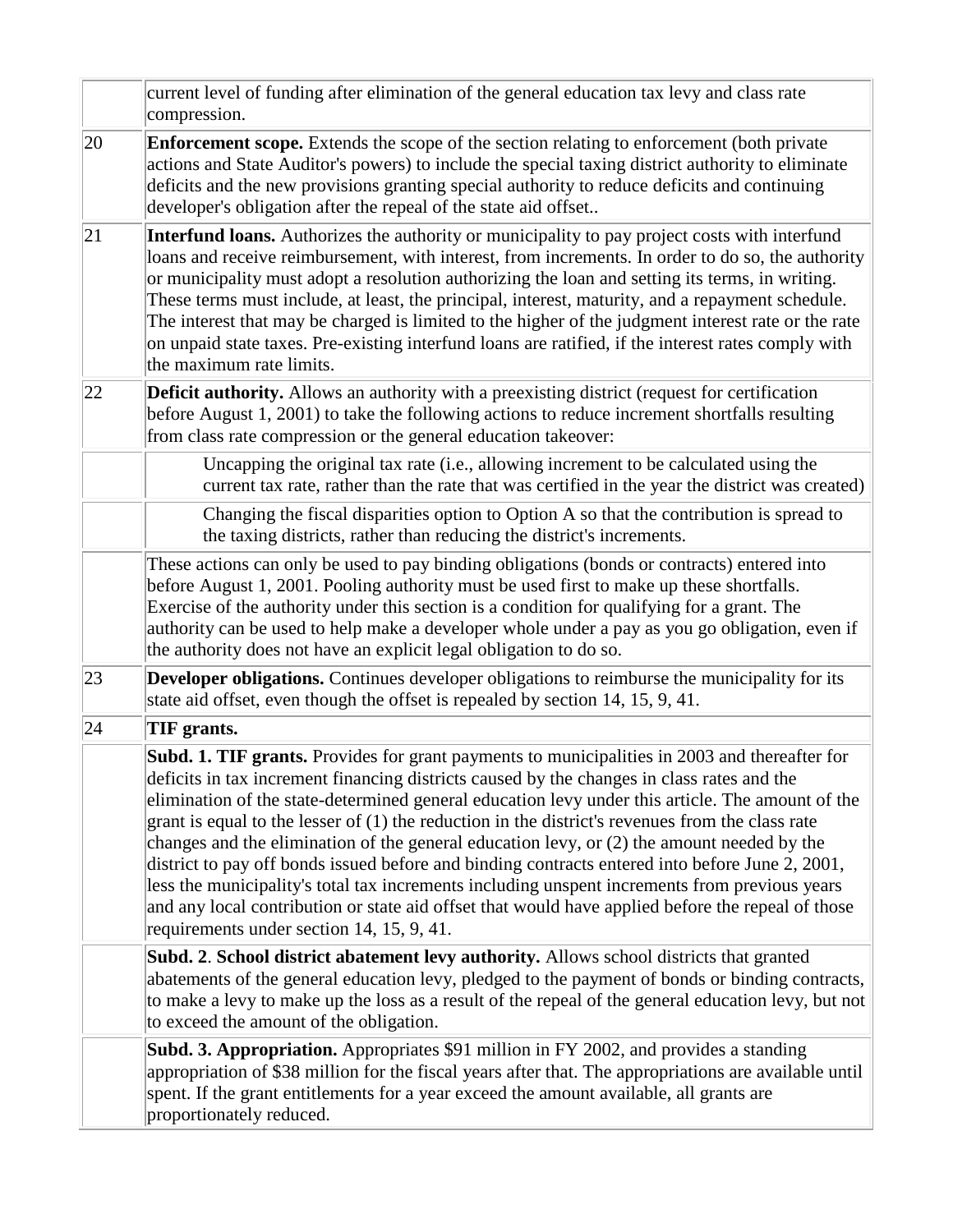| $ 25\rangle$ | Abatements by towns. Clarifies that for property tax abatements by towns, the board of<br>supervisors is the governing body. The 1999 legislature authorized town boards (rather than the<br>annual meeting) to approve abatements. When this change was made, the reference in the<br>definition of governing body was not changed. This section corrects that mistake and is made<br>retroactive to the date of the 1999 change.                                                                                                                                         |
|--------------|----------------------------------------------------------------------------------------------------------------------------------------------------------------------------------------------------------------------------------------------------------------------------------------------------------------------------------------------------------------------------------------------------------------------------------------------------------------------------------------------------------------------------------------------------------------------------|
| 26           | <b>Duration limit on abatements.</b> Clarifies that the duration extension for abatements (from 10 to<br>15 years) when only two political subdivisions approve an abatement applies to both political<br>subdivisions, not just the requesting unit of government.                                                                                                                                                                                                                                                                                                        |
| 27           | <b>Abatement make-up levy.</b> Authorizes political subdivisions to increase their abatement levies<br>to make up for shortfalls resulting from class rate compression.                                                                                                                                                                                                                                                                                                                                                                                                    |
| 28           | Abatement bonds. Limits the referendum exemption for abatement bonds. Abatement bonds<br>used for buildings primarily used to conduct the business of a unit of government would require<br>approval by the voters in a referendum.                                                                                                                                                                                                                                                                                                                                        |
| 29           | Grant program extension. Extends the TIF grant program for deficits caused by the 1997-99<br>property tax compression for one additional year.                                                                                                                                                                                                                                                                                                                                                                                                                             |
| 30           | Grant program extension; effective date. Makes a conforming change to the effective date for<br>the 1997-99 TIF grant program, extending it through taxes payable in 2001.                                                                                                                                                                                                                                                                                                                                                                                                 |
| 31           | <b>Effective date, housing outside project area.</b> Extends the 2000 legislation permitting spending<br>of a share of increments on low income housing activities outside of the project areas to all post-<br>1982 districts.                                                                                                                                                                                                                                                                                                                                            |
| 32           | Hollman housing, exemption for low-rent public housing. Provides that low-rent public<br>housing built under the Hollman decree qualifies for the property tax exemption and the<br>requirement to make payments in lieu of property taxes, even if the properties are owned by<br>municipalities or other entities. Under present state law, this exemption extends only to housing<br>and redevelopment authorities. Federal law requires these properties to be exempt from property<br>taxes.                                                                          |
| 33           | Luverne; Border city development zone. Allows the city of Luverne to designate up to three<br>areas of the city as border city development zones. Each area or zone is limited to no more than<br>100 acres.                                                                                                                                                                                                                                                                                                                                                               |
|              | The general law rules for border city development zones apply to these zones. The bill allocates<br>\$175,000 to the city to be used in providing tax reductions for the zones. This limit or cap on the<br>zone tax reductions does not apply, if the commissioner of revenue waives the limit.                                                                                                                                                                                                                                                                           |
| 34           | <b>Aurora, TIF.</b> Allows the city of Aurora to extend the duration of a pre-1979 TIF district<br>through December 31, 2009. This will allow the city six additional years of increment. This<br>district is scheduled to be decertified at the end of 2003. The section allows the district's<br>increments to be spent on public redevelopment costs anywhere within the project area. General<br>law prohibits use of increments from pre-1979 districts after April 1, 2001, except to pay for<br>bonds issued before April 1, 1990 (or bonds issued to refund them). |
| $ 35\rangle$ | Gaylord TIF, effective date. Authorizes the city of Gaylord to extend the duration of a pre-<br>1979 TIF district. The extension may not extend beyond December 31, 2008. The 1997<br>legislature authorized an extension of the duration of this district, but the city, county, and<br>school district apparently failed to act. The authority to approve special legislation expires on<br>the first day of the next biennial legislative session. Thus, the authority to approve this<br>legislation expired in January 1999.                                          |
|              | Because this is a pre-1979 district without pre-1990 bonds outstanding, this district was                                                                                                                                                                                                                                                                                                                                                                                                                                                                                  |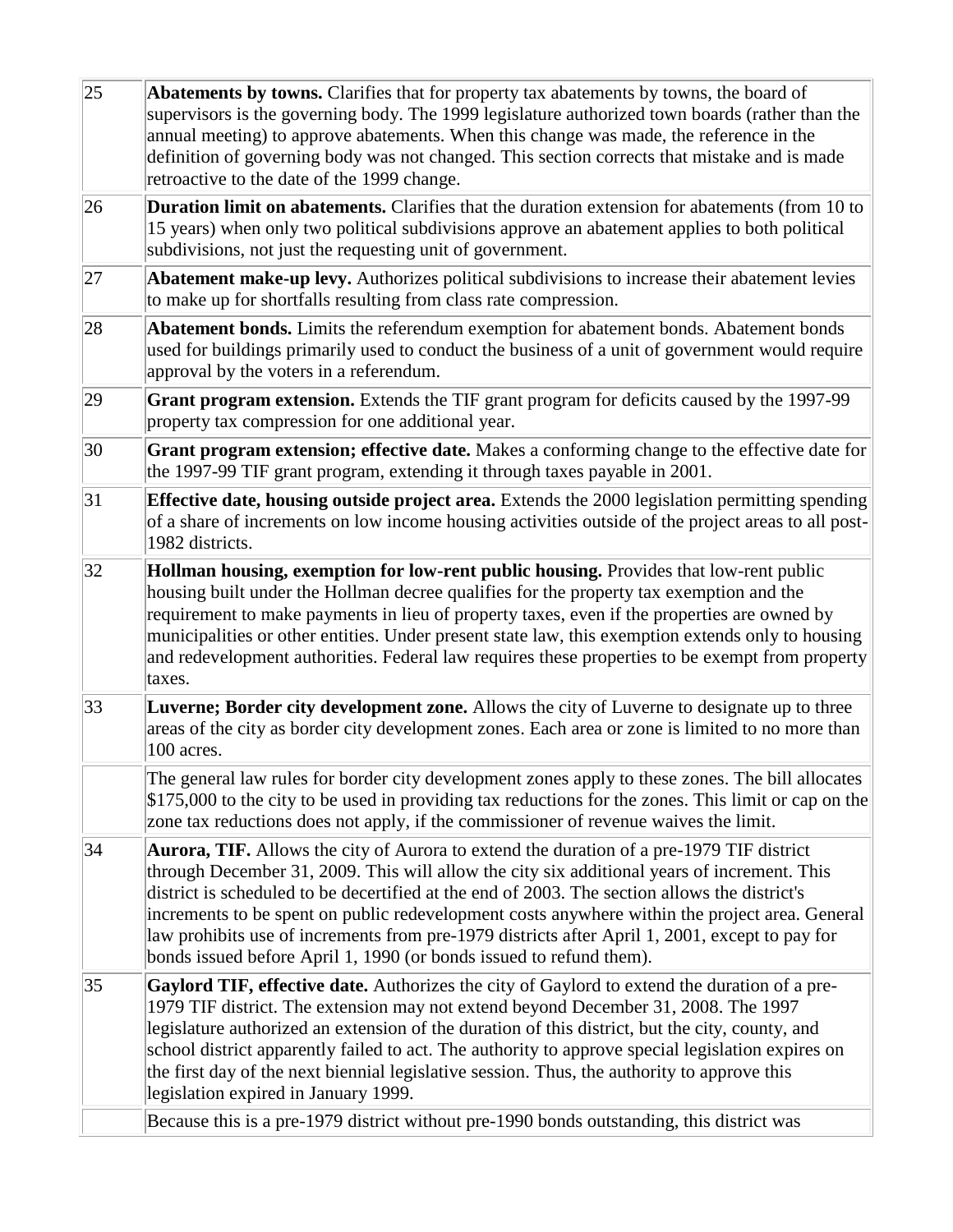|    | effectively decertified at the 2000 and, thus, will generate no increment in 2001. As a result, the<br>bill would, in effect, revive the district in 2002. In addition, the section provides authority to<br>spend increments during the extension period. Effective upon local approval by the city, county,<br>and school district.                                                                                                                                                                                                                             |
|----|-------------------------------------------------------------------------------------------------------------------------------------------------------------------------------------------------------------------------------------------------------------------------------------------------------------------------------------------------------------------------------------------------------------------------------------------------------------------------------------------------------------------------------------------------------------------|
| 36 | <b>North St. Paul, TIF grant.</b> Directs the commissioner of revenue to pay a \$12,800 grant to the<br>city of North St. Paul. This grant is to be charged against the appropriation to make up TIF<br>deficits caused by the 1997, 1998, and 1999 property tax class rate compressions. The bill cites<br>that this grant is to compensate the city for a 1999 calendar year deficit determined on an<br>accrual basis. The commissioner is to pay the grant within 60 days after enactment. Effective<br>day following final enactment without local approval. |
| 37 | Park Rapids, TIF. Extends the 5-year rule by one year for a redevelopment district in Park<br>Rapids. Effective upon local approval by the city of Park Rapids.                                                                                                                                                                                                                                                                                                                                                                                                   |
|    | Background information. The 5-year rule requires the "in-district" portion of increments to be<br>spent (or bonds to be issued) within 5 years after the TIF district is certified. The pooling rules<br>require either 80% of increments (most districts) or 75% of increments (redevelopment districts)<br>to be spent on activities actually located inside the TIF district. This percentage is the "in-<br>district" percentage. After the end of the 5-year period, the in-                                                                                 |
|    | district portion of the increment must be spent only to pay obligations incurred to finance these<br>activities completed during the first 5 years. When they are paid, the district must be decertified.<br>The pooling percentage (i.e., the rest of the increments, either 20% or 25%) can continue to be<br>spent on new activities after the end of the 5-year period.                                                                                                                                                                                       |
| 38 | Minneapolis, approval extension. Extends the period of time for the city of Minneapolis,<br>Hennepin County, and the school district to approve a 1998 special law allowing creation of a<br>TIF district for the old Sears site. The authority to approve this special law expired in 1999.                                                                                                                                                                                                                                                                      |
| 39 | Washburn Crosby project; grant procedures. Allows the city of Minneapolis to apply for a<br>grant from the TIF grant fund for the Washburn Crosby historic mill project. This application<br>will be based solely on the increments of the district and will not take into account other<br>increments of the city. The authority will have until August 1, 2001 to enter binding contracts to<br>issue bonds that qualify as preexisting obligations.                                                                                                            |
| 40 | St. Louis Park, local contribution. Allows St. Louis Park to qualify for a TIF grant for special<br>law district as if the local contribution option applied. This is a district that was subject to the<br>state aid offset (at a reduced rate) and under the general law rules would have been subject to<br>the higher deduction for the state aid offset from its grant.                                                                                                                                                                                      |
| 41 | Repealer. Repeals both of the state aid offsets (i.e., the one for new districts and for extensions<br>of district duration limits), effective for taxes payable in 2002. With the state takeover of the<br>education levy, the state aid impact of TIF is minimal.                                                                                                                                                                                                                                                                                               |

### **Article 16: Levy Limits Overview**

Proposed levy limit provisions for counties and cities with a population greater than 2,500, for taxes levied in 2001 and 2002, payable in 2002 and 2003.

The article allows for two alternatives for calculating a local government's levy limit. The limit will be based on the greater of its 1999 (Pay 2000) levy limit base, increased by two years of growth in the allowed growth factors; or its 2000 (Pay 2001) levy plus 2001 aids increased by one year of growth in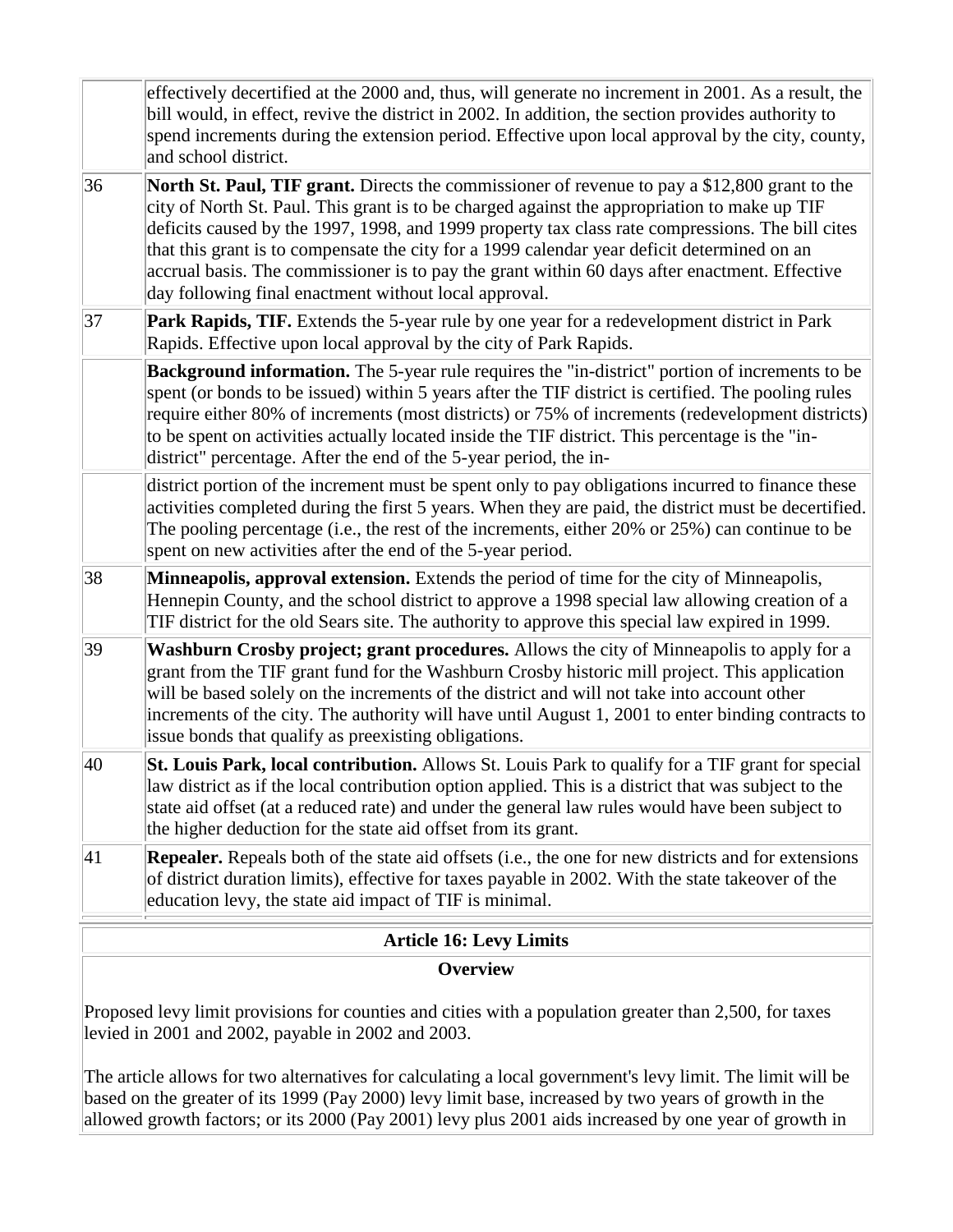the allowed growth factors.

The allowed growth factors for calculating levy limits are (1) the increase in the implicit price deflator for state and local government purchases, (2) the increase in number of households; and 50 percent of the increase in tax base due to new commercial and industrial property.

| 1               | County auditor. Prohibits the county auditor from extending taxes greater than the amount<br>permitted under levy limits.                                                                                                                                                                                                                                                                           |
|-----------------|-----------------------------------------------------------------------------------------------------------------------------------------------------------------------------------------------------------------------------------------------------------------------------------------------------------------------------------------------------------------------------------------------------|
| $ 2\rangle$     | Application. Provides that the definitions in section 275.70 apply to the proposed levy limitations in<br>sections 275.70 to 275.74.                                                                                                                                                                                                                                                                |
| 3               | Implicit price deflator. Defines the implicit price deflator as the deflator for state and local<br>government purchases as prepared by the U.S. Department of Commerce.                                                                                                                                                                                                                            |
| $ 4\rangle$     | Local governmental unit. Defines "local governmental unit" as a county, or as a city with<br>population greater than 2,500.                                                                                                                                                                                                                                                                         |
| $\overline{5}$  | <b>Population; number of households.</b> Defines population and number of households as the numbers<br>determined in the most recent census or estimate prepared by the metropolitan council or state<br>demographer.                                                                                                                                                                               |
| $\vert 6 \vert$ | Special levies. Eliminates the following from the definition of special levies:                                                                                                                                                                                                                                                                                                                     |
|                 | - levies for unreimbursed expenses due to the 1997 floods;                                                                                                                                                                                                                                                                                                                                          |
|                 | - levies for abatements due to floods in 1997 or tornadoes in 1998; and                                                                                                                                                                                                                                                                                                                             |
|                 | - levies to fund correctional service retirement plans with employer matches greater than<br>5.49% of total salary.                                                                                                                                                                                                                                                                                 |
|                 | Local governments will still be able to special levy outside of levy limits for debt, market value<br>referenda, natural disasters, certification errors, economic development abatements, mandated jail<br>operating expenses, increases due to matching fund requirements after 2000, operation of a lake<br>improvement district, and to repay loans related to certain transportation projects. |
|                 | In addition, the following special levies have been added:                                                                                                                                                                                                                                                                                                                                          |
|                 | - for increases in employer contributions to PERA that are effective after June 30, 2001;                                                                                                                                                                                                                                                                                                           |
|                 | - for counties; \$1 per capita for redistricting costs with a portion of the levy going to cities for<br>their costs (identical to the special levy granted in 1991 for redistricting purposes).                                                                                                                                                                                                    |
|                 | - for counties, for court costs associated with the phased-in state takeover of the remaining<br>judicial districts; and                                                                                                                                                                                                                                                                            |
| 7               | Levy limits. Imposes levy limits on counties and cities with a population greater than 2,500.                                                                                                                                                                                                                                                                                                       |
|                 | Subd. 1. Limit on levies. States that these levy limits supersede any other law or charter provision<br>that authorizes imposition of higher property tax levies.                                                                                                                                                                                                                                   |
|                 | Subd. 2. Levy limit base. Defines the levy limit base used for calculating the levy limit in each year<br>For taxes levied in 2001 (Pay 2002), the levy limit is the greater of:                                                                                                                                                                                                                    |
|                 | - its adjusted levy limit base for 1999, plus the amount levied in 1999 under the repealed<br>special levies and increased for (1) household growth, (2) inflation growth, and (3) one-half<br>of the tax base growth due to new non-public utility commercial-industrial construction for<br>one year; or                                                                                          |
|                 | - its levy for 2000 (Pay 2001) plus its Pay 2001 aids minus the portion of the pay 2001 levy<br>that was levied for purposes allowed under special levies.                                                                                                                                                                                                                                          |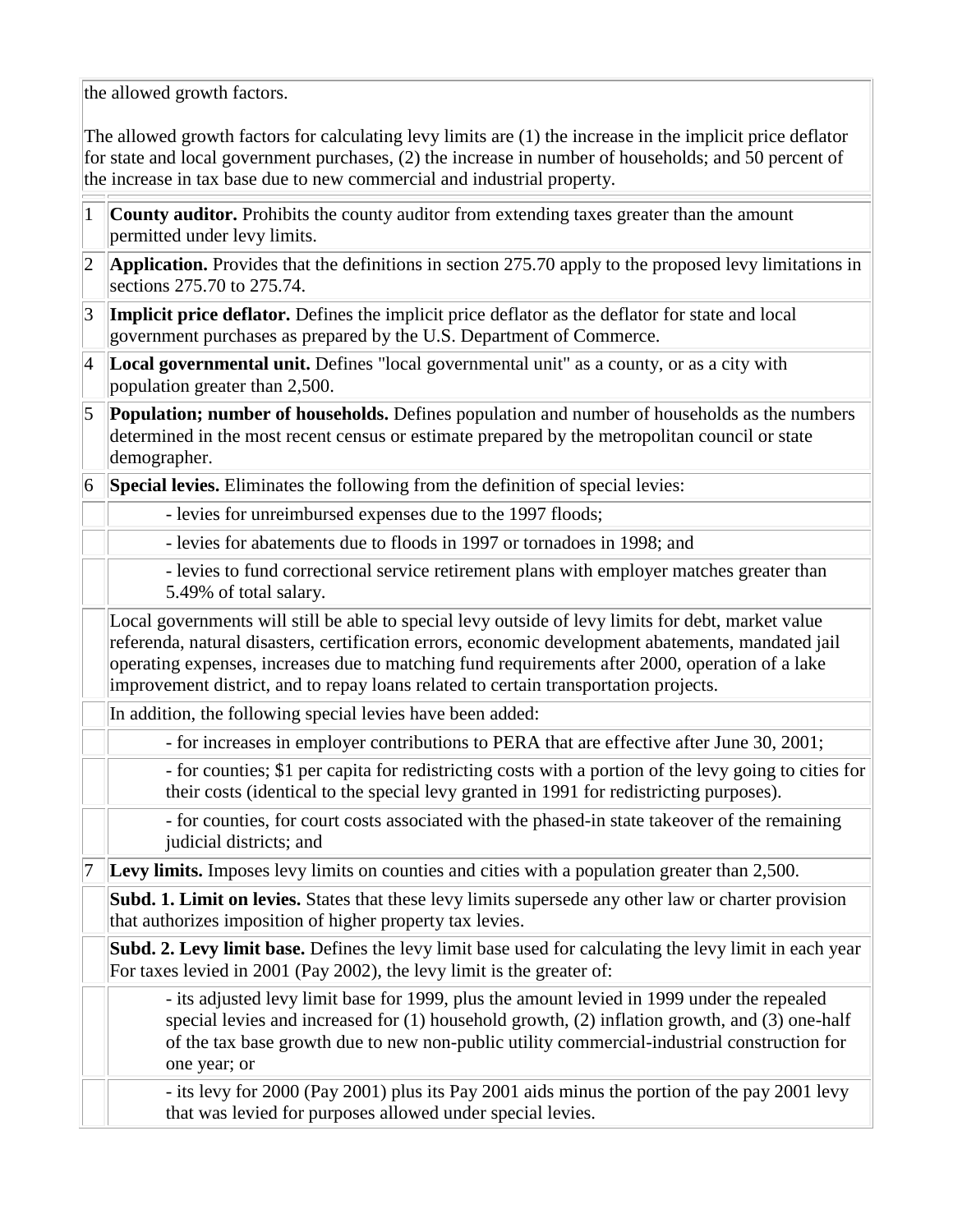|             | For taxes levied in 2001, the levy limit base is equal to the adjusted levy limit base for 2001,<br>as determined in subdivision 4.                                                                                                                                                                                                                                                                                                                                                                |
|-------------|----------------------------------------------------------------------------------------------------------------------------------------------------------------------------------------------------------------------------------------------------------------------------------------------------------------------------------------------------------------------------------------------------------------------------------------------------------------------------------------------------|
|             | Subd. 3. Adjustments for state takeovers. Makes adjustments to levy limits for state takeovers of<br>various functions.                                                                                                                                                                                                                                                                                                                                                                            |
|             | For a county where the state has not yet assumed judicial court funding, the limit is reduced<br>by the county's 2001 certified budget amount for those court costs. The county may continue<br>to levy for these costs under a special levy outside of levy limits until the actual takeover<br>occurs.                                                                                                                                                                                           |
|             | For metropolitan area cities that currently levy for transit costs, their levy limit base is<br>reduced by the sum of their payable 2001 non-debt opt-out transit levy plus non-debt opt-out<br>transit HACA.                                                                                                                                                                                                                                                                                      |
|             | For counties in which the state assumed certain mandated court services July 1, 2001, a<br>reduction equal to 1/2 of their offsetting HACA loss in calendar year 2002.                                                                                                                                                                                                                                                                                                                             |
|             | Subd. 4. Adjusted levy limit base. Increases the levy limit base each year for the annual increase in<br>number of households and inflation, and for one-half of any tax base growth due to new non-public<br>utility commercial-industrial construction. For a county, this amount is reduced in 2000 and 2001 to<br>reflect any reduction in a county's levy due to a water management board becoming a special taxing<br>district.                                                              |
|             | Subd. 5. Property tax levy limit. Calculates the levy limit by subtracting the certified amounts of<br>general purposes aids from the adjusted levy limit base. The subtraction excludes the extra LGA paid<br>to the cities of Newport, Osseo, and Hopkins beginning in 2002. The new out-of-home placement aid<br>and transit aid are also subtracted from the base.                                                                                                                             |
|             | Exempts the local government from any charter levy limits that are less than the amount<br>allowed under this subdivision or any referendum requirements related to levy increases due<br>to lost aid.                                                                                                                                                                                                                                                                                             |
|             | Subd. 6. Levies in excess of levy limits. Prohibits the county auditor from spreading a levy for a<br>local government that is in excess of the amount allowed under levy limits.                                                                                                                                                                                                                                                                                                                  |
| 8           | Levy limit adjustments for consolidation and annexation. Provides the method to be used to<br>adjust a local government's levy limit in the case of consolidation, annexation, changes in service<br>levels, or transfer of governmental functions. This provision is similar to the adjustment provisions in<br>law when levy limits were last imposed, for taxes levied in 1999. Annexation adjustments need only<br>be done if the annexation involves an area with a population of 50 or more. |
| $ 9\rangle$ | <b>Elections for additional levies.</b> Allows a local government to exceed its levy limit determined in<br>section 8 by passing a local referendum. This provision is identical to the election provision in law<br>when levy limits were last imposed, for taxes levied in 1999.                                                                                                                                                                                                                 |
|             | 10 State regulation of levies. Provides for administration of levy limits.                                                                                                                                                                                                                                                                                                                                                                                                                         |
|             | Subd. 1. Calculation and notification. Outlines certification and reporting requirements for the<br>commissioner of revenue and the local governments subject to levy limits. This provision is similar<br>to the calculation and notification provision in law when levy limits were last imposed, for taxes<br>levied in 1999 however the dates are modified to reflect the more compressed time table for 2001.                                                                                 |
|             | Subd. 2. Authorization for special levies. Requires that a local government request authorization<br>from the commissioner of revenue in order to special levy for costs associated with natural disasters.<br>This provision is identical to the authorization provision in law when levy limits were last imposed,<br>for taxes levied in 1999.                                                                                                                                                  |
|             | Subd. 3. Information necessary to calculate the 2001 levy limit. Requires local governments to                                                                                                                                                                                                                                                                                                                                                                                                     |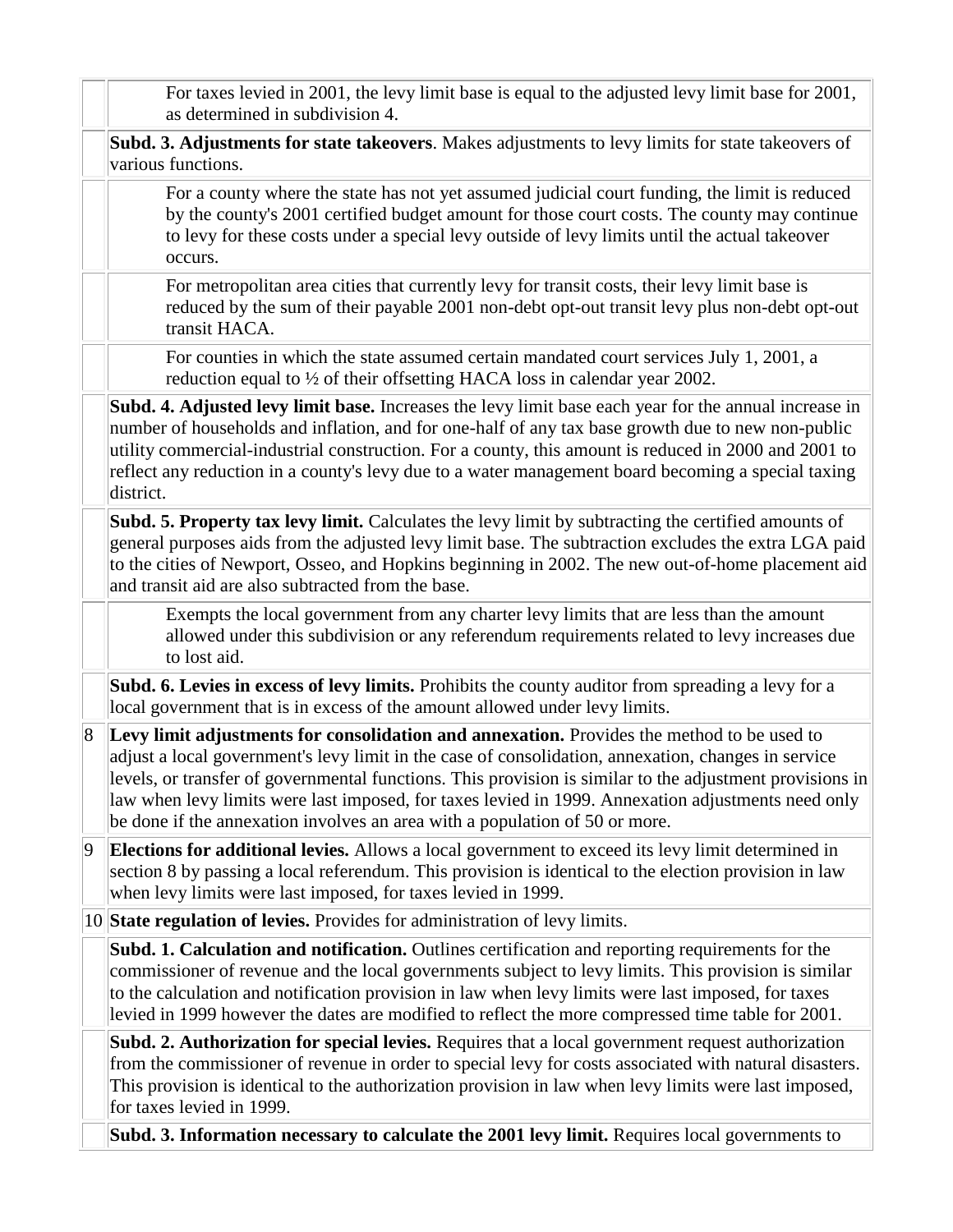file by July 20, 2001, the information necessary to allow the calculation of levy limits under both alternatives. If the necessary information is not to the commissioner of revenue by the required date, the commissioner has the discretion to calculate a local government's limit based solely on its Pay 2000 levy limit.

### **Article 17: Electronic Filing and Payment**

#### **Overview**

Provides that the commissioner is only required to notify the taxpayer of electronic filing requirements once, if the notification specifies the threshold for electronic filing. Changes terminology from "electronic funds transfer" to "electronic means."

- 1 **Electronic filing; hazardous waste generator tax.** Changes terminology from "electronic funds transfer" to "electronic means." Strikes obsolete language prescribing tax payments in 1983 and 1984.
- 2 **Returns; date of delivery.** Expands language defining the date a document is considered to be delivered to documents filed by electronic means, setting the date of delivery as the date of the confirmation time and date stamp.
- 3 **Proof of filing.** Provides that confirmation time and date stamp on electronically filed returns is proof of payment authorization and time of filing.
- 4 **Payments required electronically.** Changes terminology from "electronic funds transfer" to "electronic means."
- 5 **Penalty for failure to pay electronically.** Provides that the commissioner is only required to notify the taxpayer of electronic filing requirements once, if the notification specifies the threshold for electronic filing. Changes terminology from "electronic funds transfer" to "electronic means."
- 6 **Apportionment of mortgage registry tax.** Changes terminology from "electronic funds transfer" to "electronic payment."
- 7 **Electronic means; definition.** Defines "electronic means" as a method defined in the Uniform Electronic Transactions chapter, and prescribed by the commissioner.
- 8 **Sales and use tax return.** Changes the filing date for June sales tax returns for persons required to make accelerated June sales tax payments. Currently they must file the June return by August 14th; this is changed to August 20th.
- 9 **Income taxes; time for payment.** Changes terminology from "electronic funds transfer" to "electronic payment." Clarifies that the time for payment by electronic means the same as the time for payment by non-electronic means.
- 10 **Withholding taxes; time for payment.** Changes terminology from "electronic funds transfer" to "electronic payment." Clarifies that the time for payment by electronic means the same as the time for payment by non-electronic means.
- 11 **Sales and use tax; time for payment.** Changes terminology from "electronic funds transfer" to "electronic means." Changes the time for payment from the  $14<sup>th</sup>$  to the  $20<sup>th</sup>$  day of the following month.
- 12 **Corporate taxes; time for payment.** Changes terminology from "electronic funds transfer" to "electronic payment." Clarifies that the time for payment by electronic means the same as the time for payment by non-electronic means.

13 **Penalty for failure to file electronically.** Provides that the commissioner is only required to notify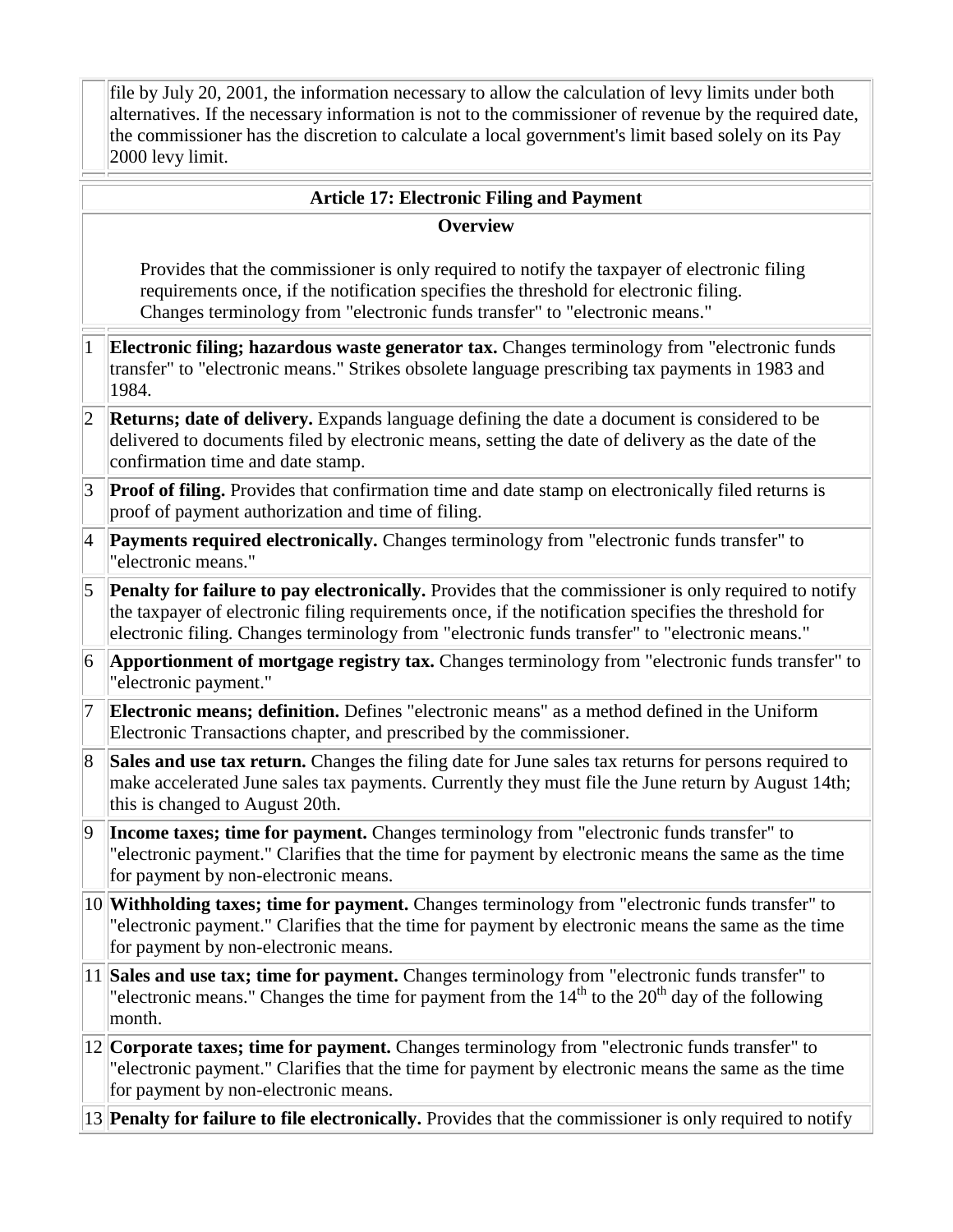the taxpayer of electronic filing requirements once, if the notification specifies the threshold for electronic filing. Changes terminology from "electronic funds transfer" to "electronic means."

- 14 **MinnesotaCare taxes; time for payment.** Changes terminology from "electronic funds transfer" to "electronic payment." Clarifies that the time for payment by electronic means the same as the time for payment by non-electronic means.
- 15 **Petroleum taxes; time for payment.** Changes terminology from "electronic funds transfer" to "electronic payment." Clarifies that the time for payment by electronic means the same as the time for payment by non-electronic means.
- 16 **Lawful gambling taxes; time for payment.** Changes terminology from "electronic funds transfer" to "electronic payment." Clarifies that the time for payment by electronic means the same as the time for payment by non-electronic means.
- 17 **Cigarette and tobacco taxes; time for payment.** Changes terminology from "electronic funds transfer" to "electronic payment." Clarifies that the time for payment by electronic means the same as the time for payment by non-electronic means.
- 18 **Alcoholic beverages taxes; time for payment.** Changes terminology from "electronic funds transfer" to "electronic payment." Clarifies that the time for payment by electronic means the same as the time for payment by non-electronic means.
- 19 **Insurance premiums taxes; time for payment.** Provides that the commissioner is only required to notify the taxpayer of electronic filing requirements once, if the notification specifies the threshold for electronic filing. Changes terminology from "electronic funds transfer" to "electronic payment." Clarifies that the time for payment by electronic means the same as the time for payment by nonelectronic means.
- 20 **Penalty for failure to file electronically; insurance premiums taxes.** Changes terminology from "electronic funds transfer" to "electronic payment." Provides that the commissioner is only required to notify the taxpayer of electronic filing requirements once, if the notification specifies the threshold for electronic filing.
- 21 **Metropolitan solid waste landfill fee; time for payment.** Changes terminology from "electronic funds transfer" to "electronic payment." Clarifies that the time for payment by electronic means the same as the time for payment by non-electronic means.

## **Article 18: Seizures of Contraband**

### **Overview**

Provides for contraband seizures for tax law violations to be treated similarly to controlled substance seizures.

- 1 **Seizure; fuels contraband.** Changes a cross reference to reflect a repealer.
- 2 **Disposition of seized property.** Amends the law on seizure of fuel being delivered in violation of motor fuel tax laws. Provides that an inventory will be served by certified mail rather than being delivered. Expands the persons who will receive the inventory. Requires the notice to explain the right to demand judicial forfeiture determination. Increases from ten to 60 days the time a person has to request a judicial determination. Specifies the procedure for making the demand.

Requires that after forfeited fuel is sold, the commissioner of revenue must pay bona fide liens of persons lacking knowledge of the tax violation, and deposit the balance in the general fund. Currently all proceeds are deposited in the state treasury.

**Seizure; court review.** Amends the law on seizures pursuant to the sales and use tax law. Changes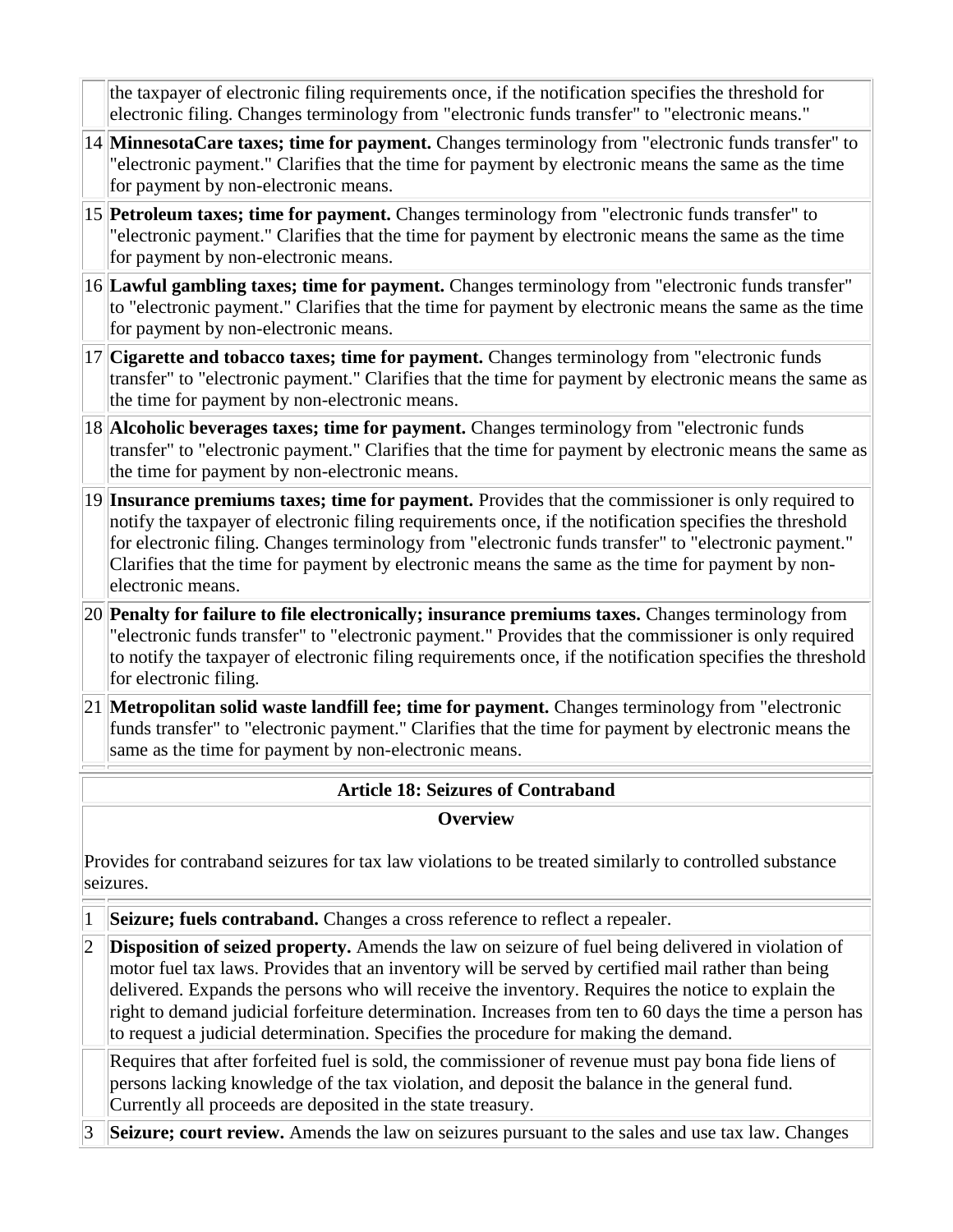|             | from two days to ten days the deadline for delivering an inventory of what was taken. Requires the<br>inventory to include notice of the right to a judicial forfeiture determination. Increases from ten days<br>to 60 days, the deadline for requesting a judicial determination. Specifies the procedure for making<br>this request.                                                                                                                            |  |  |
|-------------|--------------------------------------------------------------------------------------------------------------------------------------------------------------------------------------------------------------------------------------------------------------------------------------------------------------------------------------------------------------------------------------------------------------------------------------------------------------------|--|--|
| $\vert 4$   | Seizure; gambling contraband. Strikes a reference to reflect a repealer.                                                                                                                                                                                                                                                                                                                                                                                           |  |  |
| $\vert$ 5   | Inventory. Amends the law on seizure of gambling contraband. Specifies an inventory must be<br>"served by certified mail." Current law is unclear on how an inventory is to be provided. Specifies<br>the persons who will get the inventory. Requires the inventory to explain the right to a judicial<br>forfeiture determination. Increases from ten to 60 days the deadline for requesting a judicial<br>determination. Specifies the procedures for doing so. |  |  |
|             | If a judgment of forfeiture is entered, bona fide liens of persons ignorant of the violation must be<br>paid. Divides the balance between the seizing authority (70 percent), the prosecutor (20 percent), and<br>department of human services compulsive gambling programs (ten percent).                                                                                                                                                                         |  |  |
| 6           | Contraband defined. Amends the list of properties subject to forfeiture for tax law violations. Adds<br>to the list: property used to transport or store untaxed tobacco products.                                                                                                                                                                                                                                                                                 |  |  |
| $ 7\>$      | Seizure; tobacco contraband. Strikes a reference to reflect a repealer.                                                                                                                                                                                                                                                                                                                                                                                            |  |  |
| 8           | Inventory. Specifies that if tobacco products are seized, an inventory must be served by certified<br>mail. Specifies who will receive it. Requires it to include notice of the right to a judicial forfeiture<br>determination. Expands from ten days to 60 days the deadline for requesting this determination.<br>Specifies the procedure for making the request.                                                                                               |  |  |
|             | If tobacco products are sold after forfeiture, requires payment of bona fide liens of persons ignorant<br>of the tax violation. Divides the balance of proceeds between the revenue department (75 percent)<br>and the prosecutor (25 percent); or if no prosecutor is involved, 25 percent is deposited in the general<br>fund.                                                                                                                                   |  |  |
| $ 9\rangle$ | Seizure; liquor contraband. Strikes a reference to reflect a repealer.                                                                                                                                                                                                                                                                                                                                                                                             |  |  |
|             | 10 Inventory. Specifies that if liquor is seized, an inventory must be served by certified mail. Specifies<br>who will receive it. Requires it to include notice of the right to a judicial forfeiture determination.<br>Expands from ten days to 60 days the deadline for requesting this determination. Specifies the<br>procedure for making the request.                                                                                                       |  |  |
|             | If liquor is sold after forfeiture, requires payment of bona fide liens of persons ignorant of the tax<br>violation. Divides the balance of proceeds between the revenue department (75 percent) and the<br>prosecutor (25 percent); or if no prosecutor is involved, 25 percent is deposited in the general fund.                                                                                                                                                 |  |  |
|             | 11 <b>Repealer.</b> Repeals procedures that are replaced in this article.                                                                                                                                                                                                                                                                                                                                                                                          |  |  |
|             | <b>Article 19: Biomedical Innovation Initiative</b>                                                                                                                                                                                                                                                                                                                                                                                                                |  |  |
|             | <b>Overview</b>                                                                                                                                                                                                                                                                                                                                                                                                                                                    |  |  |

Charters a for-profit entity, the Biomedical Innovation Commercialization Initiative (BICI), as a joint public/private venture to help develop commercial applications for research and technologies developed at the university. Provides a \$10 million grant to BICI, contingent on its receiving three-to-one matching contributions.

1 **Biomedical innovation and commercialization initiative (BICI).** Directs the commissioner of trade and economic development to establish a Biomedical Innovation Commercialization Initiative (BICI) as a joint venture of  $(1)$  the state,  $(2)$  the U of M,  $(3)$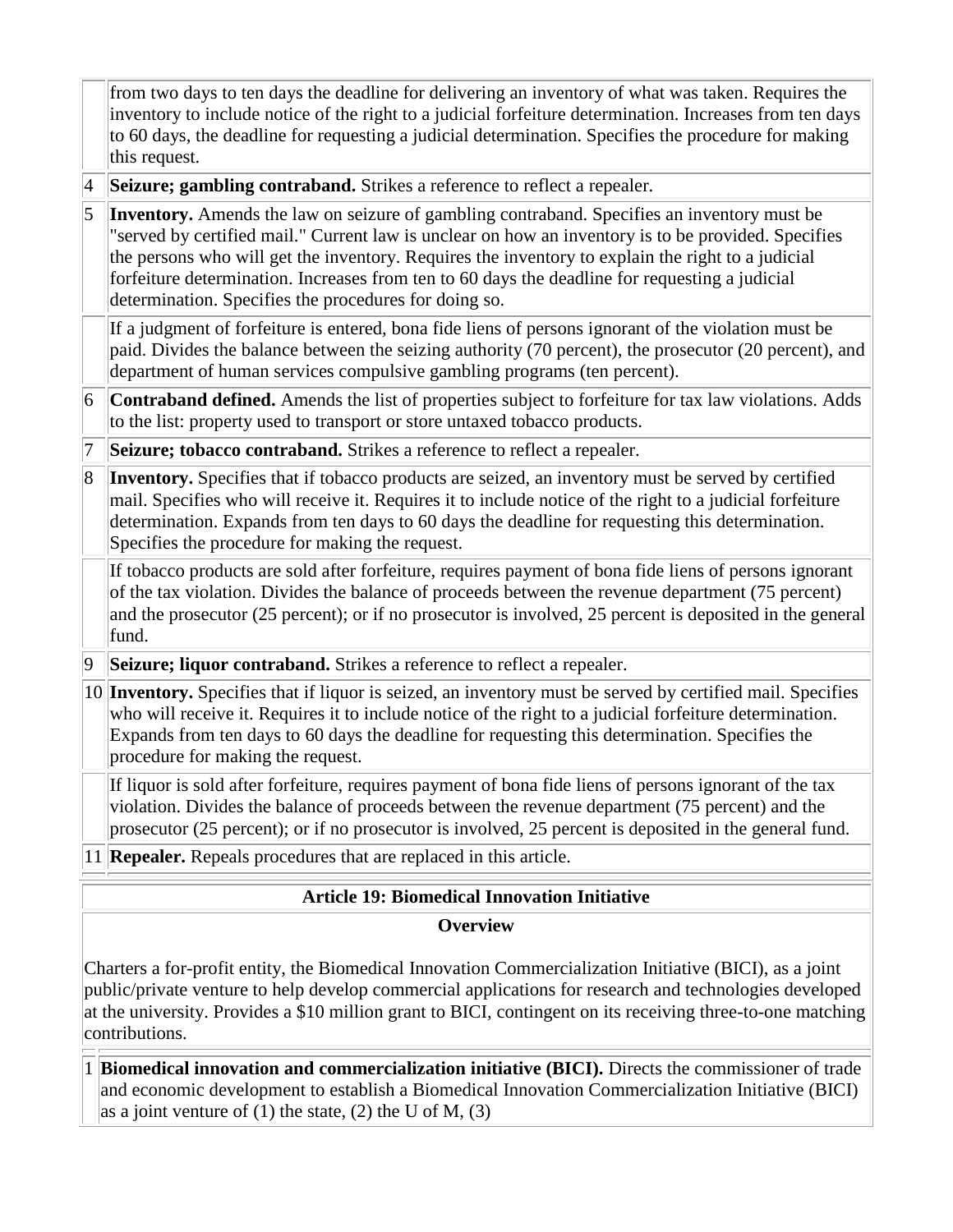the Minnesota medical technology community, and (4) private investors. This joint venture would be a for-profit entity. The maximum cash investment is \$40 million. (The bill does not specify whether investments in non-cash property would be permitted.) Distributions

would be required to be made to the investors in proportion to the amount invested. The amount of the state's investment would equal the \$10 million grant in section 2.

**Board.** The BICI board would consist of seven members:

- a representative chosen by the governor

- a representative chosen by the University of Minnesota

- five representatives of the state's medical technology industry, chosen by private sector investors (presumably elected by the private investors in BICI).

BICI's duties are to:

- add business and financial expertise to technologies developed by U of M faculty and staff to give it commercial value

- help create productive relationships among the academic, research, and business communities

- make a profit for its investors and other stakeholders

- help start up new companies and market technology to existing companies.

The board may use up to 5% of its capital for a management and administration. It has standard powers of a corporate entity to carry out its duties, such as to contract, sue and be sued, acquire and hold property, hire employees, accept appropriations and gifts, and so forth. Board members are compensated as provided for members of state boards under the statute (\$55 per day, plus expenses). The board must adopt by-laws and make them available to the public.

2 **Appropriation.** Appropriates \$10 million to the commissioner of trade and economic development for BICI in fiscal years 2002-2003, contingent on BICI's receiving three-to-one matching contributions.

## **Article 20: Miscellaneous**

**Overview**

This article makes a number of miscellaneous changes. The article:

• Allows the commissioner expanded authority to reissue refund checks and requires earlier reporting of uncashed checks as unclaimed property;

• Allows state agencies to waive certain fees in Presidential Disaster Areas and provides automatic filing extensions for disaster declarations;

• Permits publication of lists of the names of taxpayers with delinquent tax liability of \$5,000 or more;

• transfers administrative and enforcement responsibility for the Unfair Cigarette Sales Act

(UCSA) from the Commissioner of Revenue to the Commissioner of Commerce; and

• Increases the budget reserve to \$653 million.

**Waiver of agency fees.** Authorizes state agencies, with the approval of the governor, to waive fees for services in areas included in a Presidential Declaration of Major Disaster. Requires agencies to report to the legislative committees with oversight.

**Budget reserve; amount.** Sets the amount of the budget reserve at \$653 million.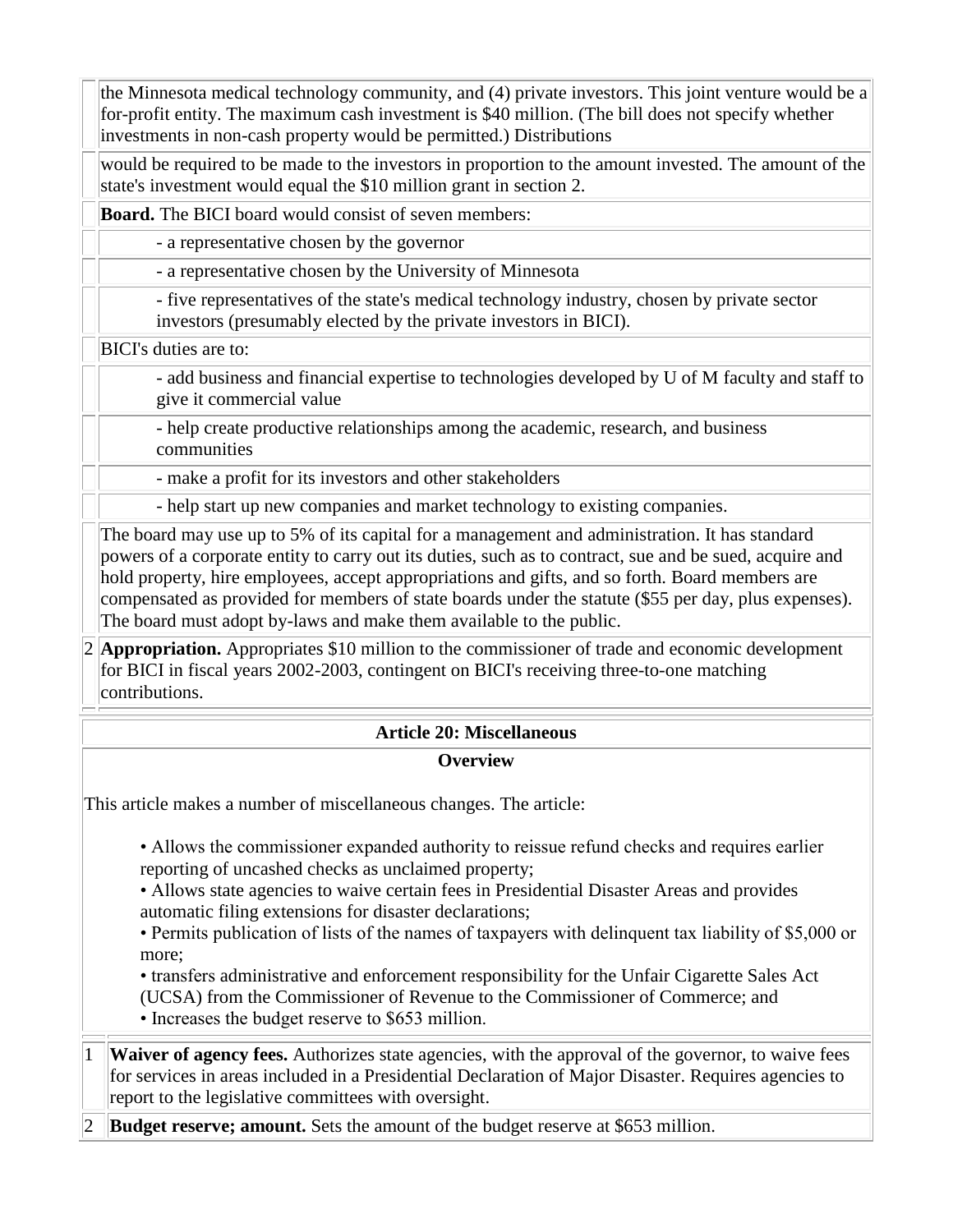- **Budget reserve; dedication of surplus.** Strikes language dedicating 60 percent of the budget surplus in excess of the reserve requirement to the property tax reform account, which is repealed in this article. Allocates any budget surplus after an economic forecast first to maintaining the budget reserve at the amount set in statute, with any remaining surplus becoming an unrestricted balance in the general fund. Present law allocates any budget surplus after the November forecast in oddnumbered years to maintaining the budget reserve at \$622 million.
- 4 **Commerce definitions.** Extends the definitions under Commerce Department statute to the Unfair Cigarette Sales Act (UCSA).
- 5 **Commissioner of revenue powers; unfair cigarette sale.** Eliminates the responsibility of the commissioner of revenue to enforce the UCSA.
- 6 **Reissuance of uncashed checks and rebates.** Allows the commissioner of revenue to reissue tax refunds and rebates on taxpayer showing of reasonable cause. Limits the authority to five years after the refund or rebate was originally issued.
- 7 **Appropriation.** Provides an open appropriation for the reissuance of lapsed rebate checks on showing of good cause.
- 8 **Power of attorney.** Allows a taxpayer to have department of revenue notices and correspondence sent to a holder of the taxpayer's power of attorney. The power of attorney would need to be made in a form prescribed by the commissioner of revenue. In addition, the taxpayer would be required to make the election in writing.
- 9 **Publication of delinquent taxpayer list.** Provides for the publication of names of delinquent taxpayers with at least \$5,000 minimum liability. Requires that all published liabilities are listed on previously filed liens.
- 10 **Revocations for violations of UCSA.** Eliminates the authority of the commissioner of revenue to revoke cigarette distributor and subjobbers licenses for violations of the UCSA.
- 11 **Authority to examine for violations of UCSA.** Eliminates the commissioner of revenue's authority to examine invoices of retailers and subjobbers of cigarettes to enforce the provisions of the UCSA.
- 12 **Commissioner defined; UCSA.** Defines commissioner as the commissioner of commerce for purposes of the UCSA.
- 13 **Penalty; UCSA.** Transfers authority to collect penalties under the unfair cigarette sales act from the commissioner of revenue to the commissioner of commerce.
- 14 **Investigations; UCSA.** Provides investigations of violations of the UCSA will be conducted under the commissioner of commerce's power, rather than the commissioner of revenue's powers.
- 15 **Distributor fees; UCSA.** Repeals the authority to revoke licenses of cigarette distributors and subjobbers for nonpayment of the UCSA fees.
- 16 **Report of unclaimed property.** Requires the commissioner of revenue to annually report to the commissioner of commerce any uncashed tax refund checks that were issued more than two years previously.

Under present law, uncashed refund checks are reported to the commissioner of commerce for inclusion in the annual published notice of unclaimed property three years after the date of issue.

- 17 **Financial report filing extension.** Provides a 90-day extension for filing financial reports for cities and towns located in Presidential Declaration of Major Disaster, if the disaster declaration includes at least one day in the 30-day period immediately preceding the time for filing.
- 18 **Lottery.** Provides that employer distributions to employees who participate in a payroll contribution plan do not constitute a lottery even if the distributions exceed \$500 in a year.